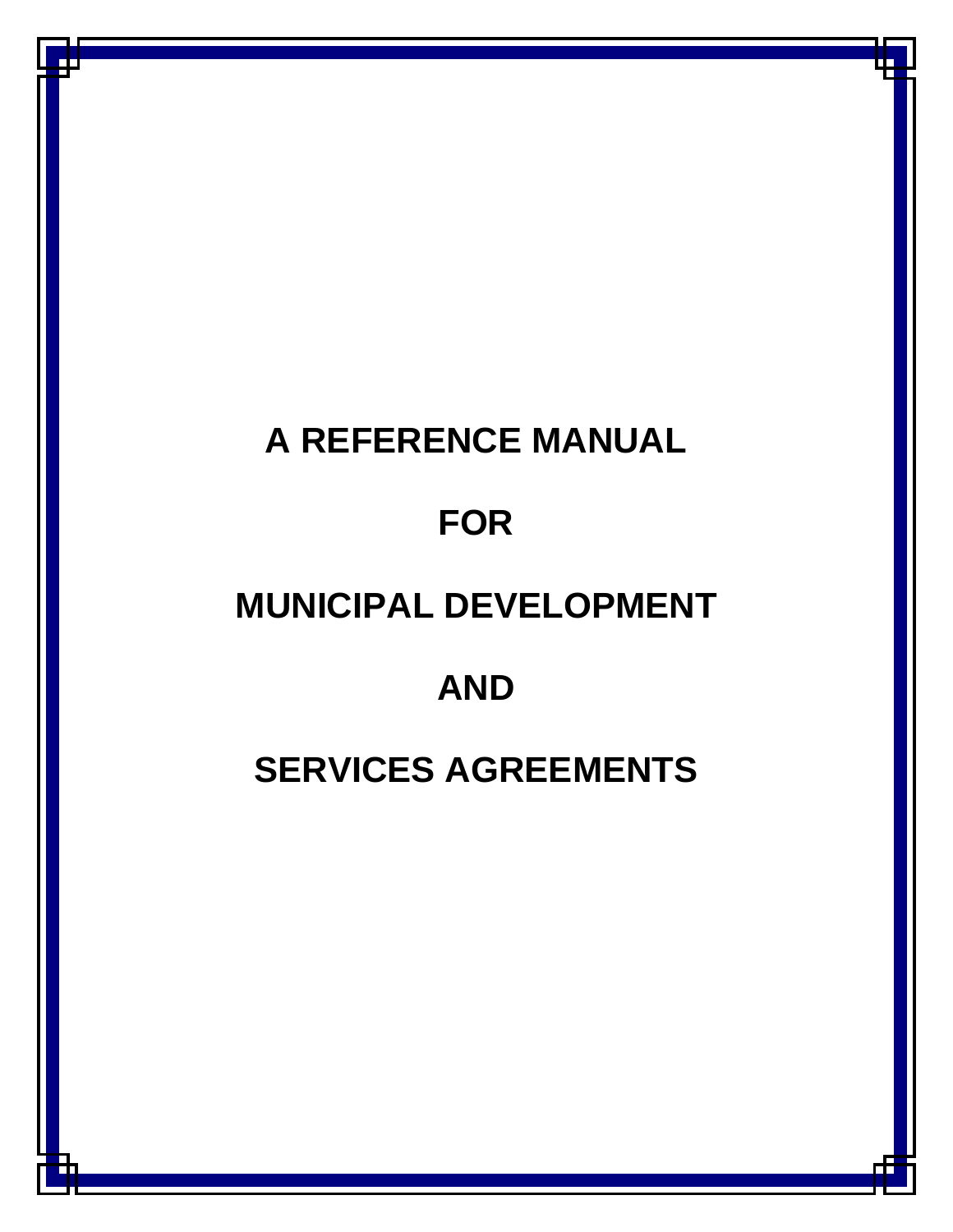# **A REFERENCE MANUAL FOR**

# **MUNICIPAL DEVELOPMENT AND SERVICES AGREEMENTS**

This Reference Manual provides a compilation of the issues that a M unicipality (and E ntitlement Fi rst N ation) m ay w ish to a ddress i n a Municipal Development and Services Ag reement ( MDSA) pur suant to the Manitoba T reaty Land Entitlement Framework Agreement (Framework Agreement). The Reference Manual is relevant to Selections and Acquisitions of land by Fi rst N ations t hat ar e si gnatories to th e Framework Agreement, whether the land is located in an urban or rural Municipality, or Northern community. In addi tion, although not specifically intended for this purpose, this Reference Manual may provide useful reference information to Municipalities that are involved with First Nations who are not parties to the Framework Agreement.

This Reference Manual also provides examples of provisions that *may* be used in a M DSA. These examples are intended to provide guidance on how various issues might b e a ddressed in a MDS A, they will certainly not be a ppropriate for ev ery agreement. For example, some provisions may be more appropriate for urban than for rural Selections and Acquisitions. In addition, since a MDSA is a negotiated agreement, in order for any particular provision to be included in an ag reement, both parties must agree to its inclusion. Agreements involving land in a Northern Community between an Entitlement First Nation, the Government of Canada (Canada) and the Government of Manitoba (Manitoba) will require additional provisions to t hose discuss ed in this Reference Manual.

It is also important for a Municipality to recognize that it should negotiate a MDSA with the assistance of legal counsel. If a Municipality wishes to negotiate an agreement without the assi stance of I egal co unsel, at mi nimum, it sho uld h ave the ag reement reviewed by its legal counsel prior to executing it. In addition, where Canada is not a party to th e ag reement ( which w ill be the nor mal c ase for M DSAs), the ag reement should be r eviewed prior to i ts execution by Canada's Department of Justice, the HQ Additions Committee and the Assistant Deputy Minister of Lands, Revenues and Trusts (Federal D epartment of Indian A ffairs a nd N orthern D evelopment Land Management and Procedures Manual, approved November 1991, Chapter 9, Additions to Reserves Policy, s. 9.3.2.2, para. 2) (Additions to Reserves Policy).

While the length of this Reference Manual may suggest that MDSAs are complex and lengthy documents, this will not always be true. Some agreements will be lengthy and complex; others will be sim ple and short. No doubt, no two MDSAs w ill be th e same.

Finally, it should be recognized that this document will not provide answers to all of the questions a nd i ssues t hat m ay ar ise thr ough the neg otiation of a M unicipal Development and Services Agreement. It should be use d w ith a r ecognition t hat an understanding of these complex issues will evolve over time. This Reference Manual's role in raising awareness of the issues is equal to, if not more important than, its role in providing specific answers to them.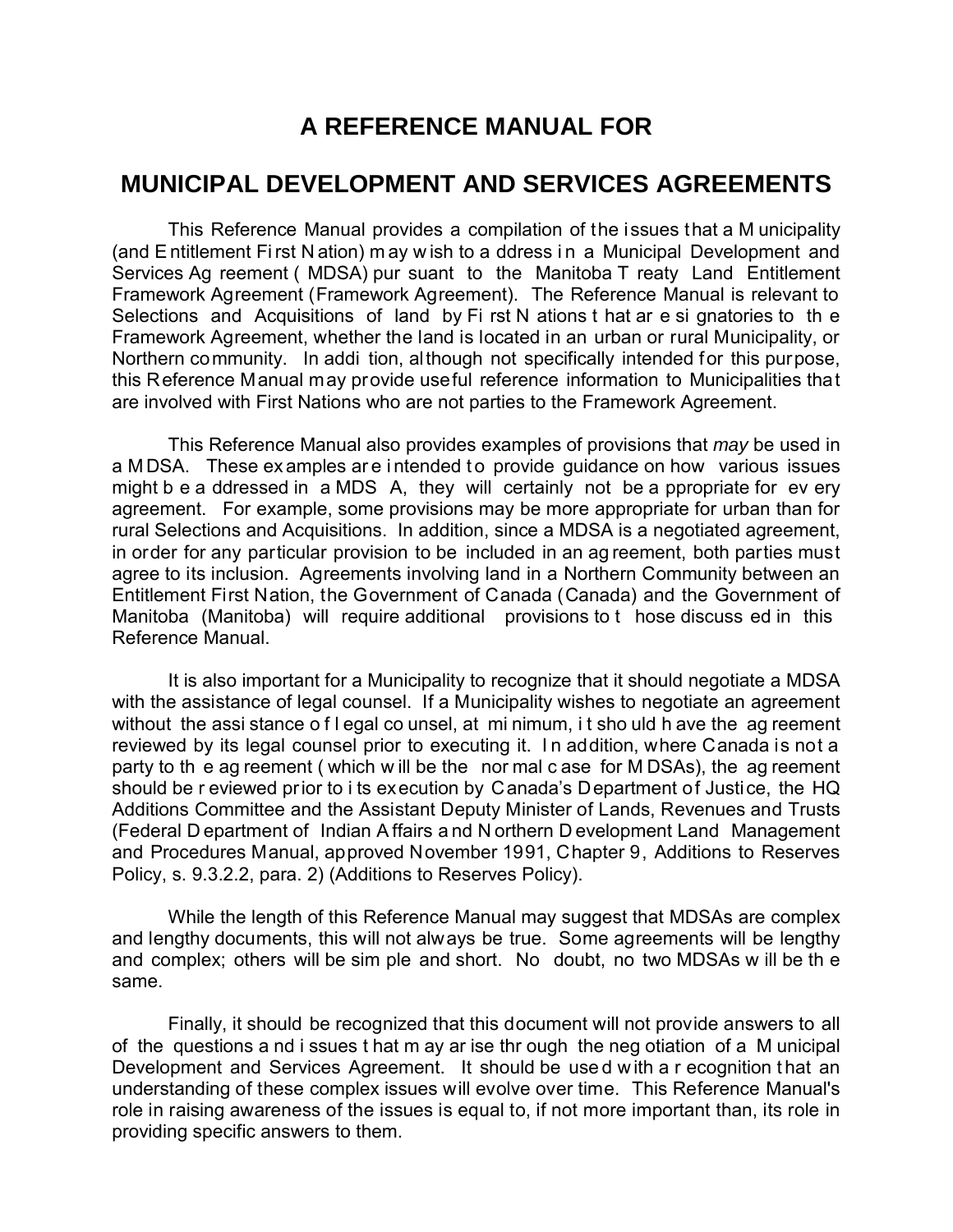# **TABLE OF CONTENTS**

| $\mathbf{L}$     |                                                                 |  |
|------------------|-----------------------------------------------------------------|--|
| $\mathbf{1}$ .   |                                                                 |  |
| 2.               |                                                                 |  |
| 3.               |                                                                 |  |
|                  |                                                                 |  |
|                  | II. MEETING BETWEEN MUNICIPALITY AND ENTITLEMENT FIRST NATION 7 |  |
| 1.               |                                                                 |  |
| 2.               |                                                                 |  |
| 3.               |                                                                 |  |
| 4.               |                                                                 |  |
| 5.               |                                                                 |  |
| 6.               |                                                                 |  |
|                  |                                                                 |  |
| III.             |                                                                 |  |
| 1.               |                                                                 |  |
| 2.               |                                                                 |  |
| 3.               |                                                                 |  |
| $\overline{4}$ . |                                                                 |  |
| 5.               | EFFECTIVE DATE OF AGREEMENT WHERE MORE THAN ONE SELECTION       |  |
|                  |                                                                 |  |
| 6.               |                                                                 |  |
| 7 <sub>1</sub>   |                                                                 |  |
| 8.               |                                                                 |  |
| 9.               |                                                                 |  |
| 10.              |                                                                 |  |
| 11.              |                                                                 |  |
| 12.              |                                                                 |  |
| 13.              |                                                                 |  |
| 14.              |                                                                 |  |
| 15.              |                                                                 |  |
| 16.              |                                                                 |  |
|                  | IV. SERVICES                                                    |  |
| 1.               |                                                                 |  |
| 2.               |                                                                 |  |
| 3.               |                                                                 |  |
| 4.               | FAILURE BY MUNICIPALITY TO PROVIDE THE SERVICES38               |  |
|                  |                                                                 |  |
|                  |                                                                 |  |
| 1.               |                                                                 |  |
| 2.               |                                                                 |  |
| 3.               |                                                                 |  |
| 4.               |                                                                 |  |
| 5.               |                                                                 |  |
|                  |                                                                 |  |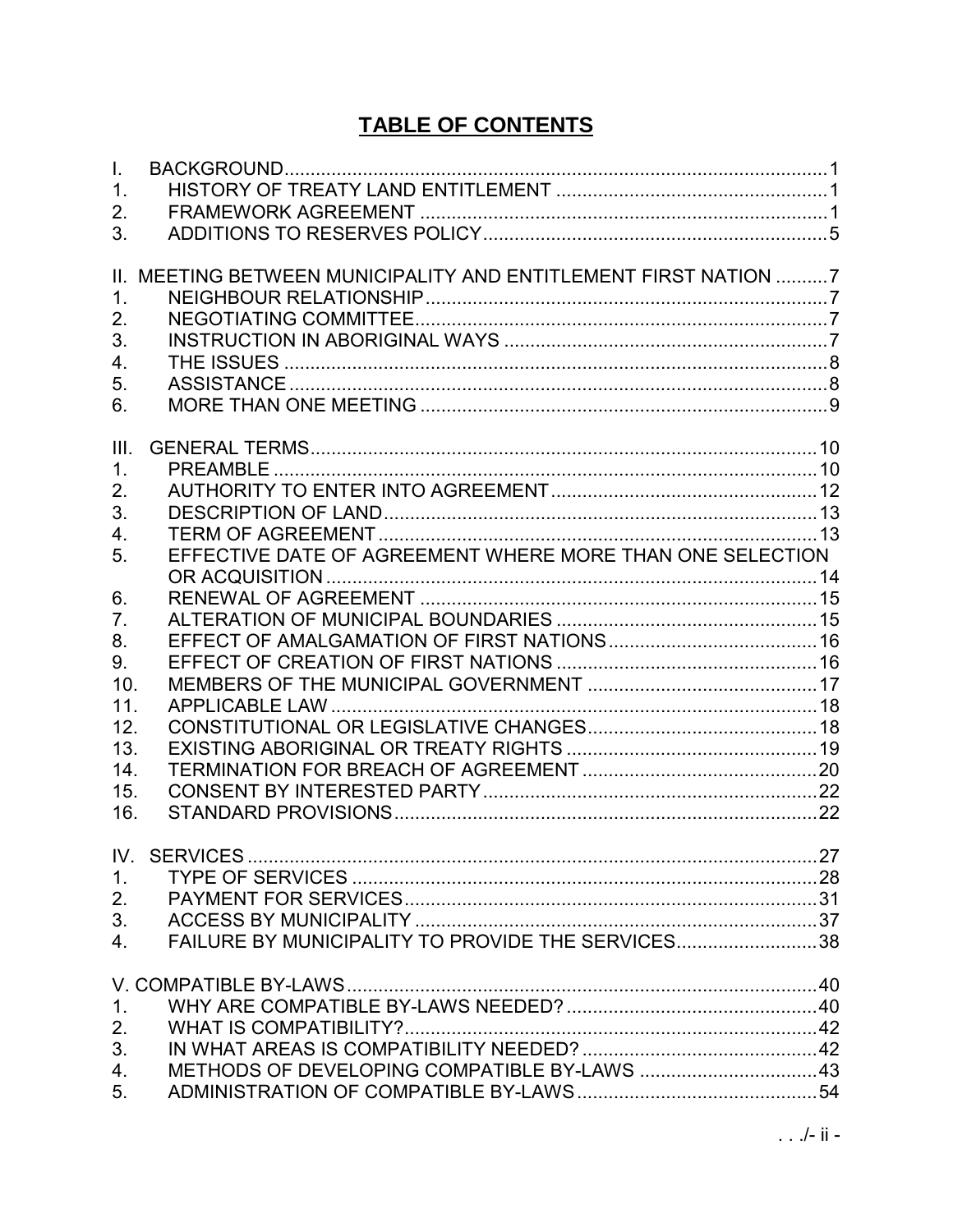| VI.            |  |  |
|----------------|--|--|
| $\mathbf{1}$ . |  |  |
| 2.             |  |  |
| 3.             |  |  |
| 4.             |  |  |
| 5 <sub>1</sub> |  |  |
|                |  |  |
|                |  |  |
| $\mathbf{1}$ . |  |  |
| 2 <sub>1</sub> |  |  |
| 3 <sub>1</sub> |  |  |
|                |  |  |
|                |  |  |
|                |  |  |
|                |  |  |
|                |  |  |
|                |  |  |
|                |  |  |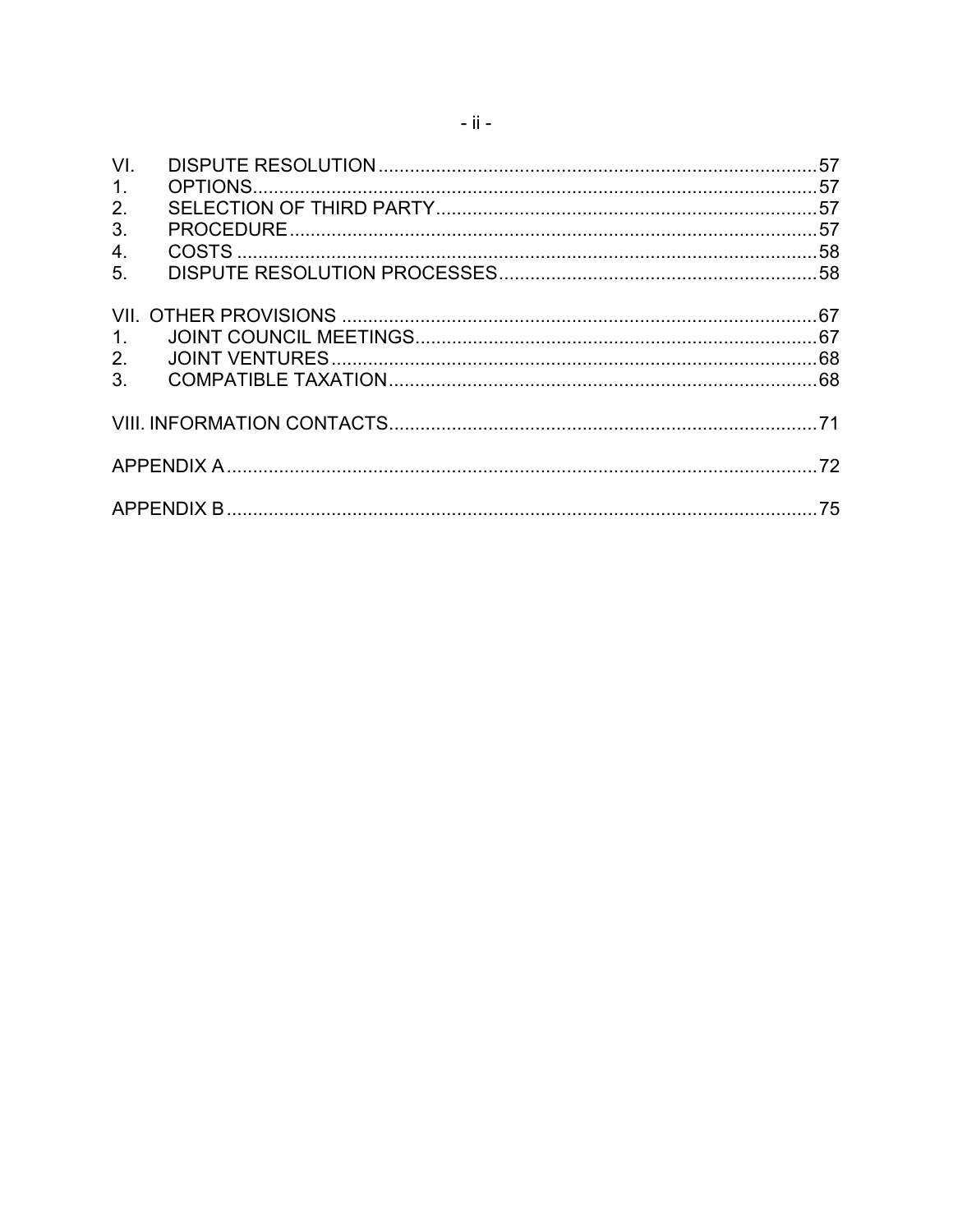## **I. BACKGROUND**

## **1. HISTORY OF TREATY LAND ENTITLEMENT**

Canada entered into seven treaties with First Nations in Manitoba between 1871 and 1910. These treaties provided that Canada would set apart a certain amount of land as Reserve land based on Band populations at the time of the original Reserve surveys.

Unfortunately, no t ev ery Fi rst N ation tha t e ntered into a tr eaty received its ful l amount of land. For this reason, Canada continues to owe land, referred to as T reaty Land Entitlement (TLE), to specific First Nations under the terms of the original treaties.

Manitoba's participation in TLE results from its obligations to Canada under the 1929-1930 M anitoba N atural R esources Transfer Ag reement ( MNRTA). Through the MNRTA, C anada tr ansferred the ad ministration and con trol of all unallocated Crown lands to Manitoba and required Manitoba to set apart sufficient unoccupied Crown land so that Canada could satisfy its outstanding treaty obligations. This is a constitutional obligation.

As of April 2001, thirty-one of Manitoba's First Nations have TLE claims that have not been fully resolved. C anada has validated, that is, confirmed, the T LE claims of twenty-seven o f th ese Fi rst N ations. The TLE C ommittee r epresents twenty First Nations with validated cl aims. Sev en other Fi rst N ations w ith v alidated cl aims hav e signed individual TLE settlement agreements. One First Nation (Peguis) is negotiating its TLE.

As part of the settlement process, Entitlement First Nations have an opportunity to obtain additional lands, including those located within Municipal areas and Northern Communities. It is a nticipated that the ad ditional lands will be converted to Reserve status. The process of having land converted to Reserve status is governed by the Framework Agreement and Canada's Additions to Reserves Policy.

## **2. FRAMEWORK AGREEMENT**

Canada, Manitoba and the TLE Committee on behalf of nineteen First Nations entered into the Framework Agreement on May 29, 1997. In general, the Framework Agreement addresses the rights of nineteen Entitlement First Nations to obtain land of sufficient area to fulfil the requirements of the terms of the treaties entered into by themselves or their predecessors, and Canada.

The Framework Agreement outlines principles for the Selection and Acquisition of l and by th e ni neteen Entitlement Fi rst N ations. Issues i n di spute tha t c annot be resolved by the parties to the Framework Agreement may be r eferred to a committee called the Implementation Monitoring Committee.

The guiding principles for land acquisition set o ut in the Framework Agreement are that acquisition must be undertaken on a "willing buyer and willing seller" basis and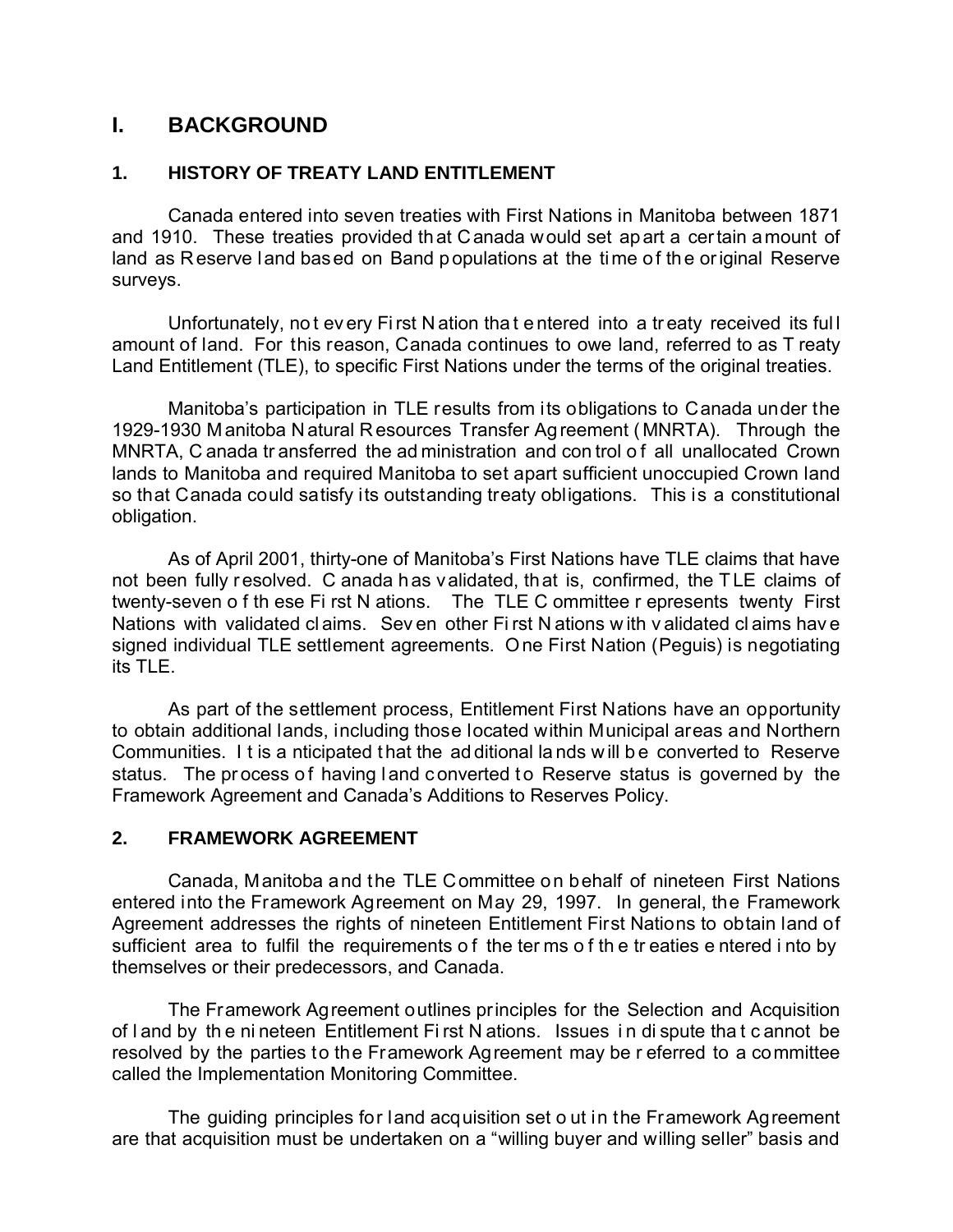neither Canada nor Manitoba will expropriate any land or interest in land (Framework Agreement, s. 3.05(2) and (3)). Other principles include:

- An Entitlement First Nation may Select Crown land or Acquire other land from its treaty ar ea or tr aditional t erritory within Manitoba (Framework Agreement, s.3.02(1)(a)).
- An Entitlement First Nation may Select Crown land from outside its treaty area or traditional ter ritory but w ithin M anitoba w here, o n a case-by-case basis, it can establish a r easonable social or economic development objective and Manitoba concurs in the Selection (Framework Agreement, s. 3.02(1)(b)).
- Certain Entitlement First Nations may Acquire land from within their treaty areas or tr aditional ter ritories w ithin M anitoba, or from outside t heir tr eaty ar eas or traditional territories but within Manitoba, where, on a c ase-by-case basis, they can es tablish a r easonable s ocial or econ omic dev elopment objective (Framework Agreement, s. 3.02(2)(a) and (b)).
- Selections must be at least 1,000 acres in size, unless suitable Crown land is not available i n a l ocation th at i s preferred by the Entitlement First Nation, the purpose of the choice of land, w hether historical, cultural, economic or social, necessitates a S election o f l ess than 1,0 00 acr es, or the land is located in reasonable proximity to an existing R eserve of the Enti tlement First Nation (Framework Agreement, s. 3.02(4) and (7)).
- Land may be S elected or Acquired where the owner or lawful user of another parcel o f l and i s n ot d eprived o f access to that ot her parcel (Framework Agreement, s. 3.02 (11)).

As of April 2001, fifteen of the twenty Entitlement First Nations whose TLE is governed by the Fr amework Ag reement h ave ent ered i nto Ba nd-specific T reaty Entitlement Agreements.

Crown land Selections must be completed within three years of the date that the Entitlement First Nation's Band-specific Treaty Entitlement Agreement comes into force (Framework A greement, s. 4.01(a)). A cquisitions mu st be completed within f ifteen years of the da te t hat th e E ntitlement Fi rst N ation's Band-specific Treaty Enti tlement Agreement comes into force (Framework Agreement, s. 4.01(b)).

The Fr amework Ag reement al so sets ou t sp ecial r ules for th e S election or Acquisition by an E ntitlement First Nation of land in an "Urban Area", "Municipality" or "Northern Community".

## A. M UNICIPALITY IN AN URBAN AREA

"Urban Area" is defined in th e Fr amework Ag reement as " land w ithin t he boundaries of a 'city ', 'tow n' or ' village' as de fined in *The Municipal Act*" (Fra mework Agreement, s. 1. 01(106)). The Fr amework Ag reement se ts ou t t he pr ocess to be followed for the se tting ap art of I and in an U rban Ar ea as R eserve. W here an Entitlement First Nation Selects or Acquires land in an Urban Area, the Entitlement First Nation must give Canada, Manitoba and the Municipality notice in writing of its intention to request that the land be set apart as Reserve, and must provide the Municipality with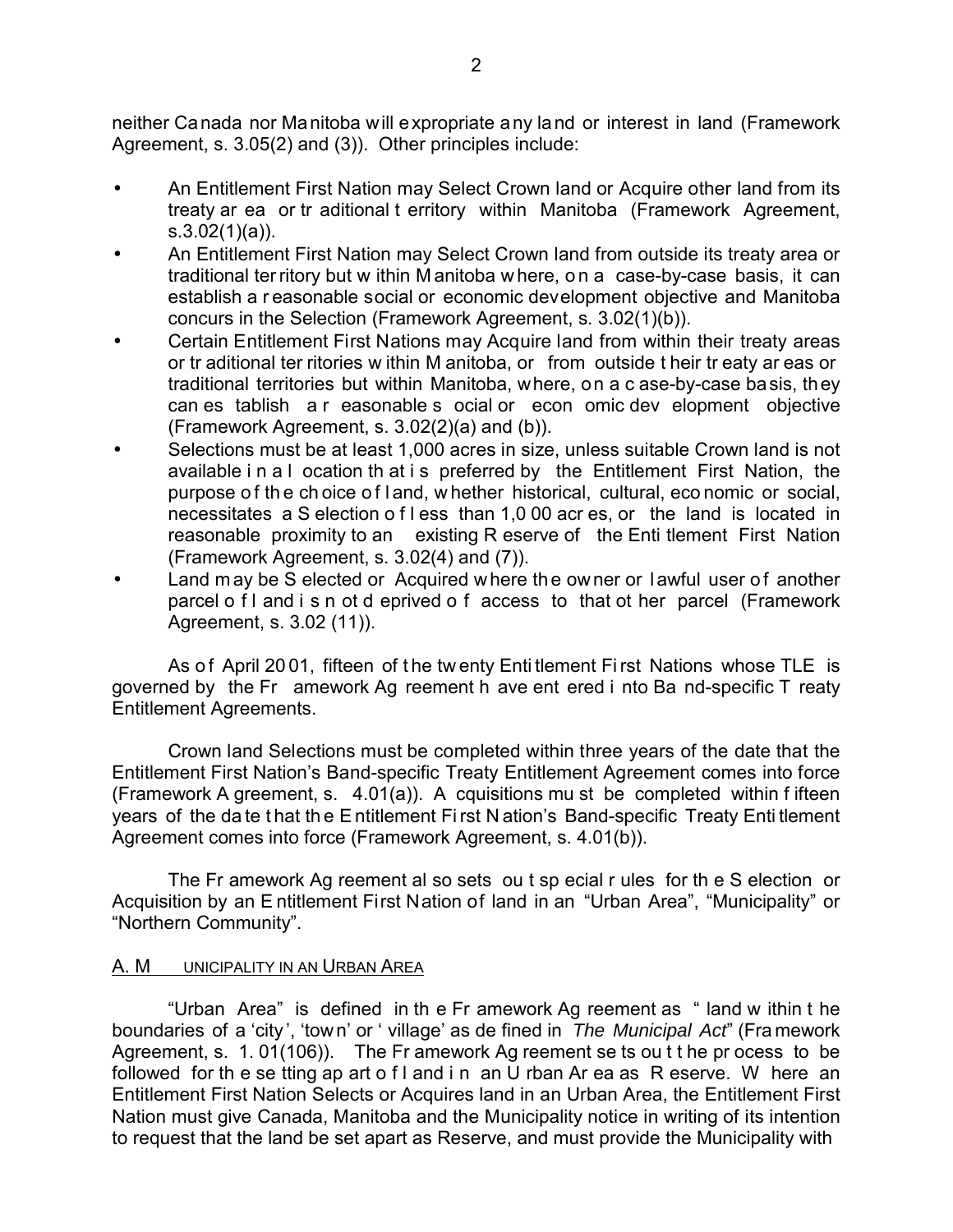- a copy of the provisions of Canada's Additions to Reserves Policy that pertain to Municipal considerations, and
- Schedule D of the Framework Ag reement (Practice of the Manitoba Regional Office of the Department of Indian Affairs and Northern Development relating to the Application of the Additions to Reserves Policy in Urban Areas) (Framework Agreement, s. 3.06(1)).

The practice of the Manitoba Regional Office of the Department of Indian Affairs and Northern Development of applying Canada's Additions to Reserves Policy to urban land will appl y to the Selection or Acq uisition of the Entitlement First Nation (Framework Agreement, s. 3.06(2) and Schedule D).

## B. MUNICIPALITY THAT IS NOT AN URBAN AREA

The Framework Agreement defines "Municipality" as " a 'municipality' as de fined in *The Municipal Act* or 'local government district' as defined in *The Local Government Districts Act*" ( Framework Ag reement, s. 1. 01(61)) a nd s ets out the pr ocess to be followed by an E ntitlement Fi rst N ation w hen S electing or Acq uiring land in a Municipality that is not within an Urban Area (Framework Agreement, s. 3.07).

The Entitlement First Nation must

- give C anada, M anitoba an d t he M unicipality w ritten notice of its intention to request th at t he l and be s et apar t as Reserve (Framework Agreement, s.  $3.07(1)(a)$ ,
- ask the M unicipality to pr ovide its concerns relating to the setting apart of the land as Reserve, if any, and
- inform the M unicipality that if it fails to provide its concerns within 90 days of notification, the l and may b e set ap art as R eserve w ithout further notice (Framework Agreement, s. 3.07(1)(b) and (c)).

Where the Entitlement First Nation intends to use the infrastructure of the Municipality or requires services provided by the Municipality, the Entitlement First Nation must also ask th e M unicipality to ent er i nto neg otiations w ith a view to concluding a MDSA (Framework Agreement, s. 3.07(1)(d)).

Where the Municipality is w illing to n egotiate a MDSA , t he Entitlement First Nation must make reasonable efforts t o co nclude such an ag reement w ith t he Municipality (Framework Agreement, s. 3.07(3)).

However, a Selection o r A cquisition w ill n ot b e ine ligible to be s et apart as Reserve due t o t he failure or in ability o f a n Enti tlement First Nation to satisfy the concerns of a Municipality, the failure of the Entitlement First Nation and Municipality to enter into a MDSA, or a cl aim by a M unicipality or School Division alleging a l oss of Municipal and School Taxes (Framework Agreement, s. 3.07(4)).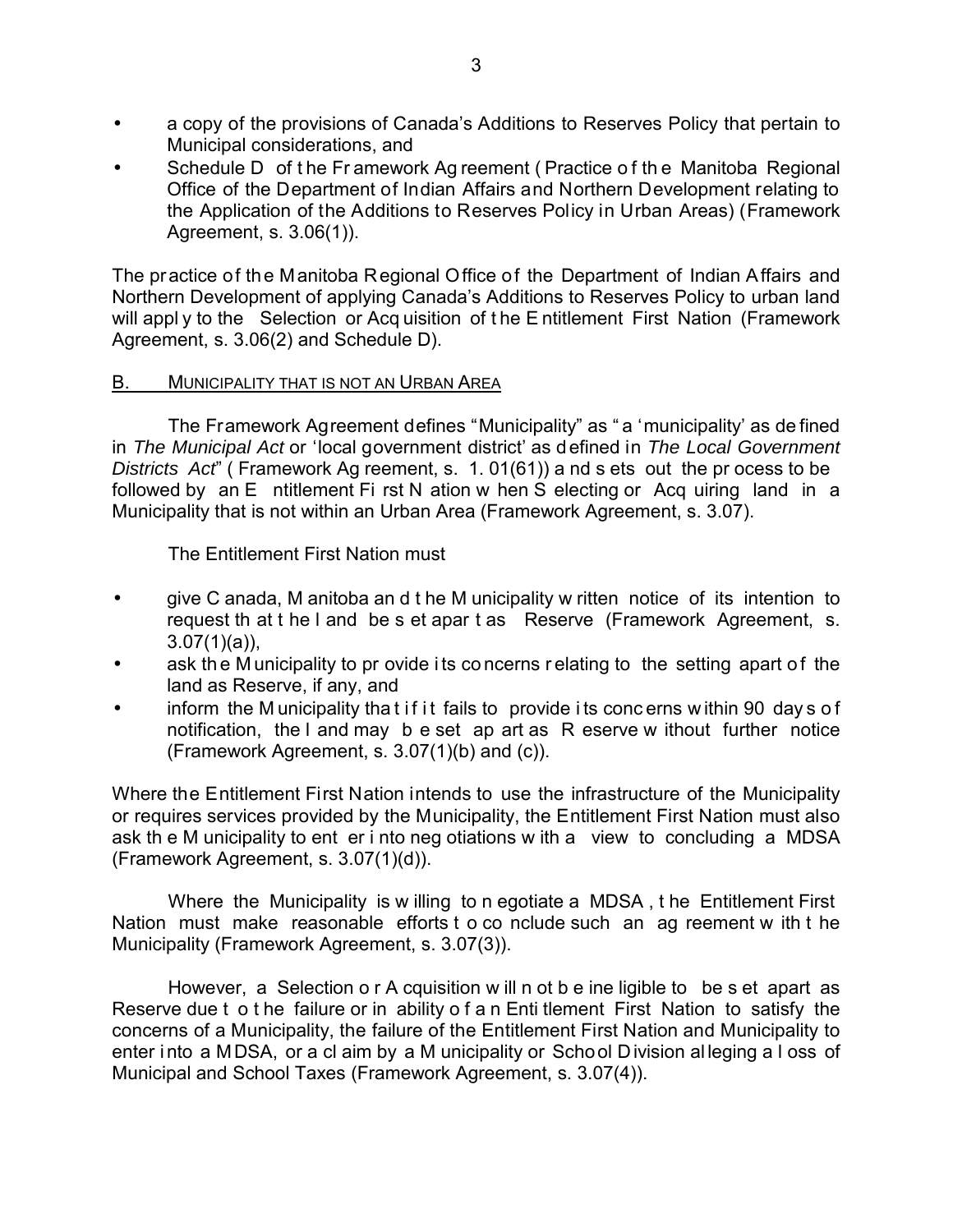#### C. N ORTHERN COMMUNITY

The Framework Agreement defines "Northern Community" as "a 'community' or 'incorporated co mmunity' as de fined i n *The Northern Affairs Act*" (Fra mework Agreement, s. 1.01(64)) and sets out the process that must be followed for the Selection or Acquisition of land by an Entitlement First Nation in a Northern Community.

An Entitlement First Nation may Select or Acquire land in a Northern Community to be set apart as Reserve, provided that it notifies Canada, Manitoba and the Northern Community of its intention in writing and consults with the community council, the local committee or the incorporated community coun cil of the N orthern C ommunity, as the case may be (Framework Agreement, s. 3.08(1)).

Where the Entitlement First Nation does not want all or substantially all of the land in a N orthern C ommunity to be s et apart as R eserve, the process s et out i n th e Framework Agreement for the Selection or Acquisition of land in a Municipality that is not in an U rban Ar ea applies, w ith necess ary modifications (Framework Agreement, s. 3.08(3)). Where an Entitlement First N ation i ntends to use the i nfrastructure of t he Northern Community or requires services pr ovided by the N orthern C ommunity, the Entitlement First Nation must ask the Northern Community to enter into negotiations with a view to concluding a MDSA.

Where the Entitlement First Nation intends to Select or Acquire all or substantially all of the land in a Northern Community for the purpose of having it set apart as Reserve, the S election or Acquisition ca nnot tak e pl ace u ntil Canada, Manitoba and the Entitlement First Nation conclude a n ag reement. An E ntitlement Fir st Natio n sh all be deemed to intend to have all or substantially all of the land in the Northern Community set apart as Reserve where:

- the Entitlement First Nation has declared by Council Resolution that its intent is to have all or substantially all of th e land in the Northern Community set apart as Reserve; or
- the S election or Acquisition, w hether by i tself or in combination with other Selections or Acq uisitions by the Entitlement Fi rst N ation, w ould r esult in m ore than 25 per cent of the area comprising the Northern Community being set apart as Reserve for the Entitlement First Nation.

The ag reement b etween t he Enti tlement First Nation, Canada and Manitoba m ust address:

- the ti ming o f the Sel ection or Acq uisition and setti ng apar t o f the land as Reserve,
- transfer and operation of capital infrastructure and related costs,
- ongoing pr ovision o f soci al an d p ublic ser vices to me mbers of the Entitlement First Nation and other per sons or dinarily r esident i n t he N orthern C ommunity, and related costs, and
- other matters which may be addressed by a MDSA if the land were located in a Municipality (Framework Agreement, s. 3.08(2)).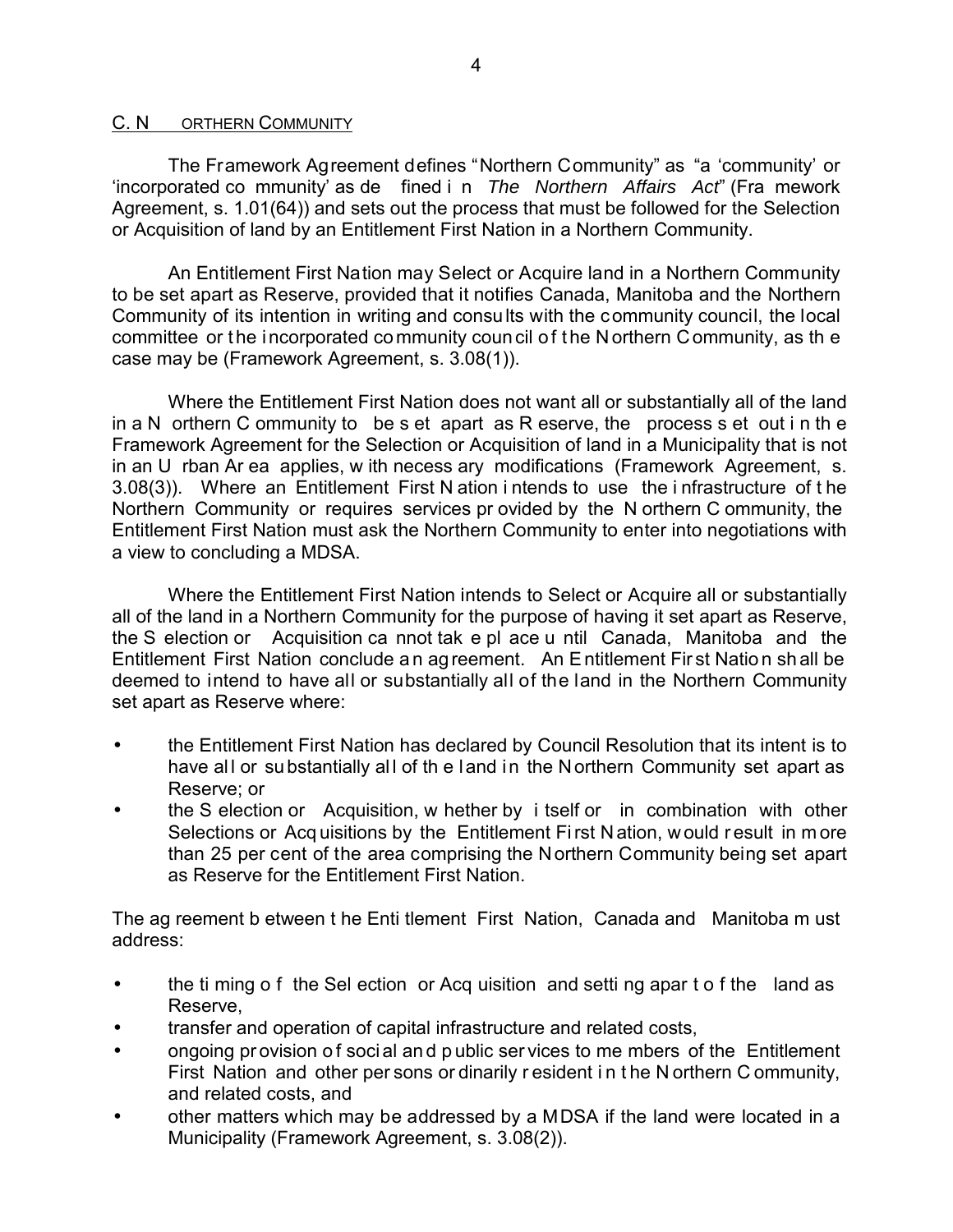## **3. ADDITIONS TO RESERVES POLICY**

As m entioned ab ove, in or der for I and that is Selected or Acquired by an Entitlement First Nation to be set apart by Canada as Reserve, the land must meet the Additions to Reserves Policy. The Additions to Reserves Policy applies to land within the boundaries of an urban Municipality (defined in the Policy as a mu nicipality, town, village or other built-up area) as well as to land within a rural Municipality (defined in the Policy as a M unicipality tha t f alls outsi de the definition of an urban Municipality) (Additions to R eserves Pol icy, s. 9.3. 2.2, p ara. 1 a nd s. 9.1.2). It should be noted, however, that th e Fr amework Ag reement has p aramountcy ov er the Additions to Reserves Policy. As such, i n the event of an inconsistency between the Additions to Reserves Policy and the Framework Agreement, the Additions to Reserves Policy must be modified t o t he extent o f th e i nconsistency and t he terms o f the Fr amework Agreement will apply (Framework Agreement, s. 8.02(5)).

According to the Ad ditions to R eserves Pol icy, where a First Nation proposes that land located within the boundaries of a Municipality be set apart as Reserve, the Municipality must be informed in writing of the proposal and asked to identify its views and concerns, if any, in writing.

The Additions to Reserves Policy suggests that a Municipality may be concerned about:

- measures to compensate for its tax loss after the land is set apart as Reserve (tax loss may include the loss of property taxes, loss of grants in lieu of taxes from senior government agencies, and loss of licence and permit fees which will no longer be collected by the Municipality on the new Reserve lands);
- arrangements for the provision of, and payment for, Municipal services;
- by-law application and enforcement on the Reserve; and
- a j oint c onsultative pr ocess for matters o f m utual conc ern, s uch as l and us e planning, and a dispute resolution pr ocess, w here possi ble ( Additions to Reserves Policy, s. 9.3.2.2, para.1).

The Additions to Reserves Policy stipulates that any reasonable concerns of the Municipality with respect to these issues must be addressed. The Policy also suggests that these concerns could be addressed in a number of ways, including, a l etter from the mayor or ci ty man ager ( Chief A dministrative O fficer), a mu nicipal resolution or a written agreement between the Municipality and Entitlement First Nation.

The pr ocess o f dev eloping a w ritten ag reement be tween a M unicipality and Entitlement First Nation may be initiated by the Municipality asking the Entitlement First Nation to enter into a written agreement to address the Municipality's concerns. On the other hand, an Entitlement First Nation may initiate discussions with the Municipality. The Policy provides that where th e Municip ality asks the Entitlement First Na tion to enter into a MDSA and an agreement is n ot concluded, a Reserve will not normally be established.However, the Deputy Minister of Indian Affairs and Northern Development (Canada) may proceed with the creation of a Reserve where: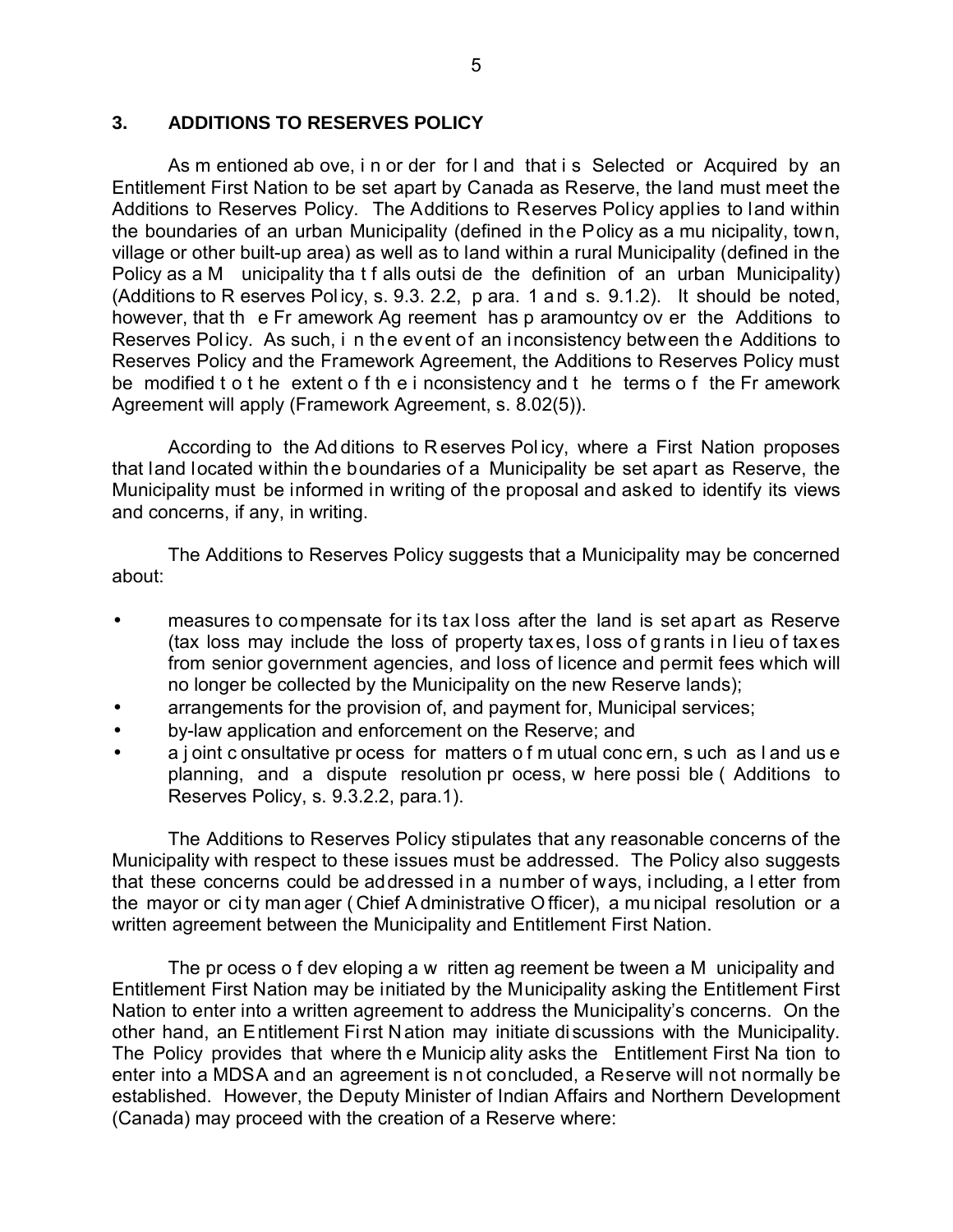- the federal Department of Justice advises that there i s a l egal obl igation to proceed; or
- the Entitlement First N ation i s pr epared t o e nter i nto a n ag reement on t he concerns raised by the Municipality, but the Municipality is unwilling to respond in good faith and one of the following conditions exists:
	- $\triangleright$  the proposed R eserve does not a djoin a n ur banized or developed area and is not located in an area which is covered by an approved urban use development plan;
	- $\triangleright$  the land has traditionally and up to the present time been used for Indian purposes or was once part of an Indian Reserve which was surrendered and remains unsold; or
	- $\triangleright$  the proposal involves an ad dition to an existing Reserve, as opp osed to the creation of a new one ( Additions to R eserves Policy, s. 9.3 .2.2, para. 3).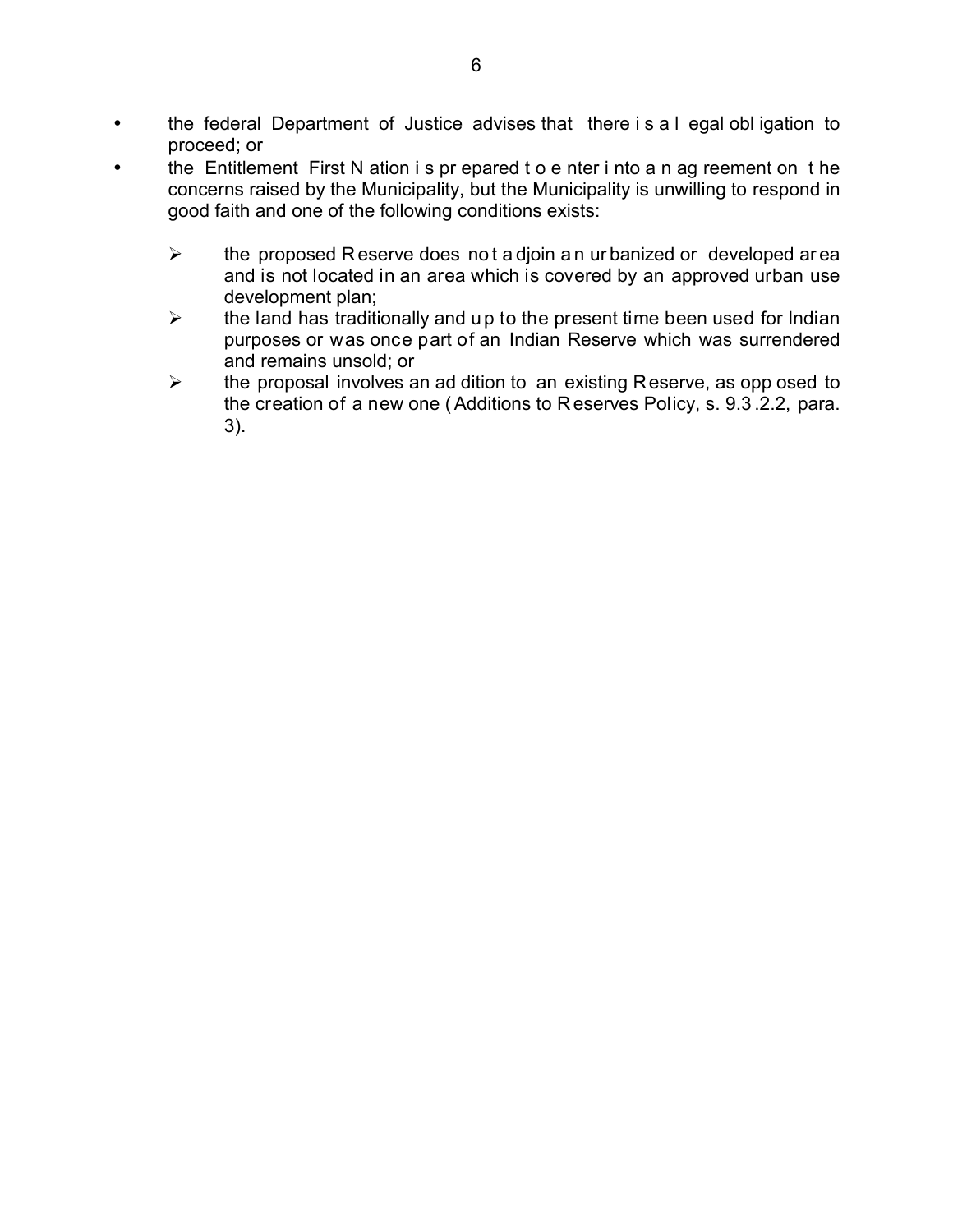## **II. MEETING BETWEEN MUNICIPALITY AND ENTITLEMENT FIRST NATION**

## **1. NEIGHBOUR RELATIONSHIP**

When an Entitlement First Nation Selects or Acquires land within a Municipality, after the land is set apart as Reserve, the Entitlement First Nation and Municipality will be neighbours, if they ar e no t al ready nei ghbours. As w ith other neighbours, th e Entitlement First Nation and Municipality will be conti nually impacted by the actions of the other party and, as such, will have a continuing need to interact with the other party to resolve their concerns. As such, it is i mportant for the Entitlement First Nation and Municipality to maintain a healthy and respectful relationship with one another.

## **2. NEGOTIATING COMMITTEE**

A MDSA cannot be negotiated by correspondence: in most case, the issues will be too complex for such an ap proach. Instead, the Municipality and Entitlement First Nation w ill hav e to meet with one oth er to discuss the issues. Ope n, in-person discussion will assist in avoiding misunderstandings.

While it is possible that the entire council of the Municipality and the entire Chief and Council of the Entitlement First Nation will, at some point, meet to discuss the terms of the MDSA or to formalize their agreement, it is unlikely that the entire Councils of each party will negotiate all aspects of the agreement, as the number of persons who would sit at the negotiating table w ould be t oo unwieldy. For this reason, it is suggested th at e ach party app oint s everal i ndividuals as r epresentatives on a negotiating team that is required to report back for approval and further direction after each negotiating session to the full Municipal Council in the case of the Municipality, and to the Chief and Council, in the case of the Entitlement First Nation.

## **3. INSTRUCTION IN ABORIGINAL WAYS**

While the representatives of the Municipality may be on a first-name basis with representatives of the Entitlement First Nation, they may not have dealt with First Nation members on any "business" matters, and may be unf amiliar with what is im portant to First Nations people in terms of their use of the land.

Therefore, before meeting w ith the r epresentatives o f th e E ntitlement Fi rst Nation, i t w ould be best i f th e M unicipality's r epresentatives coul d obtai n some instruction or 'cultural orientation' on Aboriginal ways. Such instruction might include instruction on traditional a nd c urrent Aboriginal l and us e a nd occupancy, spi ritual dimensions of t he particular Fi rst N ation and its regard f or the land and resources, social structure and kinship systems, decision-making structures, and how these factors influence Aboriginal decision-making.

The representatives should be guided throughout the negotiations with respect and dignity.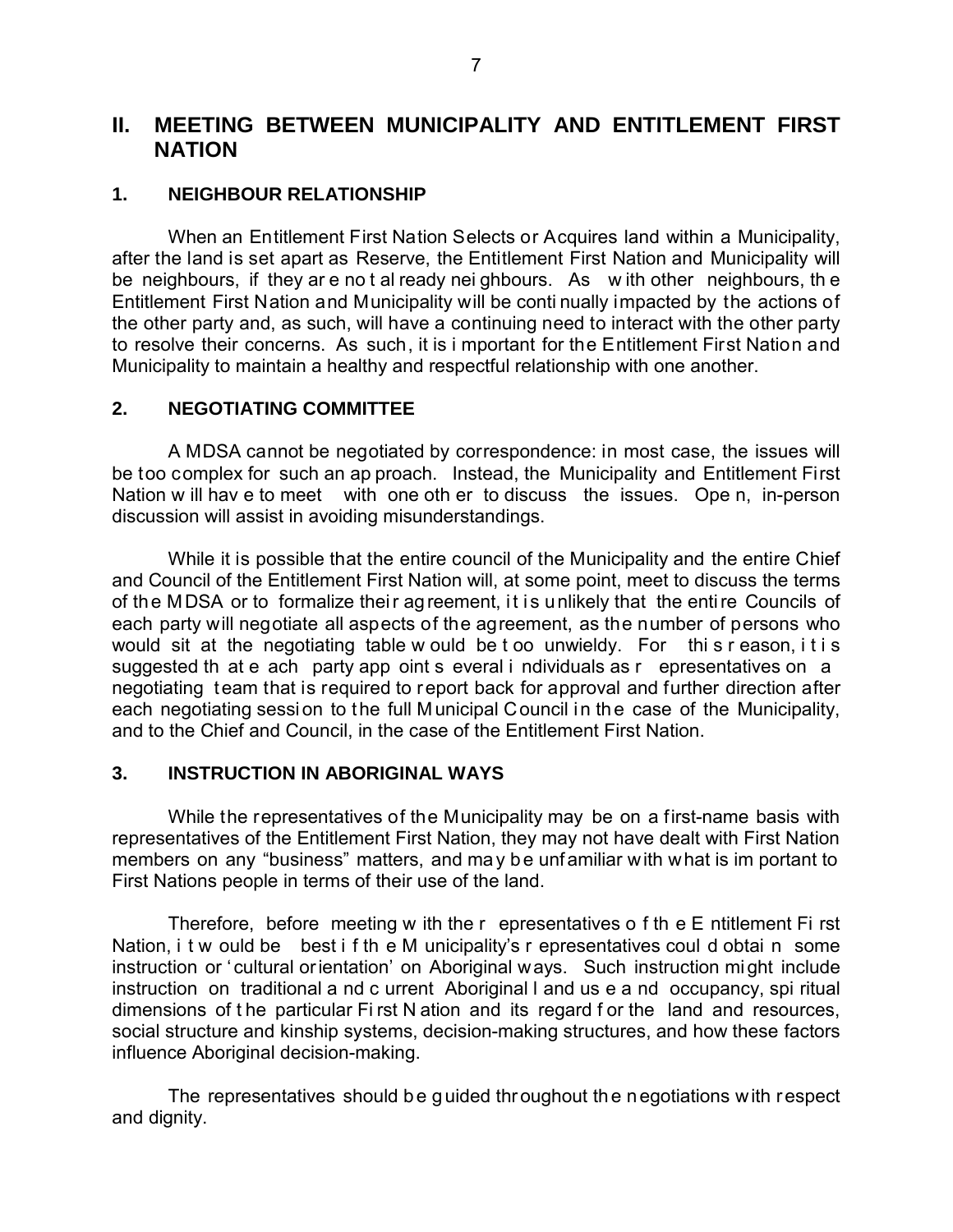## **4. THE ISSUES**

The representatives of the Municipality should come to the negotiating table with knowledge of the i ssues th at t hey w ould l ike to discuss. In addition, pr ior to the meeting, the Municipality should request of the Entitlement First Nation that it provide, in writing, information in general terms addressing the following issues:

- Intentions of the Enti tlement First N ation for the use of the l and (business, housing, recreation, etc.),
- How the Enti tlement Fi rst N ation s ees t he R eserve l and i ntegrating w ith the Municipality, including zoning and by-law compatibility, and
- What the E ntitlement Fi rst N ation's pr inciples ar e for m anaging R eserve l and (i.e., If the Entitlement First Nation intends to use the land for businesses or services, will persons who are not band members have equal access? Will the land uses be compatible with adjacent land uses on Municipal land?).

The representatives of the Entitlement First Nation may want the Municipality to discuss the following issues:

- Capacity of Municipality to pr ovide ser vices for th e E ntitlement Fi rst N ation's proposed development, and
- The Municipality's plan for the land adjacent to the Reserve.

The r epresentatives o f t he M unicipality shoul d allow the representatives of the Entitlement First Nation to ask all of their questions and, if possible, the Municipality should provide them with answers.

Of cour se, i t i s al so p ossible t hat th e En titlement First N ation may be able to provide certain services to the Municipality, and in this case, the discussions between the parties may be quite different.

## **5. ASSISTANCE**

The Framework Agreement provides t hat th e TLE C ommittee, M anitoba and Canada must use their best efforts in the implementation of the Framework Agreement. The Framework Agreement specifically provides that Manitoba must use its best efforts to " assist t he Entitlement Fi rst N ations and M unicipalities in th e n egotiation o f i ssues relating to M unicipal Services and Development Agreements" (Framework Agreement, s. 31.02(f)) and the TLE Committee must use its best efforts "to provide, as requested, ongoing technical support and assistance i n th e co urse o f l and S election a nd Acquisition to any Enti tlement Fi rst N ation t hat executes a T reaty Entitlement Agreement" (Framework Agreement, s. 31.02(e)). Acc ordingly, and w hen r equested, the applicable department/agency will provide assistance.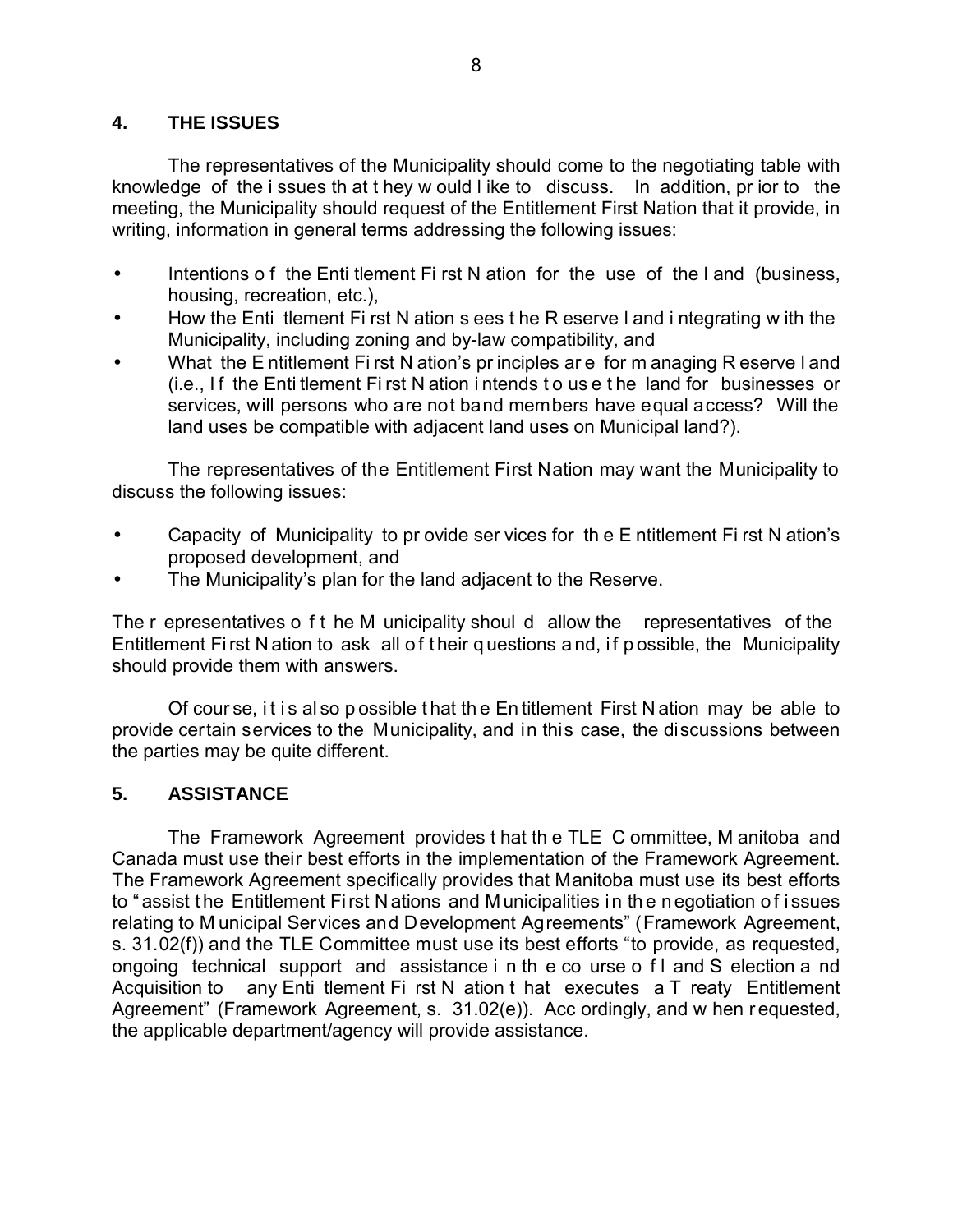#### **6. MORE THAN ONE MEETING**

Although it may be obvious, it is worth stating that the issues to be addressed in a MDSA cannot be resolved in only one meeting. The parties should be realistic about how quickly such an agreement can be negotiated and drafted. The goal of the first meeting betw een th e M unicipality an d E ntitlement Fi rst N ation sho uld si mply be for each party to gain a better understanding of the other party's concerns and objectives, and what may be needed to address these concerns. Both parties will probably need to provide additional clarification on t he i ssues discussed, w hich may r equire so me consideration and ad ditional r esearch. In co ncluding the f irst m eeting, the par ties should agree to meet again at a time that is sufficiently distant but not so far into the future that momentum is lost.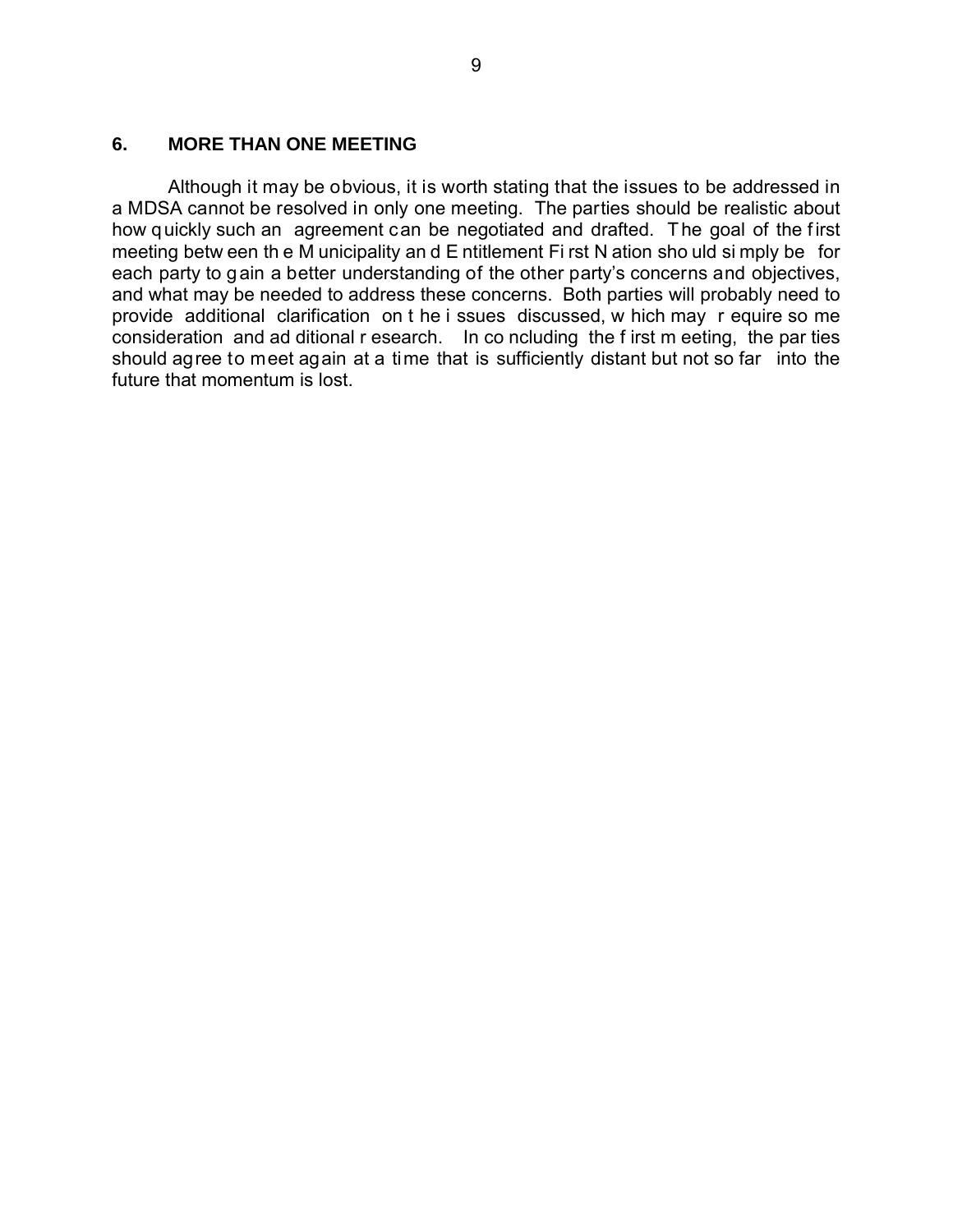## **III. GENERAL TERMS**

There are a number of general terms that may be appropriate for inclusion in many MDSA. These include:

- pr eamble
- authority of parties to enter agreement
- description of land
- t erm of agreement
- effective date of agreement where more than one Selection or Acquisition
- renewal of agreement
- alteration of municipal boundaries
- amalgamation or creation of First Nations
- members of municipal government
- appl icable law
- constitutional or legislative changes
- existing aboriginal or treaty rights
- termination for breach of agreement
- consent by interested party
- stand ard provisions:
	- $\triangleright$  noti ce
	- $\triangleright$  enti re agreement
	- $\triangleright$  a mendment
	- $\triangleright$  a ssignment
	- $\triangleright$  enur ement
	- $\triangleright$  sev erance
	- $\triangleright$  waiver of breach
	- $\triangleright$  hea dings
	- $\triangleright$  fur ther assurances.

The r easons for i ncluding thes e pr ovisions i n a M DSA ar e di scussed below together with suggested provisions.

## **1. PREAMBLE**

A preamble sets out the background that led to the agreement and describes the purpose of the agreement, in general terms. In the context of a Selection or Acquisition of land in a Municipality by an Entitlement First Nation, the preamble could include the following points:

**A. The Entitlement First Nation and certain other First Nations, together established, authorized and directed the Treaty Land Entitlement Committee of Manitoba Inc. to act as their representative in the negotiation of an agreement between the Treaty Land Entitlement Committee of Manitoba Inc., the Government of Canada (Canada) and the Government of Manitoba (Manitoba), dated May 29, 1997 (Framework Agreement)**.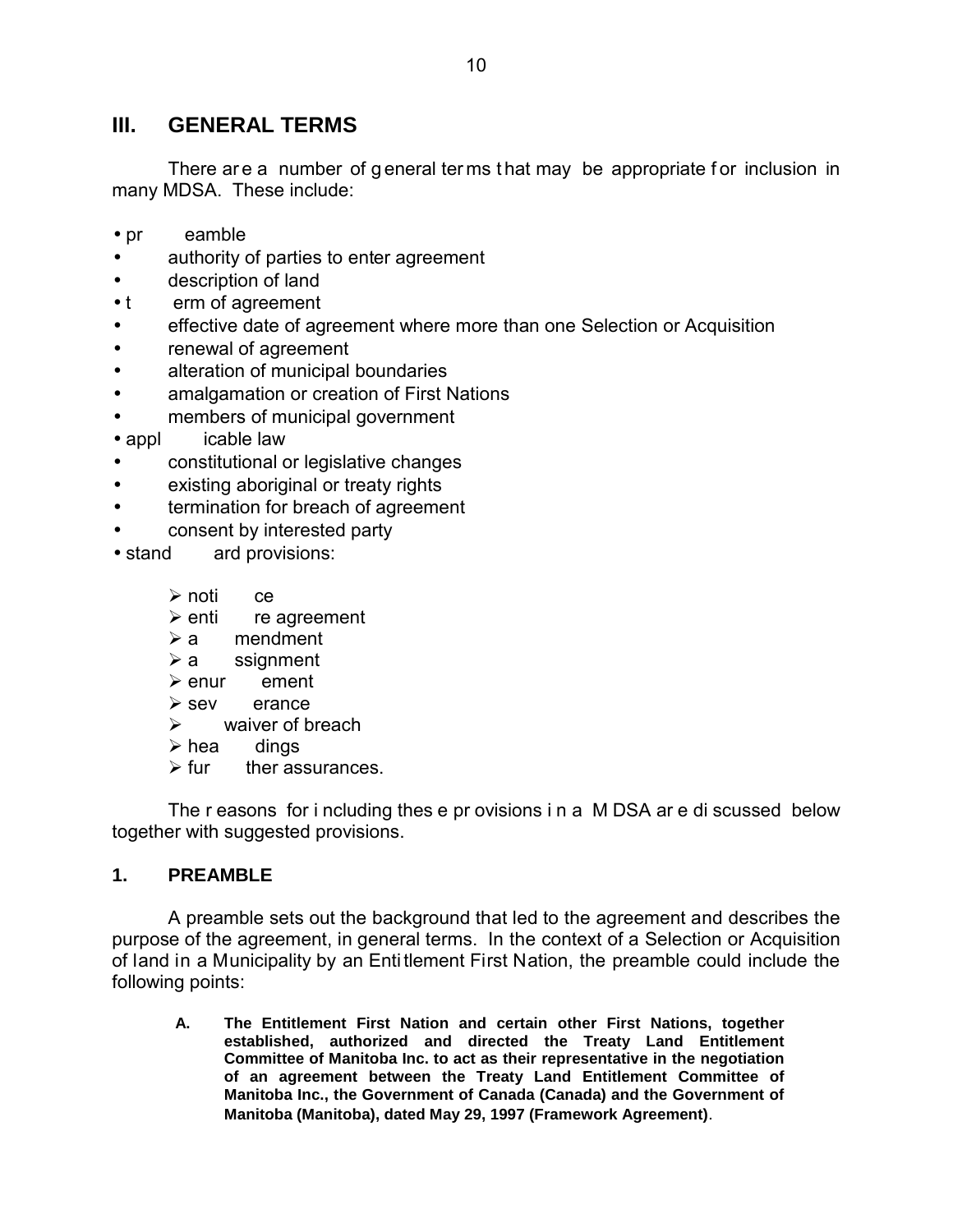- **B. The Framework Agreement establishes the process that the Entitlement First Nation must use to select Crown Land or acquire Other Land that it wishes to be set apart by Canada for its use and benefit as a Reserve.**
- **C. The Entitlement First Nation, the Treaty Land Entitlement Committee of Manitoba Inc., Canada and Manitoba entered into a Treaty Entitlement Agreement on the \*\*\*\* day of \*\*\*\*\*\*\*\*, \*\*\*\* , in which the Entitlement First Nation accepted the terms of the Framework Agreement.**

#### *[Acquisition by Entitlement First Nation]*

- **D. The Entitlement First Nation has acquired Other Land with the intention of transferring it to Canada to be set apart by Canada as Reserve for the use and benefit of the Entitlement First Nation and has given notice to Canada in accordance with the process established by the Framework Agreement.**
- **E. The Acquisition is situated within the boundaries of the Municipality.**

#### *[Selection by Entitlement First Nation]*

- **F. The Entitlement First Nation has selected Crown Land that it wishes Canada to set apart as Reserve for its use and benefit and has given notice to Canada in accordance with the process established by the Framework Agreement.**
- **G. The Selection is situated within the boundaries of the Municipality.**

#### *[Acquisition or Selection in Urban Area]*

- **H. Section 3.06 of the Framework Agreement provides that Canada's Additions to Reserves Policy applies to the setting apart of land in an Urban Area as Reserve. In accordance with the Additions to Reserves Policy, the Entitlement First Nation has informed the Municipality in writing of its proposal to have the Selection/Acquisition set apart as a Reserve and has asked the Municipality to identify its views and concerns in a written response. The Municipality has requested of the Entitlement First Nation that it enter into a Municipal Development and Services Agreement with the Municipality to address the Municipality's concerns.**
- **I. The parties are entering into this Municipal Development and Services Agreement to address the Municipality's concerns in respect of the setting apart of the Selection/Acquisition by Canada as Reserve for the use and benefit of the Entitlement First Nation.**

#### *[Acquisition or Selection in Municipality that is not an Urban Area]*

- **J. Section 3.07 of the Framework Agreement provides that where the Entitlement First Nation intends to use the infrastructure of, or requires services provided by, a Municipality that is not in an Urban Area, it must request of the Municipality that it negotiate and enter into a Municipal Development and Services Agreement.**
- **K. The parties are entering into this Municipal Development and Services Agreement to meet the requirements of the Framework Agreement for the setting apart of land located in a Municipality but not in an Urban Area, as a Reserve.**

If a M DSA i s neg otiated w ith a Fi rst N ation that i s n ot a party to the Framework Agreement, the suggested preamble set out above, as w ell as oth er terms used in the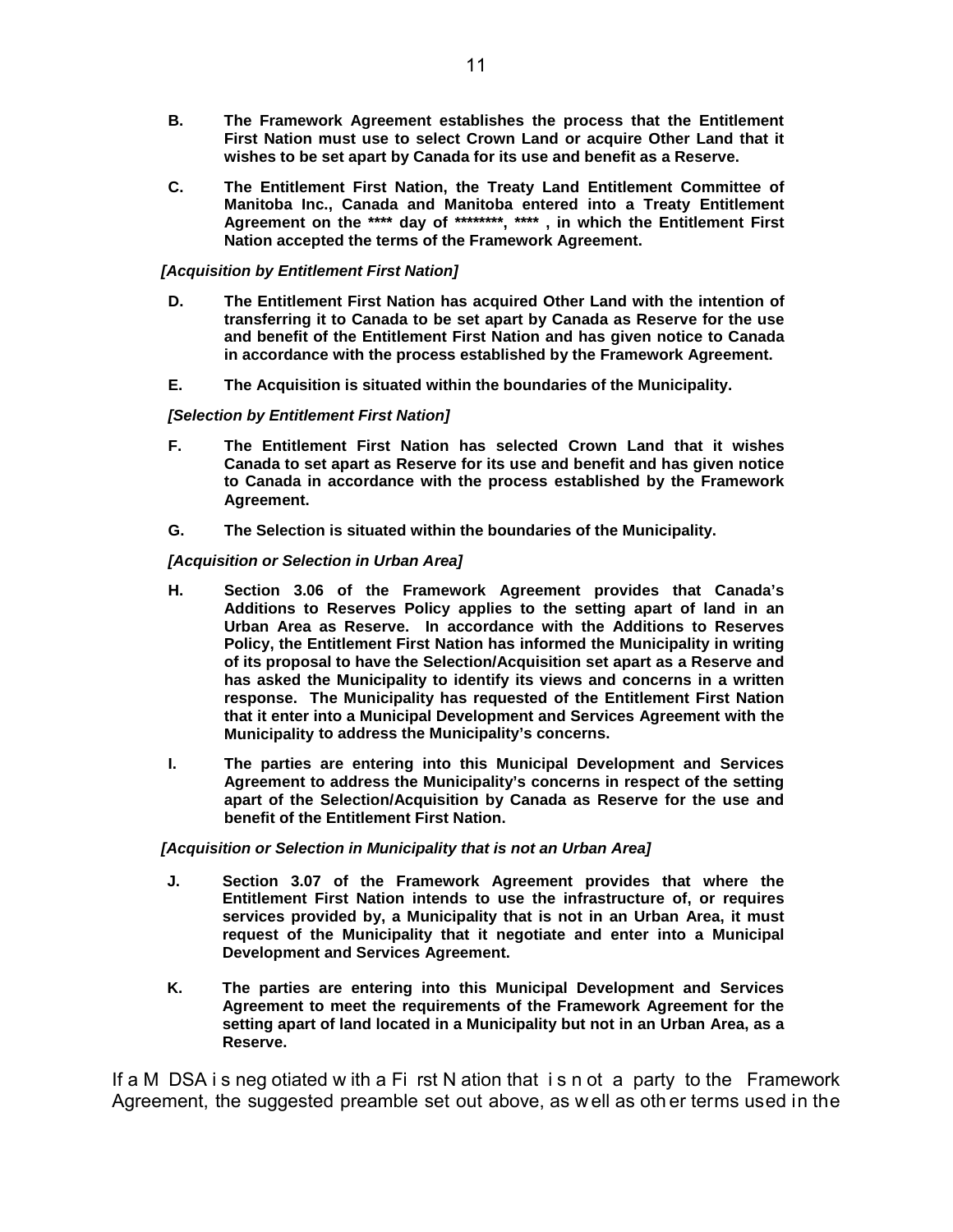example provisions thr oughout t his R eference M anual, suc h as " Entitlement First Nation", "Selection" and "Acquisition", would have to be changed accordingly.

## **2. AUTHORITY TO ENTER INTO AGREEMENT**

The parties to a MDSA may w ish to ev idence th eir aut hority to e nter i nto t he agreement, in the agreement itself.

As mentioned above, the parties to a M DSA that pertains to an urban or rural Municipality will be an Entitlement First Nation and the Municipality. W here a Northern Community is involved, the parties to the agreement will be an Entitlement First Nation and Northern Community, except where an Entitlement First Nation intends to Select or Acquire all or substantially all of a Northern Community for the purpose of having it set apart as Reserve, in w hich case, the parties to the agreement will be an Entitlement First Nation, Canada and Manitoba.

A First Nation is governed by an elected Chief and Council. Paragraph 2(3)(b) of the *Indian Act*, R.S.C. 1985, c. I-5 provides that a band council must exercise its powers by a majority of the band councillors present at a duly convened council meeting. Thus, an Entitlement First Na tion's authority to enter into an agreement will be derived from approval of the agreement by the band council at a band council meeting, as is required by par agraph 2( 3)(b) of the *Indian Act*. S uch a pproval i s co mmonly ev idenced by a Band Council Resolution, signed by a quorum of the council.

Therefore, the Entitlement First Nation could warrant in the MDSA that it has the necessary author ity to e nter i nto t he M DSA by virtue of a par ticular Band Council Resolution pass ed at a p articular cou ncil m eeting. A co py of th e Band Council Resolution could al so be att ached as a sc hedule t o t he M DSA. In add ition, th e agreement could refer to the *Indian Act*, which provides the statutory authority for the actions of the band council.

Similarly, a M unicipality derives its authority to ent er into an agreement f rom a Municipal by-law or resolution. However, since municipal resolutions can be destroyed after o ne y ear, the M unicipality may consider it to be preferable for record keeping purposes that a by-law be passe d to authorize the municipality to e nter into a MDSA. The MDSA could refer to the by-law number and the Municipal council meeting at which the by-law w as passed. I n a ddition, a c opy o f t he by-law coul d b e at tached to t he agreement as a schedule. The agreement could also refer to the statutory authority (*The Municipal Act,* C.C.S.M. c. M225, s. 250(2)(d)(v), *The Local Government Districts Act*, C.C.S.M. c. L190, s. 5 or *The City of Winnipeg Act*, S.M. 1989-90, c.10, s. 4(1)) for the Municipality's actions.

Similar provisions to the following could be used in a MDSA to set out the authority of the parties:

**The Entitlement First Nation's Band Council has approved this Municipal Development and Services Agreement by passing Band Council Resolution \*\*\*\*\* at its meeting held on \*\*\*\*\*\*\*\*\*\*\*\*\*, 20\*\* in accordance with the provisions of the** *Indian*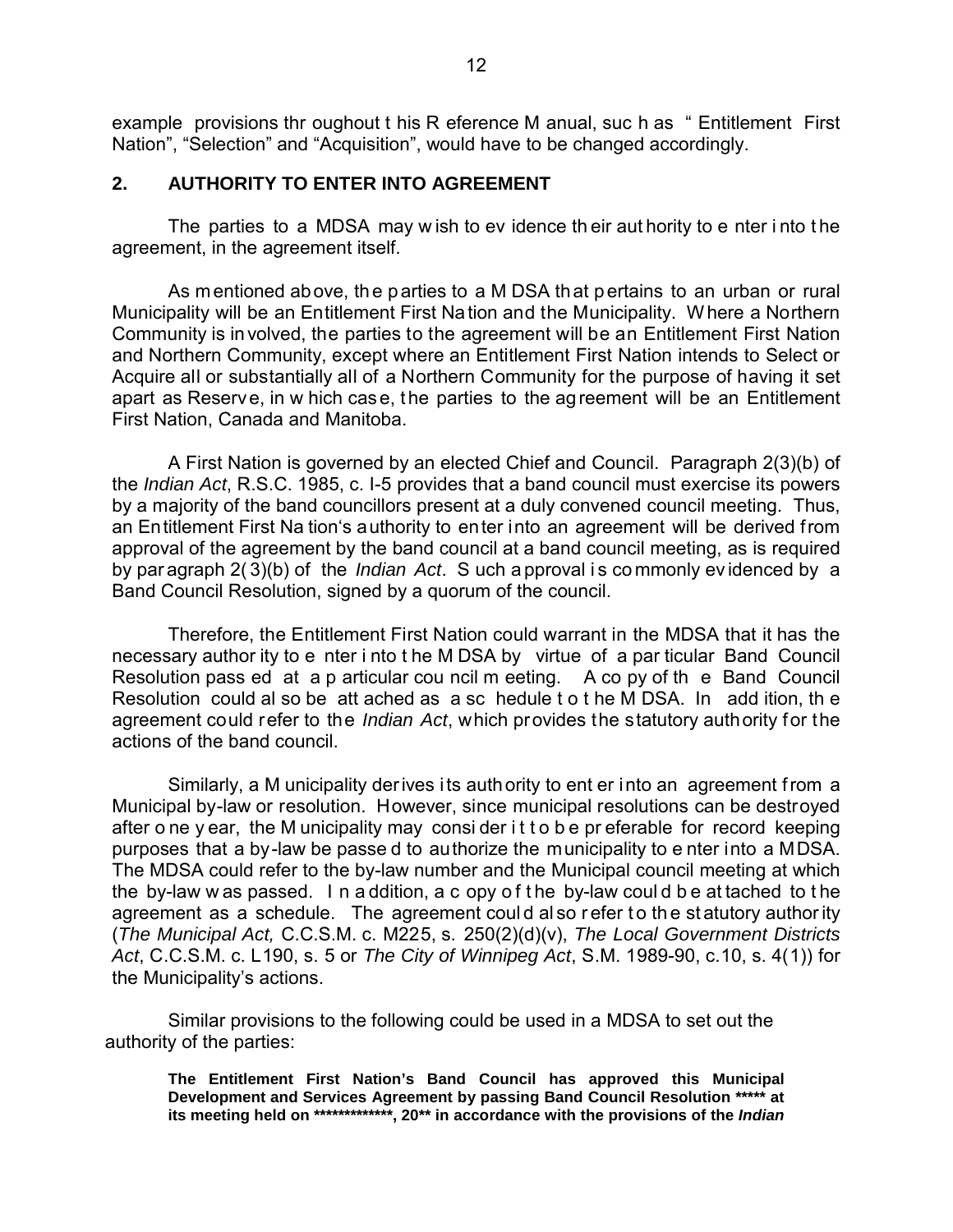*Act***, R.S.C. c. I-5. A certificate of the Band Council Resolution is attached to this Municipal Development and Services Agreement as Schedule "\*".**

**The Municipal Council has approved this Municipal Development and Services Agreement by passing By-law No. \*\*\*\*\* at its meeting held on \*\*\*\*\*\*\*\*\*\*, 20\*\* in accordance with the provisions of** *The Municipal Act***, C.C.S.M. c. M225. A copy of the By-law is attached to this Municipal Development and Services Agreement as Schedule "\*".**

#### **3. DESCRIPTION OF LAND**

A M DSA sh ould i nclude th e acc urate l egal descr iption o f th e S election or Acquisition to w hich the agreement relates. The description could be included in the preamble or incorporated into the body of the agreement.

As mentioned above, a Selection or Acquisition in a Municipality will not usually be set a part by C anada as a R eserve un til a M DSA i s c oncluded between th e Municipality and Entitlement First Nation. Where the Selection or Acquisition is not yet set apart as Reserve, the following provision could be used in the agreement:

**The Entitlement First Nation seeks to have certain land which it has Selected/Acquired and which is situated within the corporate limits of the Municipality and described as follows:**

**\*\*\***

**("Selection/Acquisition")**

**set apart as Reserve pursuant to the Framework Agreement and the Treaty Entitlement Agreement.**

Where the land is already set apart as Reserve prior to the parties entering into a MDSA, which will not often happen, the following provision could be used:

**The land described as follows:**

**\*\*\***

**("Selection/Acquisition")**

**the legal title to which is vested in Canada has been set apart by Canada for the use and benefit of the Entitlement First Nation and is a Reserve as defined in the** *Indian Act***, R.S.C. 1985, c. I-5.**

#### **4. TERM OF AGREEMENT**

It is important for the parties to a MDSA to know when their obligations and rights under the agreement will begin and when they will end. The parties may want to have the agreement end after a finite period of time. The parties have to car efully consider the length of the term of their agreement; there are advantages and disadvantages to both long term and short term agreements. If the Municipality intends to invest time and money in the arrangement between the Municipality and the Entitlement First Nation, it may desire a longer term for the agreement. The Entitlement First Nation may desire a shorter t erm t o pr ovide t hem w ith an other op portunity to neg otiate the ter ms of the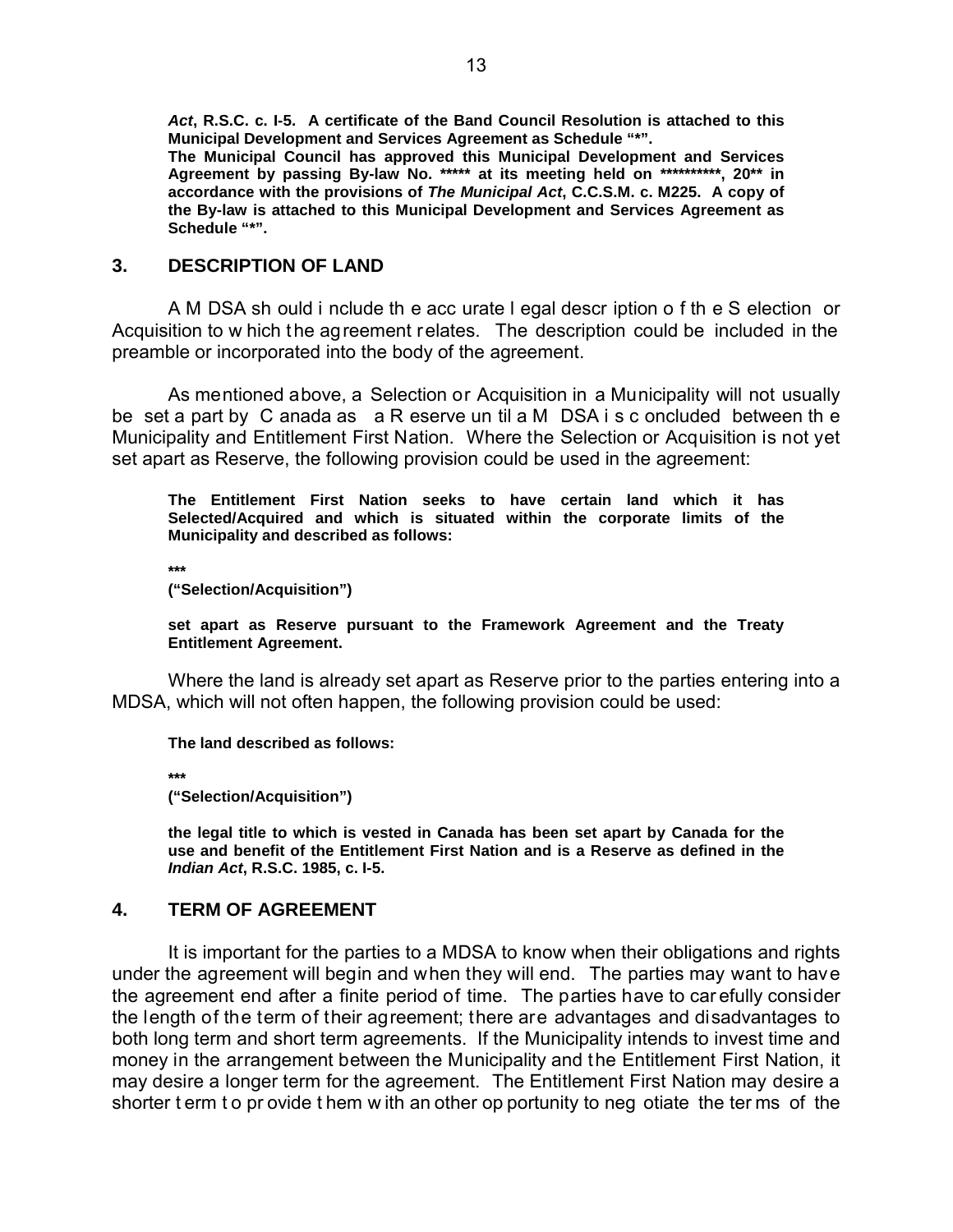agreement. The parties can specify a start date and an expiry date in the MDSA in the following way:

**The term of this Municipal Development and Services Agreement shall commence upon the Selection/Acquisition becoming Reserve and shall continue for \*\* years following that date.**

Where the parties want the MDSA to continue indefinitely, they can provide in the agreement that it will remain in effect for so long as the Selection or Acquisition remains a Reserve.

**The term of this Municipal Development and Services Agreement shall commence upon the Selection/Acquisition becoming Reserve and shall be for the same duration as the Selection**/**Acquisition remains a Reserve.**

In this case, more so than where the agreement has a finite term, it is important for the parties to incorporate a voluntary termination provision in their agreement. The parties must determine the notice period for termination by weighing all the factors that are relevant to their particular situation. The following pr ovision coul d be use d as a voluntary termination provision:

**The Municipal Development and Services Agreement may be terminated by either party upon \* \* \* (\* \*) days notice in writing to the other party. Notwithstanding notice of termination, all obligations that arose prior to the date of termination of the Agreement shall be enforceable under the Agreement.**

## **5. EFFECTIVE DATE OF AGREEMENT WHERE MORE THAN ONE SELECTION OR ACQUISITION**

Where an En titlement Fi rst N ation has identified or acquired mor e than one Selection or Acquisition within a Municipality with the intention that each parcel will be set apart as Reserve, one MDSA *may* suffice to govern the Entitlement First Nation's and Municipality's rights and o bligations i n r espect o f each o f th e Sel ections an d Acquisitions. However, it is possible that not all Selections or Acquisitions will become Reserve at the same time. A provision could be inserted into the agreement to allow the MDSA to apply to future Selections or Acquisitions of land:

**The parties acknowledge that the Selections/Acquisitions may not be simultaneously set apart as Reserve lands pursuant to the Framework Agreement and the Treaty Entitlement Agreement. This Municipal Development and Services Agreement shall become valid and effective in respect of a particular Selection/Acquisition as and when it is set apart as a Reserve.**

On the other hand, a Municipality and Entitlement First Nation may not be certain at the time of negotiating and executing the MDSA that the agreement will be applicable to every future Selection a nd Acq uisition by the Entitlement Fi rst N ation w ithin th e Municipality. For example, a Selection in an U rban Area w ithin a M unicipality may require very different terms and conditions than a Selection in a R ural Area within the same Municipality. If the parties wish to be flexible about whether the MDSA will apply to future Selections or Acquisitions within the Municipality, the agreement could reflect this as follows: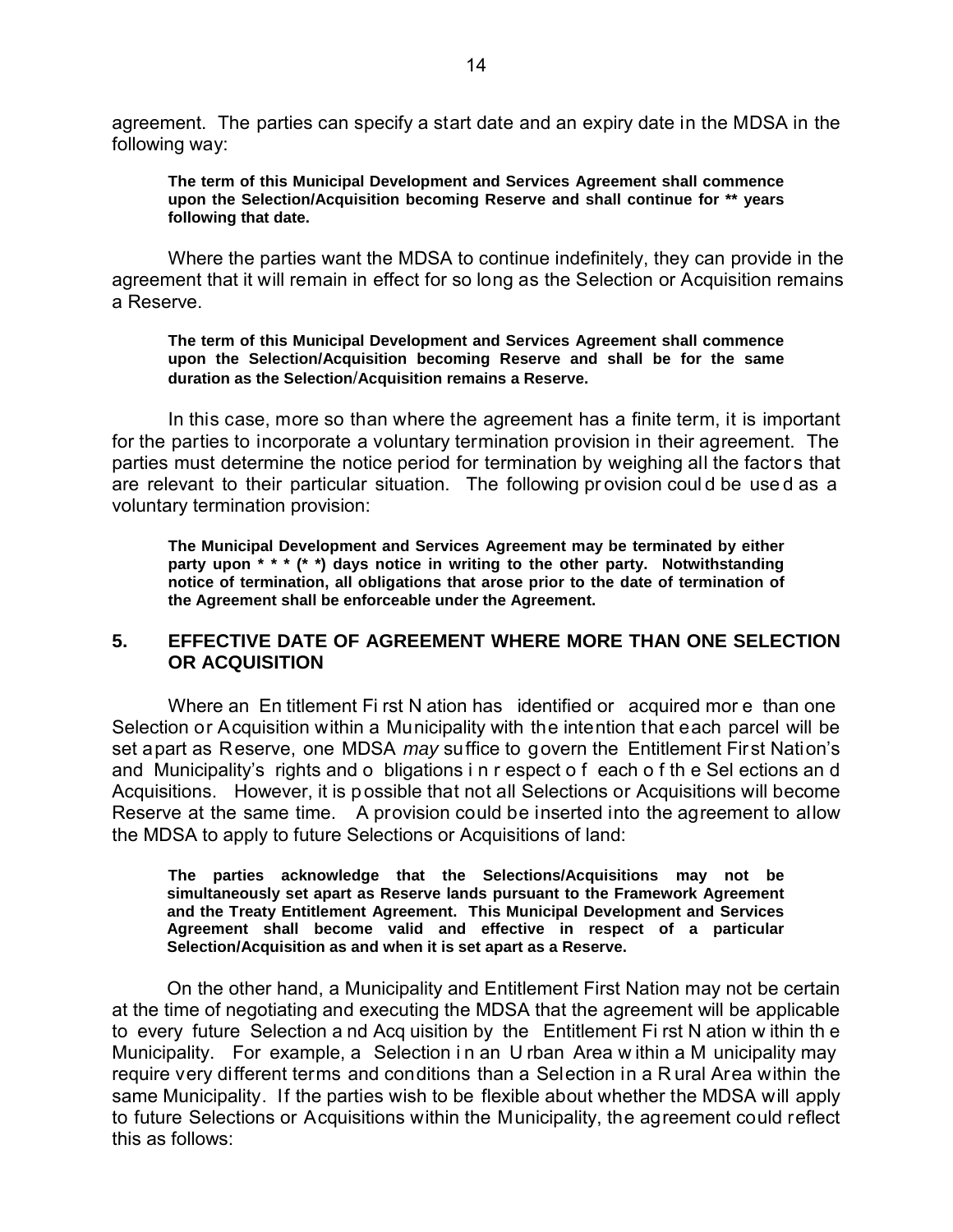**The parties acknowledge that the Selections/Acquisitions may not be simultaneously set apart as Reserve lands pursuant to the Framework Agreement and the Treaty Entitlement Agreement. This Municipal Development and Services Agreement shall become valid and effective in respect of a future Selections or Acquisitions as and when each Selection or Acquisition is set apart as a Reserve, provided that both parties agree in writing, the Entitlement First Nation by a Band Council Resolution and the Municipality by a Municipal By-law.**

In the alternative, the parties may wish si mply to ag ree to en ter i nto further discussions in the event that additional land w ithin th e M unicipality i s set apar t as Reserve, as follows:

**The Municipality and Entitlement First Nation agree to enter into discussions for the provision of Services by the Municipality to future Selections/Acquisitions, as may be required.**

#### **6. RENEWAL OF AGREEMENT**

Where a MDSA has a limited term, such as five years, it is possible that the term will expire before the parties have negotiated a new agreement. The parties may wish to include an automatic renewal provision, so as to avoid the situation of no agreement being in place following the ex piration o f th e or iginal ag reement a nd b efore th e execution of a replacement agreement.

**Upon its expiration, this Municipal Development and Services Agreement shall automatically be renewed for successive \*\*\* (\*) month terms unless either party has given written notice to the other, received at least 180 calendar days prior to the date of expiry of the term, of its intention to terminate or otherwise amend the Municipal Development and Services Agreement.**

#### **7. ALTERATION OF MUNICIPAL BOUNDARIES**

*The Municipal Act* contemplates that two or more municipalities may amalgamate (s. 4(4)). S imilarly, *The City of Winnipeg Act* and *The Municipal Act* contemplate that the area or bo undaries o f th e C ity of Winnipeg may be al tered to for m a rural municipality from land within the city or by annexation by a municipality of land within the ci ty ( *The City of Winnipeg Act*, s. 4; *The Municipal Act*, s. 72) . *The Local Government Districts Act* similarly provides that t he area or boundary of a district may be altered by regulation of the Lieutenant Governor in Council (s. 8). Thus, it is possible that the boundaries of a M unicipality that ex ist w hen the M unicipality ent ers i nto a MDSA could change after the agreement is executed.

Subsection 50(1) of *The Municipal Act* provides that by requiation, an area of land that w as in one mu nicipality may be included or placed in another municipality. When th is o ccurs, unless t he re gulation p rovides ot herwise, t he new m unicipality becomes the success or o f the ol d municipality r especting t hat land and the old municipality ceases to have any jurisdiction respecting the land. In addition, the assets, liabilities, rights and obligations of the old municipality that relate to the land pass to the new municipality and cease t o b e t hose o f the old municipality. The by -laws and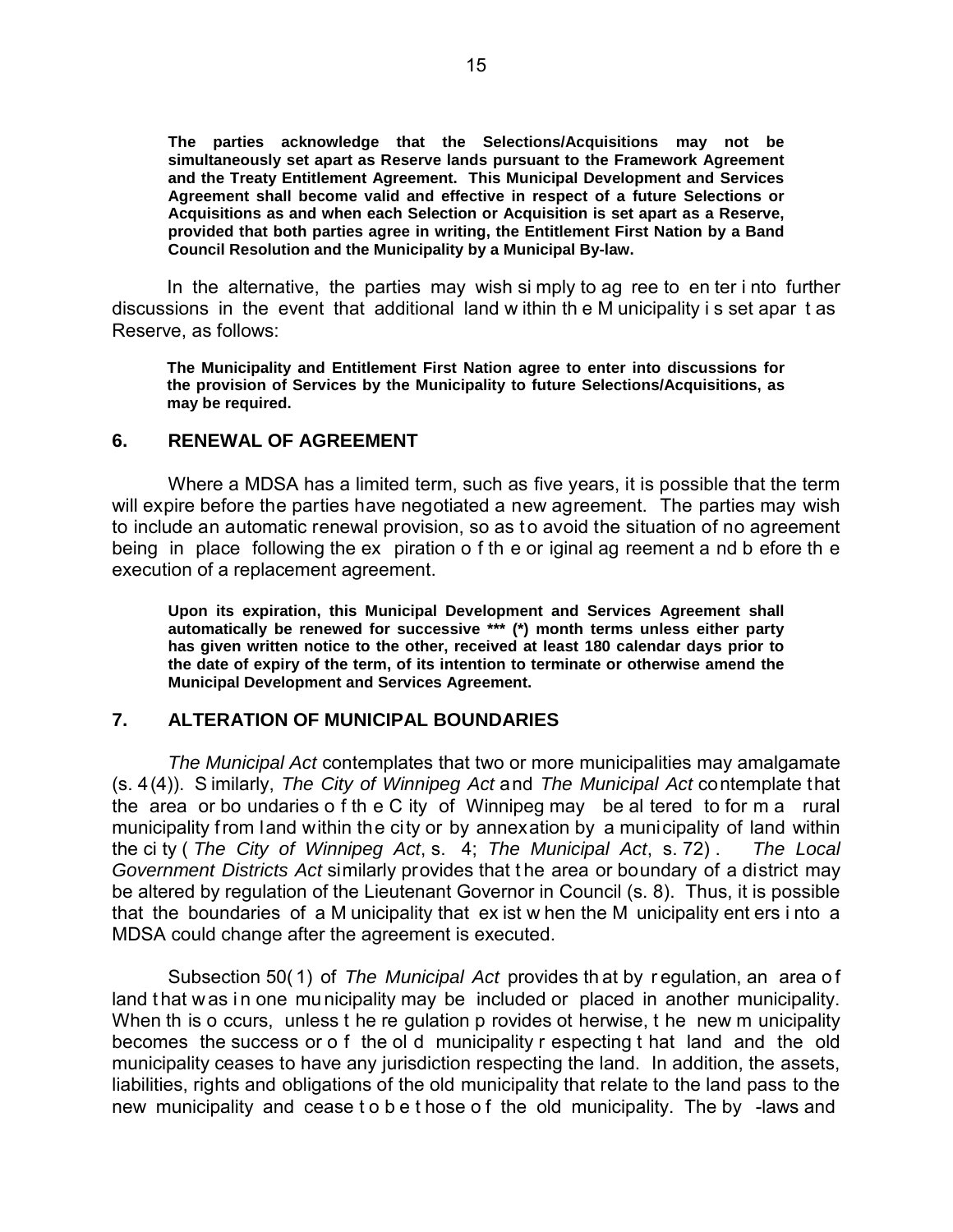resolutions of the old municipality conti nue t o a pply to t he new muni cipality unti l repealed or the new municipality makes others in their place.

Thus, if the l and adj acent to th e R eserve cease s t o be a part of t he original Municipality and t his boundary change results in the original Municipality being unable to fulfil its obligations under the MDSA, unless the regulation respecting the municipal boundary chang e provides oth erwise, the n ew M unicipality which w ill exercise jurisdiction over the land adjacent to the Reserve will become bound by the MDSA; this is so, ev en if the new M unicipality does n't w ant to pr ovide the services that the old Municipality pr ovided to t he Entitlement Fi rst N ation, or wants to provide the same services, but for a higher fee. The Entitlement First Nation may wish to have the MDSA state that it will remain in effect notwithstanding a change to the area or boundary of the Municipality, subject to the passage by Manitoba of a r egulation to the contrary. The following provision could be used to provide such an assurance:

**Subject to a regulation pursuant to** *The Municipal Act* **to the contrary, any alteration to the Municipality's boundaries so that the land or part of the land that is contiguous with the Selection/Acquisition is thereafter situated in another municipality shall be subject to this Municipal Development and Services Agreement remaining in effect and binding upon the other municipality.**

## **8. EFFECT OF AMALGAMATION OF FIRST NATIONS**

The Minister of Indian Affairs and Northern Development may amalgamate one First Nation with another First Nation (*Indian Act,* s.17(1)(a)). Giv en the possibility of amalgamation of First Nations, an Entitlement First Nation and Municipality may want to provide in their MDSA that should the Entitlement First Nation amalgamate with another First Nation after the execution of the MDSA, the agreement will apply to the new entity automatically, without the need for an assignment, as follows:

**Where the Entitlement First Nation amalgamates with one or more other First Nations in accordance with paragraph 17(1)(a) of the** *Indian Act***, R.S.C. 1985, c. I-5:**

- **(a) the amalgamated First Nation shall be included within the definition of Entitlement First Nation, despite the definition of "Entitlement First Nation" in the Framework Agreement,**
- **(b) any specific reference in this Municipal Development and Services Agreement to the Entitlement First Nation shall be a reference to the amalgamated First Nation; and**
- **(c) any benefits that the Entitlement First Nation is entitled to receive pursuant to this Municipal Development and Services Agreement shall accrue to the benefit of the amalgamated First Nation, and any obligations of the Entitlement First Nation pursuant to this Municipal Development and Services Agreement shall obligate the amalgamated First Nation.**

### **9. EFFECT OF CREATION OF FIRST NATIONS**

The Minister of Indian Affairs and Northern Development may constitute a new First N ation from an ex isting Ban d ( *Indian Act*, s. 17( 1)(b)). Given this authority to create new First Nations, the parties may want to provide in the MDSA that should a new First Nation be created from the existing Entitlement First Nation, the MDSA will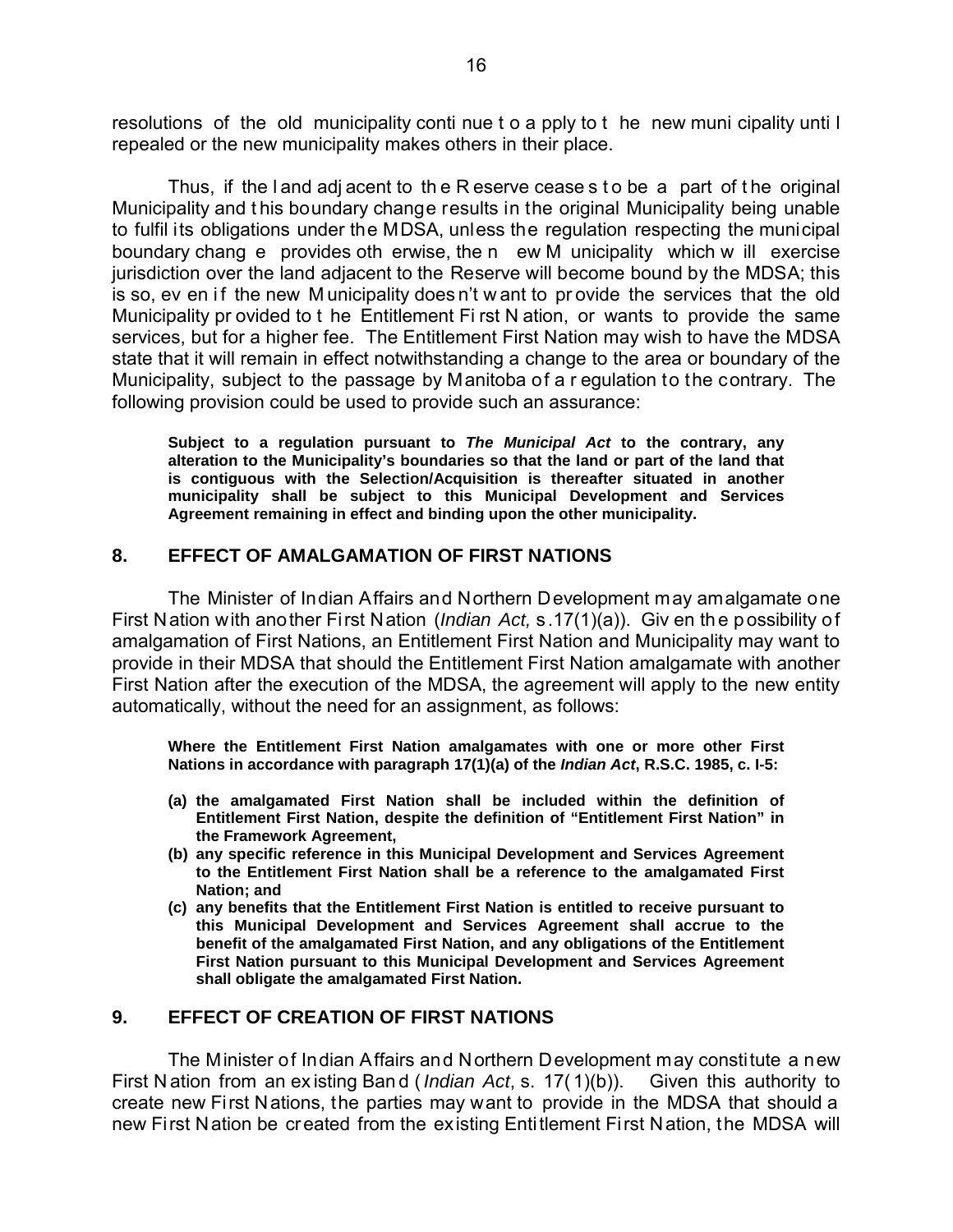apply to t he new entity without the need for an assignment, provided that on such an occurrence, the original Entitlement First Nation and the new First Nation consents to such an arrangement, as follows:

**Where a new First Nation is established from the Entitlement First Nation or any part thereof in accordance with paragraph 17(1)(b) of the** *Indian Act***, R.S.C. 1985, c. I-5:**

- **(a) the new First Nation shall be included within the definition of Entitlement First Nation, despite the definition of "Entitlement First Nation" in the Framework Agreement,**
- **(b) any specific reference in this Municipal Development and Services Agreement to the Entitlement First Nation shall be a reference to the Entitlement First Nation and the new First Nation; and**
- **(c) any benefits that the Entitlement First Nation is entitled to receive pursuant to this Municipal Development and Services Agreement shall accrue to the benefit of the Entitlement First Nation and the new First Nation, and any obligations of the Entitlement First Nation pursuant to this Municipal Development and Services Agreement shall obligate the Entitlement First Nation and the new First Nation;**

**provided that the Entitlement First Nation and new First Nation both agree in writing by way of Band Council Resolutions.**

On the other hand, an Entitlement First Nation may believe that a newly created First Na tion w ill n ever wa nt to be bound b y the MDSA e ntered into b y the original Entitlement First Nation. Since band division is a sl ow process, th ere will probably be sufficient time between the announcement of a future band division and the actual band division, for the new First Nation and Municipality to develop their own agreement, or for the Municipality to pl an for the discontinuance of services to the new First Nation. As such, rather than including a provision similar to that mentioned above, the Entitlement First Nation may prefer to have the MDSA terminate early and a new MDSA negotiated, in the ev ent t hat th e En titlement Fi rst N ation di vides i nto two Fi rst Nations, as the following provision indicates:

**Where a new First Nation is created from the Entitlement First Nation or any part thereof in accordance with paragraph 17(1)(b) of the** *Indian Act***, R.S.C. 1985, c. I-5, either party may, at its option, and without prejudice to any other remedy which may be available, terminate this Municipal Development and Services Agreement or, in the case of the Municipality, suspend or withdraw the Services to the Entitlement First Nation, upon the provision of six (6) months written notice to the other party.**

#### **10. MEMBERS OF THE MUNICIPAL GOVERNMENT**

*The Municipal Council Conflict of Interest Act*, C.C.S.M. c. M2 55 sets out rules for disclosure and voting for Municipal councillors who have a pecuniary interest in a matter before the Municipal council. Provided that Municipal councillors comply with the requirements of the *Act*, they may receive personal benefits from contracts entered into by the Municipality. However, the p arties to a M DSA may place additional restrictions on Municipal councillors so that they can't benefit from the Municipality's contract with the Entitlement First Nation more so than other members of the Community to avoid any public perception of favouritism which might otherwise arise. I n this case, a restriction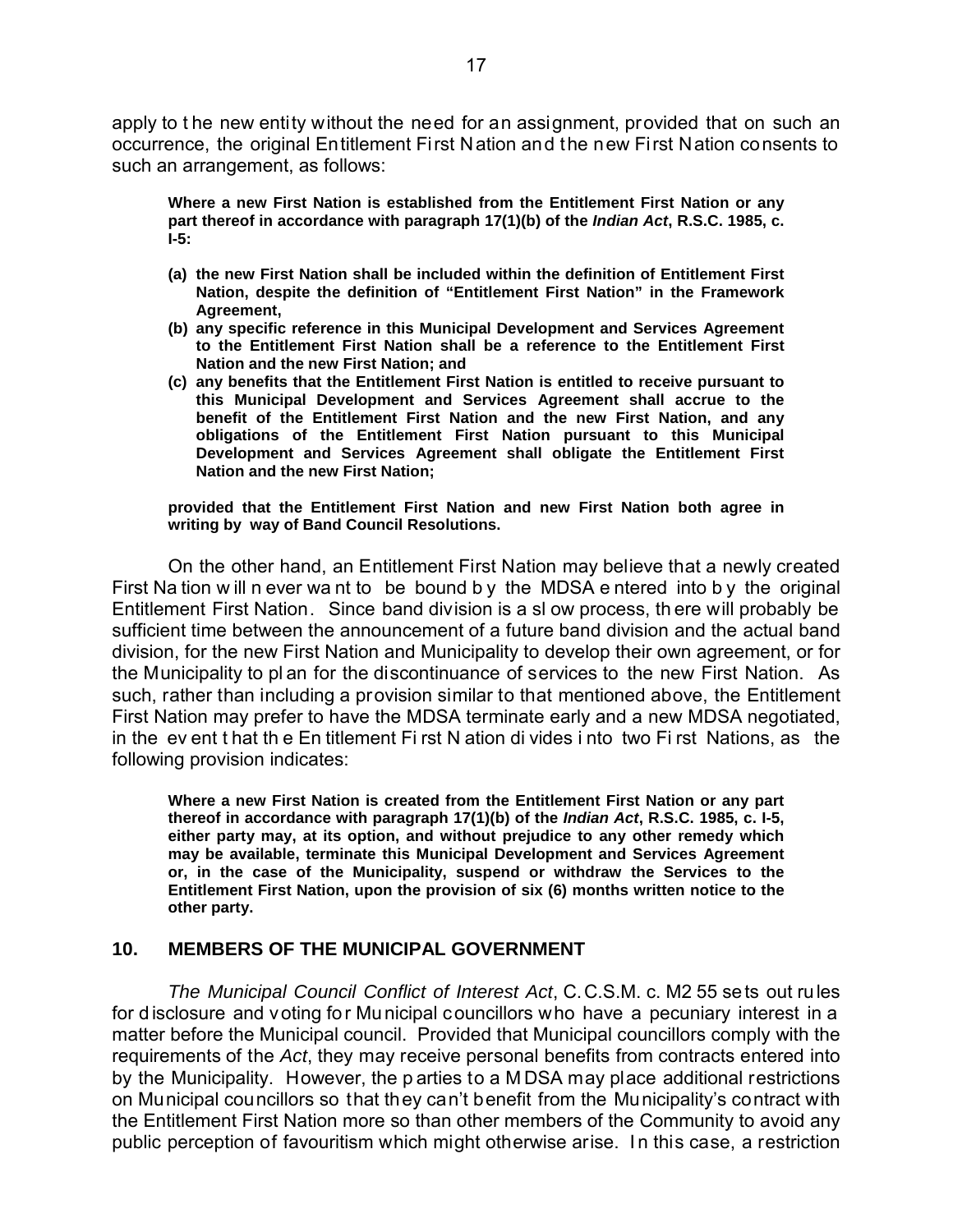prohibiting Municipal councillors from receiving any benefits not received by others in the community would have to be expressly provided in the agreement, as follows:

**No member of the Municipal government shall be entitled to any benefit which may arise out of this Municipal Development and Services Agreement not enjoyed by other residents of the Municipality of which he or she is a member.**

An E ntitlement Fi rst N ation m ay w ish to i nclude a si milar provision i n the agreement t o precl ude band c ouncillors from o btaining perso nal b enefits f rom the MDSA.

## **11. APPLICABLE LAW**

Section 88 of the *Indian Act* provides that, subject to the terms of any treaty or any other federal legislation, all laws of general application from time to time in force in the province apply to and in respect of Indians in the province, except to the extent that such laws are inconsistent with the *Indian Act* or any order, rule, regulation or by-law made under the *Indian Act* and provide for a matter for which provision is made by the *Indian Act*.

The Entitlement First N ation m ay w ish to hav e thi s pr ovision r estated i n t he MDSA. H owever, as thi s provision would merely reiterate the existing scope o f law, it would certainly not be necessary. In addition, it is possible that the parties may wish to provide for an alternative dispute resolution process, other than the courts, to deal with disputes respecting whether a law is one of general application that is not in conflict with the *Indian Act* or E ntitlement Fi rst N ation by -laws and, therefore, applies to the Selection or Acq uisition. I f th e p arties w ish to i nclude provisions r especting t he applicability of provincial law and the resoluti on o f disp utes pert aining th ereto, they could include provisions such as the following in their Agreement:

**(1) Subject to section 35 of the** *Constitution Act, 1982***, being Schedule B to the** *Canada Act 1982* **(U.K.), 1982, c. 11, all provincial laws of general application which are not in conflict with the provisions of the** *Indian Act***, C.C.S.M. c. I-5 or any Entitlement First Nation By-law enacted thereunder, apply to the Selection/Acquisition and may be enforced on the Selection/Acquisition.**

**(2) In the event of a dispute between the parties as to whether a provincial law is a law of general application that applies to the Selection/Acquisition and may be enforced on the Selection/Acquisition, the parties shall resolve the dispute in accordance with the dispute resolution process set out in sections \*\*\* of this Municipal Development and Services Agreement.**

**(3) If the parties fail to resolve the dispute to the satisfaction of both parties and legal proceedings are commenced by either party to determine the question of the applicability of provincial laws, then nothing in this Section shall be construed to diminish, derogate from or prejudice the constitutional, aboriginal, treaty or other rights of either party, nor affect their legal position in the matter.**

## **12. CONSTITUTIONAL OR LEGISLATIVE CHANGES**

Many MDSAs will continue in effect for a long period of time. For this reason, it is possible that w hile a M DSA is in effect, I egislative changes may take place that will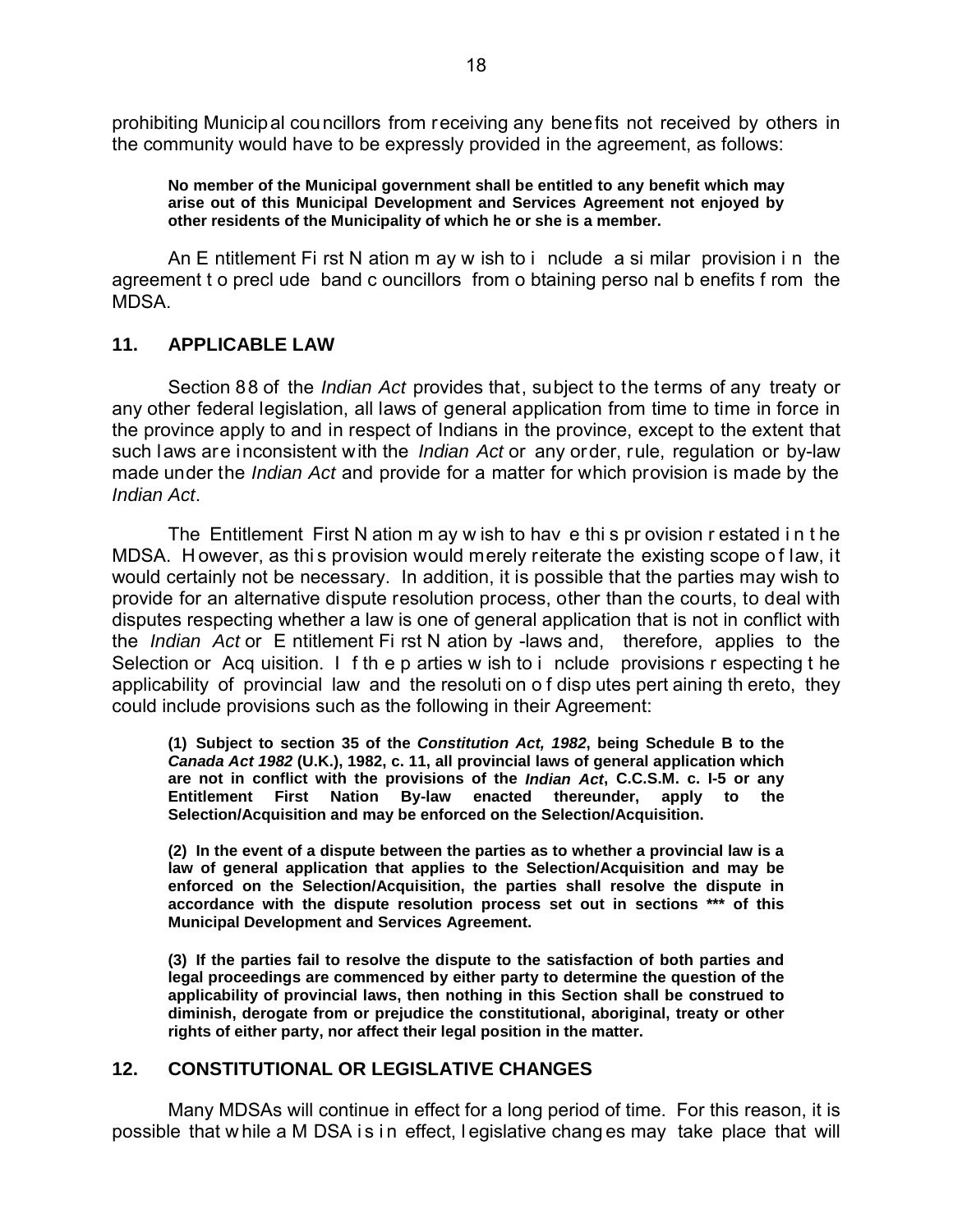affect the rights and obligations of the parties to the agreement. The parties may wish to provide a mechanism in their agreement for resolving any difficulties caused by future legislative changes, such as the following:

**Where any amendment not contemplated by this Municipal Development and Services Agreement is enacted to the** *Constitution Act, 1982***, being Schedule B to the** *Canada Act 1982* **(U.K.), 1982, c. 11, the** *Indian Act***, R.S.C. c. I-5 or any other legislation, the result of which amendment is inconsistent with the legal rights or obligations of the parties under this Municipal Development and Services Agreement and which, in turn, materially affects the implementation, operation or effect of this Municipal Development and Services Agreement, the parties agree to enter into good faith negotiations designed to determine and implement any necessary amendments to this Municipal Development and Services Agreement required to remedy or alleviate the effect of such constitutional or legislative changes.**

#### **13. EXISTING ABORIGINAL OR TREATY RIGHTS**

Aboriginal r ights and treaty r ights ar e tw o di stinct types o f r ights. Aboriginal rights are rights that belong to A boriginal peoples, allowing them to pr actice activities that are elements of a practice, custom or tradition integral to th e distinctive culture of the Aboriginal group claiming those rights. The practices, customs and traditions that constitute aboriginal r ights mus t b e i ndependent and of central significance to the Aboriginal soci ety i n q uestion a nd have con tinuity w ith the tr aditions, custo ms and practices t hat existed pr ior t o co ntact w ith Eur opeans ( *R. v. Vanderpeet*, [ 1996] 9 W.W.R. 1 (S.C.C.)).

Treaty rights are rights that belong to Aboriginal peoples by virtue of treaties. As mentioned above, Canada entered into seven treaties with Indian Bands in Manitoba between 1871 and 1910. Each of these seven treaties provide that in exchange for the Indian Bands giving up any right to lands inhabited by them at that time, Canada would set apart a certain amount of land as Reserve land based on the Band populations at the time of the original Reserve surveys and would provide certain other benefits to the Indian Bands who are signatory to the treaties. For example, Treaty No. 1 provides:

The Chippewa and Swampy Cree Tribes of Indians and all other the Indians inhabiting the district herein after described and def ined d o h ereby c ede, r elease, s urrender and yield up to Her Majesty the Queen and successors forever all the lands included within the following limits…

Her Majesty the Queen hereby agrees and undertakes to la y aside and reserve for the sole and exclusive use of the Indians the following tracts of land, that is to s ay: For the use of the Indians belonging to the band … so much of land …as will furnish one hundred and sixty acres for each family of five, or in that proportion for larger or smaller families, beginning from the mouth of the river.…

…three do llars for eac h Ind ian m an, wom an and c hild be longing t o th e b ands h ere represented .…

…to m aintain a s chool on eac h r eserve hereby m ade whenever the Ind ians of the reserve should desire it.…

…in every year ensuing the date hereof, at some period during the month of July in each year, to be duly notified to the Indians and at or ne ar the ir respective reserves, pay to each Indian family of five persons the sum of fifteen dollars Canadian currency, or in like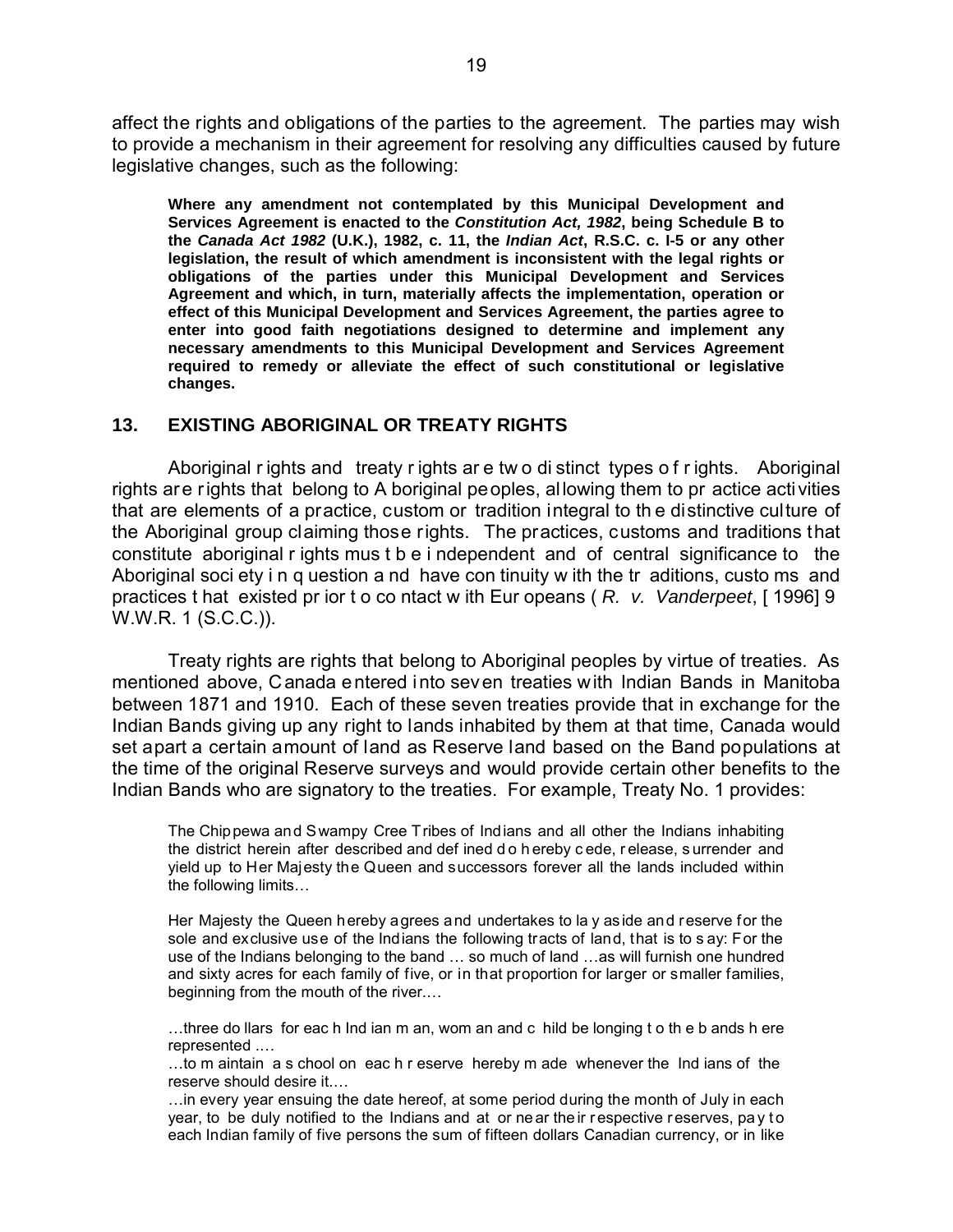proportion for a larger or smaller family, such payment to be made in such articles as the Indians shall require of blankets, clothing, prints…or otherwise, if Her Majesty shall deem the same desirable in the interests of Her Indian people, in cash.

Aboriginal and treaty rights that were not extinguished before April 17, 1982 were given constitutional protection by subsection 35(1) of the *Constitution Act, 1982*:

**35(1) Recognition of existing aboriginal and treaty rights** – T he ex isting ab original and treaty rights of the aboriginal peoples of Canada are hereby recognized and affirmed.

An Entitlement First Nation may want the MDSA to include an acknowledgement that i ts ab original and tr eaty r ights ar e n ot affected by the M DSA. I n addition, an Entitlement First Nation may want the MDSA to provide that the MDSA will not affect the application of subsection 35(1) of the *Constitution Act, 1982* to any aboriginal and treaty rights that may accrue to the Entitlement First Nation or its members in the future.

**This Municipal Development and Services Agreement shall not be construed so as to abrogate or derogate from any existing aboriginal or treaty right of the Entitlement First Nation or any member of the Entitlement First Nation, nor shall it be construed so as to abrogate or derogate from the application of subsection 35(1) of the** *Constitution Act, 1982***, being Schedule B to the** *Canada Act 1982* **(U.K.), 1982, c. 11, to any aboriginal or treaty right of the Entitlement First Nation that may accrue after the date of execution of this Municipal Development and Services Agreement.**

#### **14. TERMINATION FOR BREACH OF AGREEMENT**

A Municipality has remedies available to it, to use when Municipal residents don't pay their property taxes. A M unicipality can impose penalties and liens, seize and sell goods, and conduct tax sales of real property (*The Municipal Act*, Part II). In addition, a Municipality can simply not provide further services to Municipal residents who don't pay for them.

A M unicipality w ill want to have some recourse against an Enti tlement First Nation that does not pay for Municipal services as agreed, or that breaches the MDSA. Not all of the remedies that are usually available to a Municipality would be available to a Municipality in respect to an Entitlement First Nation, as the title to Reserve lands is held by Canada. A provision, such as the following one, c ould be used to set out the consequences of a breach of the agreement by the Entitlement First Nation:

**Should the Entitlement First Nation breach any of its covenants or undertakings under this Municipal Development and Services Agreement and not rectify the breach for a period of thirty (30) days following written notification by the Municipality to the Entitlement First Nation of such breach, the Municipality may, at its option, and without prejudice to any other remedy which may be available, immediately terminate this Municipal Development and Services Agreement or suspend or withdraw the Services being provided to the Entitlement First Nation pursuant to the provisions of this Municipal Development and Services Agreement.**

Similarly, an Enti tlement Fi rst N ation may w ant the M DSA t o pr ovide i t with remedies that it can use in the event that the Municipality breaches its obligations under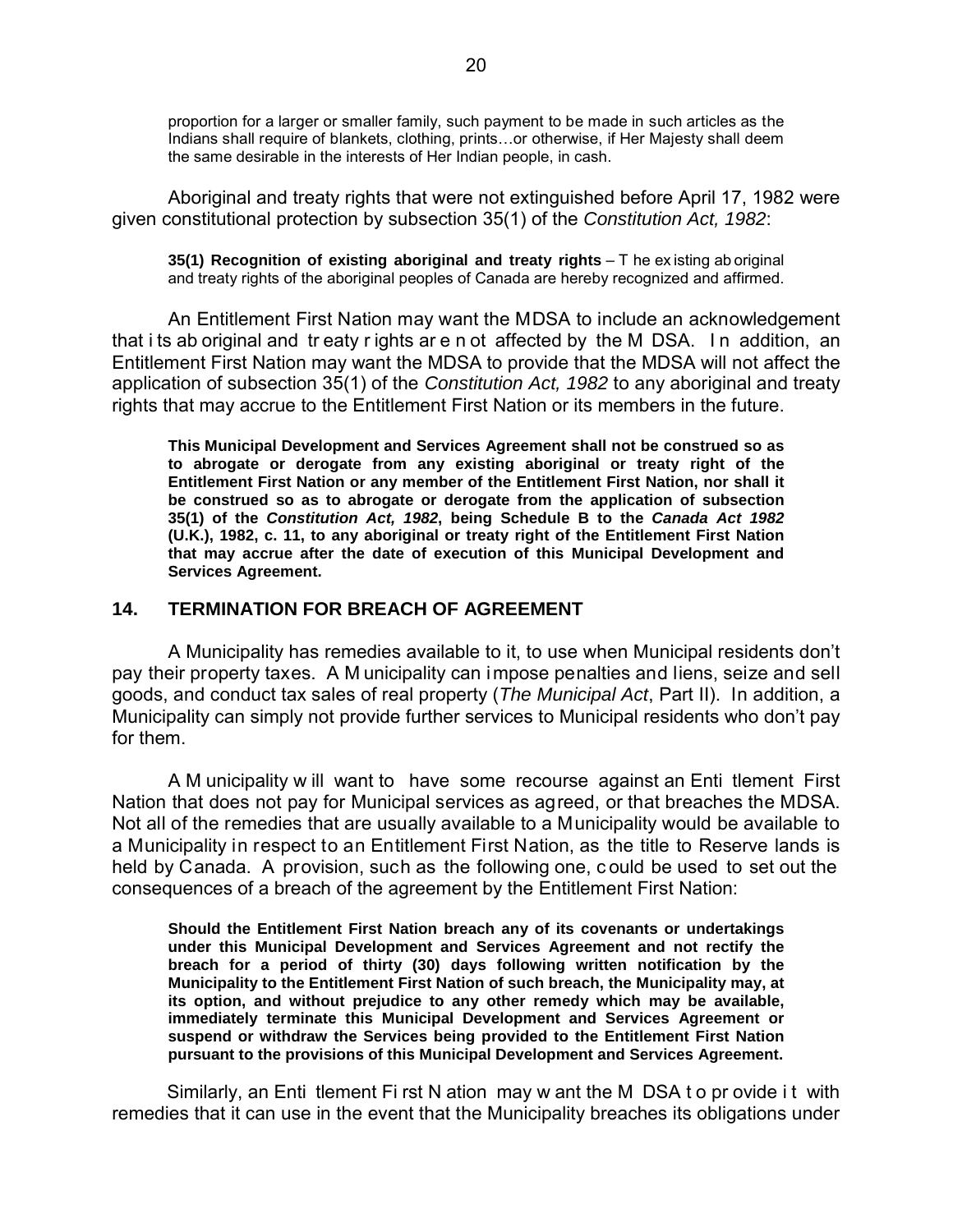the agreement. The Entitlement First Nation may request that a reciprocal provision such as the following be included in the agreement:

**Should the Municipality be in breach of its covenants or undertakings under this Municipal Development and Services Agreement and not rectify the breach for a period of thirty (30) days following written notification by the Entitlement First Nation to the Municipality of such breach, the Entitlement First Nation may, at its option, and without prejudice to any other remedy which may be available, immediately terminate this Agreement or withhold payment for the Services being provided by the Municipality pursuant to the provisions of this Agreement.**

On th e o ther hand, an E ntitlement Fir st Natio n may wish to neg otiate with the Municipality for the inclusion in the ag reement of an ex ception to the sus pension or withdrawal of *all* Services for a breach of the agreement by the First Nation. It may wish instead to have the agreement provide that the Municipality may suspend or withdraw any or al l Ser vices " other t han police services and f ire protection and prevention services" on a br each by the First Nation (where these services are being provided by the Municipality).

A Municipality may also wish to have a r emedy av ailable to i t, ot her th an termination, for a failure by the Entitlement Fi rst N ation to p ay for Ser vices. For example, a Municipality may wish to have the Entitlement First Nation provide it with an irrevocable letter of credit that it can draw on if the Entitlement First Nation fails to pay for services. In this case, a provision such as t he following could be i nserted into the agreement (another provision respecting the letter of credit would also be required):

**The Entitlement First Nation shall, within fifteen (15) business days of the date upon which the Selection/ Acquisition is set apart as a Reserve, provide the Municipality with an irrevocable standby Letter of Credit drawn upon a Canadian Chartered bank in the amount of \$\*\*\*\*.00 [insert estimated cost of services for one year], in form substantially the same as the form attached as Schedule "\*", to be used as security for payment of amounts owing to the Municipality pursuant to this Municipal Development and Services Agreement and shall renew or substitute and keep in effect the Letter of Credit throughout the term of this Agreement. Any renewed or substituted Letter of Credit shall be delivered by the Entitlement First Nation to the Municipality not less than thirty (30) days prior to the expiration of the then current Letter of Credit.**

**Should either party be in breach of its covenants or undertakings under this Municipal Development and Services Agreement, other than a failure by the First Nation to pay for Services, which remains unrectified for a period of one hundred and twenty (120) days following written notification of such breach, the party not in breach may, at its option and without prejudice to any other rights or remedies it might have, immediately terminate this Municipal Development and Services Agreement.**

**If, in any year, the Entitlement First Nation fails to pay an invoice for Services by December 31st, the Municipality shall have the right to discontinue and/or disconnect the Services or any of them, upon fifteen (15) days notice in writing given to the Entitlement First Nation, unless payment is made before that time. So long as this agreement remains in force, if any discontinuances and/or disconnections are made, the Municipality shall recommence and/or reconnect the Services upon payment of all outstanding Service charges, plus all reasonable cost incurred by the Municipality.**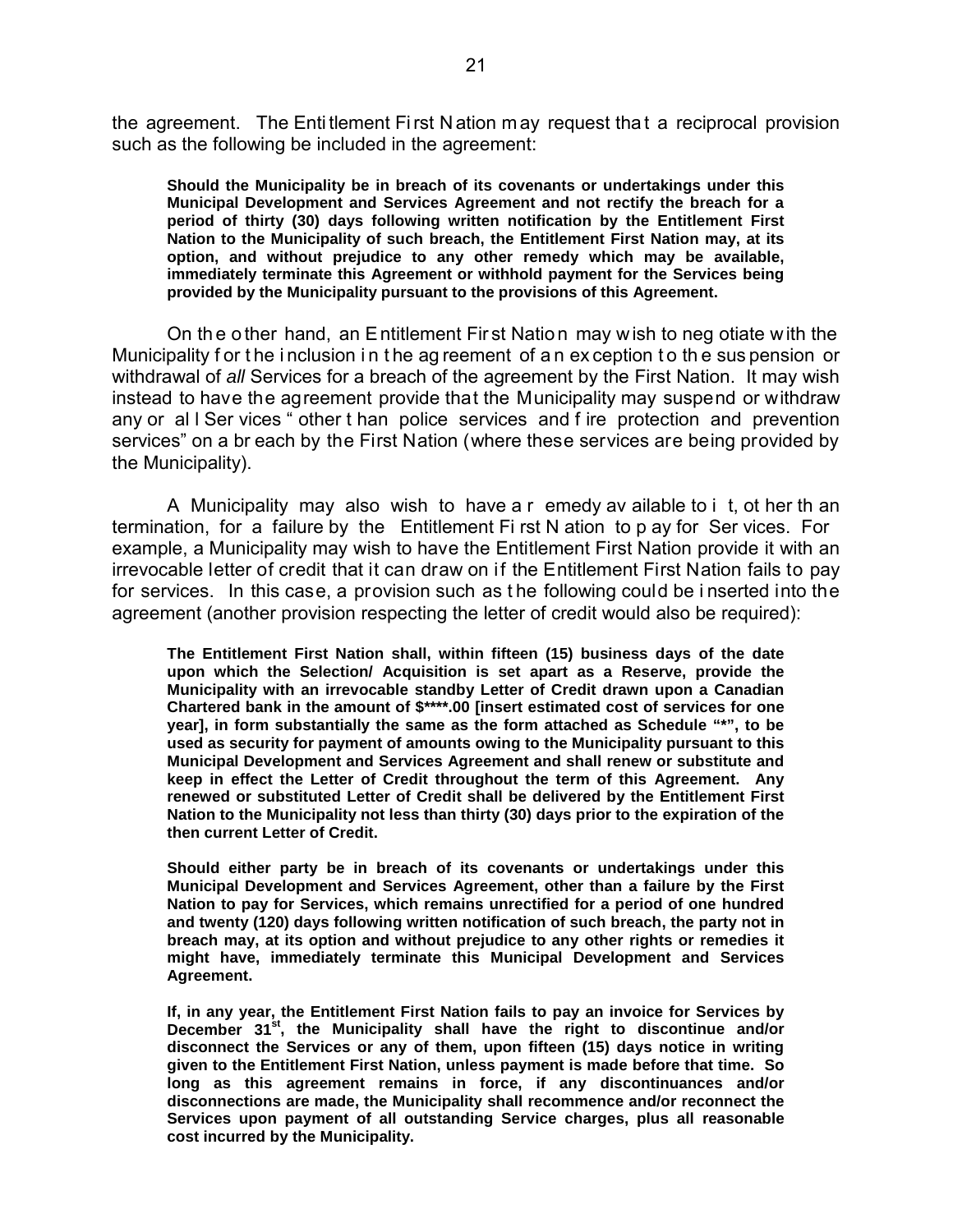**Whether or not the Services or any of them are discontinued or any disconnections are made, where invoices remain unpaid by the Entitlement First Nation as at June 30th of the following year, the Municipality shall have the right, without prejudice to any other right or remedy, to call upon the Letter of Credit. If, at any time during the term of this Agreement invoices remain unpaid as at June 30th and the Entitlement First Nation fails to have the Letter of Credit in place, the Municipality may give immediate notice of termination of this Agreement.**

**The Municipality shall provide written notice to the Entitlement First Nation of any call upon the Letter of Credit and the Entitlement First Nation shall, within thirty (30) days of receipt of such notice, replace the Letter of Credit with a new Letter of Credit having the same terms and conditions, and in the original face amount.**

### **15. CONSENT BY INTERESTED PARTY**

Where an En titlement Fi rst N ation hi res a dev eloper or i ncorporates a ban dcontrolled dev elopment c orporation t o d evelop the S election or Acquisition, which is more likely to occur with Selections or Acquisitions within Urban Areas, the Municipality may w ant to e nsure that the d eveloper or c orporation is aware of the terms of the MDSA. The M unicipality can be assured o f thi s, by obtai ning the c onsent o f the developer or corporation to the terms of the MDSA and its agreement to be bound by such terms, which consent might be attached as a sc hedule t o t he ag reement, as follows:

#### **The \*\* Developer/Corporation consents to the terms of this Municipal Development and Services Agreement and agrees to be bound by the same.**

Such a co nsent pr ovision w ould no t be a substitute f or a Development Agreement between the Municipality and the band-controlled corporation, which would outline the M unicipal standards to be fol lowed when developing the pr operty, the construction responsibilities of the land developer and the amount of off-site levies to be paid by the developer.

However, the Entitlement First Nation may consider such a provision to be overly intrusive. The Entitlement First Nation may consider that, in dealing with its contractors (including a band development corporation), it should be responsible for doing so i n a way that co mplies w ith th e ag reement. An alternative provision could require the Entitlement Fi rst N ation to r equire th e d eveloper or b and d evelopment corporation to comply with the requirements of the MDSA:

**The Entitlement First Nation agrees that in any agreement between the Entitlement First Nation and the \*\* Developer/Corporation, it shall require the \*\* Developer/Corporation to be bound by the terms and conditions of the Municipal Development and Services Agreement.**

#### **16. STANDARD PROVISIONS**

Standard provisions are those provisions that are routinely used i n commercial agreements. They are essential components of an agreement, providing a framework for the pr ovisions th at se t o ut t he su bstantive r ights o f t he parties. The f ollowing standard provisions would be a ppropriate to m ost, if n ot all, M DSAs, n o matter how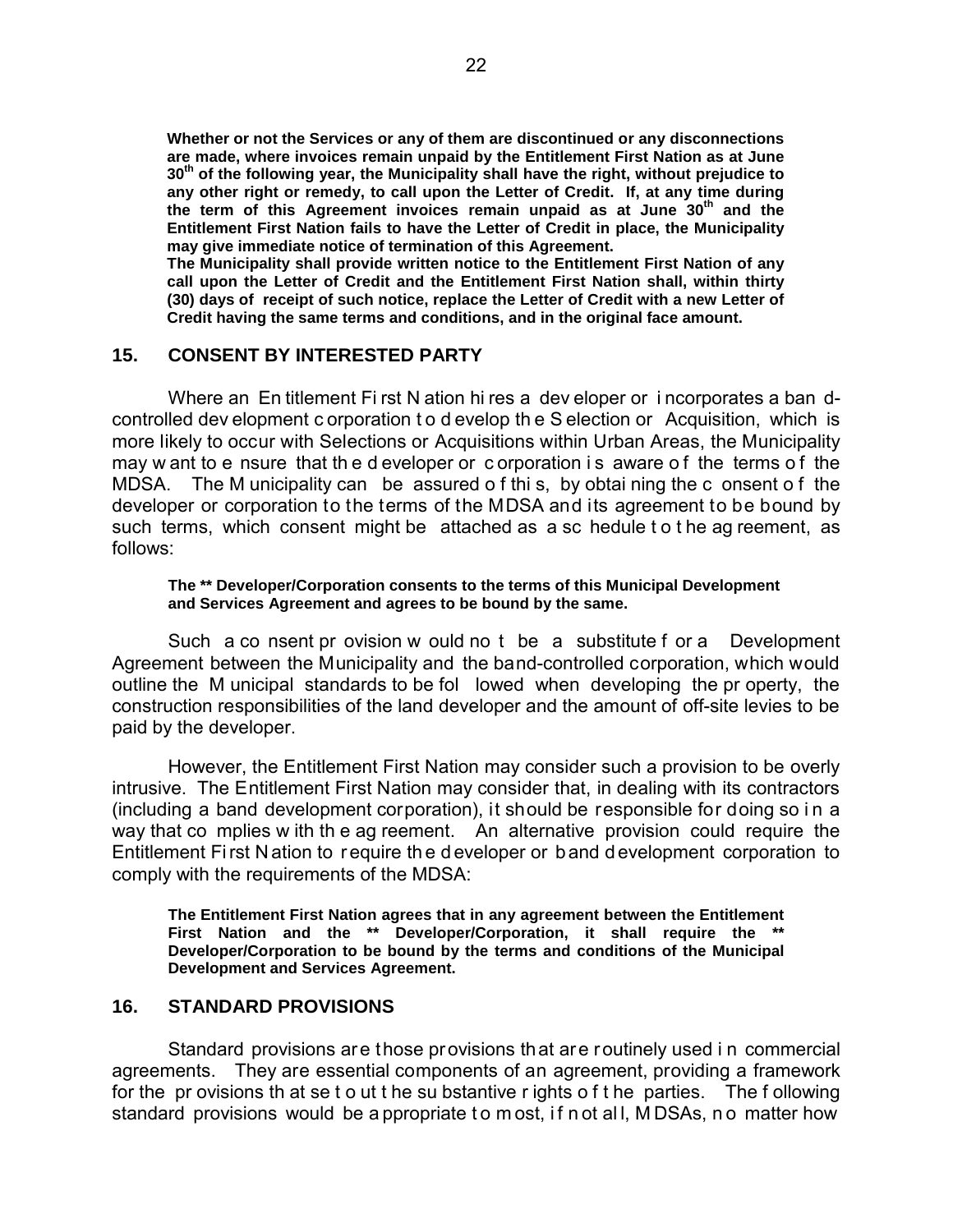simple or complex the agreement. T hey are drawn f rom the Framework Agreement, with some modification.

#### A. NOTICE

A noti ce pr ovision e nsures t hat th e p arties cl early und erstand h ow they can deliver effecti ve noti ce to th e ot her party to the agreement. The fol lowing provision could be used for this purpose:

**(1) The address for delivery of any notice or other written communication required or permitted to be given in accordance with this Municipal Development and Services Agreement, including any notice advising the other party of any change of address, shall be as follows:**

**(a) to Municipality:**

**\*\*\* Fax. No.:**

**(b) to Entitlement First Nation:**

**\*\*\* Fax. No.:**

**(2) The parties may change their address for delivery of any notice or other written communication in accordance with Subsection (1).**

**(3) Any notice or other written communication shall be sufficient if delivered personally, by registered mail, postage prepaid or facsimile transmission, and shall be deemed to be effective on the last of the following dates:**

- **(a) the date stated in the notice as the effective date of the notice;**
- **(b) if mailed by prepaid registered mail, that date five business days after mailing;**
- **(c) if delivered personally, on the date of the delivery; and**
- **(d) if delivered by facsimile transmission, on the date of receipt of the transmission**

**provided that during an actual or anticipated postal disruption or stoppage, neither party shall use postal delivery.**

#### B. ENTIRE AGREEMENT

It is prudent for the parties to describe their rights and obligations in only one document or one set of documents, an d to ex clude from having l egal f orce any documentation or neg otiations that to ok pl ace b etween t he parties prior to the final agreement. If the agreement consists of more than one document, the other documents must be attached as schedules to the MDSA, so that it is clear which documents are intended by the parties to form a part of the agreement. The following provision could be used to convey the message of which documents constitute the agreement:

**(1) This Municipal Development and Services Agreement constitutes the entire agreement between the parties and there are no undertakings, representations or**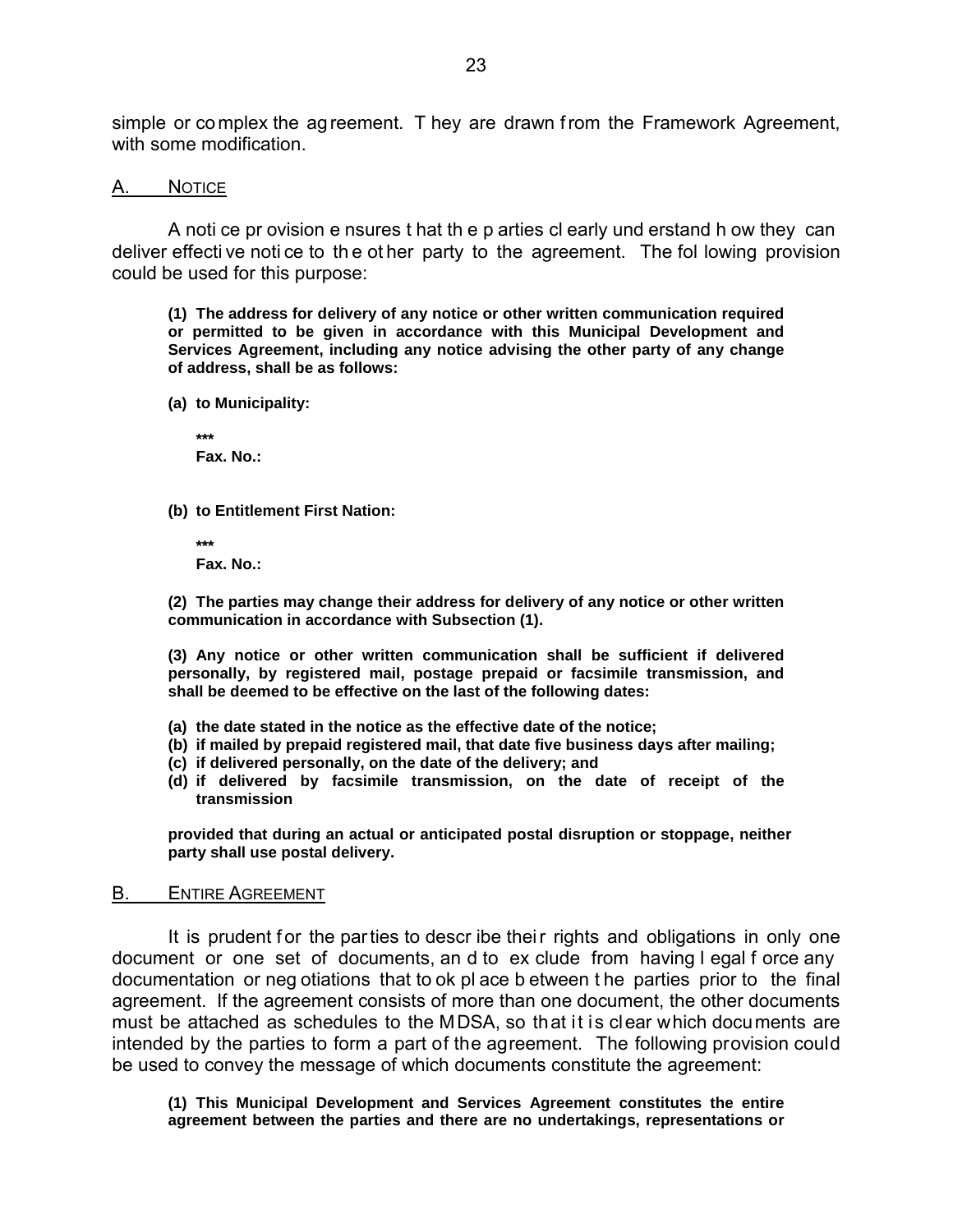**promises express or implied, other than those expressly set out in this Municipal Development and Services Agreement.**

**(2) This Municipal Development and Services Agreement supersedes, merges and cancels any and all pre-existing agreements and understandings in the course of negotiations between the parties.**

#### C. AMENDMENT

An amendment provision represents the parties' agreement about the manner in which future changes can be made to the agreement. If the provision requires that an amendment must be in w riting, it reduces t he p ossibility that oral agreements will be permitted by the courts to amend the original agreement and increases certainty to the agreement. The following provision could be used:

**This Municipal Development and Services Agreement shall not be varied or amended except by written agreement of both parties.**

#### D. ASSIGNMENT

With certain exceptions, the courts w ill p resume t hat a con tractual righ t is assignable unless the parties expressly provide in the agreement that the right is not assignable. However, usually a party to an agreement will not want the other party to be a ble to assign his or her rights under the agreement without obtaining his or her consent. Given that an agreement could be interpreted as allowing a par ty to assign rights if it doesn't expressly provide otherwise, if a party to the MDSA does not want the other party to be able to assign his or her interests under the agreement, the agreement should ex pressly pr ovide that n either party can assign r ights und er the ag reement without the consent of the other party.

As m entioned ab ove, th e *Indian Act* and *The Municipal Act* authorizes Fi rst Nations to amalgamate and Municipalities to amalgamate. The common law is not clear as to whether an amalgamation constitutes an assignment. Given this uncertainty, the parties should expressly provide for whether amalgamation constitutes assignment. If the agreement were to provide that amalgamation does not constitute an assignment, the MDSA could continue to govern the rights and obligations of the parties despite an amalgamation o f th e En titlement Fir st Natio n w ith ano ther Fir st Nation or the amalgamation o f th e M unicipality w ith ano ther M unicipality. The following pr ovision could be used:

**The rights and obligations of the parties may not be assigned or otherwise transferred. An amalgamation by a party does not constitute an assignment.**

#### E. ENUREMENT

An enurement provision ensures that the rights and obligations contained in the agreement bind a substituted party, notwithstanding the common law doctrine of privity of contract. The following provision could be used:

**This Municipal Development and Services Agreement enures to the benefit and is binding upon:**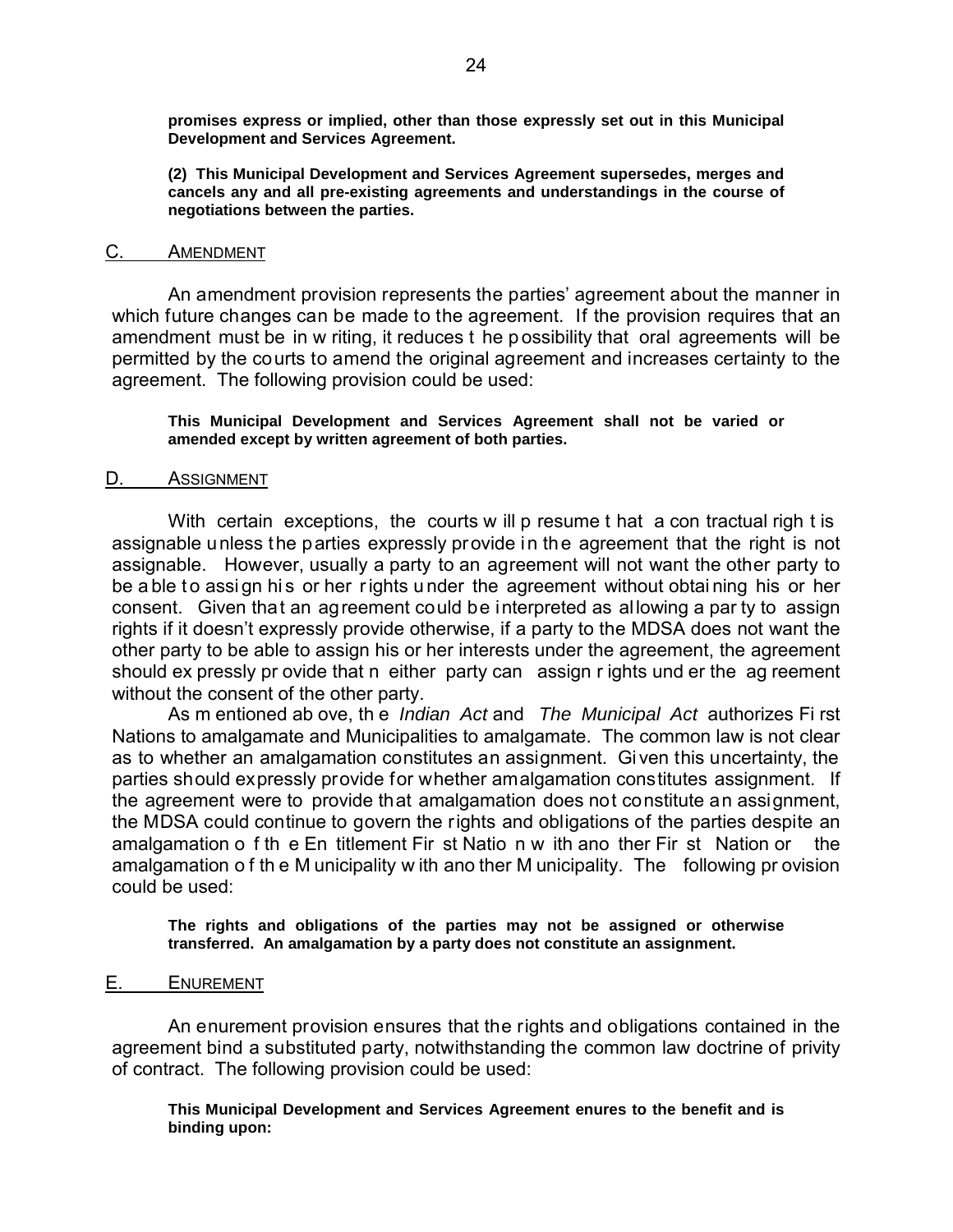- **(a) the Municipality, its successors and permitted assigns; and**
- **(b) the Entitlement First Nation, its successors and permitted assigns.**

#### F. SEVERANCE

If on e or more pr ovisions o f an agreement ar e determined by a court to be invalid, the e ntire agreement may f ail in the abs ence of a provision that al lows for severance of the invalid provisions. Such a provision allows a court to sever the invalid part of the agreement, leaving the remainder of the agreement intact. The following provisions allow for severance of invalid provisions of the agreement, and also provide for the resolution of any issues that may result from the severance:

**(1) In the event that any provision of this Municipal Development and Services Agreement should be found to be invalid, the provision shall be severed and the Agreement read without reference to that provision.**

**(2) Where any provision of this Municipal Development and Services Agreement has been severed in accordance with Subsection (1) and that severance materially affects the implementation of this Agreement, the parties agree to meet to resolve any issues as may arise as a result of that severance and to amend this Municipal Development and Services Agreement accordingly.**

#### G. WAIVER OF BREACH

Usually, parties to an agreement do not want their rights to be relinquished by their con duct, si lence or inaction. T o av oid having the ag reement interpreted as allowing a party's conduct, si lence or i naction to constitute a w aiver of a c ontractual right, the p arties to a MDSA should include a pr ovision similar to the following one i n their agreement:

**The failure on the part of either party to exercise or enforce any right conferred upon it under this Municipal Development and Services Agreement shall not be deemed to be a waiver of any such right or operate to bar the exercise or enforcement thereof at any time or times thereafter.**

#### H. HEADINGS

Headings en able r eaders to easi ly I ocate par ticular pr ovisions. However, a heading does not always accurately reflect the subject matter that follows it. A provision such as the following one should be included in a MDSA to ensure that headings do not affect the interpretation or construction of the agreement or a particular provision of the agreement.

**Headings that precede sections are provided for the convenience of the reader only and shall not be used in constructing or interpreting the terms of this Municipal Development and Services Agreement.**

#### **FURTHER ASSURANCES**

The contracting parties may need to execute other documents to fulfil the terms of the MDSA. A provision should be inserted into the MDSA to obligate the parties to do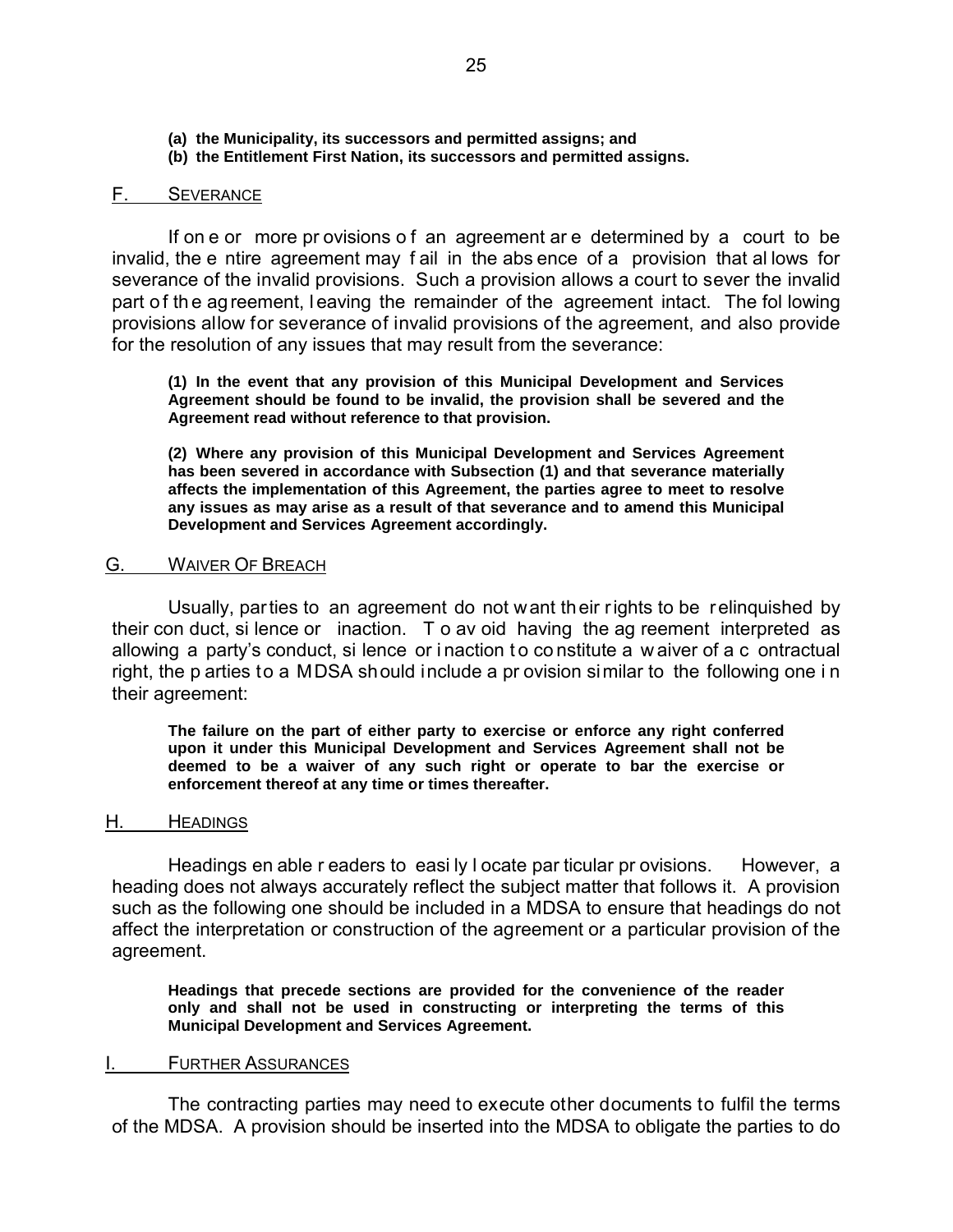whatever is necessary to fulfil the intended purposes of the agreement. The following provision could be used:

**The parties covenant each with the other to do such things and to execute such further documents and take all necessary measures to carry out and implement the terms of this Municipal Development and Services Agreement.**

Where an Entitlement First Nation has Acquired the land that it wishes Canada to set apart as Reserve for its benefit, and has set up a corporation to lease the land from the Crown, the Municipality may w ant to en ter i nto a s eparate ag reement w ith the corporation rather than having the corporation consent to the terms of the agreement between t he Entitlement Fi rst N ation and i tself. The fol lowing provision could be inserted in the MDSA to follow the previous general provision:

**Without limiting the generality of the foregoing, the Entitlement First Nation agrees to ensure that a term and condition of the designation of the Acquisition by way of surrender to the Crown, and subsequent lease of the Acquisition by the Crown to the Corporation, shall be a requirement that the Corporation enter into an agreement with the Municipality in the form annexed as Schedule "\*\*" hereto.**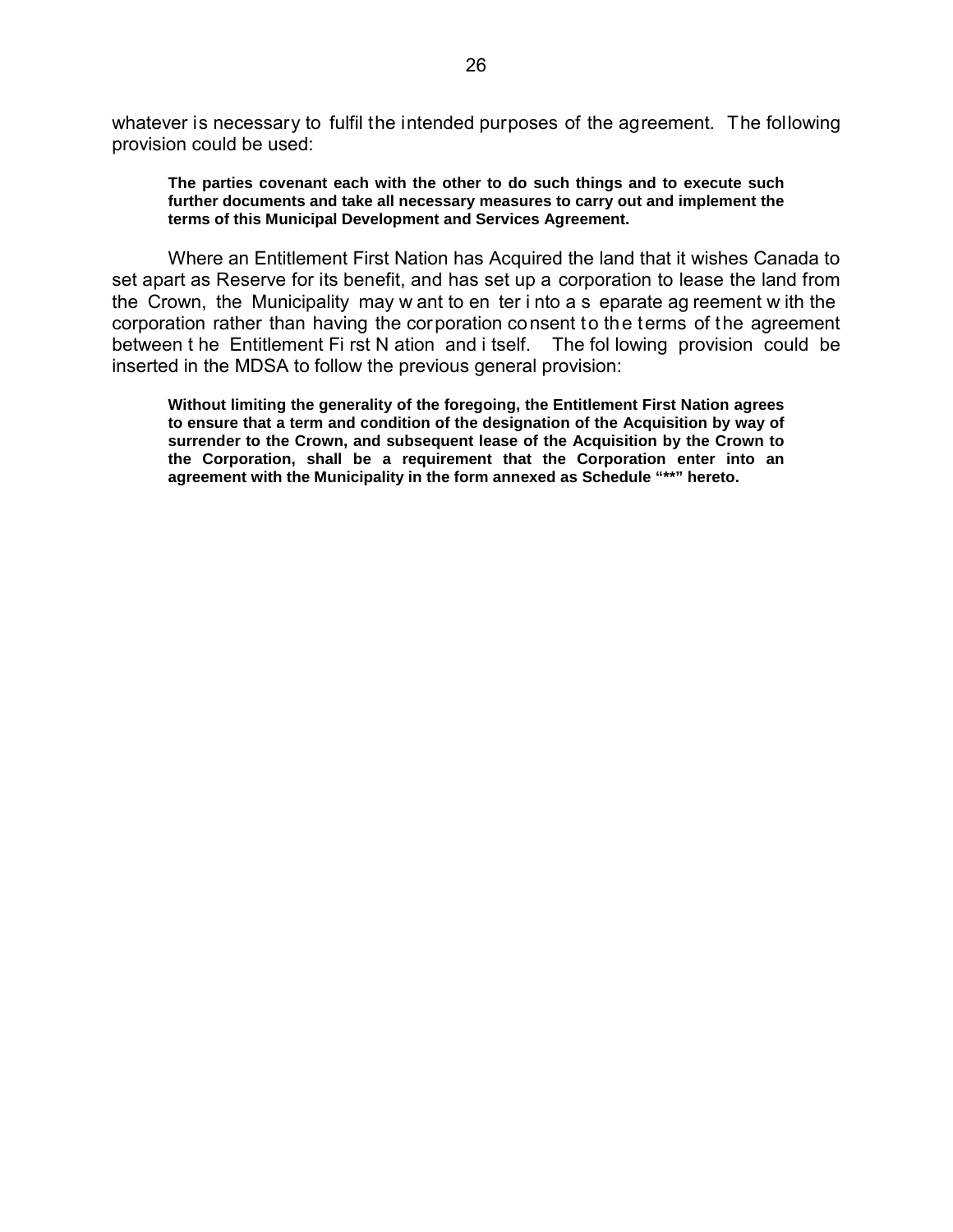## **IV. SERVICES**

An Entitlement First Nation may determine that it cannot physically service the land that it Selected or Acquired due to the distance of the Selection or Acquisition from the main Reserve. In the alternative, an Entitlement First Nation may determine that it would be l ess expensive to p urchase services from the Municipality than to supply the services to the Reserve itself. F or either of these reasons, an Entitlement First Nation that Selects or Acquires land within a M unicipality may be i nterested i n r eceiving services from the Municipality.

As mentioned earlier, if an Entitlement Fi rst N ation r equires s ervices to be provided to the Reserv e, it w ill hav e to req uest o f th e Municip ality that it ent er into negotiations regarding the provision of such services with a view to concluding a MDSA (Framework Agreement, s. 3.07 (1)(d)). The Municipality will have to decide whether it is capable of pr oviding the r equested ser vices and w hether i t w ishes to s ervice the future Reserve land. If the M unicipality is willing and able to provide the requested services, it will e nter into negotiations with the Entitlement First Na tion. However, as mentioned above, l and w ithin a M unicipality w ill not be i neligible to be s et apart as Reserve for a failure by the Enti tlement Fi rst N ation and M unicipality to ent er i nto a MDSA (Framework Agreement, s. 3.07 (4)(b)).

Issues that the parties may wish to consider and address in a MDSA include:

- the services that the Entitlement First N ation w ould like to p urchase from the Municipality,
- the services that t he Municipality is able a nd willing to supply to the Entitlement First Nation,
- the level of services that will be supplied by the Municipality,
- the basis for the charges for the services,
- the charges for the services,
- the manner in which the Entitlement First Nation will be billed for the services,
- payment due dates,
- prepayment discounts and whether they will be o ffered at the same rate as for Municipal residents,
- late or non-payment penalties,
- the responsibility for collection of payment,
- fees for ad ministration, legal costs, disconnection and reconnection if services are suspended for non-payment,
- access by Municipality to Reserve to install, maintain and operate the services,
- access for emergency services such as fire services,
- failure by Municipality to provide services as agreed,
- upgrading, i mprovement, r eplacement or major repairs respecting services, including:
	- $\triangleright$  integration of services, such as road maintenance and drainage,
	- $\triangleright$  capital cost of service enhancement or upgrade, including cost sharing,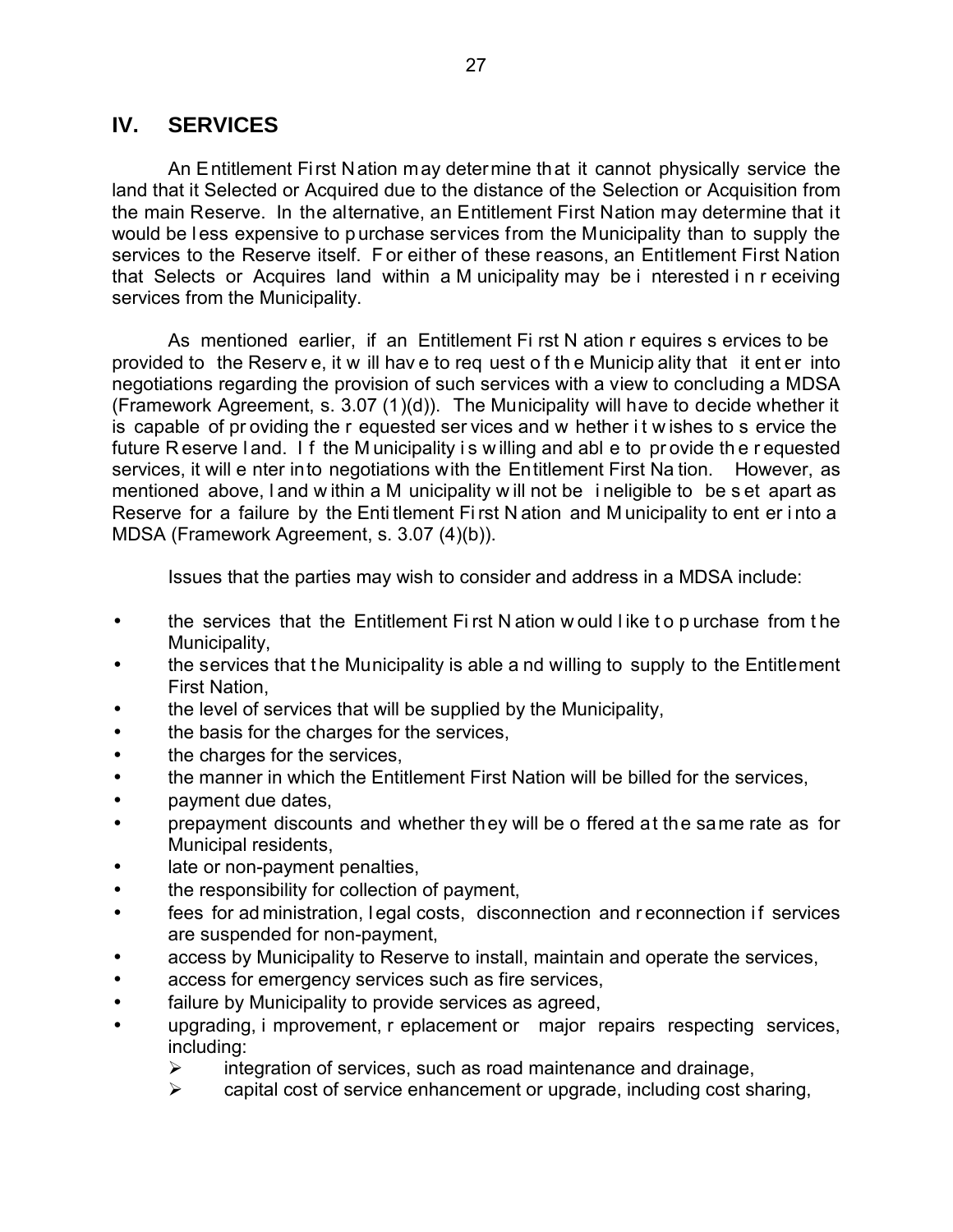- $\triangleright$  impacts o f a major development o n the R eserve w hich w ill have a significant effect on municipal services (where the Entitlement First Nation intends to undertake such a development),
- $\triangleright$  engineering studies relating to services, including who is responsible for the cost.

An alternative arrangement that may be contemplated by some parties is for a Municipality and Entitlement First Nation to provide services to one another on a shared basis, with the Entitlement First Nation providing certain services to the Municipality and the M unicipality pr oviding other ser vices to the E ntitlement Fi rst N ation. In the alternative, a M unicipality may w ish to pur chase s ervices f rom t he Entitlement Fi rst Nation. The variety of possible service arrangements between the parties is almost endless; this Reference Manual does not attempt to provide examples of each of these possible s ervicing ar rangements a nd, i nstead, discusses an d gives examples only of provisions that might be used where services are provided by a Municipality.

## **1. TYPE OF SERVICES**

As me ntioned a bove, a MDS A mu st spe cify th e ty pe of s ervices th at w ill be provided. I n some cases, only one service will be prov ided, for example, sewer and water service. In oth er cases, a M unicipality will provide the E ntitlement First Nation with all services that it provides to the residents and businesses within the Municipality.

Services provided by a Municipality to residents of the Municipality are classified as hard or soft services and may be provided on a site-specific (direct) or Municipalitywide (indirect) basis.

Hard services often include:

- road paving and patching, snow clearing, and sanding of icy streets,
- provision of drinking water,
- operation of a sewage collection and treatment system,
- maintenance of a storm water drainage system,
- garbage collection and operation of a landfill,
- fire fighting and prevention,
- tra ffic control.
- enforcement of building codes,
- p olicing, and
- public transit.

Soft services often include:

- mai ntenance of parks,
- planning and zoning of the municipality,
- operation of recreational and leisure facilities, and
- special services such as inner-city youth programs.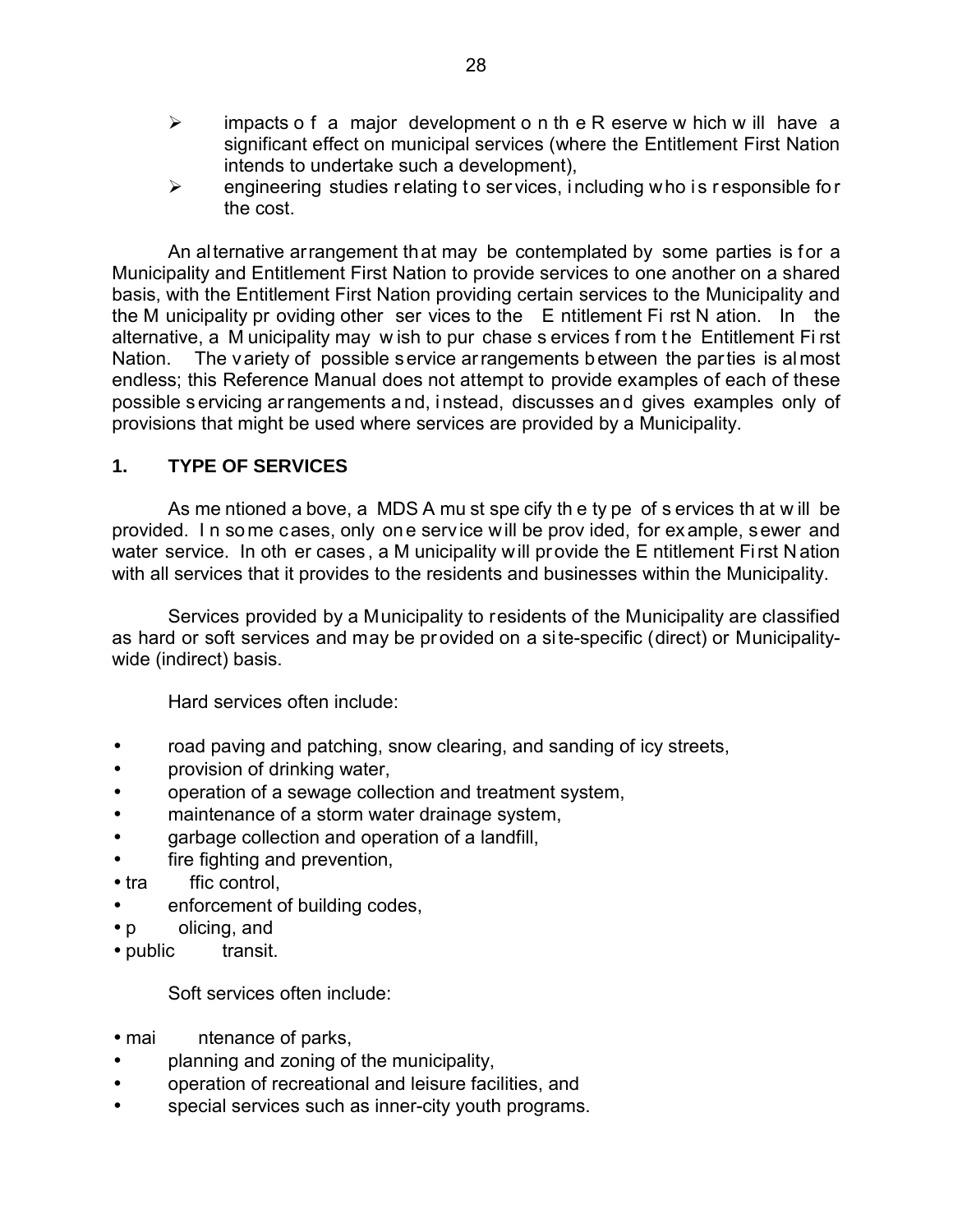Services to M unicipal l and, such as t he s now pl oughing an d maintenance o f roads adjacent to the R eserve, w ill bene fit Fi rst N ation r esidents by al lowing them access and egress from the Reserve. Similarly, weed control and dust abatement near the Reserve may keep weeds and dust off the Reserve. First Nation adults and children may al so us e M unicipal p arks an d pl aygrounds. Each of these Municipal services primarily benefit Municipal residents, but they are also of some benefit to First Nation residents. As such, a M unicipality may consider that the provision of these services should be included within the MDSA.

Services that are provided by another level of government should not be dealt with, or should specifically be excluded from being dealt with, in a MDSA. For example, the Royal Canadian Mounted Police (RCMP) provides policing services to Municipalities outside Winnipeg and Brandon. Municipalities obtain policing services from the RCMP by agreement with Canada or Manitoba. Some First Nation communities receive First Nations C ommunity Pol icing pur suant to a tr i-party ag reement betw een Canada, Manitoba and the First Nation. Other First Nation communities receive policing services pursuant to the Provincial Policing Services Agreement between Manitoba and Canada. Which of these options is appropriate for an Entitle ment First Nation will depend upon the location and size of the Selection or Acquisition, as well as the number of residents. For Selections or Acquisitions in Winnipeg or Brandon, the Entitlement First Nation will have to negotiate with the Winnipeg or Brandon P olice S ervices for the provision of policing services. If the parties wish to provide in their MDSA that the Entitlement First Nation will enter into an agreement for policing services with the RCMP, the following provision may be inserted into the Agreement:

#### **The Entitlement First Nation shall enter into an agreement with the Royal Canadian Mounted Police to confirm the right of access of the Royal Canadian Mounted Police to the Selection/Acquisition, and to act as peace officers with respect to the Selection/ Acquisition and its occupants.**

Similarly, the e ducation of Fi rst N ation chi ldren, w hether on the Reserve or in neighbouring communities, is funded by the federal g overnment. In the ev ent that a Municipality does not play a di rect role in t he ed ucation of First Na tion ch ildren, the education of First Nation children should not be addressed in a MDSA.

If the Entitlement First Nation wishes to o btain all o f th e ser vices tha t ar e provided to M unicipal r esidents, th e following pr ovision coul d be used in a MDSA to indicate the type of services that will be provided:

**The Municipality shall provide all normal Municipal services to the Selection/Acquisition and the occupants of the Selection/Acquisition (the "Services"). The type and level of services supplied to the Selection/Acquisition and the occupants of the Selection/Acquisition shall be the same as the Municipality supplies to similarly zoned lands within the Municipal boundaries, which are in a similar state of development. Policing services and services provided by other levels of government, including, without limitation, the services of the public and separate school boards, shall not be included within the Services.**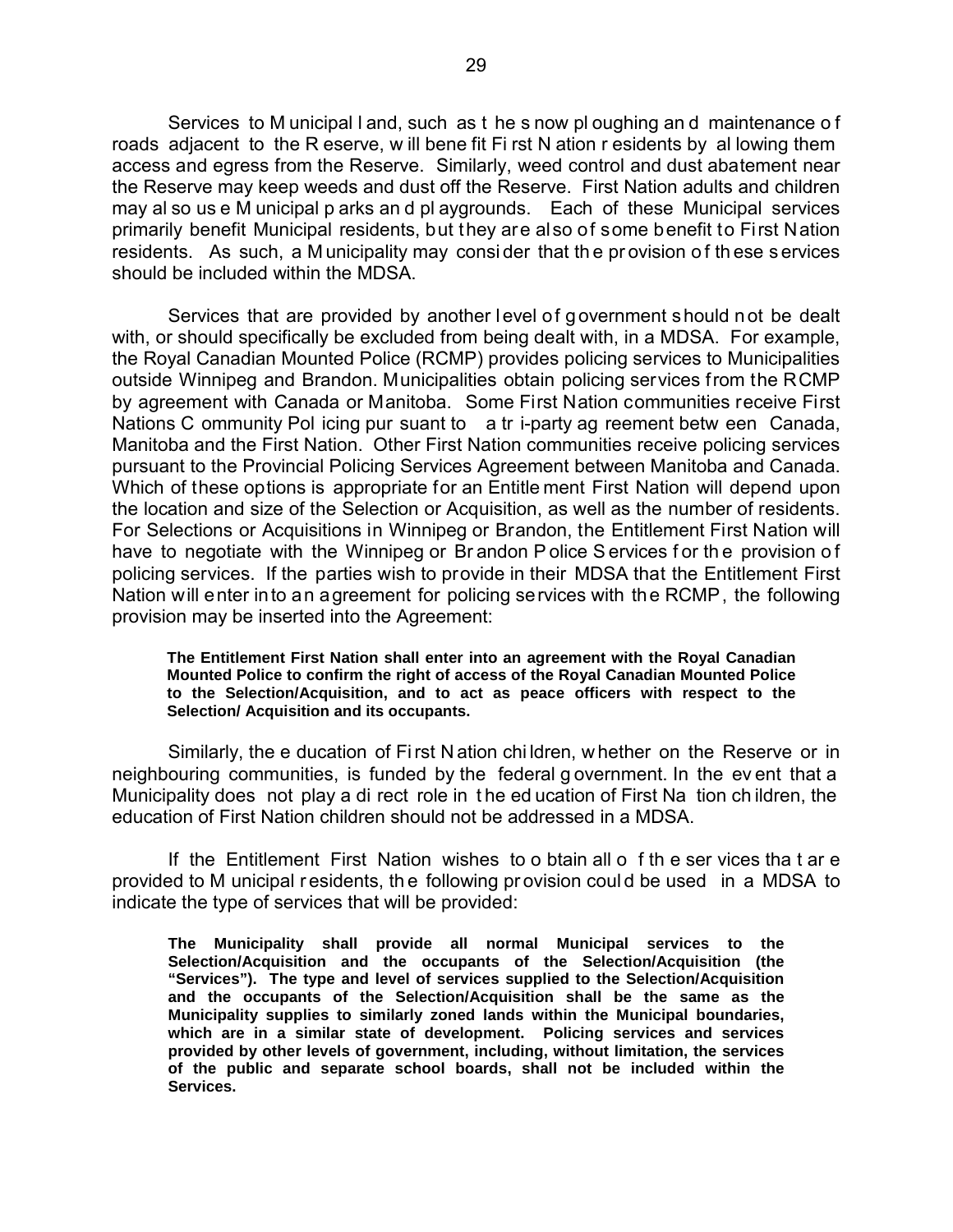In the alternative, the Entitlement First Nation may want to be provided with the same ser vices that ar e provided to ot her municipal r esidents, but m ay wish the agreement to d escribe in g reater d etail, w hat s ervices will be provided. Where the Entitlement Fi rst N ation al ready has e nacted i ts own by -law respecting land use an d occupancy, a provision similar to the following provision could be used:

**"Services" includes fire and ambulance, garbage collection and disposal, water distribution and sewage collection, inspection and enforcement of the Entitlement First Nation's Land Use and Occupancy By-law, and all activities related thereto, on the Selection/Acquisition, and the maintenance of municipal infrastructure and all services and activities related thereto outside the Selection/Acquisition that contribute to its use and enjoyment.**

**So long as this Municipal Development and Services Agreement remains in force, the Municipality shall deliver all Services to the Selection/Acquisition and its occupants as would be provided from time to time to any other similarly situated and used land and its occupants within the Municipality.**

**The Municipality shall, as part of the Services, provide designated officers to carry out inspection and enforcement of the Entitlement First Nation's Land Use and Occupancy By-law on the Selection/Acquisition, in substantially the same manner as inspection and enforcement of the corresponding by-laws of the Municipality, so long as and to the extent that the Land Use and Occupancy By-law of the Entitlement First Nation continues to confer that inspection and enforcement authority on the designated officer of the Municipality.**

**The Entitlement First Nation shall support the inspection and enforcement process by:**

- **(a) ensuring that the designated officers of the Municipality and their delegates who have inspection and enforcement authority on the Selection/Acquisition have the right to enter upon any part of the Selection/Acquisition for the purpose of providing the Services; and**
- **(b) providing evidence required to prove the validity and content of the Land Use and Occupancy By-law.**

**In particular, the Entitlement First Nation shall take all steps necessary to support the issuance of a permit to the Municipality for the express purpose of providing a right of access to provide the Services.**

If th e E ntitlement Fir st Nation w ants to obtain o nly speci fic ser vices, the provisions to be in corporated in the MDS A w ill have to be ta ilored to fit the circumstances. For example, the Entitlement First Nation may want to be provided with only water, fire and sewer services, as indicated in the following provisions:

**Subject to the terms and conditions of this Municipal Development and Services Agreement, during the term of this Agreement, the Municipality shall provide the following Services to the Entitlement First Nation:**

- **(a) domestic water including fire hydrant maintenance;**
- **(b) fire protection; and**
- **(c) sanitary sewer collection.**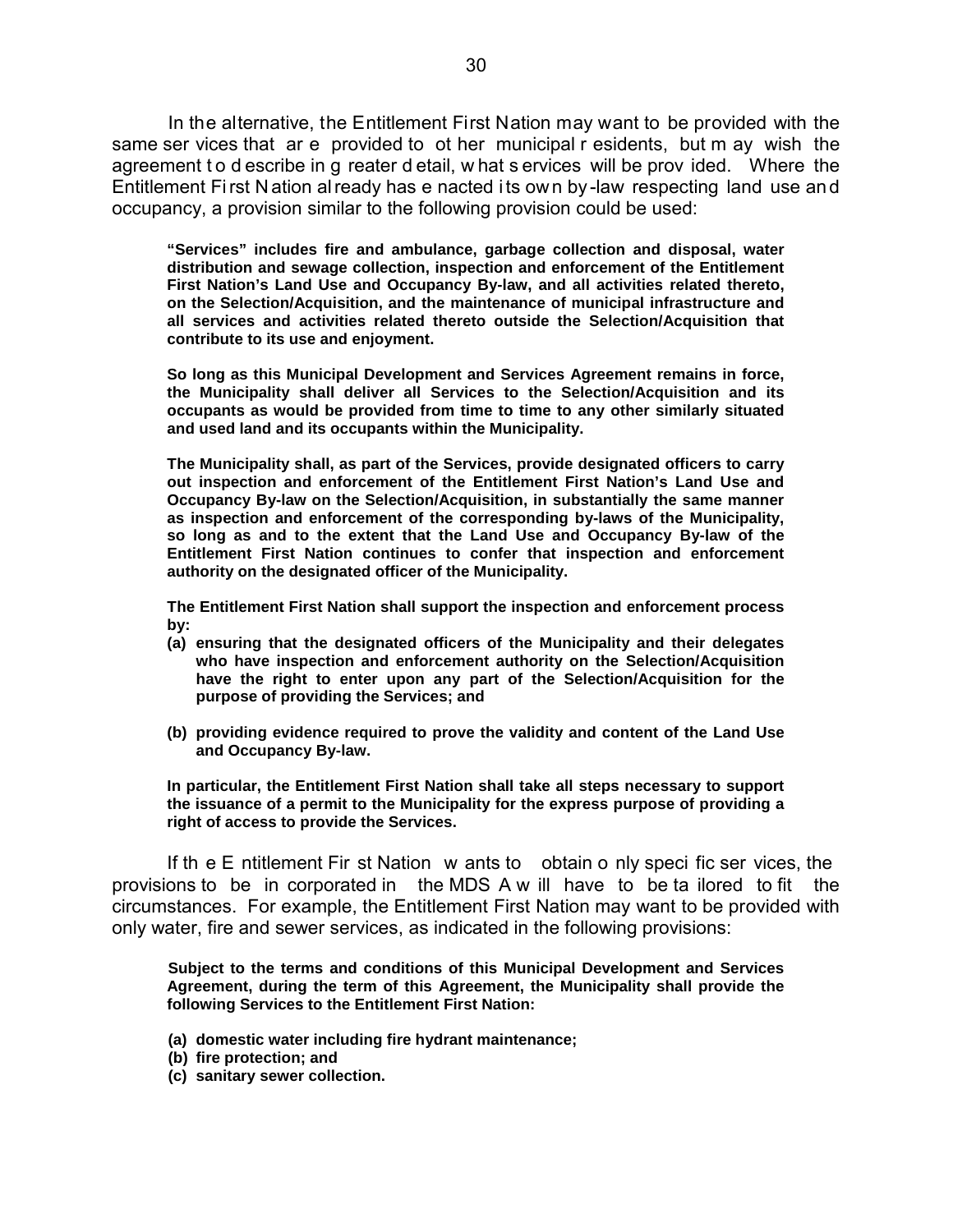**The Entitlement First Nation shall construct the Reserve System and Off-Reserve System as described in Schedules "\*" and "\*\*" attached hereto, and such construction shall meet the specifications of the Municipality.**

**The quantity and quality of each Service provided by the Municipality shall be substantially the same as the quantity and quality of such service provided by the Municipality within the Municipal boundaries.**

**The Entitlement First Nation shall retain a Professional Engineer to supervise the construction of the Reserve System and Off-Reserve System, who shall certify to the Municipality that such works have been constructed to Municipality specifications, such certification to be delivered to the Municipality's engineer before connection of the works to the Municipal water and sanitary sewer system.**

**The Municipality shall have control and supervision for all repairs and maintenance of the Reserve System, the costs of the materials, equipment, and labour, for such repairs to be borne by the Entitlement First Nation. The Municipality shall not be responsible for repairs or maintenance to the service laterals between the main and the building.**

**The Municipality shall supply water, sanitary sewer service and fire protection to that portion of the Reserve shown crosshatched on the plan attached hereto as Schedule "\*\*\*".**

**The Municipality shall accept all domestic sanitary sewage from the Entitlement First Nation. Acceptance of any other type of sewage shall require written approval of the Municipality.**

**The Municipality agrees that no connections shall be permitted to the Off-Reserve System.**

As mentioned above, these are only a few examples of the provisions that might be included in an agreement.

## **2. PAYMENT FOR SERVICES**

Municipalities are almost totally self-financing. Although they may receive some government grants, most of their revenue is derived from property taxes, as they do not have the power to r aise revenue through income tax, gasoline tax or sales tax, as do other levels of government. Each property within a Municipality generates property tax revenues. The amount of tax on a particular piece of property is based on factors that include its zoning, location and level of development. For example, a piece of raw land on the edge of an Urban Area would be tax ed at a lower rate than a similarly sized property with a building on it, located in the main business district.

However, R eserve l and i s sp ecifically excluded f rom Municipal land (*The Municipal Act*, s. 2; *The Local Government Districts Act*, C.C.S.M. c. L190, s. 1.1). As such, Reserve land is exempt from taxation by a Municipality, even if the Reserve land is bordered on all sides by the Municipality. This means that, if land that is part of a Municipality is Selected or Acq uired by an E ntitlement First N ation and set apart as Reserve, it will be ex empt from M unicipal tax ation. T he removal of land from the Municipality's tax base by the i mplementation of the Framework Agreement is likely to result in a ta x lo ss for the Mu nicipality. In fact, the po ssibility of a t ax lo ss b y a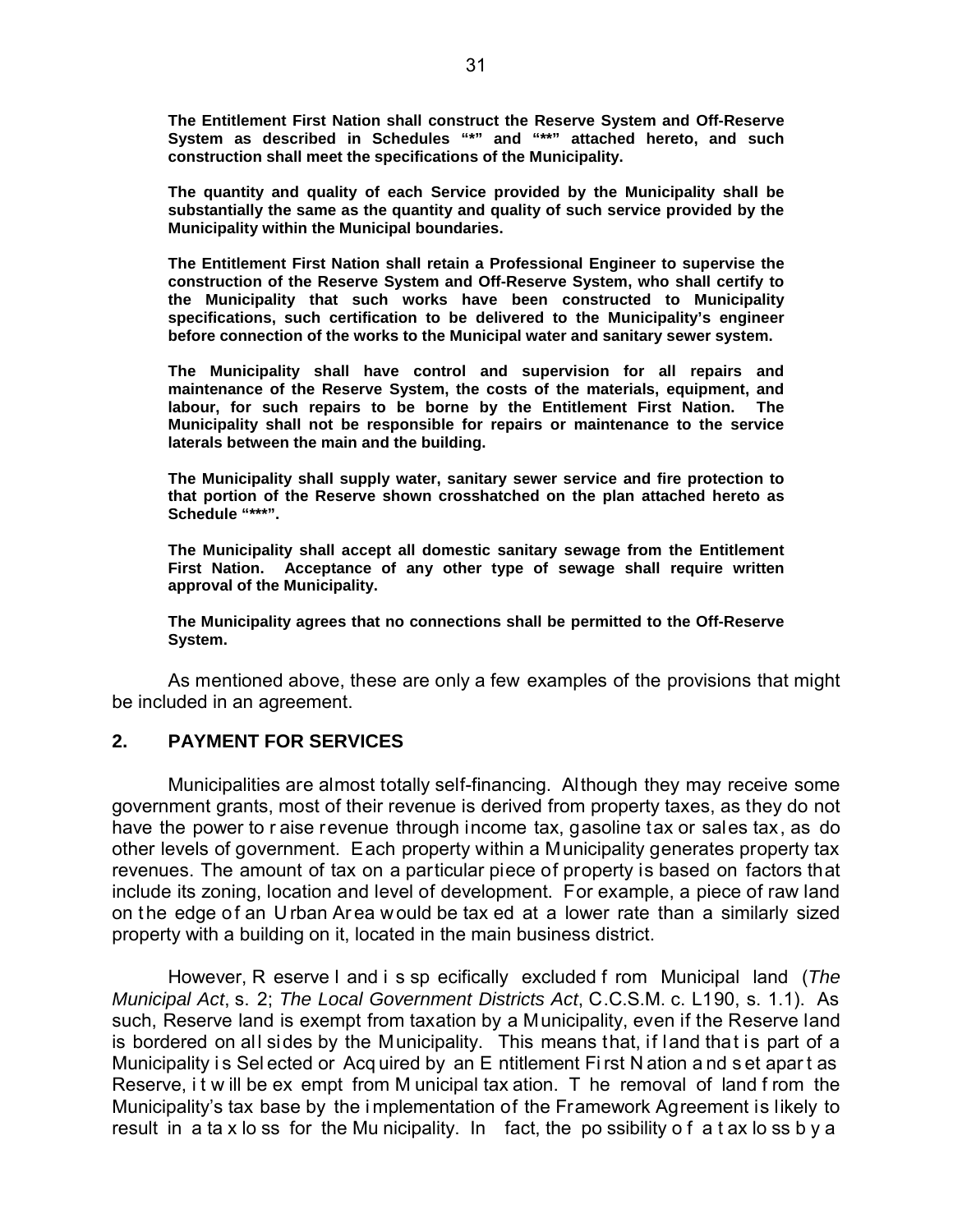Municipality that loses part of its property tax base as a result of the setting apart of land within the Municipality is recognized a s a d istinct p ossibility within the Fram ework Agreement (Framework Agreement, s. 14.01(2), s. 37.03 (1)).

The Entitlement First Nation may wish to have the Municipality expressly agree that it will not ask the Entitlement First Na tion to p ay for any tax losses attributable to the land being set apart as Reserve. A provision such as the following could convey this intention:

**The Municipality hereby agrees that upon execution of this Municipal Development and Services Agreement, it shall cede, relinquish and abandon unto the Entitlement First Nation, and forever discharge and release the Entitlement First Nation, its agents, members and successors from all claims, rights, title and interest relating to any and all of the provision of and payment for compensation to the Municipality for loss of taxes, levies, or grants in lieu, which, but for the setting apart of the Selection/ Acquisition as Reserve, could reasonably have been expected to have been received by the Municipality for its own purposes (save the Service charge as contemplated in this Agreement).**

Although a M unicipality cannot tax the R eserve l and, i t ca n require the Entitlement First Nation to pay a r easonable amount for services that the Municipality provides to t he R eserve and i ts r esidents. The fee charged for the services is an amount tha t w ill b e d erived th rough n egotiation between the Mu nicipality a nd the Entitlement First Nation; it may or may not be equal to the taxes that would have been payable on the land had it not been Selected or Acquired by the Entitlement First Nation as p art of the Entitlement First Natio n's TLE. The fee t hat w ill b e p ayable by the Entitlement First Nation for such services will depend upon the type of services that will be provided and the level of those services. The MDSA should set out the details of the amount and the timing of payments for ser vices provided by the M unicipality to t he Entitlement First Nation.

In the event that the Entitlement First Nation Selects or Acquires undeveloped land with the intention of developing it, the Municipality and Entitlement First Nation will have to consider who, as between the Municipality, purchaser of the undeveloped land and developer, sho uld b e r esponsible for the c ost o f development infrastructure. Typically, when land is developed for industrial or commercial purposes, the purchaser pays for on-site infrastructure such as water pipes, sanitary sewer pipes, storm sewer pipes, catch basins, streets, lanes, paving, curbing and boulevards, while the developer of the land pays a one-time off-site levy (usually as a hook- up fee) to offset the cost of off-site in frastructure such as str eet sig ns, tra ffic lights, street lighting, trunk sewers, primary w ater mai ns, arterial ( main) r oads, br idges, s ewage l ift st ations, an d major parks.

The following i s an ex ample of provisions that could be use d where a Municipality provides the same services to the Entitlement First Nation as it provides to Municipal residents and the Entitlement First Nation agrees to pay for these services by paying a fee that is equivalent to the taxes that a Municipal resident would have paid for the same services: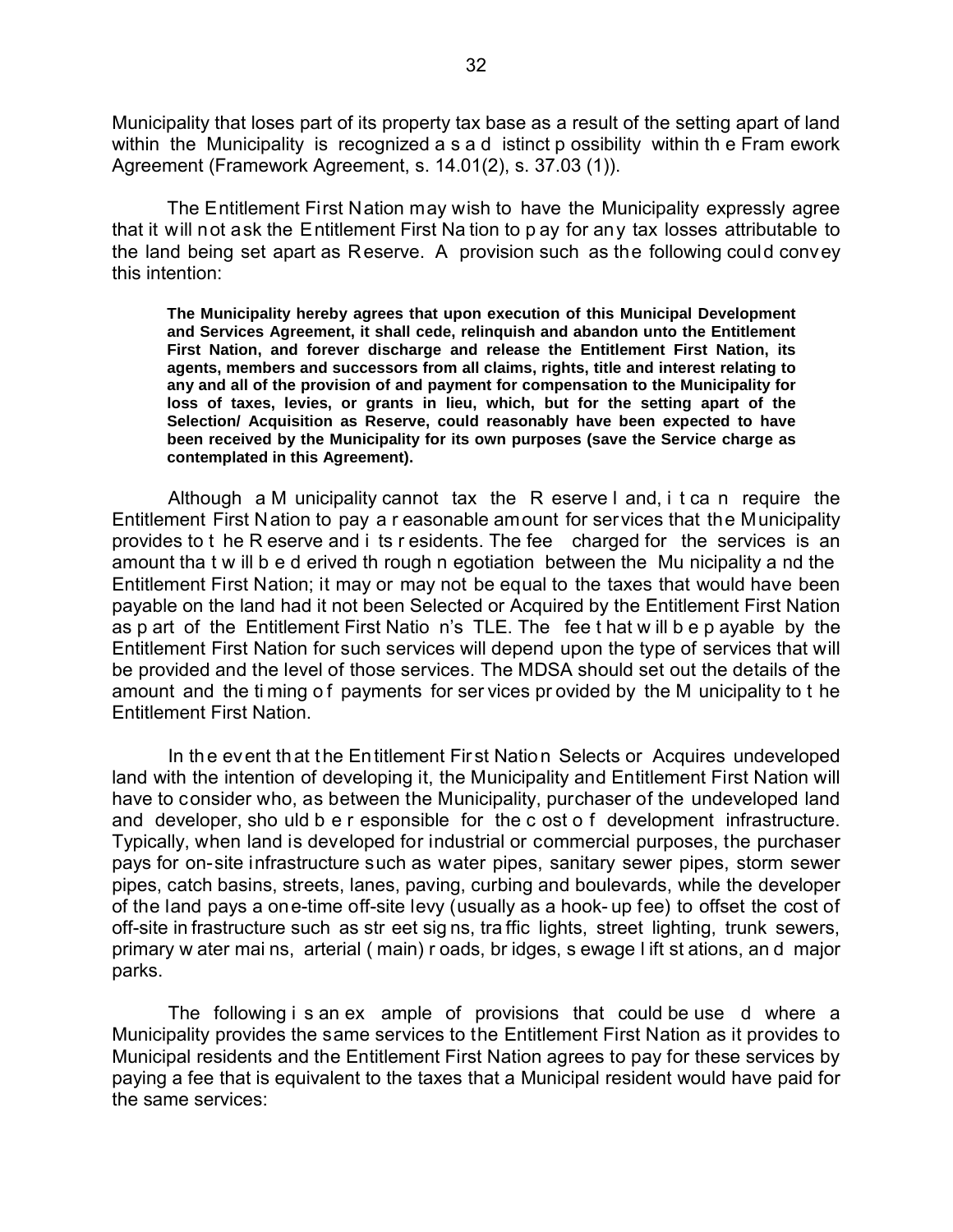## **Payment for Municipal Services**

**(1) In consideration for the Services, the Entitlement First Nation shall pay the Municipality an annual amount based on the assessed value of the Selection/Acquisition which would have been payable by the Entitlement First Nation to the Municipality during the year pursuant to** *The Municipal Act***, C.C.S.M. c. M225, if the Selection/Acquisition were not Reserve land and the Selection/Acquisition, the improvements thereto, its occupants and the owners of businesses conducted thereon were assessed and taxed by the Municipality, less the portion of such taxes that are assessed and levied by the Municipality in consideration of policing services and on behalf of any public or separate school board.**

**(2) In addition to the amount required to be paid under Subsection (1), the Entitlement First Nation shall pay the Municipality an annual amount equal to any grant in lieu of taxes which would have been payable by the Entitlement First Nation to the Municipality during the year pursuant to** *The Municipal Act***, C.C.S.M. c. M225, if the Selection/Acquisition were not Reserve land, less the portion of such grant that is in consideration of policing services and on behalf of any public or separate school board.**

**(3) The Entitlement First Nation agrees to pay annually, in addition to the amounts required to be paid under Subsections (1) and (2) amounts equal to**

- **(a) any business tax;**
- **(b) any local improvement tax;**
- **(c) any special services tax; and**
- **(d) any other charges, which would have been charged to the Entitlement First Nation, were the Selection/Acquisition not Reserve land.**

**(4) The Entitlement First Nation and the Municipality agree that the use of the tax and levy replacement calculation is a reasonable proxy for, and is to be used in replacement of, detailed calculations of the actual costs incurred by the Municipality in providing the Services and is intended by the parties to constitute a fee for the Services and not a tax.**

**(5) In the event that the Entitlement First Nation does not agree with the consideration for the Services, including the application or establishment of the appropriate mill rate, property categorizations, methods of assessment, assessed value of the Selection/Acquisition, or amounts payable or amounts in arrears, the Entitlement First Nation may take steps to have the issue or issues reviewed in accordance with the dispute resolution process set out in sections \* \* \* of this Municipal Development and Services Agreement. Either party may refer matters hereunder to the dispute resolution process, at any time, notwithstanding any time limits imposed under Municipal Taxation By-laws or** *The Municipal Act***, C.C.S.M. c. M225. Where a matter in dispute is referred to the dispute resolution process set out in this Agreement, the application of the Section headed "Remedies for Non-Payment" shall be suspended.**

**(6) Notwithstanding any other provision of this Agreement, the annual amount to be paid by the Entitlement First Nation under Subsections (1) and (2) shall not cover those services which are normally provided by the Municipality in consideration of a direct charge or user fee payable by the party to whom such services are provided. Such services include, without limitation, the supply of water, the disposal of sewage and the supply of electricity. The charges for these services shall be paid by the Entitlement First Nation or by the occupant of the Selection/Acquisition to whom the service is supplied, in the same manner as any other party to whom such services are provided. Such payment will include, if**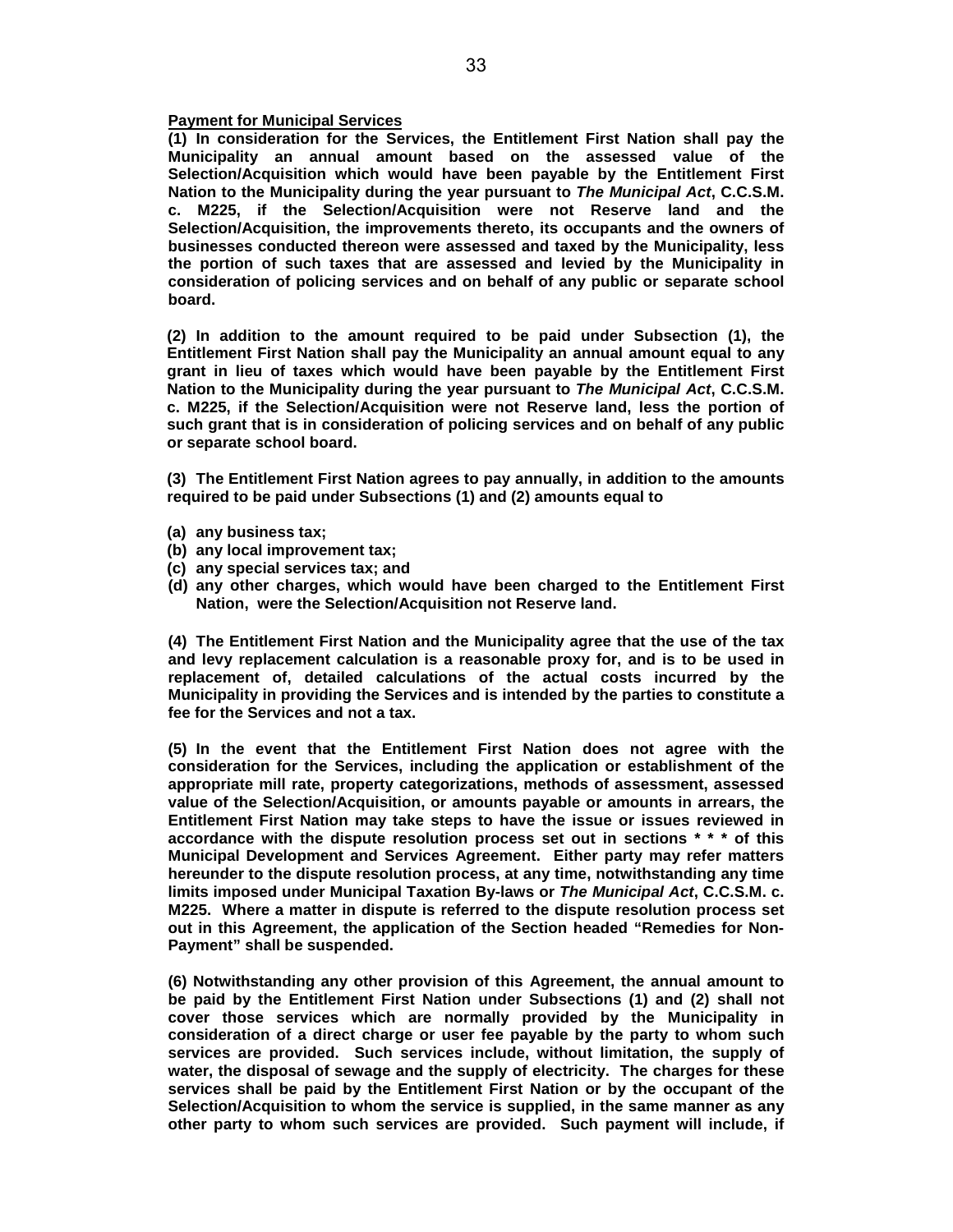**required by law, any tax imposed by federal or provincial legislation in relation to the provision of such services.**

#### **Adjustment for Undeveloped Lands**

**The annual amount payable by the Entitlement First Nation to the Municipality pursuant to the Section headed "Payment for Municipal Services" shall be reduced in the following manner:**

- **(a) for the years 2001 and 2002, the amount payable with respect to undeveloped lands shall be calculated at the rate of \*\*% of the sum otherwise payable pursuant to the Section entitled "Payment for Municipal Services";**
- **(b) for the years 2002 and 2003, the amount payable with respect to undeveloped lands shall be calculated at the rate of \*\*% of the sum otherwise payable pursuant to the Section entitled "Payment for Municipal Services";**
- **(c) for the years 2003 and 2004, the amount payable with respect to undeveloped lands shall be calculated at the rate of \*\*% of the sum otherwise payable pursuant to the Section entitled "Payment for Municipal Services"; and**
- **(d) \*\*\***

#### **Invoicing**

**The Municipality shall invoice the Entitlement First Nation for the Services at the same time that the Municipality sends out tax notices in each year. Such invoices shall set out the amount which is assessed and levied by the Municipality against the Selection/Acquisition, its occupants and the owners of businesses conducted thereon, as provided in the Sections headed "Payment for Municipal Services" and "Adjustment for Undeveloped Lands". An invoice for Services is payable in full to the Municipality on or before \* \* \* in each year.**

### **Penalties**

**If the invoice for Services is not paid in full by \*\*\*\*\*\* \*\*, any unpaid amount shall be subject to a penalty at the following rate: \* \* \*.**

#### **Prepayment Discount**

**So soon as is practicable in each year, the Municipality shall provide the Entitlement First Nation with an estimate of the amount to be invoiced for Services for that year. Upon receipt of such estimate and subject to adjustment at the time of formal invoicing, the Entitlement First Nation may prepay all or a part of the cost of the Services. The discount rate allowed by the Municipality for prepayment of taxes shall apply to any prepayment made by the Entitlement First Nation.**

## **Remedies for Non-Payment**

**If any invoice for Services is not paid in full by \*\*\*\*\*\*\*\*\*\*\*\* \*\* of the year in which it is issued, the Municipality, upon thirty (30) days notice, may suspend or withdraw any or all of the Services until the invoice plus penalties are paid in full. The Municipality's right to suspend or withdraw the Services shall be without prejudice to any other remedy which may be available to the Municipality.**

## **Transition**

**With respect to the portion of the calendar year 2001 that is included in the term of this Agreement, the Municipality shall assess the Selection/Acquisition, the improvements thereto, its occupants, and the owners of businesses conducted thereon, as at the \*\* day of \*\*\*\*\*\*\*\*\*\*, 2001, and immediately thereafter deliver to the Entitlement First Nation an invoice reflecting the amount due and payable for Services, as herein provided, for the remaining portion of the calendar year. The invoice shall be paid in full to the Municipality by the \*\*\* day of \*\*\*\*\*\*\*\*\*\*\*\*, 2001, and the provisions of this Agreement that relate to penalties on unpaid taxes shall apply.**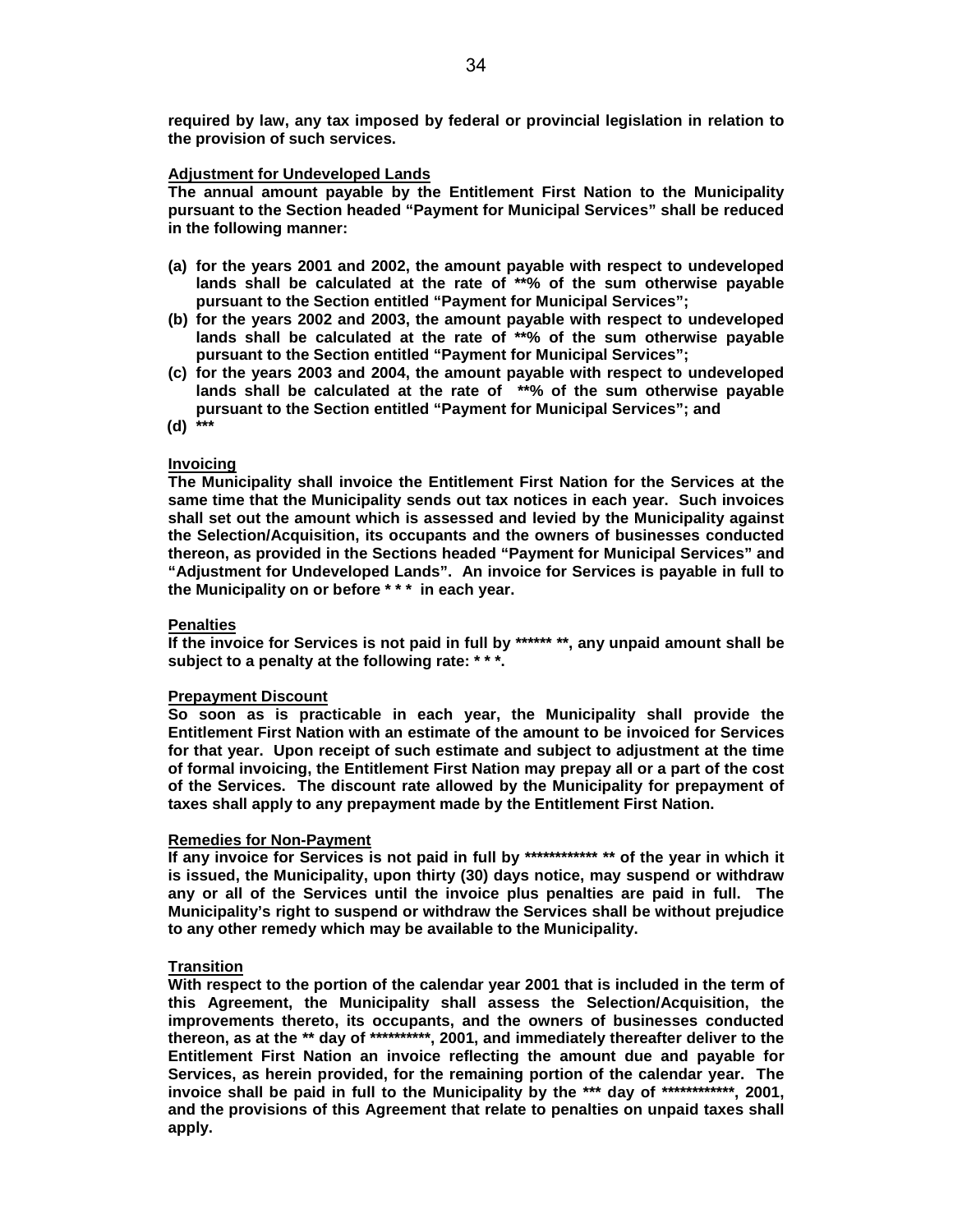This payment scheme is only one ex ample of many payment schemes that could be devised. The following is another example of a similar scheme that more simply refers to the fee for services as being equal to that paid by other Municipal consumers:

## **Basic Service Charge**

**In consideration for the provision of Services, the Entitlement First Nation shall pay to the Municipality for the Services, as requested by the Entitlement First Nation, a service charge from time to time charged by the Municipality, calculated on the same basis as other consumers of such Services within the limits of the Municipality, more specifically identified to be equal to the municipal portion of the mill rate applied to the assessed value of the Selection/Acquisition, improvements and businesses thereupon, each year (the "Service Charge").**

## **Reduction**

**In the event that any Service shall not be supplied, the value of the Service Charge referred to in the provision headed "Basic Service Charge" shall be reduced. In the event of a dispute as to the availability or value of the reduction, upon the request of either party, the \*\*\*\* [the "Joint Council Committee" if one is organized, could fill this role] shall determine the issue.**

## **Direct Charges and Consumption Rates**

**The Entitlement First Nation shall further pay to the Municipality wherever applicable, in consideration for the consumption of public utilities, directly charged services and other land user charges, those user fees which are equal in amount and payable in the same manner as by other consumers of Municipal public utilities, directly charged services and other types of land use charges as are established by Municipal by-law.**

### **Discounts**

**The Entitlement First Nation shall be eligible for any discounts, exemptions, rebates or deferrals on the Service Charge on the same terms and same basis as other consumers of Services.**

### **Development Charges**

**The Entitlement First Nation shall pay charges for new developments (on a peracre-developed basis), trunk charges for sewer, water, storm water drainage and arterial roads, off-site levies, and the value of charges which would be payable in respect of local improvements, as if the Selection/Acquisition was not a Reserve. Invoices for same shall be paid by the Entitlement First Nation within sixty (60) days of invoice.**

**In the event of default of the Service Charge, the Municipality shall not suspend any Services without having provided written notice to the Entitlement First Nation of the Municipality's intention to suspend such Services as a result of default of payment, such suspension to take effect thirty (30) days after written notice is received by the Entitlement First Nation.**

**The parties agree that the Municipality shall continue to provide any and all Services upon payment of the defaulted Service Charge plus a penalty of one percent (1%) per month, being twelve percent (12%) per annum, on the outstanding balance of the unpaid Service Charge.**

**The Municipality shall invoice the Entitlement First Nation on April 1 of each year, and the invoice shall be a charge, which is estimated for the provision of Services** for one (1) year from the 1<sup>st</sup> of April to the 30<sup>th</sup> day of March for the one (1) year.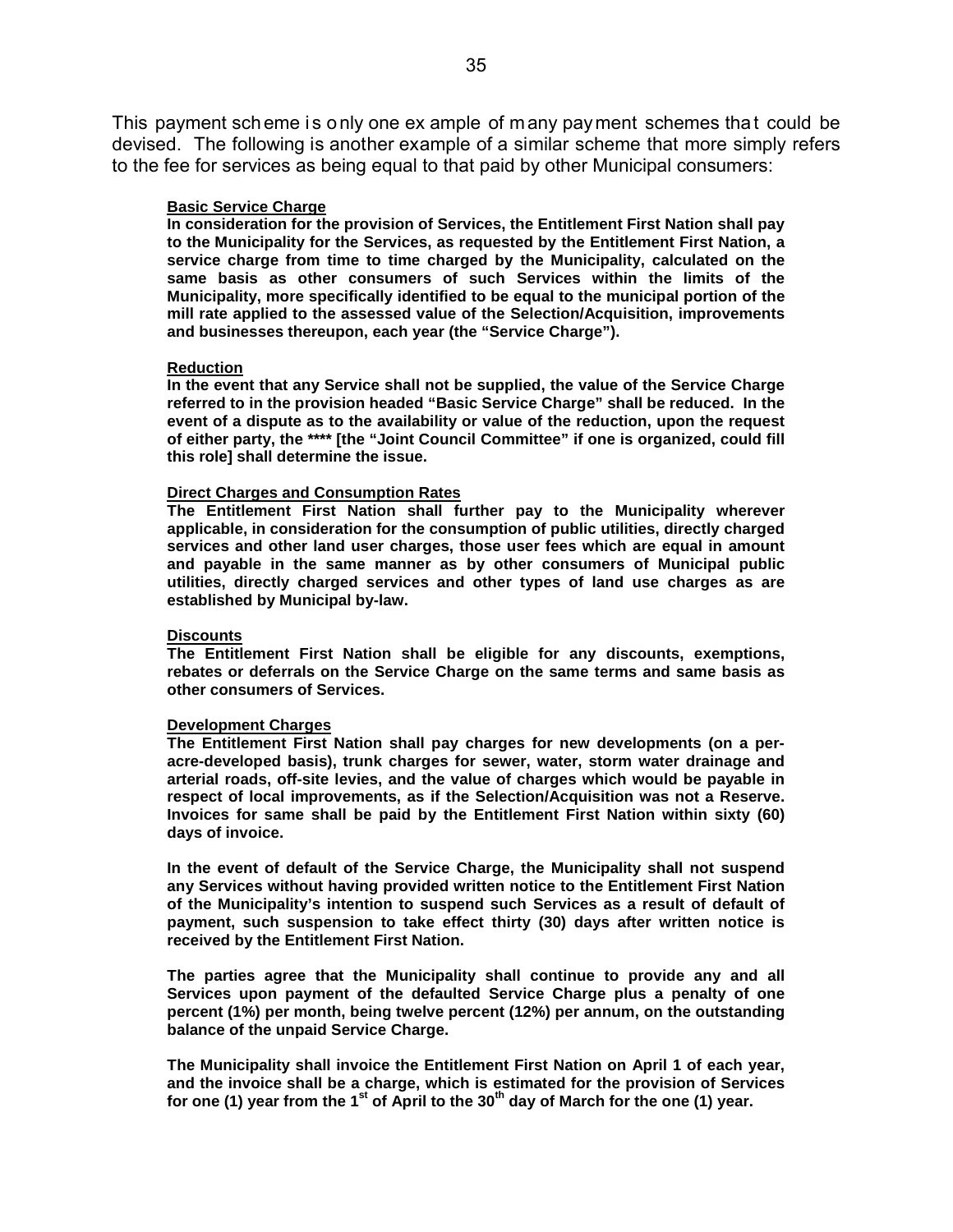**The Municipality shall extend to the Entitlement First Nation identical prepayment discounts as are offered to other Municipal residents and allow those discounts to be applied in respect of the Service Charge referred to in the provision headed "Basic Service Charge".**

**Should conditions warrant, and upon a reassessment of the Selection/Acquisition, any portion thereof, or the improvements thereon, the Municipality may, no later than the 31st day of August in each year, render a supplemental invoice for Services to the Entitlement First Nation, reflecting any increase in the assessment of the Selection or any portion thereof, or the improvement thereto, during the course of that year, subject to an appeal of the assessment to the \* \* \*[the Joint Council Committee, if one is organized, could hear appeals]. Such supplemental invoice shall be paid in full to the Municipality by the 31st day of October in each year as part of the Service Charge.**

Although the ab ove ex amples ar e i ndicative o f provisions that m ay be us ed where an Entitlement First Nation i s char ged for ser vices i n th e sa me manner as Municipal residents, this basis for charging for services will not always be the basis that the parties will decide to u se. In fact, even if the same services at the same level are provided to the Entitlement First Nation as are provided to the Municipal residents, it will not necessarily be the case that the Entitlement First Nation will be required to pay the same amount for those services, since the fee for services is a negotiated amount to be negotiated between the Entitlement First Nation and the Municipality.

If the Entitlement First Nation doesn't want all of the services that are normally provided to M unicipal r esidents or w ants a different l evel o f ser vice than what is normally pr ovided to M unicipal r esidents, a pay ment sc heme s uch as t hose set out above for services equivalent in type and level to those provided to Municipal residents would not be appropriate. Instead, the MDSA payment provisions would be specific to the specific services being provided. For example, the following provisions pertain to payment for water, fire protection and sewer services:

**The Entitlement First Nation shall pay the Municipality for the supply of water services at the Municipality standard water meter rate in effect from time to time.**

**The Entitlement First Nation shall pay the Municipality the sanitary sewer rate in effect from time to time for sanitary sewer service at the Municipality standard according to the quantity of water as measured by the water meter.**

**The Entitlement First Nation shall pay the Municipality the amount of \$50.00 per residential unit for fire protection service and four (4) times the residential rate for each non-residential building. The Entitlement First Nation shall advise the** Municipality not later than March 15<sup>th</sup> of each year, as to the number of residential **units within the Reserve. The Entitlement First Nation shall advise the Municipality immediately of any non-residential construction that is being undertaken.**

**For the calendar year 20\*\* and for each subsequent year thereafter, the annual fee for fire protection service fee set out in the preceding provision shall be increased or decreased from the fee for the immediately preceding calendar year by a percentage equal to the percentage increase or decrease in the official Consumer Price Index for** Canada (all items) published by Statistics Canada for the period January 1<sup>st</sup> to **December 31st in the immediately preceding calendar year.**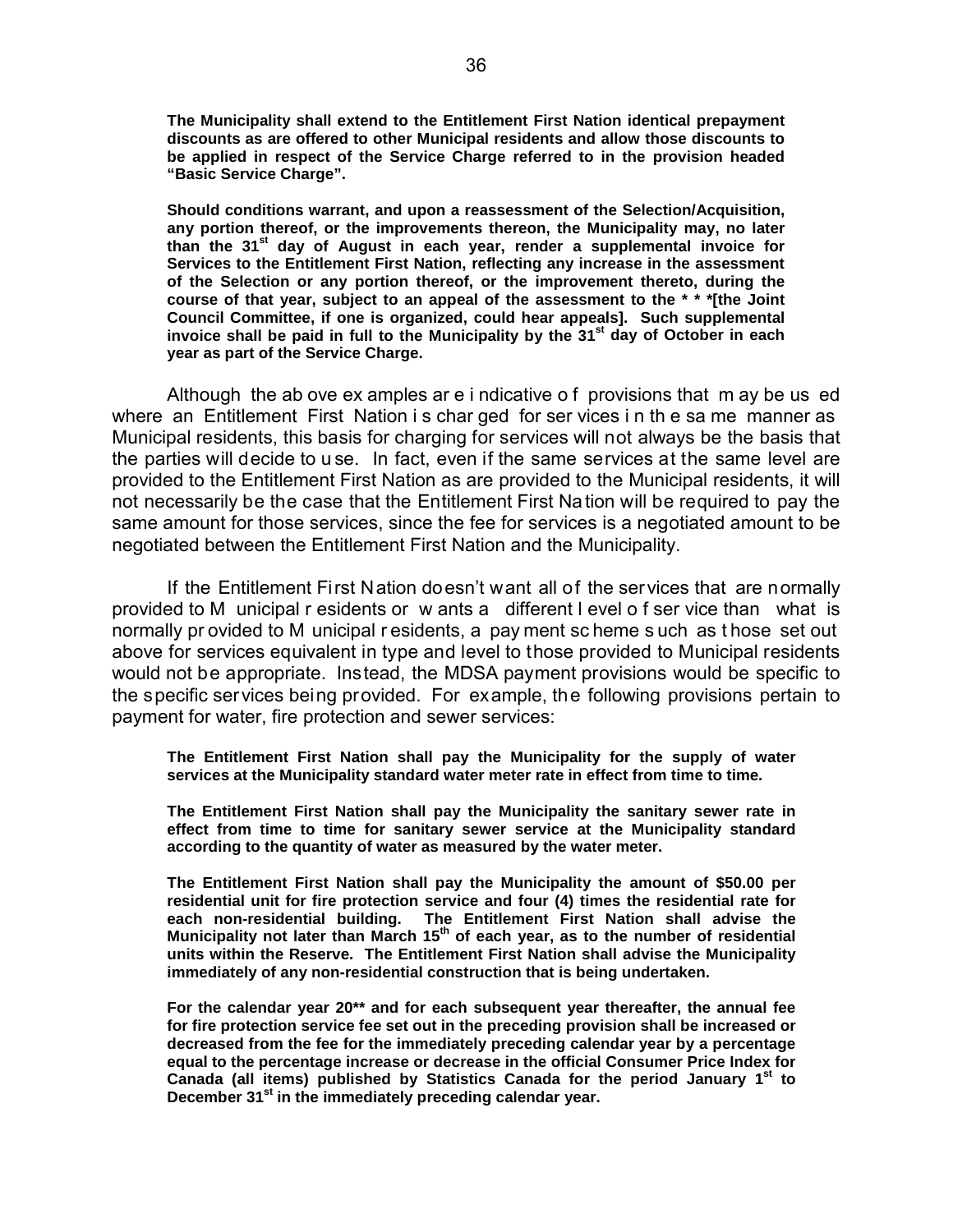**All fees due under this Municipal Development and Services Agreement shall be payable within 30 days of delivery of the invoice.**

**The Entitlement First Nation shall have ownership of the Reserve and Off-Reserve Systems and shall be responsible for maintenance costs, replacement costs and any further installation costs.**

Finally, it bears repeating, particularly given the earlier examples provided above, that the fee that the Entitlement First Na tion will pay for the services that are provided by th e Mu nicipality is a n am ount t hat w ill b e a rrived a t by n egotiation b etween the Municipality and Entitlement First Nation. While the parties may decide to base the fee on the amount of taxes that would have payable by the E ntitlement First Nation if the land had not been set apart as Reserve, the parties may not take this approach to the calculating th e fee for ser vices. The fee for ser vice m ay bear no resemblance in amount or the way in which it is calculated to the taxes that the Municipality would have derived from the property had the land not been set apart as Reserve.

# **3. ACCESS BY MUNICIPALITY**

The M unicipality may r equire i nformation from th e Entitlement First Nation to assess and reassess the amounts payable by the Entitlement First Nation for services to the Selection or Acquisition, particularly if the calculation of fee for service is based on ass essment o f property. For ex ample, th e M unicipality may want to access the Selection or Acquisition to inspect improvements made to the Selection or Acquisition to determine what amounts sh ould be pay able by the Entitlement Fi rst N ation for th e services rendered by the Municipality. The M unicipality will also require access to the Selection or Acquisition for purposes incidental to the provision and maintenance of its services. In addition, the Municipality may want to access the Selection or Acquisition to provide assistance in circumstances that may pose a d anger to th e pu blic's sa fety. Provisions such as the following would entitle the Municipality to obtain information from the E ntitlement Fi rst N ation a nd access the Sel ection or Acq uisition f or various purposes:

## **Supply of Assessment Information**

**The Entitlement First Nation shall supply such information to the Municipality as may reasonably be required from time to time in order to allow the Municipality to assess or reassess the Selection/Acquisition and the improvements thereon, in the same manner as if the Municipality were assessing and levying taxes on the Selection/Acquisition, the improvements thereto, its occupants or on the owners of businesses conducted thereon pursuant to** *The Municipal Act***, C.C.S.M. c. M225***.*

## **Access to the Selection/Acquisition**

**The Entitlement First Nation shall allow and accommodate the Municipality, its officers, employees and agents, upon providing reasonable notice to the Entitlement First Nation, to have access to the Selection/Acquisition at any reasonable time in the following instances:**

- **(a) incidental to the provision and maintenance of Services, local improvements and special services;**
- **(b) to review and assess the Selection/Acquisition, improvements and businesses carried on upon the Selection/Acquisition as required to perform the**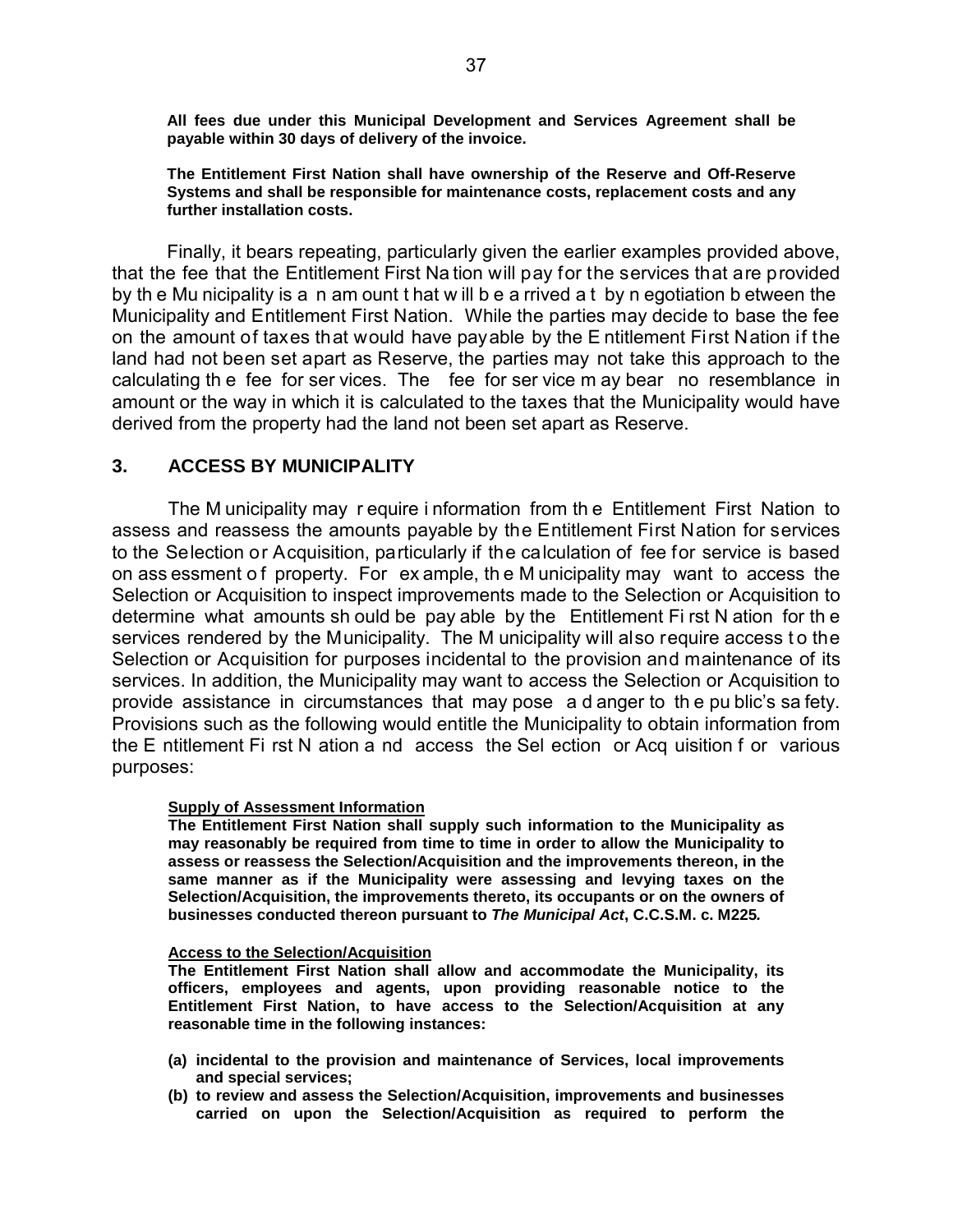**calculations contemplated in the Section headed "Payment for Municipal Services";**

- **(c) to carry out enforcement or other actions authorized by** *The Municipal Act***, C.C.S.M. c. M225, including, without limitation, seizure and sale of goods found on the Selection/Acquisition, and removal of improvements from the Selection/Acquisition; and**
- **(d) with the consent of the Entitlement First Nation and occupants of the Selection/Acquisition.**

## **Danger to Public Safety**

**Where, in the opinion of a person designated by the Municipality, a condition exists on the Selection/Acquisition, which is a danger to public safety, the designated person and his agents may enter upon the Selection/Acquisition and take any reasonable emergency action to eliminate the danger to the safety, health, protection and well-being of people, and the safety and protection of property. The designated person shall, whenever it is reasonably possible to do so, notify the Entitlement First Nation of such actions in advance.**

It should be borne in mind by the Municipality that it is acceptable for the MDSA to provide for access by the Municipality to the Selection or Acquisition in order for t he M unicipality to pr ovide s ervices to the Entitlement First Nation, provided th at t he E ntitlement First Natio n w ill ow n any infrastructure on the Selection or Acquisition. Ho wever, if the Municipality will own the infrastructure on the Selection or Acquisition, the Municipality must also obtain a permit from Canada allowing for use and occupancy on the Reserve, due to subsection 28(1) of the *Indian Act*, c. I-5 which provides:

a … contract … or agr eement of an y k ind whether written or or al, b y which a band or a member of a band purports to permit a person other than a member of that band to occupy or use a reserve or to reside or otherwise exercise any rights on a reserve is void.

# **4. FAILURE BY MUNICIPALITY TO PROVIDE THE SERVICES**

Services pr ovided by th e M unicipality to th e Entitlement First Nation may be interrupted for r easons o ther than for s uspension or w ithdrawal of ser vices for nonpayment. For example, services may be disrupted because of an accident or the repair or re placement of pa rt of the u tility o r se rvice. *The Municipal Act* pr ovides t hat a municipality will n ot be liable for loss or damage that results from such a disruption of service ( s. 389) . A M unicipality may w ant to be a fforded the same ex emption f rom liability in regard to its provision of services to an Entitlement First Nation:

## **Liability of Municipality for Services**

**The Municipality shall have no greater liability or obligation with respect to the supply of Services than it has to the owners and occupants of land, improvements and businesses in the Municipality and all defences available to the Municipality under sections 385 to 404 of** *The Municipal Act***, C.C.S.M. c. M225 with respect to the provision or interruption of services shall be available to the Municipality as if incorporated in this Municipal Development and Services Agreement. The Municipality shall have no liability for a suspension or withdrawal of Services pursuant to the Section of this Agreement that sets out remedies for non-payment.**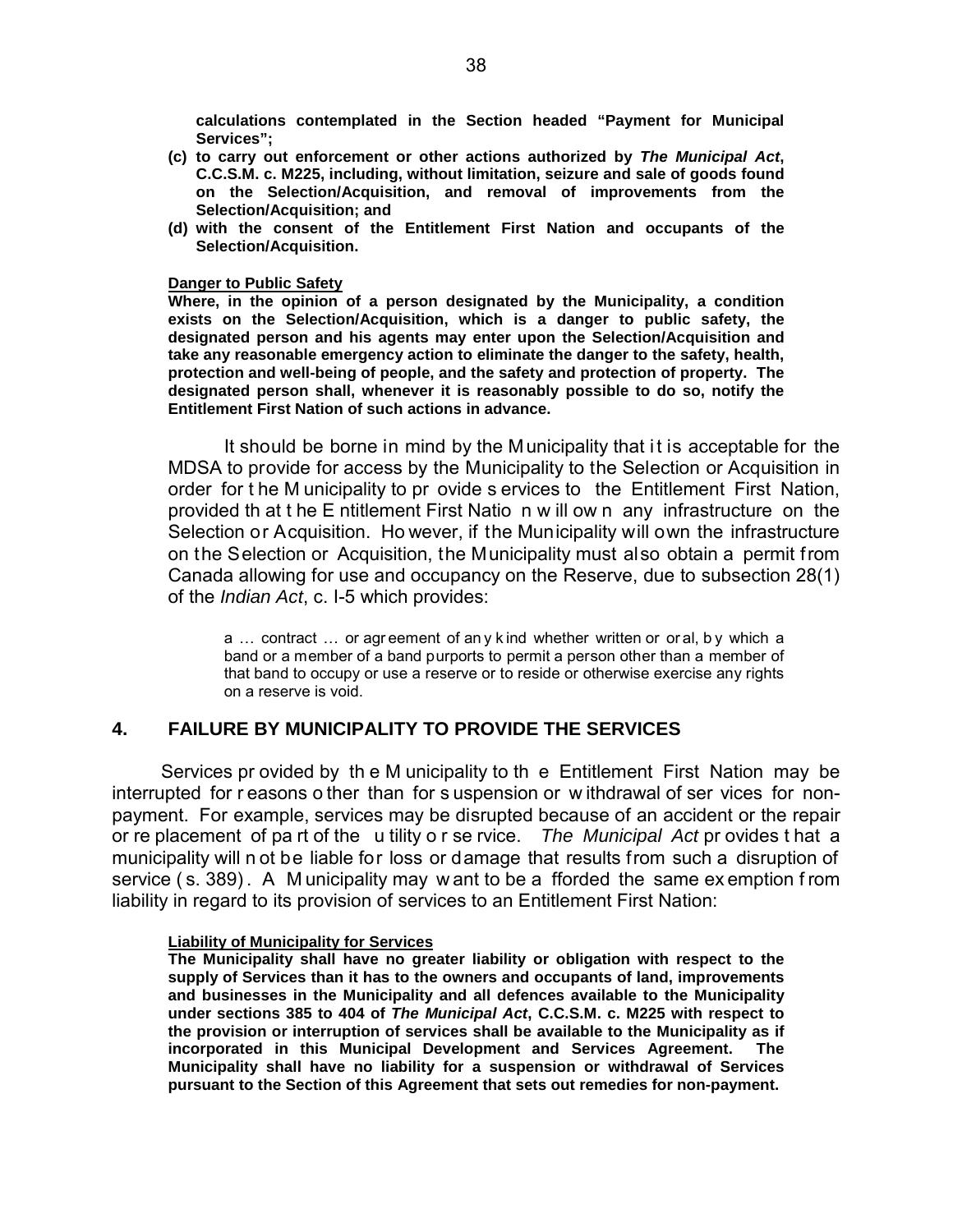The E ntitlement Fir st Natio n m ay w ish to hav e the M unicipality ag ree to indemnify the Entitlement First Nation, s ubject to th e r estrictions set out i n *The Municipal Act*, from any losses that result as a consequence of the provision of services, in the following manner:

## **Indemnification by Municipality**

**Subject to the limitations on liability set out in the section headed "Liability of Municipality for Services", the Municipality shall indemnify and save harmless the Entitlement First Nation from and against any and all costs, losses and damages which may accrue to the Entitlement First Nation as a consequence of the provision of the Services, including the condition or state of repair of any of the streets or other improvements situate upon the Reserve and being maintained by the Municipality pursuant to the provisions hereof, except for such costs, losses and damages which arise as a consequence of the acts or omissions of the Entitlement First Nation or those for whom it is responsible at law.**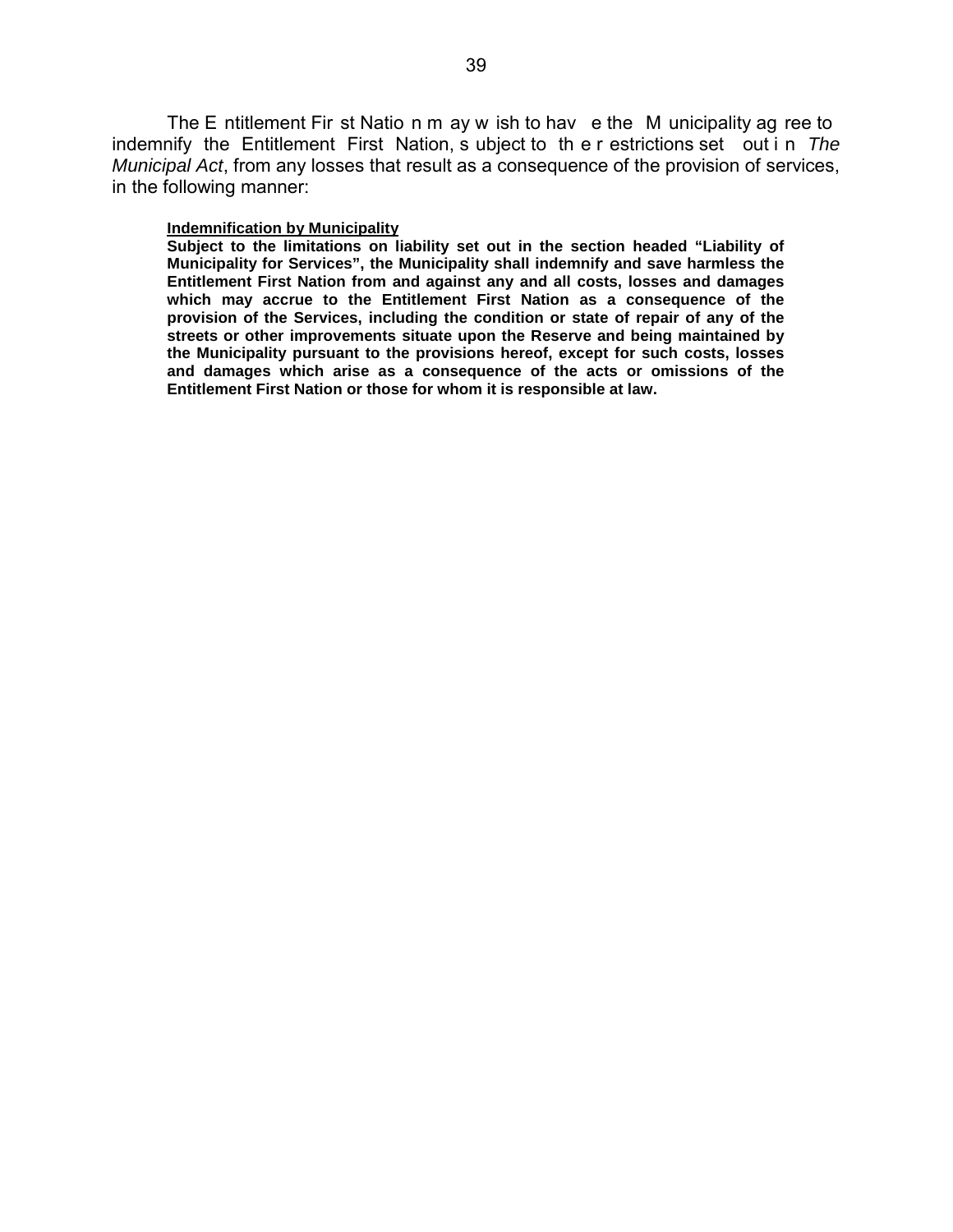# **V. COMPATIBLE BY-LAWS**

A M DSA should pr ovide a mec hanism for the development, ad option and enforcement of co mpatible En titlement Fi rst N ation an d M unicipal by -laws where compatibility is necessary.

It i s i mportant for M unicipalities to be aw are that First Nation Ban d Councils usually ex ercise their aut hority by passing Band Council Resolutions. They also less frequently enact by-laws. In or der for a by-law to be " in force", for by-laws relating to money, a First Nation must seek approval o f th e by -law f rom t he M inister o f Ind ian Affairs and Northern Development; in respect of other by-laws (see Appendix B of this Reference Manual for a listing of matters on which a Fi rst Nation may enact a by-law) the First Nation must forward the by-law to the M inister and it must not be "disallowed" by him ( Indian Ac t ss. 8 2,83(4)). M unicipalities sh ould bear this i n mind w hen negotiating the issue of compatible by-laws with First Nations.

# **1. WHY ARE COMPATIBLE BY-LAWS NEEDED?**

Sections 2 and 229 of *The Municipal Act* provide:

## **Indian Reserves Excluded**

- **2** Despite any Act of the Legislature,
- (a) land within an Indian Reserve is not part of the area of any municipality;
- (b) persons residing within an Indian Reserve are not residents of any municipality; and
- (c) any des cription of the bou ndaries of a m unicipality is d eemed to pr ovide that la nd within an Indian Reserve is excluded from the municipality.

## **Geographic application of by-laws**

**229** A by-law of a municipality applies only within its boundaries unless

- (a) the m unicipality agrees with a nother m unicipality t hat a b y-law p assed b y o ne h as effect within the boundaries of the other and the council of each municipality passes a by-law approving the agreement; or
- (b) this or any other Act provides that the by-law applies outside the boundaries of the municipality.

Similarly, section 1.1 of *The Local Government Districts Act*, C.C.S.M. c. L190 provides:

## **Indian Reserves Excluded**

- **1.1** Despite any Act of the Legislature,
- (a) land within an Indian Reserve is not part of the area of any local government district;
- (b) persons residing within an Indian Reserve are not residents of any local government district; and
- (c) any description of the boundaries of a local government district is deemed to provide that land within an Indian Reserve is excluded from the local government district.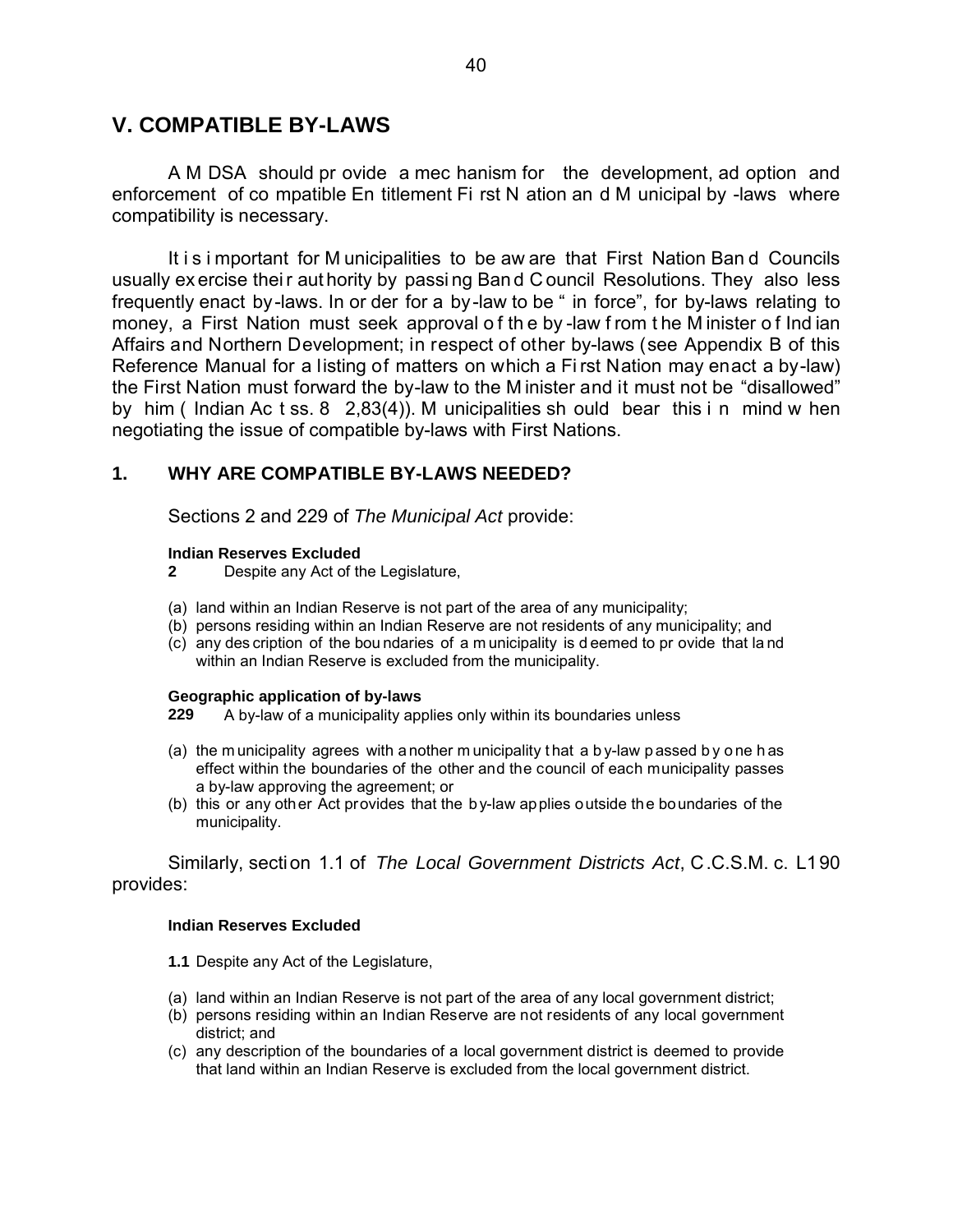A local g overnment district has the sa me r ight, power and duty as a M unicipality or Municipal corporation to pass by-laws under *The Municipal Act*, subject to the approval of the minister (*The Local Government Districts Act*, s. 5 (1)(b), 5(2)(b)).

Thus, when Municipal land is Selected or Acquired by an Entitlement First Nation and is set apart as Reserve, Municipal by-laws that would have applied to the Municipal land and residents had the land remained part of the Municipality, no longer apply to the Reserve land and its residents. Instead, the Entitlement First Nation has jurisdiction over the R eserve lands as allowed by the *Indian Act*. The *Indian Act* provides that an Entitlement Fi rst N ation h as th e p ower to pass by -laws to govern development and activities on th e Reserve. A band council is authorized to make by-laws that are not inconsistent with the *Indian Act* or its regulations (s. 81(1)).

However, the *Indian Act* does not require a band council to make by-laws that are compatible with neighbouring municipalities. Thus, an Entitlement First Nation may enact by-laws for various purposes, such as land use and development, the regulation of businesses, keeping of animals, environmental protection and public safety that differ from and perhaps even conflict with those of the neighbouring Municipality.

The ne ed for by-law co mpatibility is n ot a ne w co ncept for Municipalities. Municipalities need by-law compatibility with neighbouring Municipalities. *The Planning Act*, C.C.S.M. c. P80 sets o ut a pr ocess to ena ble tw o or m ore n eighbouring Municipalities t o co- ordinate th eir appr oaches to l and us e a nd development. The rationale for a co-ordinated approach by Municipalities to land use was discussed by Bill Lye in a paper entitled "Developing Effective Land Management Strategies On and Off Reserves" presented at the A boriginal La nd M anagement an d Pr operty D evelopment Strategies Conference, May 25-26, 2000 (at 6):

Municipal g overnments hav e found t hat there is an int erdependency bet ween them and they m ust collaborate a nd collect ively m anage regional land use planning and economic dev elopment, tr ansportation, sew er, w ater, w aste management, and to som e de gree policing.... Land use is the issue that continues to be most contentious. Conflicts often arise in situations where there are incom patible uses on c ommunity bor ders and on t he issue of gr owth and density concentration.

Where a Reserve is located in an Urban Area, the close proximity and density of development increases the potential for problems and disputes if the Band by-laws and Municipality by-laws are significantly different. A compelling reason for an Entitlement First Nation to work with a neighbouring Municipality to achieve compatibility of land use by-laws is that experience has shown that First Nations who work with their neighbours' planning objectives achieve the greatest economic development successes (Lye, at 7).

In addition, as mentioned earlier, the Additions to Reserves Policy provides that "band by-laws which relate to activities which may affect neighbouring municipal lands or residents should be consistent with the municipality's by-laws" (Additions to Reserves Policy, s. 9.3.2.2, para. 1).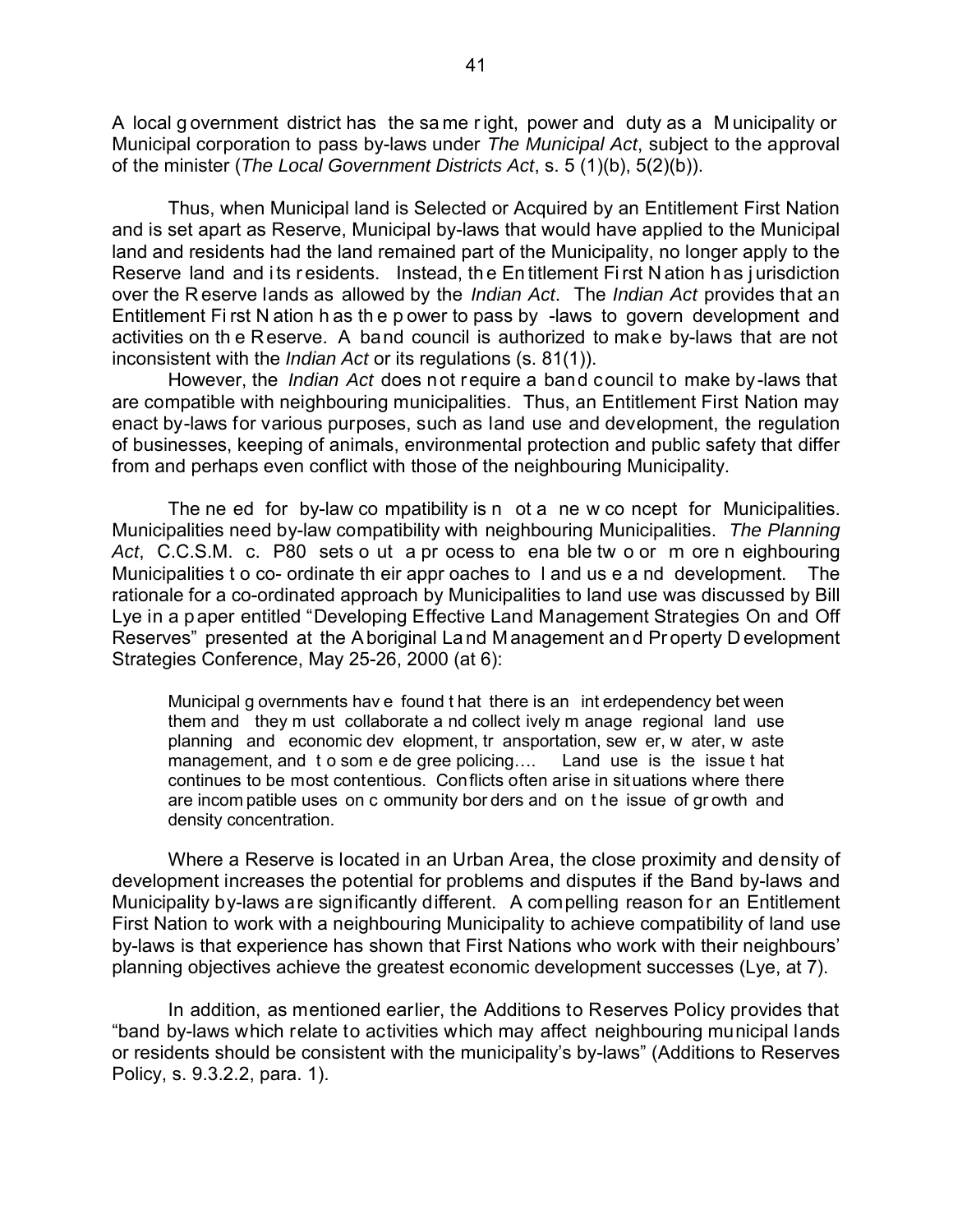# **2. WHAT IS COMPATIBILITY?**

Compatibility does not mean that the by-laws of a Municipality and Entitlement First Nation must be the same. By -laws will be com patible if they achieve goals and objectives that are acceptable to the Municipality and Entitlement First Nation.

# **3. IN WHAT AREAS IS COMPATIBILITY NEEDED?**

The need for compatible by-laws depends o n local circumstances. Each party should identify existing by-laws and co mpare th em to those o f th e o ther party to determine how well they fit together. In addition, the authority of each party to pass bylaws must be reviewed, since (as mentioned earlier) the authority of each party to pass by-laws is limited by statute.

An Entitlement First Nation has the power to m ake by-laws on a w ide variety of matters p ursuant to subs ection 81( 1) of the *Indian Act* (see Ap pendix B to t his Reference M anual). An E ntitlement Fi rst N ation can also make by -laws relating to taxation for lo cal pu rposes of la nd o r in terests in la nd in the reserve, licensing of businesses, callings, trades and occupations, as w ell as other money by-laws, subject to the approval of the Minister of Indian Affairs and Northern Development (*Indian Act*, s. 83(1)(a) and (a.1) – see Appendix B to this Reference Manual).

A Municipality obtains its authority to make by-laws from Part 7 of *The Municipal Act*. Subsection 232 (1), within Part 7, sets out those matters on which a M unicipality may enact by-laws (see Appendix A to this Reference Manual). Greater specificity with regard to the authority of the Municipality to make by-laws is provided in other sections of Part 7 of *The Municipal Act.*

As mentioned above, a l ocal government district is authorized to pass by-laws under *The Municipal Act*, w ith the ap proval o f t he minister ( *The Local Government Districts Act*, s. 5(1)(b) and 5(2)(b)).

A r eview of th ese st atutory pr ovisions i ndicates that th ere ar e m any areas in which both M unicipalities and Entitlement First N ations c an enact by -laws. Ar eas in which the parties may wish to try to achieve compatibility in their by-laws are:

- land use or z oning st andards for use of I and (what activities are allowed on particular pieces of land),
- land development standards: lot sizes, width of streets and sidewalks, servicing standards such as size of water and sewer pipes (to ensure the development is similar in quality, functionality and general appearance to the surrounding areas),
- building and safety standards: q uality of c onstruction, fire sa fety, per mits, inspection ( how bui ldings must be bui lt to safeguard the occu pants and neighbours),
- animal control: keeping of animals, animals running at large,
- public utilities: connection to water and sewer, design specifications,
- health an d sa fety: ambulance, f ire and policing, environmental standards, building inspections,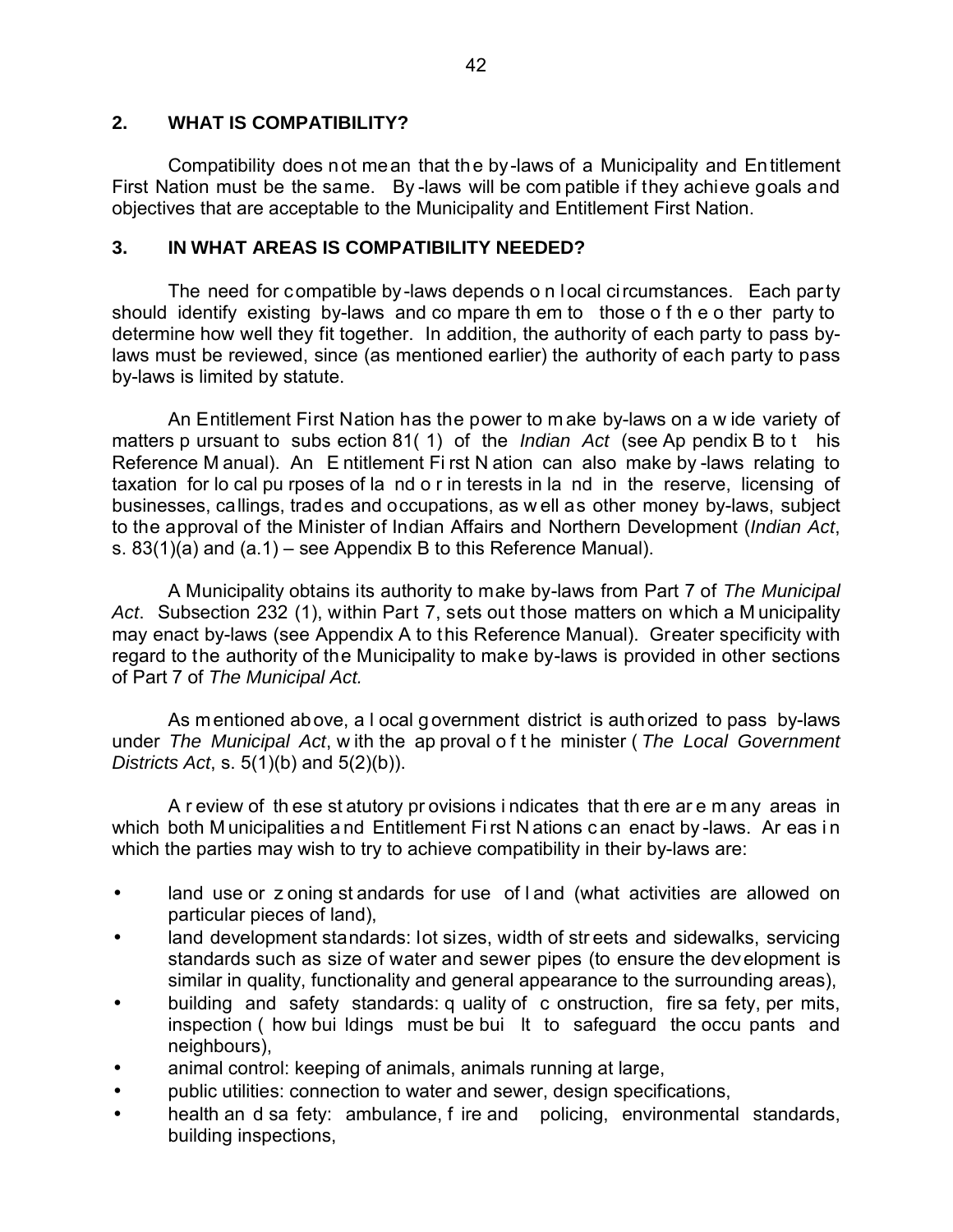- traffic regulation: speed, parking, signs,
- business licensing and operation: fees, permits, store hours, and
- property maintenance and upkeep, including weed control.

Appendices A a nd B t o thi s R eference Manual identify some legislation that govern topics that may be o f mutual i nterest to a M unicipality and En titlement Fi rst Nation.

# **4. METHODS OF DEVELOPING COMPATIBLE BY-LAWS**

Without ongoing communication b etween t he E ntitlement Fi rst N ation and Municipality, it is likely that there will be conflicting developments and disputes. Thus, the Municipality and Entitlement First Nation should establish a consultation process for the development and adoption of their by-laws. Options for mechanisms to develop and adopt compatible by-laws include a joint by-law committee, planning district commission approach and notification process. Where a Selection or Acquisition is located in a rural ar ea, the par ties m ay consi der t he si mpler "notification process" to be more appropriate than the other processes.

# A. JOINT BY- LAW COMMITTEE

An Entitlement First Nation a nd M unicipality coul d es tablish a Joi nt By -law Committee m ade u p o f r epresentatives o f e ach c ouncil and an independent person jointly agreed upon by both parties to act as Chairperson.

The Joint By-law Committee could perform the following duties:

- provide recommendations on areas where compatible by-laws are needed,
- develop guidelines on content of compatible by-laws,
- review exi sting M unicipal and Entitlement Fi rst N ation by-laws, i f a ny, to determine compatibility,
- review proposed Municipal and Entitlement Fi rst N ation by-laws pr ior to th eir adoption to determine compliance with guidelines and to identify conflicts, and
- advise both councils in writing of concerns and recommend changes.

Where a c ouncil does not wish to cha nge an existing or proposed by-law, the matter could be submitted to a dispute resolution process.

The advantages of this option are, it:

- provides for an independent review of by-laws,
- ensures ongoing dialogue between the parties, and
- can function as an initial dispute resolution process.

The disadvantages of this option are:

it is slower due to referrals and consultation,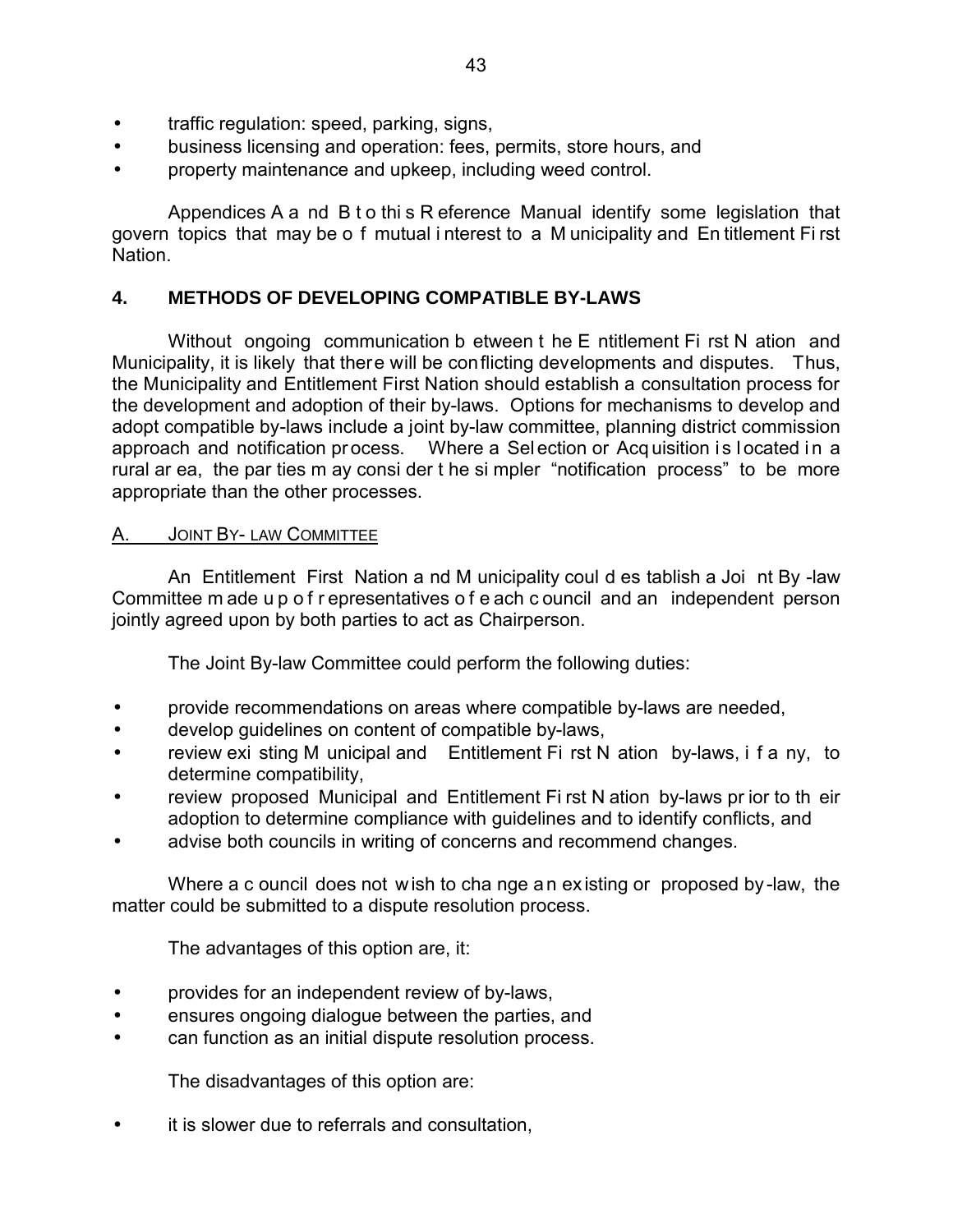- it may result in added costs, and
- there is no legislation in place to ensure compliance with policies.

Provisions such as the following demonstrate how a Joint By-law Committee can be es tablished t o r eview a M unicipality's and En titlement Fi rst N ation's by-laws to ensure the development of compatible by-laws:

## **Formation of Joint By-law Committee**

**The Municipality and Entitlement First Nation shall form a Joint By-law Committee within thirty (30) days of the date of execution of this Municipal Development and Services Agreement.**

## **Composition of Joint By-law Committee**

**The Joint By-law Committee shall be comprised of the following members:**

- **(a) three (3) representatives from the Entitlement First Nation appointed by the Chief and Council;**
- **(b) three (3) representatives from the Municipality appointed by resolution of the Municipal Council; and**
- **(c) one (1) independent person appointed by agreement of the parties.**

**If the parties cannot agree on the appointment of the independent person within seven (7) days of the date of execution of this agreement, then either party may apply to the Court of Queen's Bench for the appointment to be made by a Judge of that court.**

**The independent person shall act as Chairperson of the Joint By-law Committee.**

### **Term of Office of Representatives of Parties on Joint By-Law Committee**

**(1) Each of representatives of the parties on the Joint By-law Committee shall be appointed to the Committee for a term that is not less than one year and not more than three years from the date of appointment, and any person so appointed shall be eligible for re-appointment.**

**(2) The members who are representatives of the parties shall serve until:**

- **(a) his or her term of appointment or re-appointment expires;**
- **(b) he or she dies;**
- **(c) he or she resigns; or**
- **(d) he or she is declared incapable of managing his or her own affairs by a Court of competent jurisdiction.**

## **Term of Appointment of Chairperson and Vacancy**

**(1) The Chairperson shall be appointed on terms and conditions, including remuneration as the parties may agree, for a term of two years from the date of appointment and any person so appointed shall be eligible for re-appointment.**

- **(2) A Chairperson shall serve until:**
- **(a) his or her term of appointment or re-appointment expires;**
- **(b) he or she dies;**
- **(c) he or she resigns;**
- **(d) he or she is declared incapable of managing his or her own affairs by a Court of competent jurisdiction; or**
- **(e) the parties agree in writing to withdraw his or her appointment.**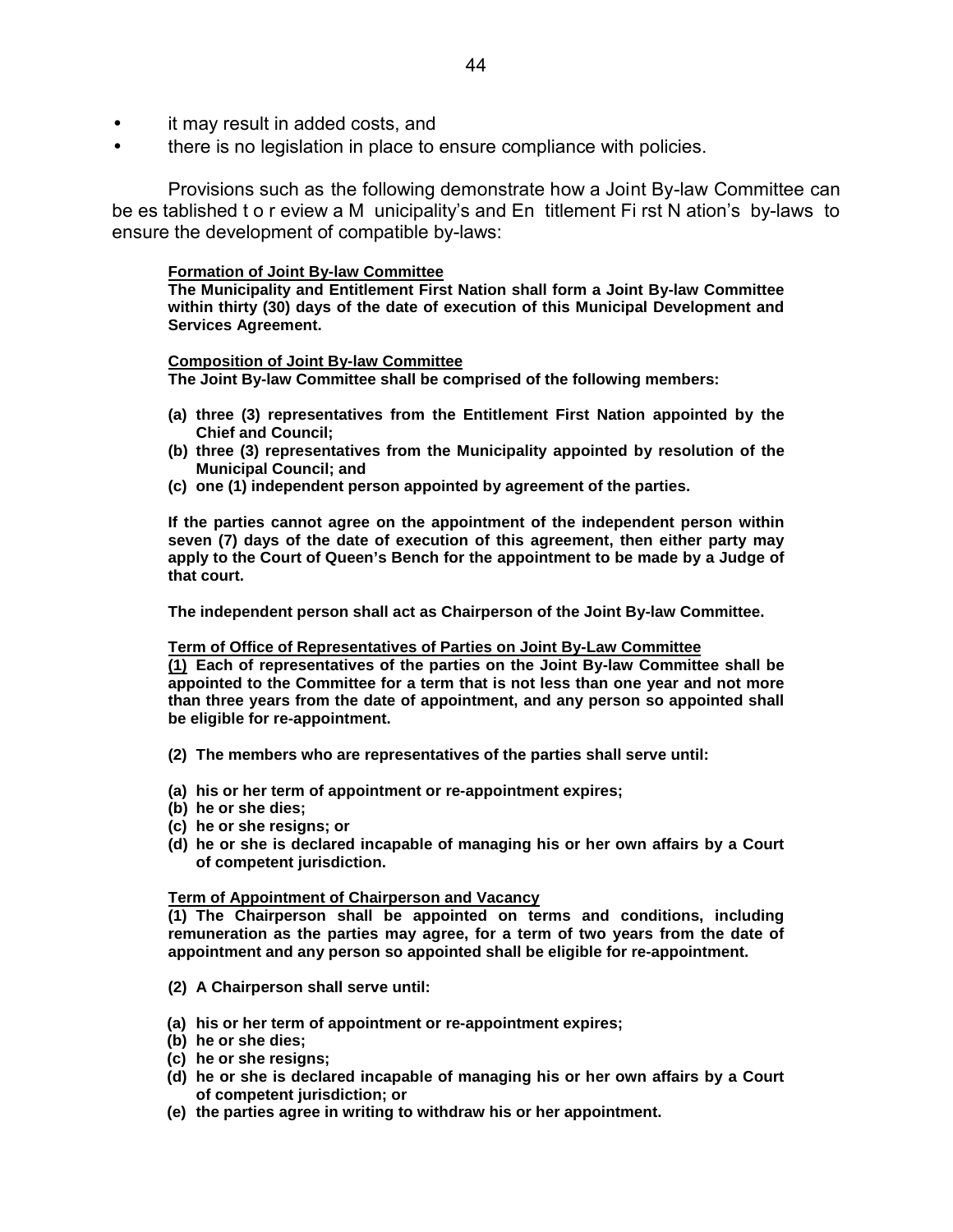## **Mandate of Joint By-law Committee**

**The Joint By-law Committee shall:**

- **(a) provide recommendations to the Municipality's and the Entitlement First Nation's Councils on areas where compatible by-laws are needed,**
- **(b) review existing Municipal and Entitlement First Nation by-laws to determine compatibility,**
- **(c) develop guidelines on content of compatible by-laws,**
- **(d) review all proposed Municipal and Entitlement First Nation by-laws to determine compliance with guidelines and to identify conflicts before adoption, and**
- **(e) advise both Councils in writing of concerns in respect of existing by-laws and proposed by-laws and recommend changes that will result in by-law compatibility.**

**The Joint By-law Committee shall determine who, as between the Entitlement First Nation and the Municipality, will provide administrative services to the Joint By-law Committee.**

## **Amendment of Joint By-law Committee Procedures**

**The parties may, from time to time, make and amend rules to govern the procedures of the Joint By-law Committee, provided that:**

- **(a) all members of the Joint By-law Committee shall be given notice of each meeting of the Joint By-law Committee;**
- **(b) all members of the Joint By-law Committee shall attend all meetings, either in person, by telephone or by another method of communication that permits each member to communicate with all other members at the meeting;**
- **(c) all decisions and actions of the Joint By-law Committee shall be in accordance with the majority vote of the members of the Joint By-law Committee;**
- **(d) the Chairperson shall not be entitled to vote on any resolution before the Joint By-law Committee, except that in the event of a tie, the Chairperson shall cast the deciding vote;**
- **(e) minutes of all meetings of the Joint By-law Committee shall be recorded and circulated to each of the members of the Joint By-law Committee and signed by the Chairperson.**

## **Costs of Joint By-law Committee**

**Each party shall assume the costs of its representatives on the Joint By-law Committee and shall share equally in the costs of the Chairperson and any other general expenses of the Joint By-law Committee.**

In the alternative, the parties may wish to use a Joint By-law Committee only to ensure that a proposed dev elopment or busi ness o n t he S election or A cquisition complies w ith the M unicipality's by -laws. If this option were adopted, the above provisions could be used except that the following provisions would replace the section headed "Formation of Joint By-law Committee":

## **Notice of Development**

**The Entitlement First Nation shall provide written notice to the Municipality of its intentions to:**

- **(a) develop and construct buildings or undertake improvements upon the Selection/Acquisition, or both; or**
- **(b) conduct a new business enterprise upon the Selection/Acquisition; or**
- **(c) do both (a) and (b).**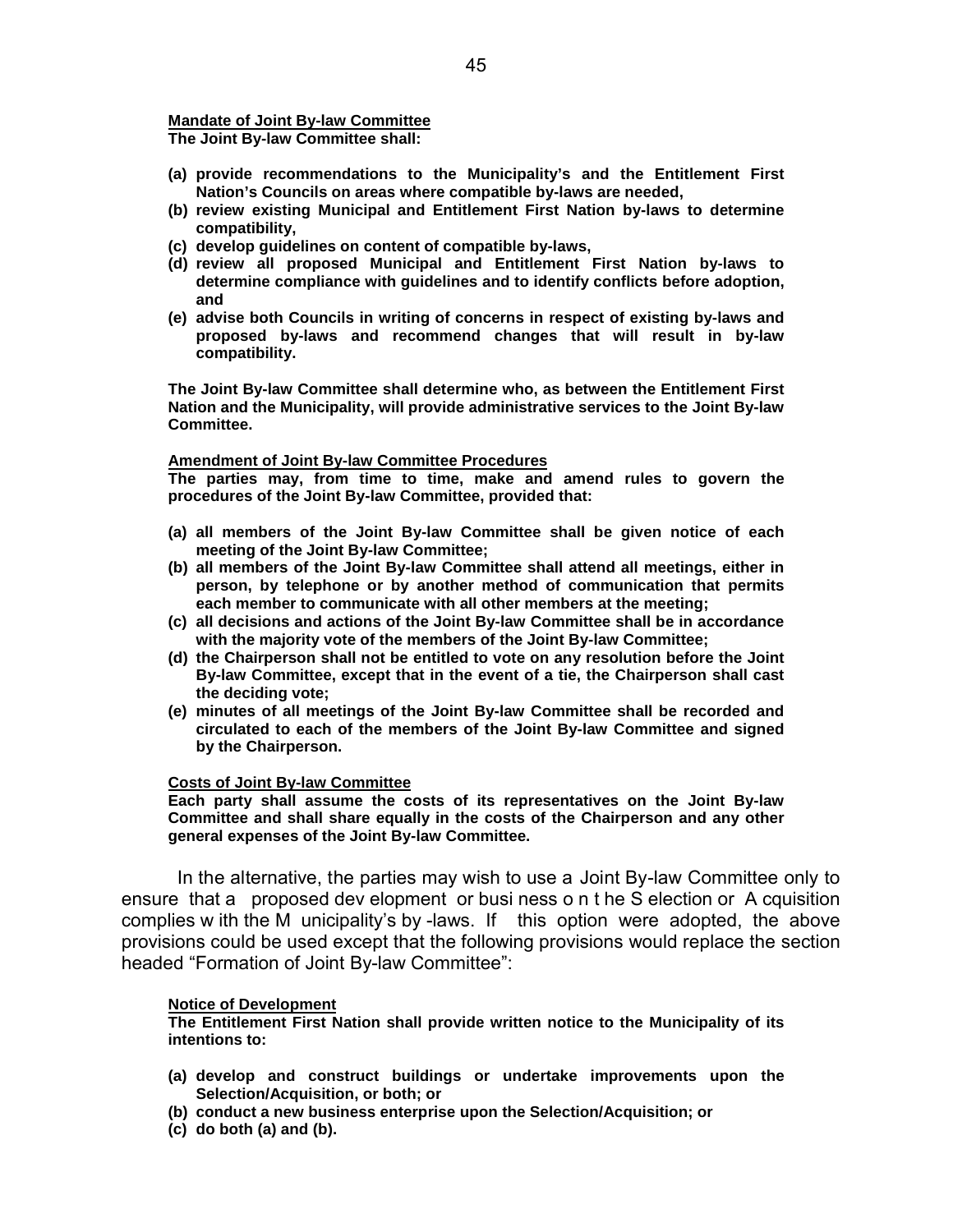**The Municipality shall provide written notice to the Entitlement First Nation of its intentions to:**

- **(a) develop and construct buildings or undertake improvements upon the land adjacent to the Selection/Acquisition; or**
- **(b) conduct a new business enterprise upon the land adjacent to the Selection/Acquisition; or**
- **(c) do both (a) and (b).**

## **Formation of Joint By-law Committee**

**The Municipality or Entitlement First Nation, as the case may be, may, within fourteen (14) days of receiving the notice referred to in the Section headed "Notice of Development", provide written notice to the other party requesting that the Entitlement First Nation and Municipality form a Joint By-law Committee to review the intended development, improvement or business enterprise in detail. The notice shall also name the persons appointed by the Municipality or the Entitlement First Nation, as the case may be, to serve as members on the Joint Bylaw Committee.**

In addition, the following pr ovision w ould substi tute for " Mandate of Joi nt By-law Committee":

## **Mandate of Joint By-law Committee**

**The Joint By-law Committee shall review the Municipality's by-laws or the Entitlement First Nation's by-laws, as the case may be, to determine whether the intended development, improvement or business enterprise is compatible with the Municipality's or Entitlement First Nation's by-laws respecting:**

- **(a) development and construction of buildings and improvements;**
- **(b) zoning; and**
- **(c) classification, regulation and licensing of businesses;**

**in existence at the time of the review. The Joint By-law Committee shall proceed with its review as soon as practicable, and shall put the matter under review to a vote of the Committee within two (2) weeks of its meeting at which the matter was first reviewed, unless such period is extended by agreement of the Municipality and Entitlement First Nation.**

In addition, the following provision would be added:

## **Approval of Joint By-law Committee**

**The intended development, improvement or business may proceed:**

- **(a) where the Entitlement First Nation or Municipality does not provide notice to the other party pursuant to the Section headed "Formation of Joint By-law Committee" requesting the formation of a Joint By-Law Committee; or**
- **(b) upon the prior written approval, by a simple majority, of the Joint By-law Committee.**

The parties may wish to de fine w hat th ey me an by " adjacent to the Selection/Acquisition" in the context of the above provisions.

## B. PLANNING DISTRICT COMMISSION

As m entioned ear lier, a pl anning di strict board established pursuant to *The Planning Act* enables two or m ore M unicipalities to co- ordinate l and use an d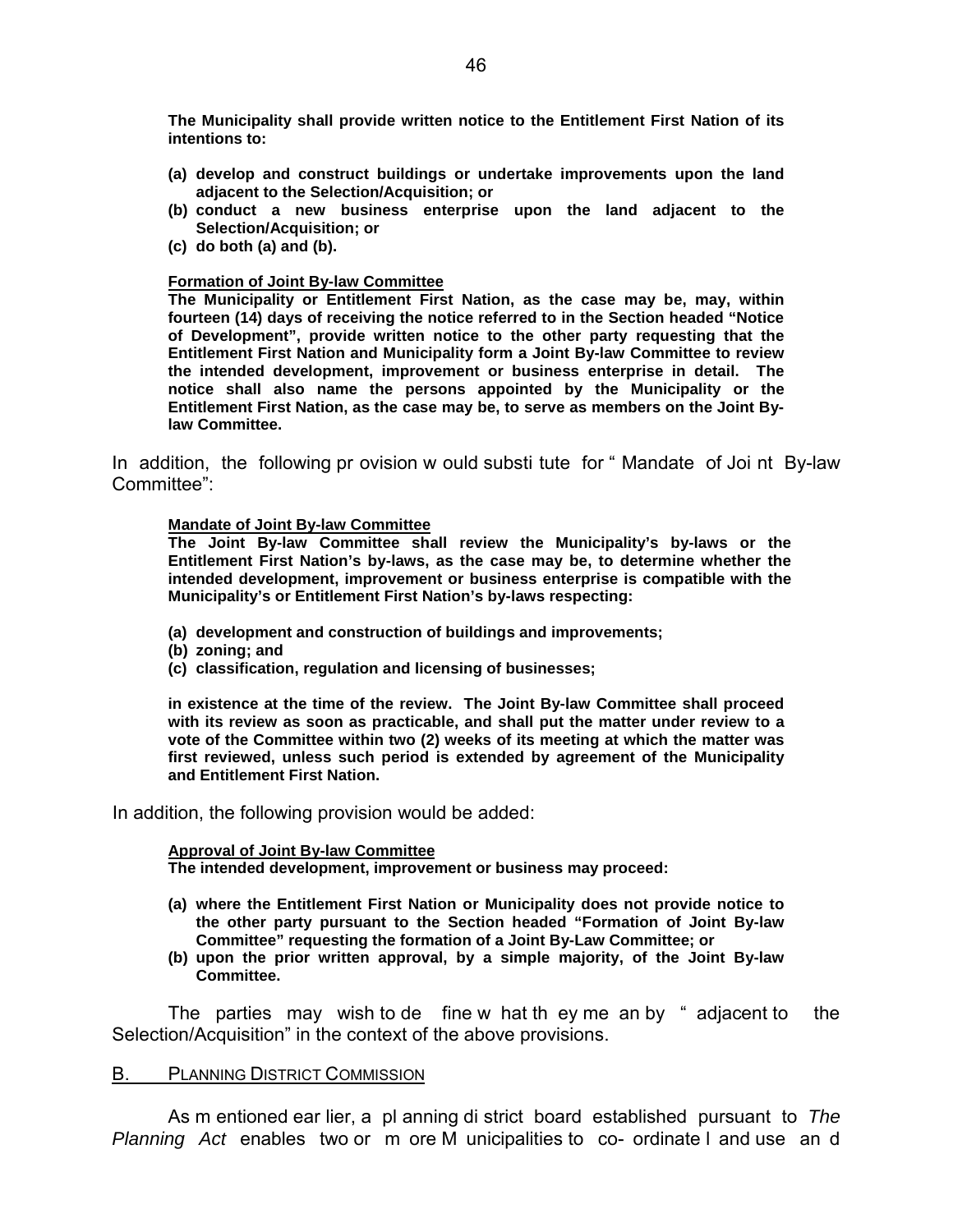development pl anning w here the M unicipalities hav e co mmon soci al and economic interests and values, and common planning concerns. The scheme under *The Planning Act* i s no t a pplicable to an Entitlement First Nation an d Municipality with common interests, as a "band council" is not an organization within the definition of "municipality" for purposes of the *Act*.

However, an En titlement Fi rst N ation an d M unicipality can agree to adopt and codify a similar approach to that set out in *The Planning Act* in their MDSA. In other words, a boar d or co mmission could be esta blished with a mandate to dev elop a comprehensive l and use and dev elopment pl an ( Plan) th at e ncompasses both th e Municipal and Reserve lands. The Plan could address issues such as:

- land use and development,
- the environment,
- se rvicing,
- i nfrastructure,
- f inances, and
- econ omic development.

If th e Pl an i s acc eptable to t he M unicipality and Entitlement Fi rst N ation, the parties w ould e ach enact se parate by -laws accepti ng the Plan. After the Plan is accepted, the parties would be required to enact only those by-laws that are consistent with the policies contained in the Plan. Changes to the Plan could be made only on the recommendation of the Planning District Commission. D uties of the Planning District Commission would be similar to those of a Joint By-law Committee.

The advantages of this option are:

- it ensures ongoing dialogue, and
- it provides for day-to-day administration of the parties' by-laws.

The disadvantages of this option are:

- it is a slower process due to the need for referrals and consultation,
- higher costs to the parties if staff are hired, and
- there is no legislation in place to ensure compliance with the policies contained in the Plan.

The following provisions, which follow the sc heme set out in *The Planning Act*, could be used to establish a Planning District Commission:

# **Establishment of Planning District Commission**

**The Municipality shall, within thirty (30) days of the date of execution of this Municipal Development and Services Agreement, provide written notice to the Entitlement First Nation calling for the formation of a Planning District Commission (the "Commission") of the parties.**

**Composition of Commission The Commission shall be comprised of:**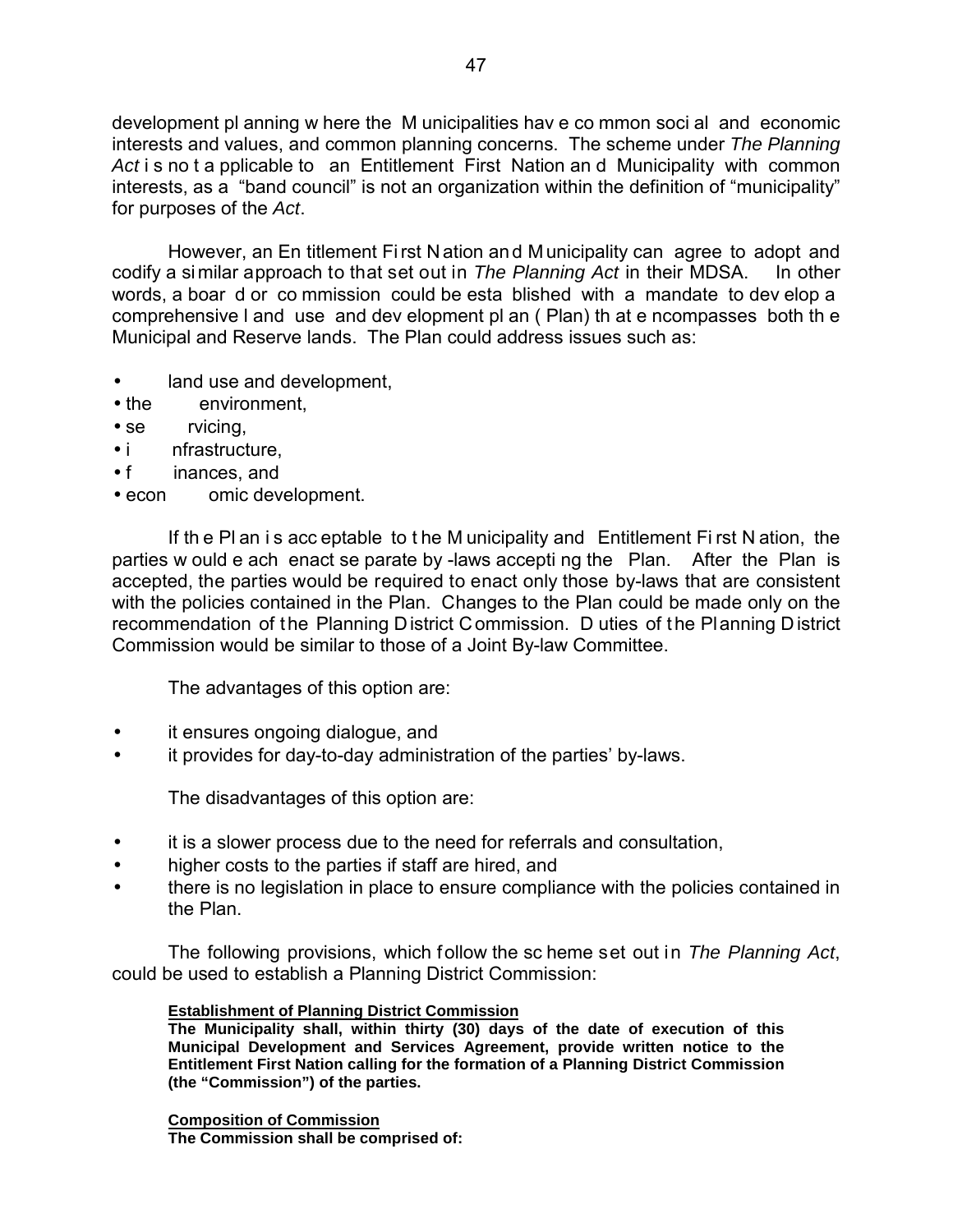- **(a) three (3) representatives from the Entitlement First Nation appointed by the Chief and Council; and**
- **(b) three (3) representatives from the Municipality appointed by the Municipal Council.**

## **Term of Office of Commission members**

**The term of office of a Commission member shall run concurrently with his or her term on Council, unless the Council nominates an alternate Council member to take that member's place on the Commission.**

### **Meetings of the Commission**

**The Commission shall meet at such times and places as are fixed from time to time by the rules of the Commission.**

### **Quorum**

**A majority of the members of the Commission constitute a quorum for the transaction of business.**

## **Chairperson**

**The Commission shall, at its first meeting, elect a chairperson from its members.**

### **Voting by Chairperson**

**The Chairperson shall be entitled to cast a vote as a member of the Commission. In the event of a tie vote, a resolution shall be deemed to be lost.**

### **Majority Vote**

**All resolutions at a Commission meeting shall be decided by a majority vote.**

## **Rules and Procedures**

**The Commission may enact rules and procedures that are not contrary to law**

- **(a) governing its proceedings and the conduct of its affairs and business;**
- **(b) respecting the calling of meetings of the Commission; and**
- **(c) prescribing and regulating the fees and charges to be paid by any person in respect of services rendered by any officer or employee of the Commission;**

**and may enact other rules as may be necessary to discharge its duties and functions.**

### **Recording**

**Every resolution of the Commission shall be recorded in the minutes and signed by the Chairperson.**

## **Staff**

**The Commission may employ such officers and employees as may be necessary and may fix their remuneration.**

# **Responsibilities of the Commission**

**The Commission shall**

- **(a) prepare and adopt a development plan (Plan) and any amendments to the Plan;**
- **(b) request the advice and assistance of the Municipal Council and Entitlement First Nation Council in preparing the Plan or any amendment thereto;**
- **(c) review and co-ordinate policies and programs relating to the use of land within the Municipality and the Selection/Acquisition;**
- **(d) perform such other duties as may be delegated to it by the Municipality or the Entitlement First Nation; and**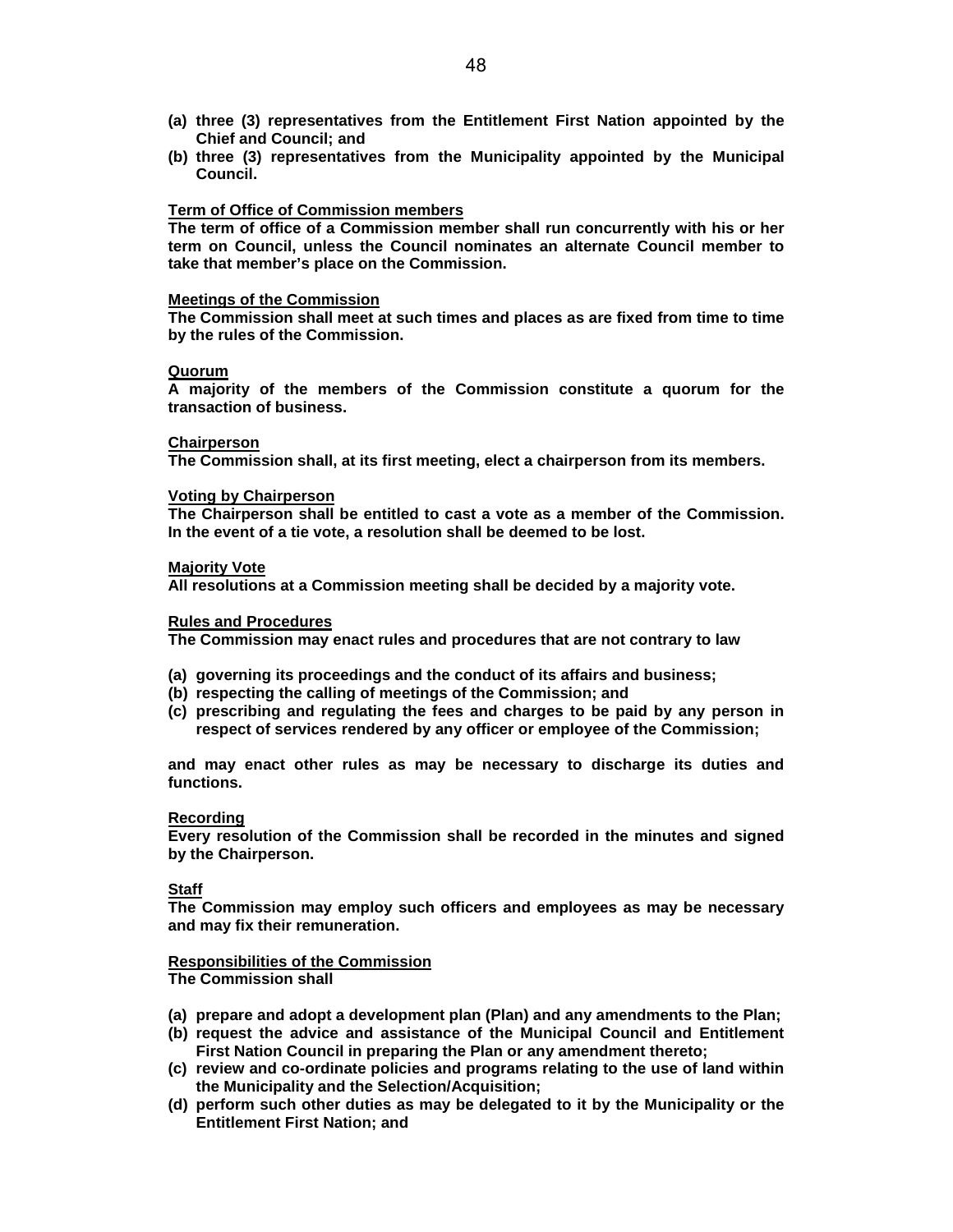**(e) prepare and submit to the Municipality and the Entitlement First Nation an annual report of its activities and an operating budget for the next ensuing fiscal year.**

## **Preparation of Plan**

**The Commission shall prepare and adopt a Plan for the Municipality and Entitlement First Nation that is designed to promote the optimum economic, social, environmental and physical condition of the Municipality and Selection/Acquisition, and which shall**

- **(a) serve as a framework whereby the Municipality and the Entitlement First Nation may be guided in formulating development policies and decisions;**
- **(b) identify the factors relevant to the use and development of land;**
- **(c) identify the critical problems and opportunities concerning the development of land and the social, environmental and economic effects;**
- **(d) set forth the desired timing, patterns and characteristics of future development of land and determine the probable social, environmental and economic consequences;**
- **(e) establish and specify the programs and actions necessary for the implementation of the Plan;**
- **(f) outline the methods whereby the best use and development of land and other resources in the Municipality and Selection/Acquisition may be co-ordinated; and**
- **(g) identify those matters of government concern which affect the use and development of land and other resources within the Municipality and the Selection/Acquisition.**

### **Consultation**

**In order to obtain participation by the residents of the Municipality and Entitlement First Nation on issues affecting the development of the area, the Commission shall**

- **(a) consult a qualified planning officer or consultant and any public authority affected by a Plan; and**
- **(b) hold one or more public meetings and publish information on issues affecting the development of the Municipality and the Selection/Acquisition.**

### **Studies and Surveys**

**The Plan shall be prepared on the basis of studies and surveys of land use which are appropriate for the Municipality and Selection/Acquisition and may include considerations relating to agriculture, forestry, wildlife, mineral extraction, population growth, the economic base of the area, its transportation and communication needs, public services, social services, the capacity of the natural resources and environment to accommodate development, and any other matter related to the present or future physical, social or economic factors relevant to the preparation of the Plan.**

### **Consultation with Councils**

**Before adopting a Plan, the Commission shall consult with the Councils of the Municipality and the Entitlement First Nation.**

## **Contents of Plan**

**The Plan shall contain,**

- **(a) statements of objectives and policies with respect to some or all of the following matters:**
	- **(i) the development and use of land and other resources,**
	- **(ii) the conservation, management and improvement of the physical and social environment,**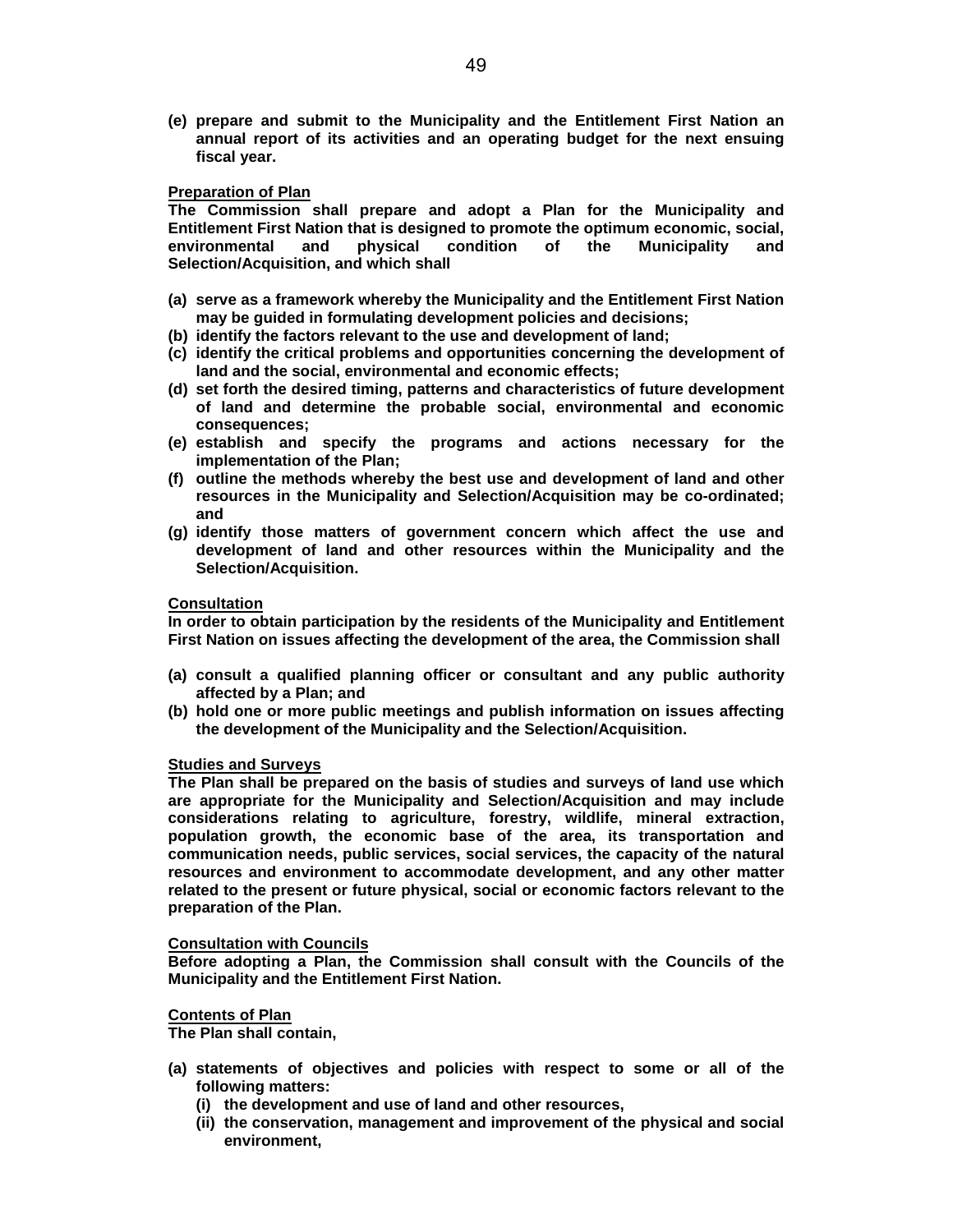- **(iii) the control and abatement of all forms of pollution or activities deemed to be detrimental to the natural environment,**
- **(iv) the establishment and maintenance of land banks to reserve land for future use and to ensure the orderly, economical, convenient and compatible development of land,**
- **(v) the preservation, protection or enhancement of areas of land, buildings and structures by reason of their historical, archaeological, geological, architectural, environmental or scenic significance or character,**
- **(vi) proposals relating to the use, changes in use or intensity of use of residential, commercial, industrial, recreational and open spaces, institutional, and other activities on or affecting land,**
- **(vii) the provision of public services and facilities including,**
	- **(A) sewage collection, treatment and disposal,**
	- **(B) water supply and distribution,**
	- **(C) garbage disposal,**
	- **(D) educational and cultural institutions,**
	- **(E) recreational facilities, parks, playgrounds and other public open spaces,**
	- **(F) fire and police facilities,**
	- **(G) transportation and communication facilities,**
	- **(H) facilities for the provision of health and social services,**
	- **(I) preservation of buildings, structures, sites and areas of historical interest,**
- **(viii) proposals dealing with**
	- **(A) the control of hazard areas such as flood plains, soil erosion areas, perma-frost areas, erosion prone slope lands, valleys and banks of waterways, marsh areas, head water areas, and similar conditions,**
	- **(B) the management and preservation of agricultural land and activities, forested areas, natural and wildlife areas and water storage areas,**
	- **(C) the protection, restoration, reclamation or use of shore land,**
	- **(D) the subdivision of land in rural areas and the establishment of limited development areas for agriculture, water storage, wildlife,**
	- **(E) the fringe areas of cities, towns, villages, hamlets and other built-up areas,**
	- **(F) the location and creation of new communities and settlements,**
	- **(G) the development, control, rehabilitation and reclamation of top soil removal areas, gravel and sand pits, quarries and other mineral deposits,**
- **(ix) the spatial distribution of residential development, and the renewal, rehabilitation and improvement of neighbourhoods, and urban cores,**
- **(x) the co-ordination of programs relating to the economic, social, and physical development of the Municipality and Selection/Acquisition,**
- **(xi) the programming of public investment in respect of public and private development, in terms of cost and available financial resources, including the phasing of the development or redevelopment of the Municipality and Selection/Acquisition,**
- **(xii) guidelines for land use control measures and the subdivision of land,**
- **(xiii) the fiscal capacity of the Municipality and Selection/Acquisition to support the planned development,**
- **(xiv) such matters other than those mentioned in this clause as are, in the opinion of the Commission advisable;**
- **(b) a map or series of maps, showing the division of all or part of the land in the Municipality and Selection/Acquisition, into areas of permitted land uses or permitted land use densities, or both, as the Commission considers necessary for the purposes of the Plan; and**
- **(c) such proposals as are, in the opinion of the Commission advisable for the implementation of policies contained in the Plan.**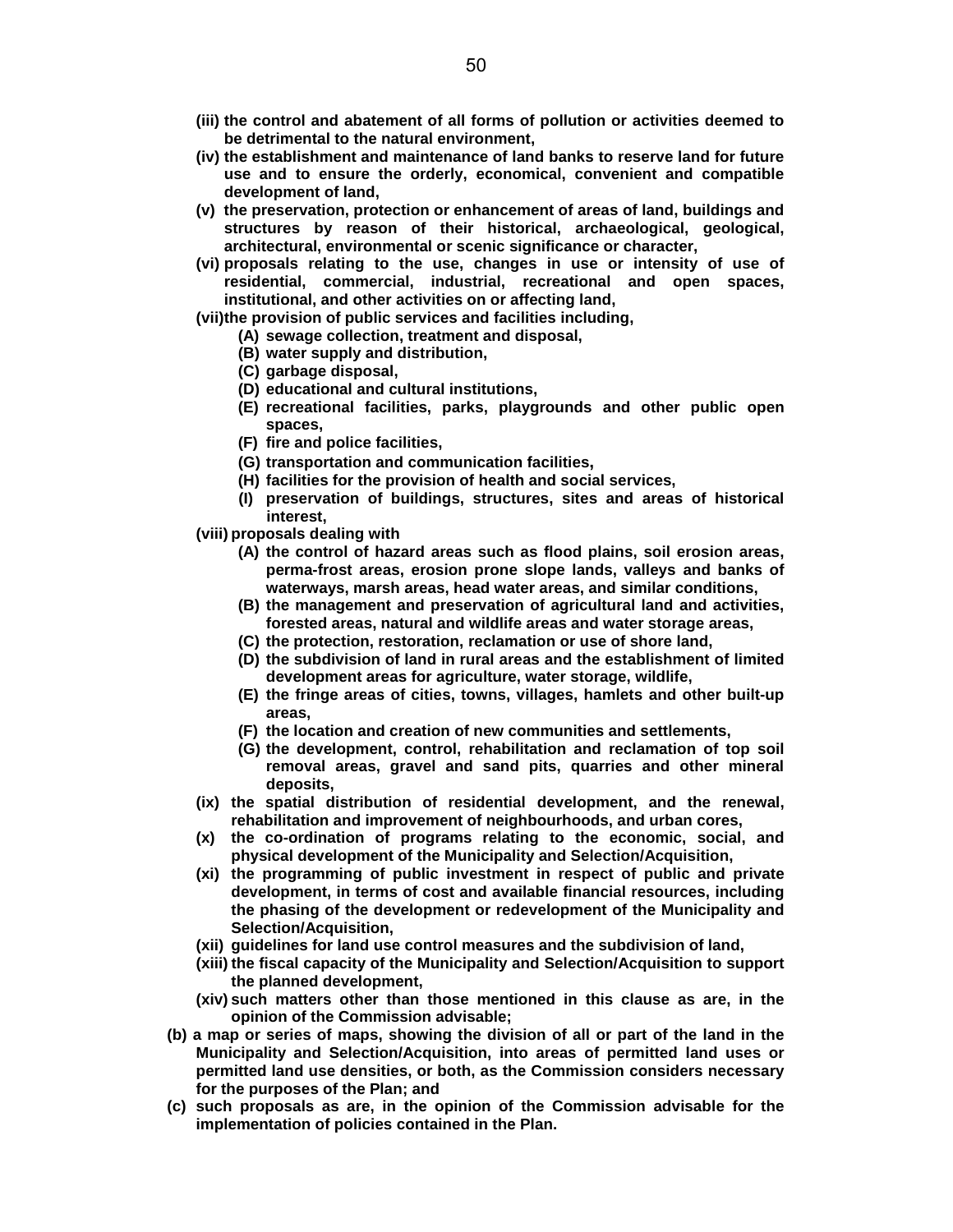## **Public hearing**

**The Commission shall give notice of a public hearing and shall hold a public hearing to receive representations from any person regarding the proposed Plan, and after the public meeting shall proceed or not proceed with the Plan in the same manner as is set out in** *The Planning Act,* **with such modifications as are necessary.**

#### **Zoning by-law**

**Upon the adoption of a Plan, the Municipality and Entitlement First Nation Councils shall enact or amend their zoning by-laws to bring them into conformity with the Plan within twelve (12) months or such extended period as the parties may agree.**

#### **Effect of adoption of Plan**

**The adoption of a Plan does not require the Municipality or Entitlement First Nation to undertake any proposal in the Plan. However, no undertaking, improvement or development within the Municipality or Reserve shall be carried out that is inconsistent or at variance with the proposals or policies set out in the Plan.**

#### **Periodic review of Plan**

**The Commission shall review the Plan no later than five (5) years after the date on which the Plan came into effect or the previous review.**

## **Amendment of Plan**

**The Commission may amend an adopted Plan in accordance with the procedure set out in this Municipal Development and Services Agreement for the adoption of the original Plan.**

In th e al ternative, w hile the par ties m ay w ish to establish a Joint Planning Commission in their MDSA, they may prefer to leave decisions respecting the process to be used by the Joi nt Planning C ommission and outcomes to be achieved, to the Commission itself. In this case, provisions such as the following could be used:

**The Municipality and the Entitlement First Nation acknowledge and agree that in order to successfully fulfil this Municipal Development and Services Agreement, it is essential that they work together in a spirit of cooperation and maintain an open and ongoing dialogue with respect to this Agreement and any matters not contemplated by this Agreement that impact on the continuing harmonious interface of the two jurisdictions.**

**The Municipality and the Entitlement First Nation agree that a Joint Planning Commission be established with a view to ensuring the harmonious operation of this Agreement and the orderly development of their respective lands to ensure peaceful and cooperative relationships between their peoples in the community of \*\*\*\* [insert the name of the community].**

**The Joint Planning Commission shall be comprised of the following:**

- **(a) two (2) representatives from the Entitlement First Nation, who shall be appointed by Chief and Council of the Entitlement First Nation; and**
- **(b) two (2) representatives from the Municipality, who shall be appointed by the Municipal Council;**

**one of whom shall be appointed by the above four (4) representatives as Chairperson, for a term of one (1) year. The Chairperson shall alternate annually between a representative of the Entitlement First Nation and a representative of the Municipality.**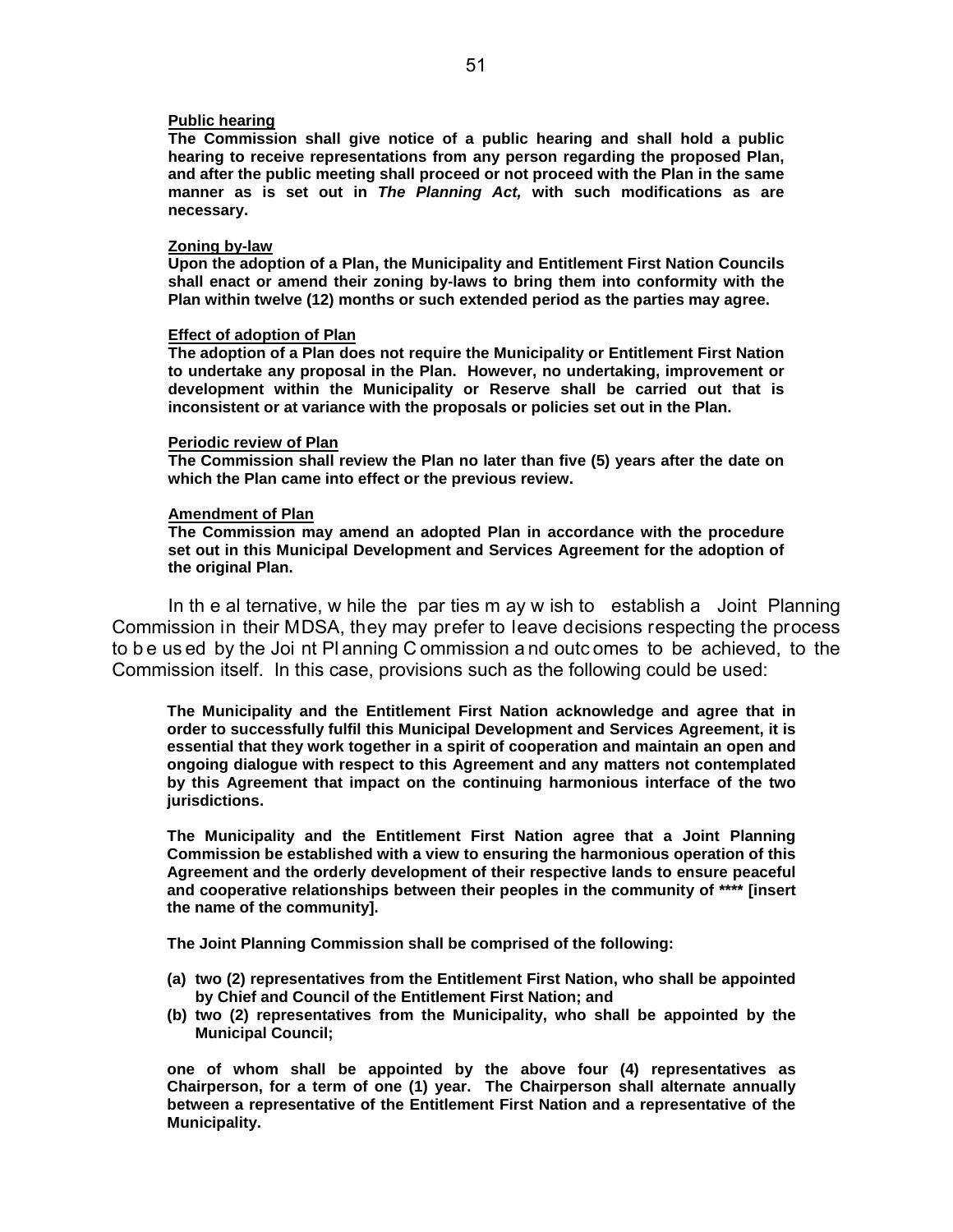## C. NOTIFICATION PROCESS

A thi rd option for dev eloping co mpatible by-laws i s the establishment of notification requirements in the MDSA. For example, the parties could require that each of them send a copy of any proposed by-law to the ot her party for comment prior to i t being adopted. A reasonable period would be provided for the other party to review and comment on the proposed by-law. If the other party has concerns that cannot be dealt with by discussion, that party could request dispute resolution to resolve the conflict.

The advantage of this option is:

it is easy to administer.

The disadvantages of this option are:

- there are possible time delays due to the referral process,
- it may result in increased demands for dispute resolution, and
- it does not address the need to evaluate the by-laws at the start of the process.

The following general provisions could be used by the parties should they want to adopt a notification process for the development and adoption of compatible by-laws:

## **Enactment of By-laws by Entitlement First Nation**

**(1) In the event that the Entitlement First Nation exercises its powers under the** *Indian Act,* **R.S.C. c. I-5 to enact a by-law that in any way affects the Municipality or the use and development of the Municipality, the Entitlement First Nation agrees to exercise those powers in the following manner:**

- **(a) the Entitlement First Nation shall notify the Municipality of its intention and shall submit a copy of the proposed by-law to the Municipality for comment and consultation;**
- **(b) the by-law shall be compatible with all laws of general application from time to time in force in the Province of Manitoba as contemplated by section 88 of the** *Indian Act***, the by-laws of the Municipality as currently exist or as are amended, passed or proclaimed from time to time; and the terms and conditions of this Municipal Development and Services Agreement;**
- **(c) in the event of a disagreement between the parties about the by-law, which cannot be resolved by discussion between the parties, the parties shall resolve the dispute in accordance with the dispute resolution process set out in sections \*\* of this Municipal Development and Services Agreement; and**
- **(d) a copy of the by-law shall be forwarded to the Minister of Indian Affairs and Northern Development and a certified copy of the by-law shall be immediately provided to the Municipality.**

**(2) A by-law of the Entitlement First Nation that is lawfully passed pursuant to the** *Indian Act***, R.S.C. 1985, c. I-5 and in accordance with the terms and conditions of this Municipal Development and Services Agreement shall take effect according to its provisions.**

## **Enactment of By-laws by Municipality**

**In the event that the Municipality exercises its powers to enact or amend a by-law that in any way affects the Selection/Acquisition or the occupation, use, development or improvement of the Selection/Acquisition, or implement any form**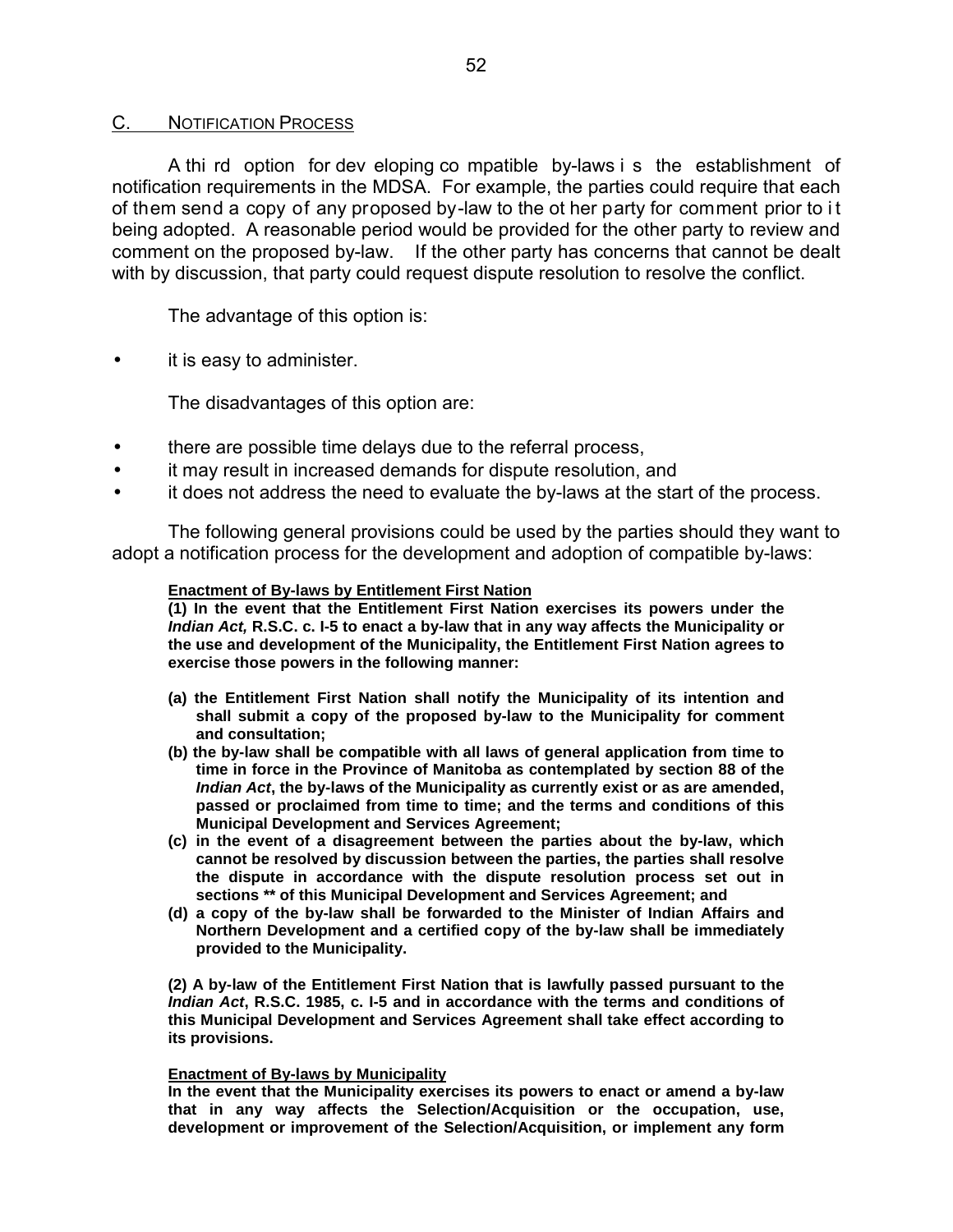**of additional tax which would obligate the Entitlement First Nation to pay an additional amount to the Municipality pursuant to the Section in this Municipal Development and Services Agreement that pertains to payment of fees for Services other than the amount referenced in that Section, the Municipality shall exercise those powers in the following manner:**

- **(a) the Municipality shall notify the Entitlement First Nation of its intention and shall submit a copy of the proposed by-law to the Entitlement First Nation for comment and consultation;**
- **(b) the Municipality shall not enact a by-law which has the effect of discriminating against the Entitlement First Nation or an occupant of the Selection/Acquisition;**
- **(c) in the event of a disagreement between the parties about the by-law, which cannot be resolved by discussion between the parties, the parties shall resolve the dispute in accordance with the dispute resolution process set out in sections \*\* of this Municipal Development and Services Agreement; and**
- **(d) a certified copy of a by-law upon enactment shall be forthwith provided to the Entitlement First Nation.**

The following is another example of pr ovisions t hat c ould be used i n a n agreement where the Entitlement First Nation has already enacted its own land use bylaw, and the parties wish to ensure that their by-laws comply with the Development Plan that governs the area:

### **Land Use and Development**

**The Entitlement First Nation agrees that its Land Use and Occupancy By-law shall be in effect at all times on the Selection/Acquisition.**

**If the Entitlement First Nation decides to exercise any of its powers under the** *Indian Act***, R.S.C. 1985, c. I-5 or pass new by-laws which affect the use, occupancy or development of the Selection/Acquisition, the Entitlement First Nation agrees to exercise those powers in the following manner:**

- **(a) the Entitlement First Nation shall notify the Municipality of its intention and shall submit a copy of the proposed by-law to the Municipality for comment and consultation, as early as practicable but no less than sixty (60) days before implementation of the proposed passage of any new by-law or any proposed addition, amendment or change to the Land Use and Occupancy By-law;**
- **(b) the Entitlement First Nation shall make all reasonable efforts to ensure that the new by-laws do not conflict with the by-laws of the Municipality and the Development Plan of the Municipality Planning District in effect from time to time; and**
- **(c) the Entitlement First Nation shall provide a certified copy of each by-law to the Municipality forthwith upon the approval by the Minister of Indian Affairs and Northern Development.**

**If the Municipality decides to amend or pass by-laws which will affect the use, occupancy or development of the Selection/Acquisition, the Municipality shall notify the Entitlement First Nation of its intention and shall submit a copy of the proposed by-law to the Entitlement First Nation for comment and consultation, as early as practicable but no less than sixty (60) days before implementation of the proposed passage of any new by-law or any proposed addition, amendment or change to the Municipality's by-laws, which affect land use, occupancy or development.**

**The Entitlement First Nation acknowledges that the** *Environmental Assessment Act***, S.C. 1992, c. 37 applies to major development projects on the Selection/ Acquisition and that the Municipality is entitled to timely notification about such**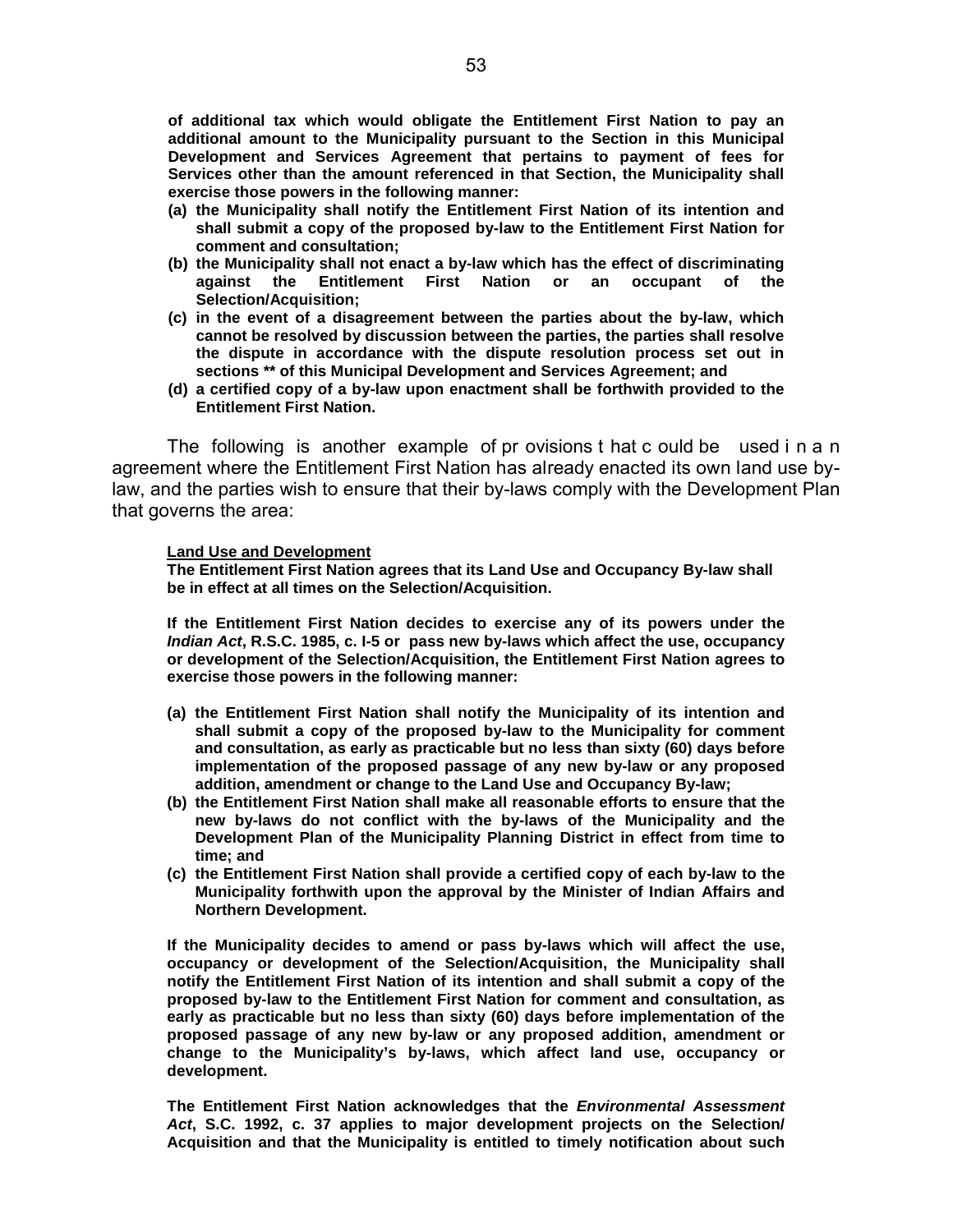**projects and consultation in the planning, assessment and approval processes related to such projects.**

# **4. ADMINISTRATION OF COMPATIBLE BY-LAWS**

Two options for the administration of by-laws are a no tification procedure and a process whereby the Municipality and Entitlement First Nation each administers its own by-laws without consultation.

# A. N OTICE

A M DSA ca n sp ecify that be fore a deci sion is made on a dev elopment or application, a co py of th e pr oposed d evelopment or a pplication must b e s ent to the other Council for review and comment. If t he o ther C ouncil has c oncerns, i t w ould provide the m in writing to the ot her party before the date set for the decision on the matter. I f th e p arties ca nnot ag ree, a dispute r esolution pr ocess coul d r esolve th e matter.

The advantages of this process are:

- there would be minimal interference between the Municipality and the Entitlement First Nation in administration, and
- the process is relatively easy to set up.

The disadvantages of this process are:

- there would be time delays, and
- there would be some added costs.

The following provisions could be used to implement the notice approach to the administration of compatible by-laws:

## **Notice to Municipality**

**The Entitlement First Nation shall notify the Municipality of any proposal to develop the Selection/Acquisition that it intends to consider at a future Council meeting and shall submit a copy of the development proposal to the Municipality for review and comment, specifying the date on which the Entitlement First Nation's Council will consider and vote on the proposal.**

**In the event that the Municipality has concerns about the proposed development, the Municipality shall provide a written response to the Entitlement First Nation prior to the date set out in the Entitlement First Nation's notice, setting out its concerns and recommended changes to the development proposal which alleviate its concerns.**

**The Council of the Entitlement First Nation shall consider the Municipality's concerns and recommended changes to the development proposal at the Entitlement First Nation's Council meeting that considers the development proposal.**

**In the event that the Entitlement First Nation does not agree to change the development proposal in accordance with the Municipality's recommendations, the**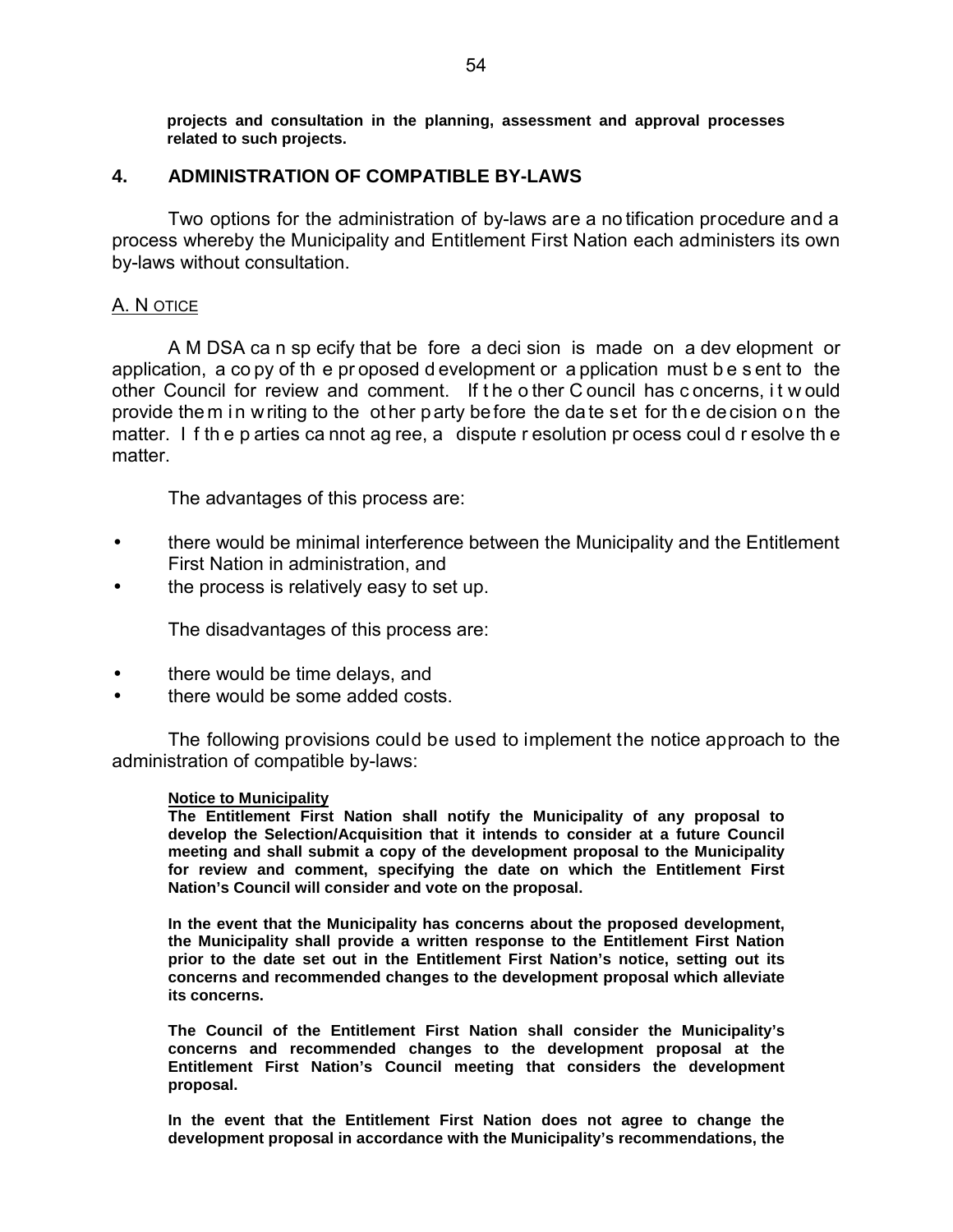**Entitlement First Nation shall notify the Municipality in writing of its decision, and before proceeding with the development, the parties shall resolve their differences regarding the development proposal in accordance with the dispute resolution process set out in sections \*\* of this Municipal Development and Services Agreement.**

**The Municipality shall keep the Entitlement First Nation's development proposal confidential and shall not disclose it to any third party, except with the prior written consent of the Entitlement First Nation.**

## **Notice to Entitlement First Nation**

**The provision headed "Notice to Municipality" shall apply to development proposals of the Municipality mutatis mutandis.**

"Mutatis mutandis" means "in the same way".

# B. NO CONSULTATION

A second option av ailable to t he M unicipality and Enti tlement Fi rst N ation councils for the administration of by-laws is for each party to administer its own by-laws without consultation with the other party.

The advantages of this process are:

- it recognizes the jurisdiction of each council process,
- it is more streamlined; and
- if compatible by-laws ar e i n pl ace, they w ould g overn i mplementation a nd administration.

The disadvantages of this process are:

- the potential for variation in application and enforcement of by-laws due to different priorities and interpretation,
- conflicting developments can lead to mistrust and increase alienation between the Entitlement First Nation and Municipality, and
- the potential conflict between Municipal residents and Entitlement First Nation residents over different rules.

A provision such as the following could be used by the parties if they choose the no-consultation option:

## **Entitlement First Nation Use and Development of Selection/Acquisition**

**The Entitlement First Nation agrees that the use and development of the Selection/Acquisition shall at all times be compatible with the laws of the Province of Manitoba and the by-laws of the Municipality, as amended from time to time. Without restricting the generality of the foregoing, the Entitlement First Nation agrees that the use and development of the Selection/Acquisition shall be compatible with zoning by-laws from time to time passed by the Entitlement First Nation in respect of the Selection/Acquisition, and acknowledges that the Selection/Acquisition is presently zoned for \*\*\*\*\*\*\*\*.**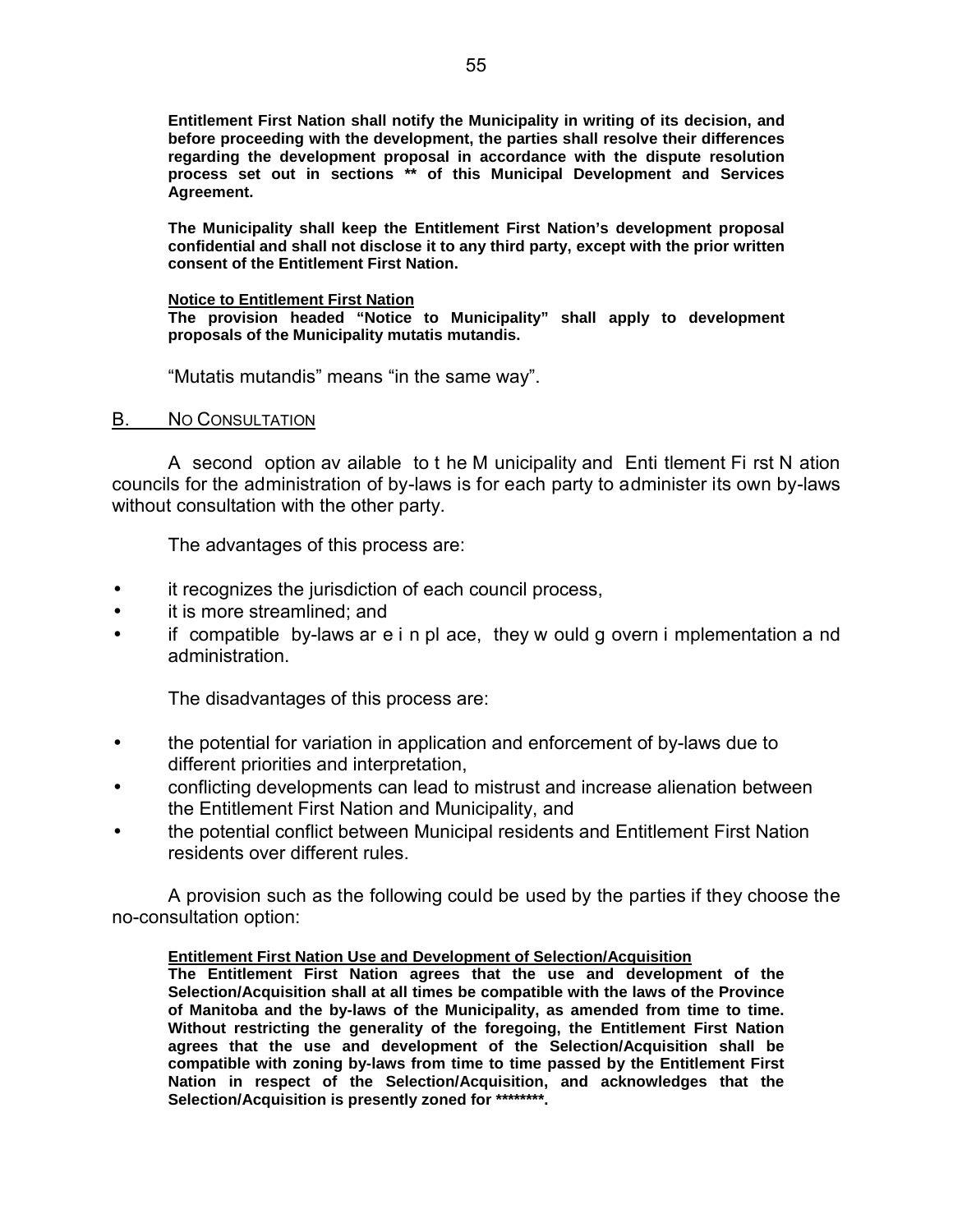An alternative to the above pr ovision w hich coul d b e us ed by the parties t o provide gre ater d etail re garding h ow th e Entitlement First Na tion w ill a dminister th e Selection or Acquisition independently but in compliance with the Municipalities By-laws could be accomplished using provisions such as the following:

**The Entitlement First Nation shall administer the Selection/Acquisition so as to voluntarily comply with the minimum standards and provisions of applicable Municipal By-laws.**

**Where the Entitlement First Nation designates the Selection/Acquisition for lease, or assigns any right of possession, occupation or home ownership to any person residing on the Selection/Acquisition, then the Entitlement First Nation shall require the lessee or resident, as a condition of any lease or residence, to comply with the minimum standards and provisions of applicable Municipal By-laws.**

The M unicipality may w ish to h ave mor e th an a promise f rom the Entitlement First Nation that it w ill u se o r d evelop t he Selection/Acquisition in a w ay th at is compatible with the M unicipality's by -laws. T he following pr ovisions w ould pr ovide a Municipality with a remedy that it can use in the event that the Entitlement First Nation's use and development of the S election or Acq uisition l and i s no t co mpatible w ith th e Municipality's:

## **Remedy for Incompatible By-laws**

**If at any time, the occupation, use, development or improvement of the Selection/Acquisition is not essentially the same as the occupation, use, development or improvement which would be allowed if the Selection/Acquisition were not Reserve land, and such condition of breach continues for a period of thirty (30) days following written notification by the Municipality to the Entitlement First Nation of such breach, the Municipality may, at its option, and without prejudice to any other remedy which may be available, suspend or withdraw any or all of the Services which it provides to the Selection/Acquisition and occupants of the Selection/Acquisition, until the condition of breach has been remedied.**

### **Enforcement of Entitlement First Nation By-laws**

**The Municipality shall, as an incident of its delivery of Services under this Municipal Development and Services Agreement, provide inspection services relating to all regulatory by-laws validly enacted by the Entitlement First Nation. Except as hereafter provided, the Municipality shall enforce and prosecute all such regulatory by-laws in accordance with the by-law provisions, it being expressly agreed that the Municipality shall have no obligation to enforce or prosecute bylaws of the Entitlement First Nation where:**

- **(a) the courts of the Province of Manitoba lack jurisdiction; or,**
- **(b) the Municipality cannot enforce or prosecute the Entitlement First Nation's bylaws in substantially the same manner as the Municipal by-laws; or**
- **(c) any conflict of interest exists.**

**In such circumstances the Entitlement First Nation shall take all such steps and do all such things as are necessary so as to ensure that its by-laws are enforced and prosecuted to the full extent of the law.**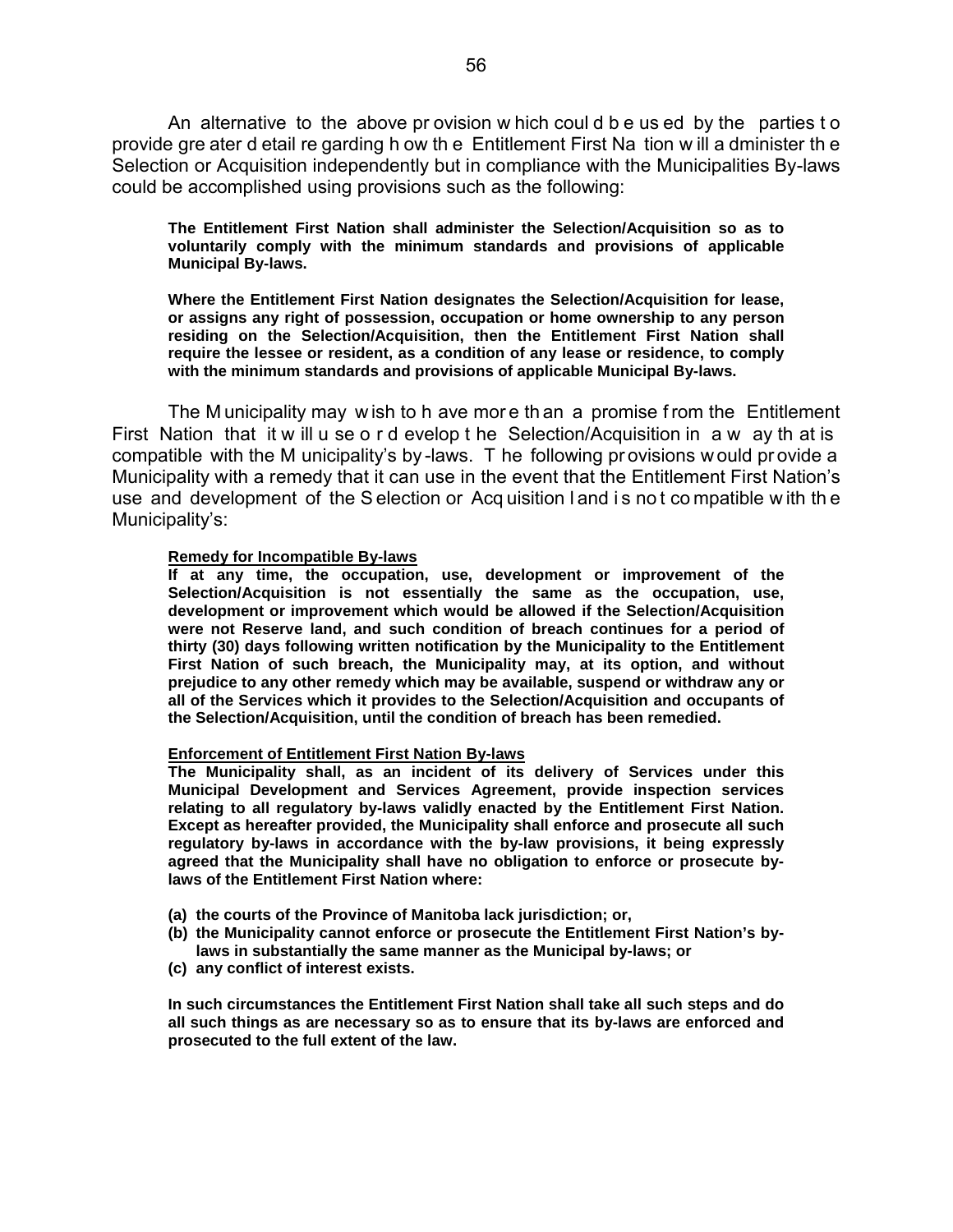# **VI. DISPUTE RESOLUTION**

It is often the case that agreements will contain ambiguous provisions that can be interpreted in more than one way. In addition, situations will arise from time to time that are not expressly covered i n an agreement. For t hese r easons, agreements, particularly agreements that involve parties who will have a long-term relationship with one another, often contain provisions for resolving disputes.

# **1. OPTIONS**

Disagreements may be resolved through one of three processes:

- Conciliation: Pursuant to this p rocess, the parties try to w ork out issues. The parties may try to work out the issues by themselves, such as at a joint meeting of th e M unicipal a nd En titlement Fir st Nation councils. In the alternative, the parties may work out the issues with the assistance of a third party.
- Mediation: Pursuant to this process, a third party assists in working out a solution to the problem. A decision is reached by consensus, which may or may not be binding depending on the terms of the mediation.
- Arbitration: Pursuant to this process, the matter in dispute is referred to a third party for review. The third party decides on how to settle the disagreement. The arbitration decision may be non-binding, but it is usually binding on all parties.

An alternative to using only one of these dispute resolution processes is for the parties to use a c ombination of the above-mentioned processes. For ex ample, the parties could begin the d ispute re solution process w ith co nciliation, proceed t o mediation if the con ciliation is not su ccessful, and a s a la st re sort, have the dispute arbitrated.

# **2. SELECTION OF THIRD PARTY**

An in dependent th ird party to a ssist the parties with conciliation, mediation o r arbitration may be an individual or an organization. For example, a third party could be a judge or a board. A third party can be selected in one of three ways:

- the third party could be named in the agreement.
- a judge of the Court of Queen's Bench could appoint the third party.
- both parties could jointly select the third party from a list of suitable individuals or organizations on a case-by-case basis.

# **3. PROCEDURE**

Procedural details of dispute resolution processes that may be addressed in a MDSA include: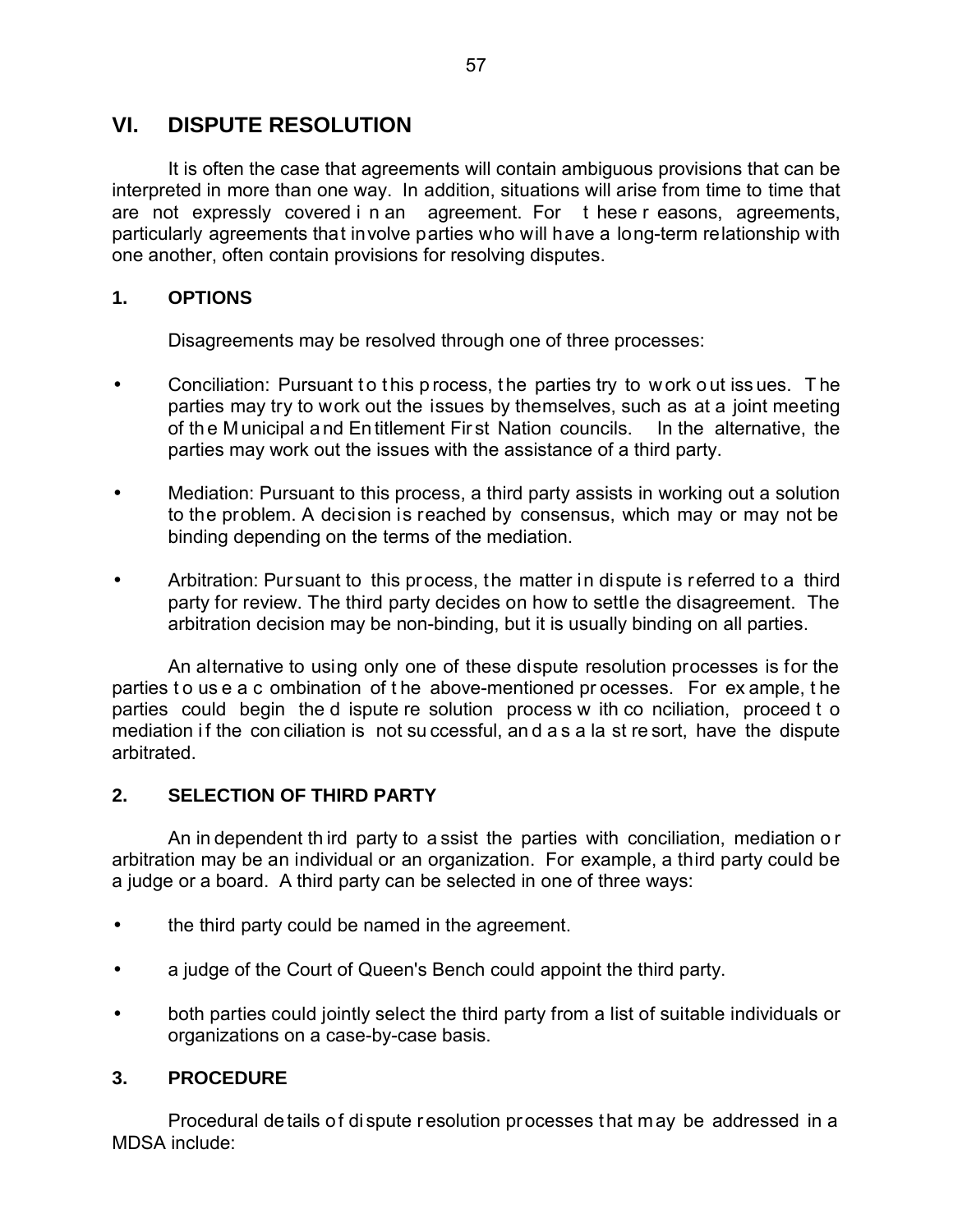- Authority of the dispute resolution body to call meetings and conduct hearings,
- Format of the meetings: open or in camera,
- Authority of the dispute resolution body to r eview and ex amine by-laws, reports and minutes of the Municipality and the En titlement Fi rst N ation, a nd t o h ear testimony and receive reports, etc.,
- Manner in w hich a decisio n w ill be reache d: by m ajority v ote, cons ensus, o r another method,
- Effect of the decision of the dispute resolution body: recommendation or binding, and
- Time frame for the dispute resolution process.

# **4. COSTS**

There may be costs associated with a dispute resolution process, especially if a third party is brought in to assist. The agreement should specify who is responsible for paying the costs. Options for payment are:

- the parties share the costs equally,
- the parties pay their own costs and share the costs of the third party, or
- the party requesting the process pay the costs.

# **5. DISPUTE RESOLUTION PROCESSES**

# A. C ONCILIATION

# JOINT MEETINGS OF COUNCILS (NO THIRD PARTY)

A Municipality and Entitlement First Nation may wish to settle their disputes by means of a joint council. The MDSA could set out the process for the appointment of representatives to the joint council, when and how often the joint council will meet and so on, in a similar manner to the process set out in the Framework Agreement for its Implementation Monitoring Committee:

# **Establishment of Joint Council Committee**

**(1) The Joint Council Committee shall be established and shall be comprised of five (5) members, being two (2) representatives appointed by the Municipality, two (2) representatives appointed by the Entitlement First Nation and an independent Chairperson.**

**(2) The Joint Council Committee shall remain in existence throughout the term of the Municipal Development and Services Agreement.**

# **Appointment of Joint Council Committee Members and Quorum**

**(1) The parties shall appoint their respective members of the Joint Council Committee by notice in writing to the other party no later than thirty (30) days following the date of execution of the Municipal Development and Services Agreement.**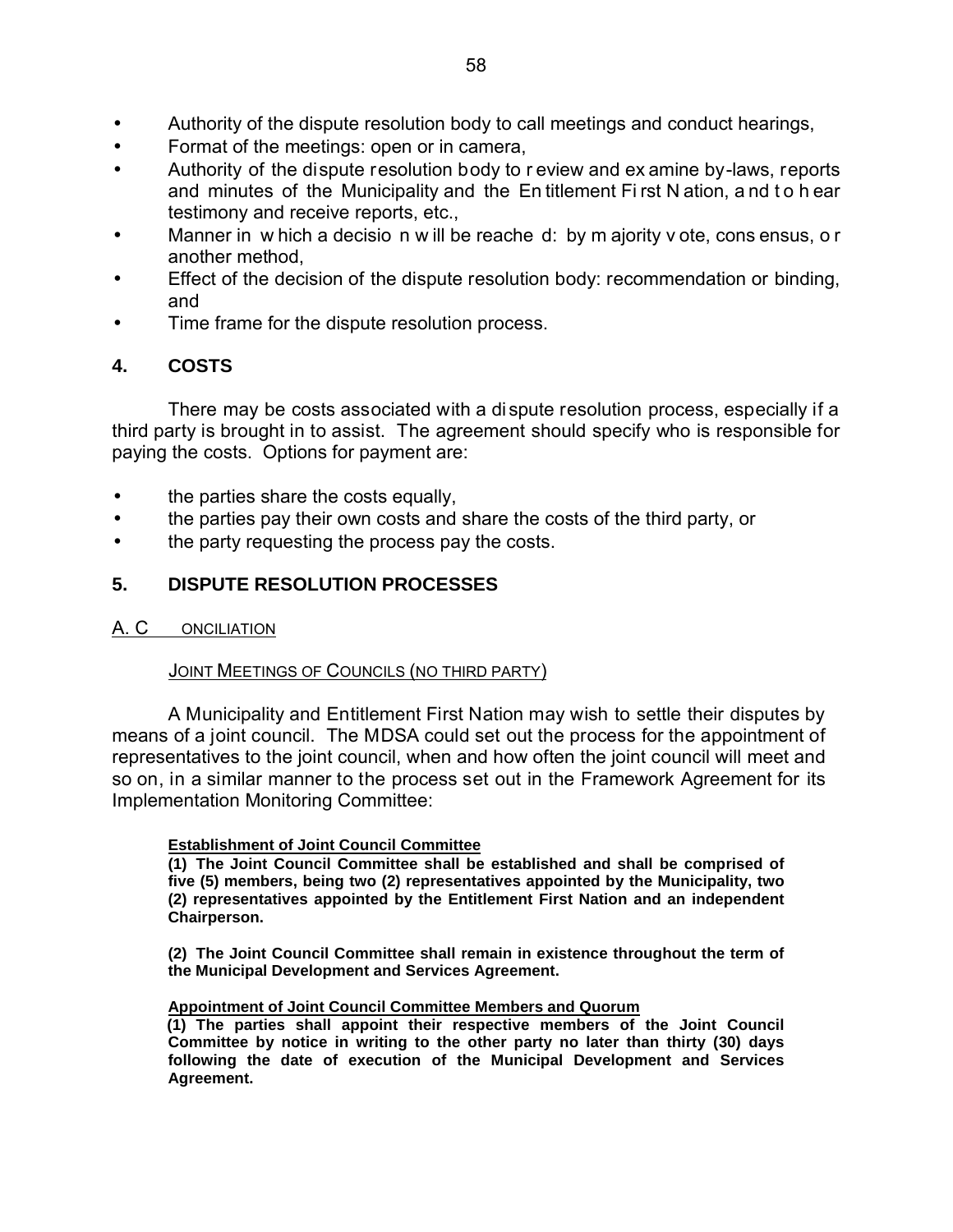**(2) A member of the Joint Council Committee appointed by one of the parties may designate in writing an alternate to attend a meeting of the Joint Council Committee.**

**(3) A party may change its members on the Joint Council Committee from time to time by notice in writing to the other party.**

**(4) A quorum of the Joint Council Committee shall be three (3) members, which must include one (1) member representing each party and the Chairperson.**

## **Appointment of Independent Chairperson**

**The members of the Joint Council Committee shall consider the availability of persons resident in Manitoba who have the appropriate qualifications and experience to undertake and effectively discharge the responsibilities of Chairperson and shall appoint such a person as Chairperson within ninety (90) days of the date of execution of the Municipal Development and Services Agreement or such longer period as the parties may agree.**

### **Terms of Appointment of Chairperson and Vacancy**

**(3) The Chairperson shall be appointed on terms and conditions, including remuneration as the parties may agree, for a term of two (2) years from the date of appointment and any person so appointed shall be eligible for re-appointment.**

- **(4) A Chairperson shall serve until:**
- **(a) his or her term of appointment or re-appointment expires;**
- **(b) he or she dies;**
- **(c) he or she resigns;**
- **(d) he or she is declared incapable of managing his or her own affairs by a Court of competent jurisdiction; or**
- **(f) the parties agree in writing to withdraw his or her appointment.**

## **Appointment of Chairperson upon Vacancy**

**In the event of a vacancy in the position of Chairperson, the remaining members of the Joint Council Committee shall consider the availability of persons resident in Manitoba who have the appropriate qualifications and experience to undertake and effectively discharge the responsibilities of Chairperson and shall, within ninety (90) days of the vacancy occurring or such longer period as the parties may agree, appoint such a person as Chairperson.**

## **Consensus Decision Making**

**(1) The Joint Council Committee shall operate with and by the consensus of its members.**

**(2) The members of the Joint Council Committee shall be guided by the principle that the parties have a continuing obligation to act in good faith in resolving any issue or matter in dispute pursuant to the Municipal Development and Services Agreement.**

**(3) The Joint Council Committee may from time to time make rules of procedure to govern its operation provided that they are not inconsistent with this Municipal Development and Services Agreement.**

## **Responsibilities of the Joint Council Committee**

- **(1) The Joint Council Committee shall:**
- **(a) make recommendations to the parties for the resolution of any issue or matter in dispute relating to this Municipal Development and Services Agreement; and**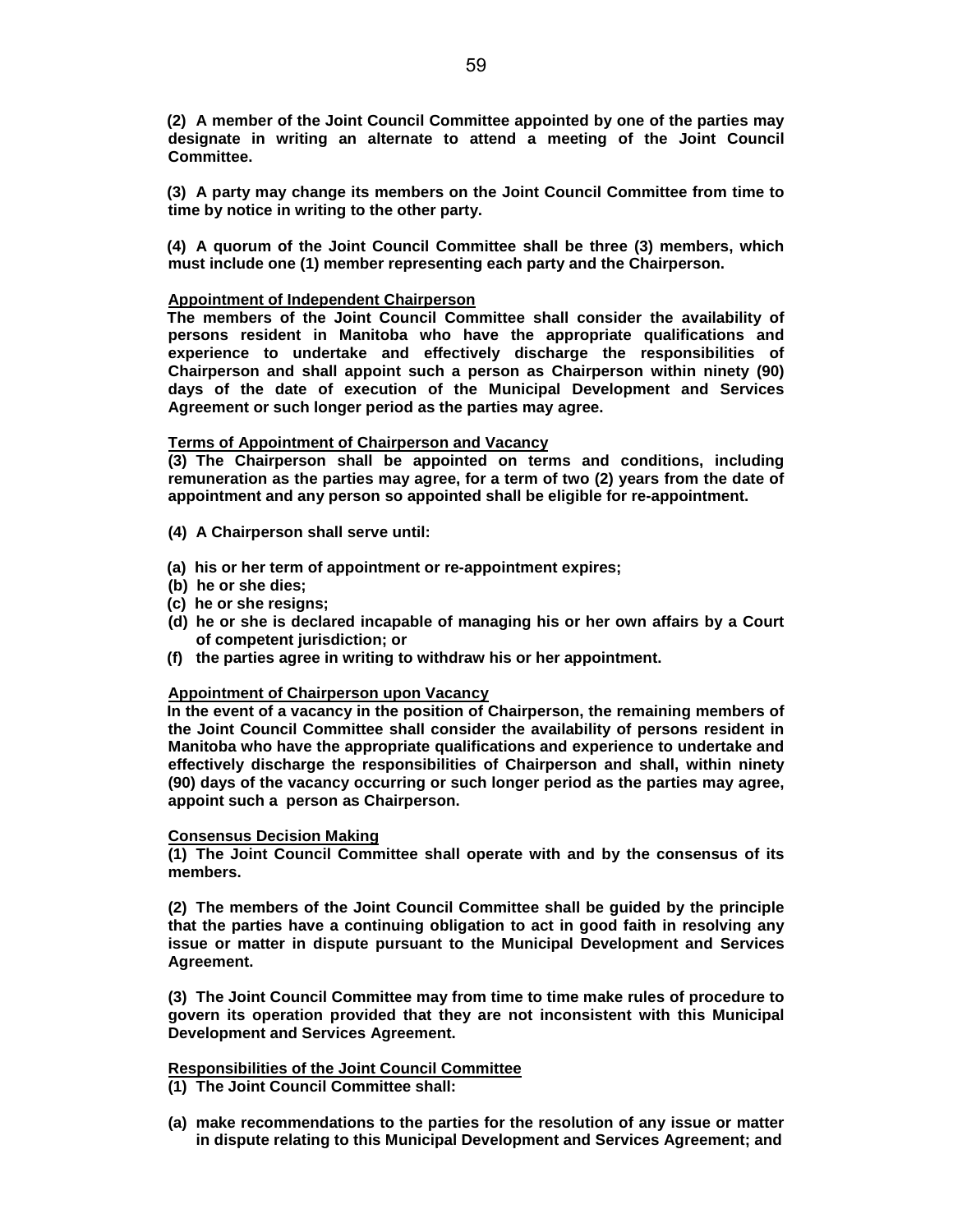- **(b) resolve any issue or matter in dispute relating to this Municipal Development and Services Agreement which is referred to it by the Municipality or the Entitlement First Nation.**
- **(2) The Joint Council Committee shall meet upon the call of the Chairperson.**

## **Technical Support and Independent Professional Advice**

**(1) The Chairperson may, where the members of the Joint Council Committee agree, retain technical support and independent professional advisors, including legal counsel, as necessary from time to time to assist in the proper discharge of the responsibilities of the Joint Council Committee, including the responsibilities of the Chairperson.**

**(2) Technical support and independent professional advisors retained by the Chairperson on behalf of the Joint Council Committee shall provide advice, guidance and opinions to the Joint Council Committee and the Chairperson as required to assist in the resolution of any issue or matter in dispute.**

## **Costs of Joint Council Committee**

**All costs associated with the Joint Council Committee, including the costs of remuneration of the Chairperson, any technical support and any independent professional advice shall be shared equally by the parties.**

## **Responsibilities of Chairperson**

**(1) The Chairperson shall be responsible for the general administration of the Joint Council Committee including:**

- **(a) calling meetings of the Joint Council Committee;**
- **(b) chairing meetings of the Joint Council Committee;**
- **(c) ensuring that written minutes and records are kept of meetings and decisions of the Joint Council Committee;**
- **(d) distributing the minutes of the Joint Council Committee to the members of the Joint Council Committee on a timely basis;**
- **(e) submitting to each party an invoice for the reasonable costs incurred by the Joint Council Committee or the Chairperson in each month, including receipts and supporting documents as the parties may reasonably request;**
- **(f) maintaining records of all costs incurred by the Joint Council Committee and the Chairperson; and**
- **(g) ensuring timely payment of the expenditures of the Joint Council Committee upon the receipt of payment from the parties.**

**(2) The Chairperson shall call a meeting of the Joint Council Committee at the request of at least one (1) member of each of the parties represented on the Joint Council Committee.**

**(3) A meeting of the Joint Council Committee shall be called by the Chairperson upon at least fourteen (14) days notice in writing to the members of the Joint Council Committee or upon a lesser period where all members are in agreement.**

**(4) The Chairperson shall assist the Joint Council Committee in determining the sufficiency of information relating to the Municipal Development and Services Agreement provided to the Joint Council Committee, and, if necessary, may request any of the members of the Joint Council Committee to take steps the Chairperson deems appropriate to ensure the sufficiency of that information.**

**(5) In order to facilitate the resolution of issues or matters in dispute, the Chairperson may:**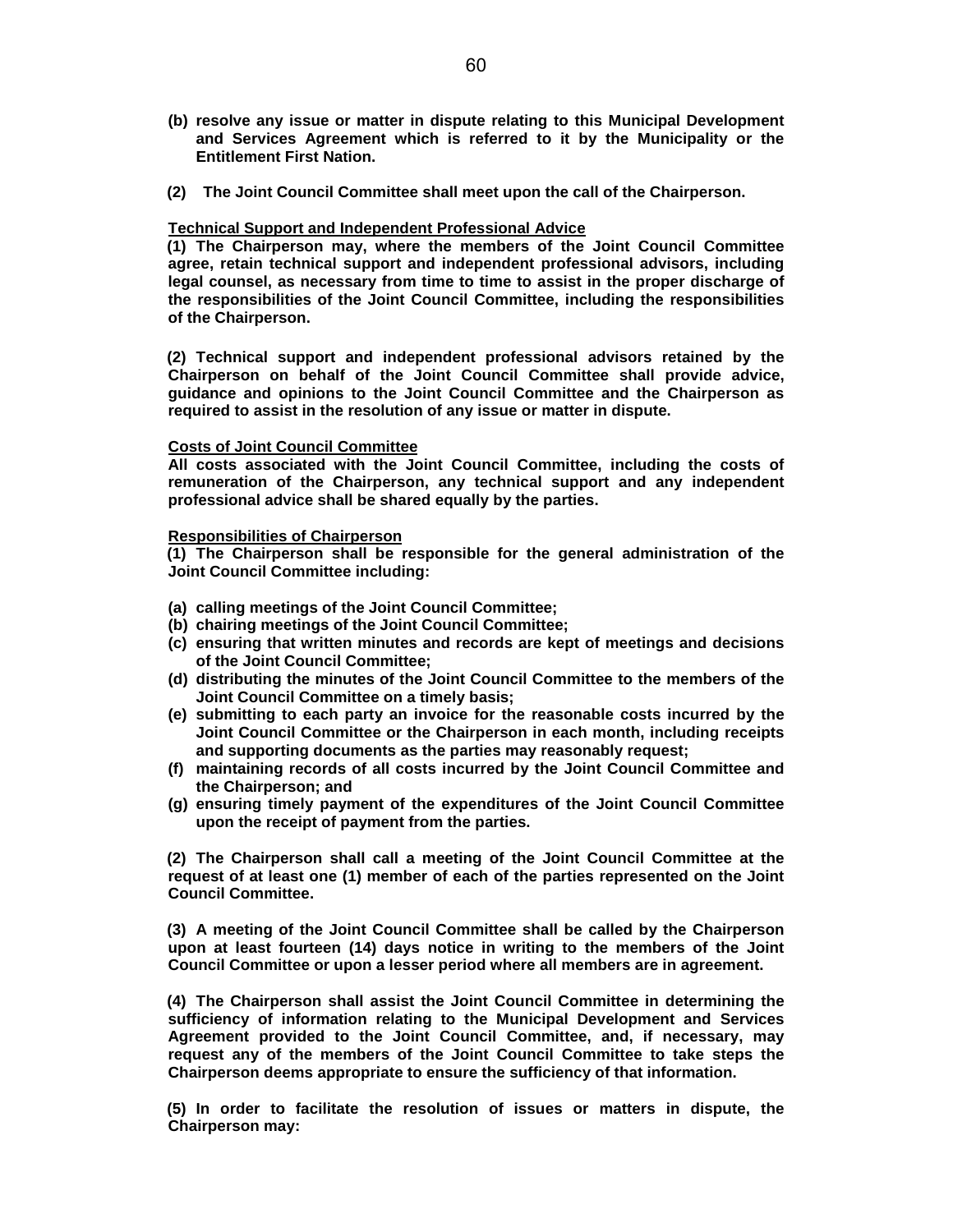- **(a) propose time periods for the parties to respond to an issue or matter in dispute;**
- **(b) direct any member to submit to the Joint Council Committee a report about any issue or matter in dispute and propose solutions to that issue or matter in dispute within a time period identified by the Chairperson;**
- **(c) identify strengths and weaknesses of proposed solutions to an issue or matter in dispute;**
- **(d) direct the members of the Joint Council Committee to assist in resolving an issue or matter in dispute by consensus; and**
- **(e) propose solutions to an issue or matter in dispute.**

**(6) Where the Joint Council Committee makes a decision on a means to resolve an issue or matter in dispute, the Chairperson shall record the decision in the minutes or records of the Joint Council Committee and provide notice of the decision to the Municipality and the Entitlement First Nation.**

## CONCILIATION WITH A THIRD PARTY

Where the p arties est ablish a mea ns for an ongoing dialogue between themselves for the administration of their by-laws, they may believe that conciliation by means of a joint c ommittee w ill n ot b e a n effe ctive w ay to re solve th eir d isputes. Instead, the parties may wish to use a conciliation process but aided by a third party. In this case, a joint co uncil co mmittee co uld b e i nvolved to ch oose th e thi rd party and provide background information to the third party. In the alternative, the parties may wish to j ointly appoi nt, ei ther i n t he ag reement itself, or immediately f ollowing the execution of the agreement, a person to act as an adjudicator, and possibly a second person to act as adjudicator in the event that the first named individual is unable for any reason to act. A similar process to t he following one, w hich i s bas ed o n t he " fact finding" dispute resolution process set out i n th e Fr amework Ag reement, c ould be adopted by the parties to the MDSA:

## **Identification of Adjudicators by Joint Council Committee**

**(1) The Joint Council Committee shall identify persons qualified in the techniques of conciliation to act as Adjudicators.**

**(2) An Adjudicator identified in accordance with Subsection (1) shall be available to resolve issues or matters in dispute arising from the implementation of this Municipal Development and Services Agreement as may be referred to him or her from time to time upon reasonable notice for a period as may be agreed by the Joint Council Committee and the Adjudicator.**

**(3) The rates of remuneration for services to be provided by an Adjudicator shall be as determined by the Joint Council Committee having regard to the experience and qualifications of that Adjudicator.**

**(4) The Joint Council Committee or the Chairperson shall appoint an Adjudicator to resolve an issue or matter in dispute in accordance with this Municipal Development and Services Agreement.**

## **Method of Conciliation**

**The method of dispute resolution shall be "conciliation", being a review of the issue or matter in dispute by an Adjudicator who shall conduct the review and assist the parties in resolving the issue or matter in dispute by the determination of relevant facts bearing upon the issue or matter in dispute.**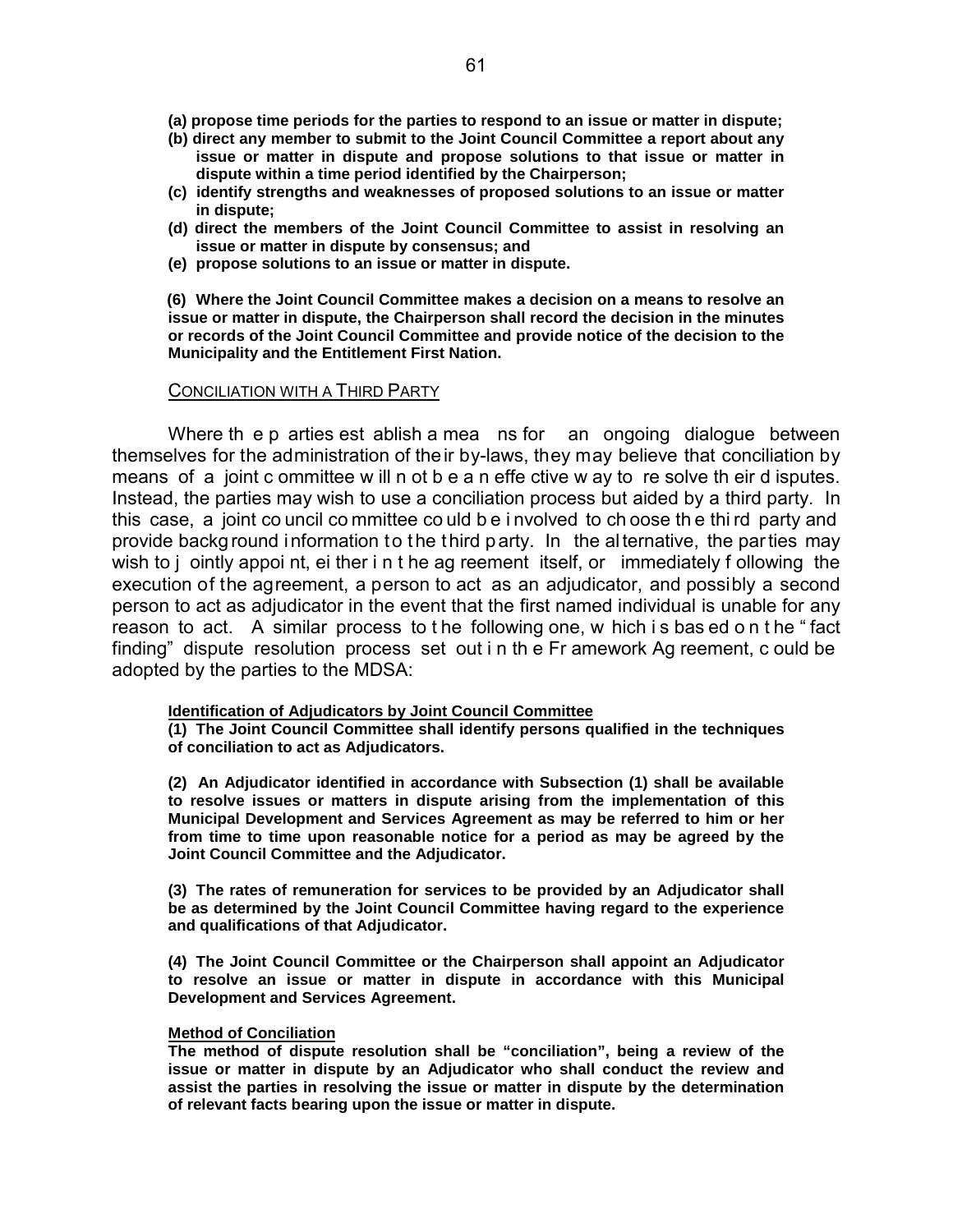## **Joint Council Committee's Role in Conciliation**

**Subject to any directions provided by the Joint Council Committee, the Chairperson of the Joint Council Committee is responsible, in consultation with the members of the Joint Council Committee:**

- **(a) for preparing appropriate written directions to the Adjudicator for the completion of the conciliation;**
- **(b) for providing the Adjudicator with information about the issue or matter in dispute, including a written definition of the issue or matter in dispute, any report on or proposed solution of the issue or matter in dispute submitted to the Joint Council Committee by either party, and any means of resolving the issue or matter in dispute recommended by the Chairperson;**
- **(c) for determining a time period for the completion of conciliation recognizing that the parties agree that the conciliation should be completed in no more than three (3) days of meetings unless an issue or matter in dispute is of a complex nature; and**
- **(d) for determining other appropriate procedures in order to ensure the issue or matter in dispute is resolved in a timely and cost efficient manner.**

## **Default by a Party during the Conciliation**

**(1) Where an issue or matter in dispute has been referred to conciliation and the party who has submitted the issue or matter in dispute to the Joint Council Committee withdraws it, the conciliation shall end.**

**(2) Where a party to an issue or matter in dispute does not comply with any time period for the provision of information to the Adjudicator, which is required for the conciliation, the conciliation may proceed.**

**(3) Where either party to an issue or matter in dispute does not appear at any hearing, the conciliation shall proceed based on the information before the Adjudicator and a finding, direction, decision or award may be rendered with respect to the issue or matter in dispute.**

### **Costs of Conciliation**

**(1) Subject to Subsection (2), the costs of conciliation shall be paid equally by the parties involved based upon invoices for services rendered by the Adjudicator.**

**(2) Where in a conciliation, a party does not comply with time periods for the provision of information or does not appear at a hearing and the conciliation proceeds in accordance with Subsection (3) beneath the heading "Default of a Party during the Conciliation", the Adjudicator may determine the payment of costs in accordance with Subsection (3) of this Section with necessary modifications and as may be reasonable in the circumstances.**

**(3) The Adjudicator shall be guided in making an award relating to the payment of costs in accordance with Subsection (2) of this Section by the Manitoba Court of Queen's Bench Rules relating to the award of costs in litigation, including the principle that ordinarily the unsuccessful party to the proceedings is required to pay reasonable costs of the proceedings and of the other parties.**

## **Record and Report of Issues or Matters in Dispute and Events of Default**

**(1) The Chairperson shall maintain a record of all issues or matters in dispute and Events of Default and the means identified to resolve any issue or matter in dispute and any Event of Default.**

**(2) The record maintained by the Chairperson in accordance with Subsection (1) may be used:**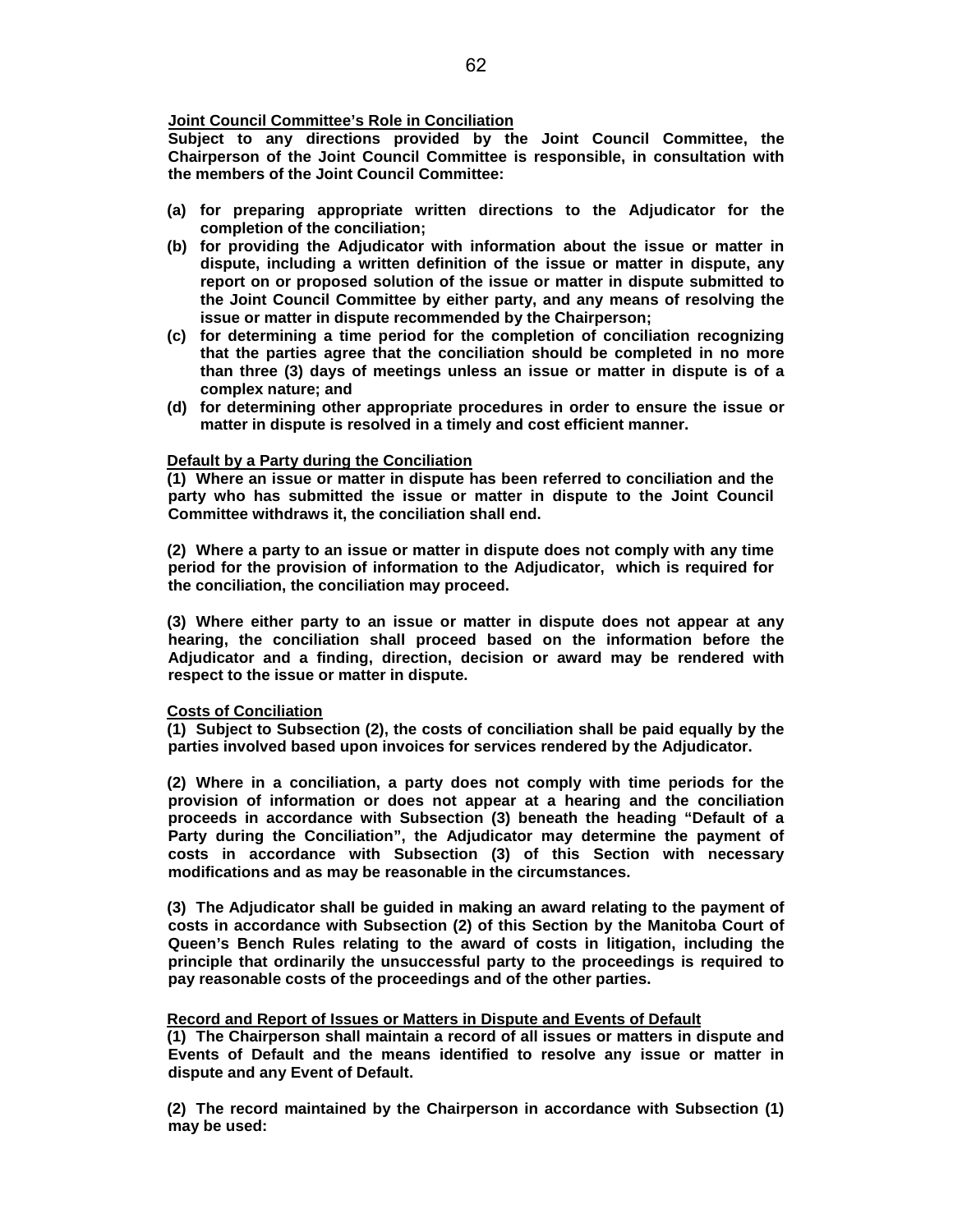- **(a) as a means of identifying problem areas in implementation which may require consideration by the parties or amendment of this Municipal Development and Services Agreement; and**
- **(b) as information which may be considered by an Adjudicator in determining if a breach of any provision of this Municipal Development and Services Agreement has occurred.**

## B. MEDIATION

A seco nd dispute r esolution pr ocess th at t he p arties may w ish to use is mediation. Mediation could be use d as th e sol e di spute r esolution pr ocess. In t he alternative, mediation could be used together with other processes. For example, the parties may wish to provide in their MDSA that

- the process for resolving any dispute will be conciliation by the parties without the assistance of a third party;
- if this p rocess is no t su ccessful, th e pa rties w ill tr y to re solve th eir d ispute by conciliation with the assistance of a third party; and
- finally, if con ciliation w ith the a ssistance of a th ird pa rty is not successful, the parties will have their dispute mediated.

Another option is for the parties to begin the dispute resolution process with conciliation with the aid of a third party, and if this process is not successful, proceed to mediation.

Most of the suggested provisions prov ided a bove for co nciliation w ith th e assistance of a third party would apply equally to the process of mediation, including the identification of adjudicators, the role of the parties' joint council committee in mediation, the consequences of default by one of the parties during mediation, the determination of the costs of mediation and the recording of issues or matters in dispute and any default during the dispute resolution process. H owever the method used for mediation would differ from the conciliation p rocess. The mediation me thod adopted b y the pa rties in their MDSA could be similar to that used in the Framework Agreement, as follows:

# **Method of Mediation**

**The method of dispute resolution shall be "mediation", being the exploration of the positions of the parties to the issue or matter in dispute by an Adjudicator as a means of increasing the level of understanding of the positions of the parties, reconciling their positions to the extent possible and assisting the parties in reaching a consensus on the resolution of the issue or matter in dispute, and the Adjudicator may offer suggestions, recommendations and alternatives for consideration by the parties and, if requested, assist in preparing a written agreement on the means of resolving an issue or matter in dispute.**

# C. ARBITRATION

A third dispute resolution process, that is more likely than the other processes to be the one chosen by the p arties for their use, is arbitration. As discussed above for mediation, the parties co uld provide i n th eir ag reement th at t hey w ish to beg in th e dispute resolution process with conciliation and if conciliation is not successful, they will mediate their dispute, and only if mediation fails, will they have their dispute arbitrated. In the alternative, the parties may w ish to proceed straight to ar bitration. Ar bitration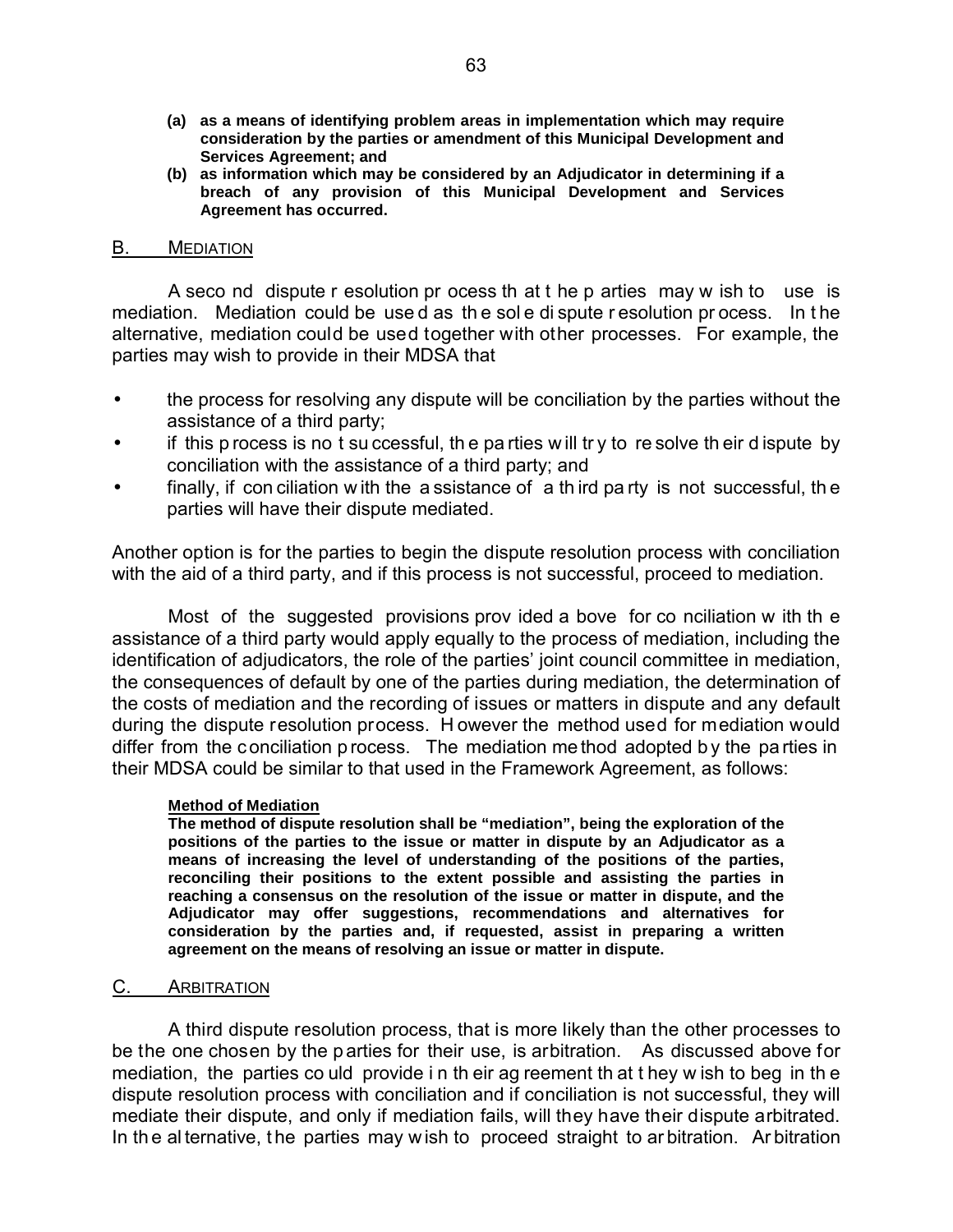may be either non-binding or binding. If the parties decide that arbitration alone should be used for dispute resolution, provisions similar to the following provisions, which are derived from the Framework Agreement, could be used by the parties in their MDSA:

## **Method of Arbitration**

- **(1) The methods of dispute resolution shall be:**
- **(a) "non-binding arbitration", being a hearing before an Adjudicator at which each party has an opportunity to be fully heard (orally or in writing) on an issue or matter in dispute after which the Adjudicator shall make a decision in writing on the understanding that the parties shall give serious regard to the decision, but the resulting decision is not legally binding on them; and**
- **(b) "binding arbitration", being a hearing in accordance with Manitoba's** *The Arbitration Act***, C.C.S.M. c. A120 before an Adjudicator at which each party has an opportunity to be fully heard (orally or in writing) on the issue or matter in dispute after which the Adjudicator shall make a decision in writing and the resulting decision is legally binding on them.**

**(2) All issues or matters resolved by non-binding arbitration or binding arbitration shall be addressed by written decision of the Adjudicator.**

**(3) The resolution of issues or matters in dispute shall be a progressive process, from non-binding arbitration to binding arbitration, unless determined otherwise by the Joint Council Committee.**

**(4) An Adjudicator who has provided dispute resolution services for non-binding adjudication may not be appointed as an Adjudicator for the same issue or matter in dispute for binding arbitration unless the Municipality and Entitlement First Nation agree.**

## **Procedure for Binding Arbitration**

**(1) Where binding arbitration is used as a means to resolve an issue or matter in dispute, the Joint Council Committee shall prepare and submit to the Adjudicator a reference setting out in writing:**

- **(a) the question or questions for the Adjudicator to determine; and**
- **(b) any other terms of reference to define the jurisdiction of the Adjudicator.**

**(2) Subject to Subsection (3) of this Section, on an issue or matter in dispute submitted to binding arbitration, an Adjudicator shall make an Award which addresses the issue or matter in dispute in accordance with the reference, and which may include:**

- **(a) the determination of facts relating to the issue or matter in dispute;**
- **(b) an interpretation of the Municipal Development and Services Agreement;**
- **(c) a determination that one or both parties is required to take certain action to give effect to this Municipal Development and Services Agreement; or**
- **(d) a finding that a breach of a term or condition of this Municipal Development and Services Agreement has occurred.**

**(3) An Adjudicator on an issue or matter in dispute submitted to binding arbitration shall not have jurisdiction to make an award which:**

- **(a) requires the Municipality or the Entitlement First Nation to change any of its by-laws or policies, provided that:**
	- **(i) the Adjudicator may identify and determine any inconsistencies or deficiencies in the by-laws or policies of the Municipality or Entitlement**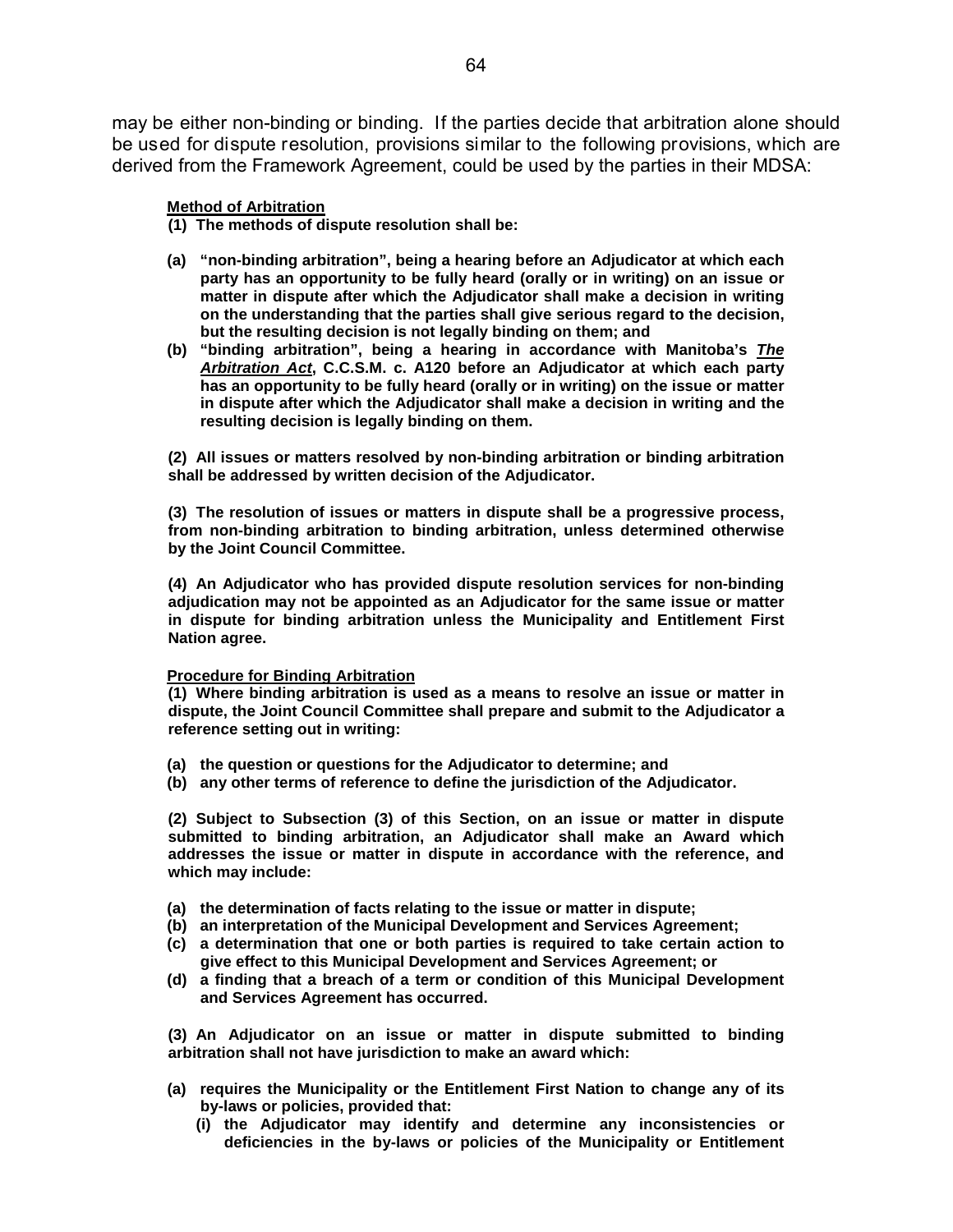**First Nation and make recommendations to the Municipality or Entitlement First Nation concerning its by-laws or policies affecting the due implementation of this Municipal Development and Services Agreement; and**

- **(ii) the Municipality or the Entitlement First Nation which receives a recommendation from the Adjudicator made in accordance with Subparagraph (i) shall have due regard for its obligations under this Municipal Development and Services Agreement in the consideration of any determination or recommendation of the Adjudicator; or**
- **(b) requires either party to make a payment to any other party or in respect of damages or loss alleged to have been suffered by that other party or Entitlement First Nation as a result of any action or inaction of the Municipality or Entitlement First Nation.**

**(4) The resolution of an issue or matter in dispute referred to binding arbitration that is resolved by the consent of the Municipality and Entitlement First Nation involved in that issue or matter in dispute shall issue as an Award.**

## **Appeal of Binding Arbitration Awards**

**(1) An award, other than an award issued by consent of the parties, may be appealed to the Manitoba Court of Queen's Bench within thirty (30) days of the date of the award by a party to the issue or matter in dispute on the grounds of:**

- **(a) failure of the Adjudicator to consider the matter fairly;**
- **(b) bias of the Adjudicator;**
- **(c) failure of the Adjudicator to act within the jurisdiction provided to the Adjudicator; or**
- **(d) error of law committed by the Adjudicator, including an error in interpretation of the Municipal Development and Services Agreement.**

**(2) Where an award is appealed in accordance with Subsection (1), the Manitoba Court of Queen's Bench may:**

- **(a) dismiss the appeal;**
- **(b) allow the appeal and remit the issue or matter in dispute to the Adjudicator or to the Joint Council Committee to appoint a different Adjudicator to be reconsidered based on the decision of the Court; or**
- **(c) allow the appeal and substitute the decision of the Court in place of the award where the determination of the appeal would reasonably resolve the issue or matter in dispute and may make an order for costs.**

**(3) There shall be no right of appeal from a decision of the Manitoba Court of Queen's Bench made in accordance with Subsection (2) of this Section.**

### **Costs of Arbitration**

**(1) In matters referred to binding arbitration, the Adjudicator may, in addition to determining an award on the issue or matter in dispute, determine:**

- **(a) the allocation of the costs of arbitration; and**
- **(b) the payment of costs of the parties to the proceedings.**

For the preceding provisions, the parties would also have to set out provisions for the establishment of, and possibly the procedure for, a Joint Council Committee.

In the alternative, the parties may wish to pr oceed directly to bi nding arbitration on any matter in dispute and for the arbitrator's decision to be unappealable, as i n the following manner: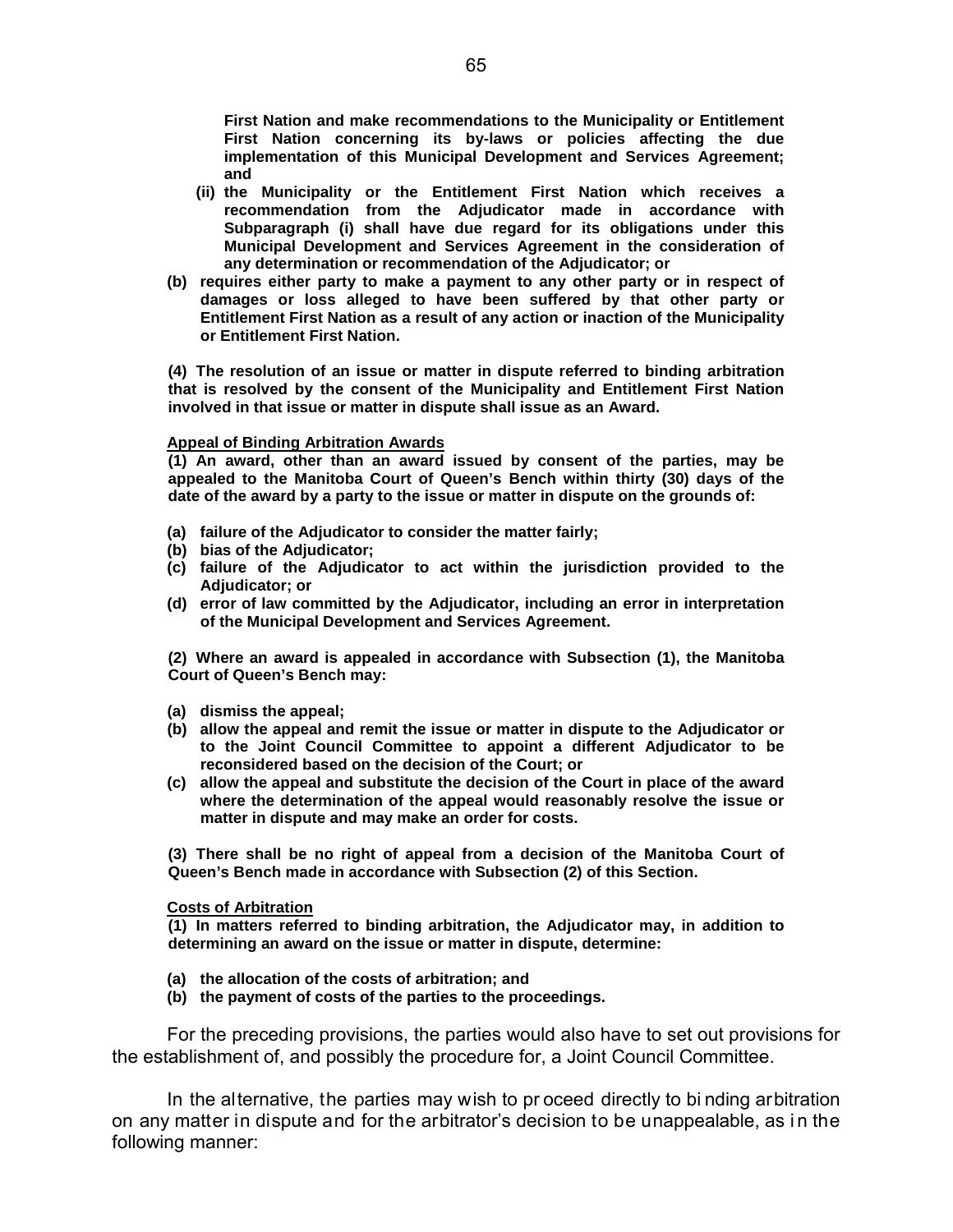**If a dispute arises between the parties concerning the application or interpretation of this Municipal Development and Services Agreement which they are unable to resolve, it shall be referred to binding arbitration.**

**Either the Entitlement First Nation or the Municipality may commence arbitration proceedings with respect to a dispute by delivering to the other party a notice of arbitration in writing stating the nature of the matter in dispute.**

**Where, within fourteen (14) days of the notice referred to in the preceding provision, the Entitlement First Nation and the Municipality fail to agree on the identity of the arbitrator, the rules and procedures to be used in conducting the arbitration, or the location of the arbitration proceedings then, to the extent applicable, the following shall apply:**

- **(a) each of the parties shall name one arbitrator within a further period of fourteen (14) days, and the arbitrators so named shall appoint a third arbitrator. If any party fails to appoint an arbitrator within this fourteen (14) days, the arbitrator appointed by the other party shall become the sole arbitrator of the dispute; and**
- **(b) the arbitration proceedings shall be conducted in accordance with those rules and procedures which the arbitrator (or arbitrators) in his or her (or their) sole discretion determines appropriate having due regard to the nature and magnitude of the dispute and the desire of the parties, which is hereby confirmed, to have all disputes resolved as expeditiously as possible.**

**In appointing an arbitrator (or arbitrators) to hear matters related to the assessment of the Selection/Acquisition under the provision dealing with assessment for payment of fees, the parties shall select a person or persons with expertise in assessment matters.**

**Unless otherwise ordered by the arbitrator (or arbitrators), each party shall bear its own costs with respect to any arbitration and shall share equally the fees and disbursements of the arbitrator (or arbitrators).**

**The Entitlement First Nation and the Municipality agree that any matter of procedure associated with an arbitration that is not expressly provided for in this Municipal Development and Services Agreement, or in an agreement between the parties or, on application of the parties, by the arbitrator (or arbitrators), shall be governed by the** *Commercial Arbitration Act***, R.S.C. 1985, c. 17 or successor legislation.**

**The decision of the arbitrator (or arbitrators) shall be final and binding upon the Municipality and the Entitlement First Nation.**

**Notwithstanding that the parties intend to have their disputes resolved by binding arbitration, no order of an arbitrator (or arbitrators) shall be binding if such order purports to compel the exercise of legislative powers by either party.**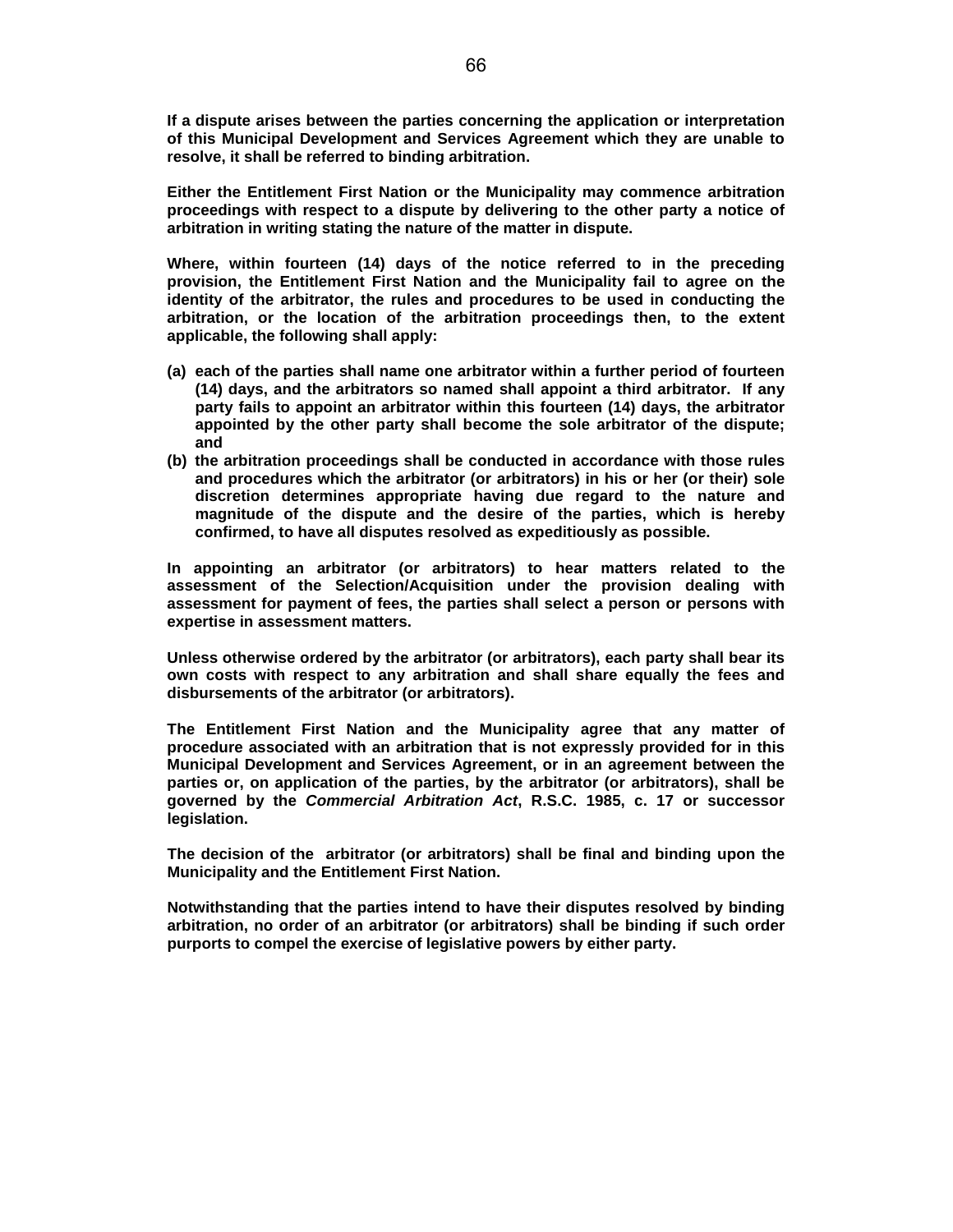# **VII. OTHER PROVISIONS**

An E ntitlement Fi rst N ation a nd M unicipality may al so w ant to i nclude the following provisions in their MDSA:

- Provision for holding regular joint council meetings,
- Provision of joint venture for economic development, service delivery, etc., and
- Compatible Taxation by Entitlement First Nation.

# **1. JOINT COUNCIL MEETINGS**

A provision providing for the councils of the parties to meet on a regular basis may not be necessary where the p arties have established a j oint by-law committee in their MDSA – as t his process involves continued communication between the parties. However, if n o o ther process to facilitate c ommunication b etween t he parties is established, the following provision could be used by the parties to provide for on-going dialogue:

**The Entitlement First Nation Band Council and Municipal Council or their representatives shall meet together at least once in each calendar year to discuss such matters as may have arisen between them, and to keep open the lines of communication.**

In the alternative, the Entitlement First Nation and Municipality may consider that their respective counci ls sh ould m eet w hen cer tain i ssues arise. For ex ample, th e parties may w ish their councils to meet to discuss changes in the level of services, capital improvements and by-law changes, as follows:

**The Entitlement First Nation and the Municipality agree that, to maintain a spirit of cooperation and consultation with respect to matters of ongoing interest to them, it is beneficial to create a formal process for providing specific notice to each other of certain matters and for the convening of joint meetings of their respective Councils.**

**The parties therefore agree to provide notice to each other of the following matters, as early as practicable but no less than sixty (60) days before the implementation of:**

- **(a) any proposed additions to or reduction in the Services by either the Entitlement First Nation or the Municipality;**
- **(b) any proposed capital improvements or developments that might require changes to the Services by either the Entitlement First Nation or the Municipality;**
- **(c) the proposed passage of any new by-law or any proposed addition, amendment or change to the Entitlement First Nation's or the Municipality's land use and occupancy by-law, which will affect land use, occupancy or development;**
- **(d) any proposed change in policing services, in which case, the Royal Canadian Mounted Police shall be given notice and shall be entitled to attend meetings contemplated by this provision; and**
- **(e) any other matters arising from this Municipal Development and Services Agreement; and**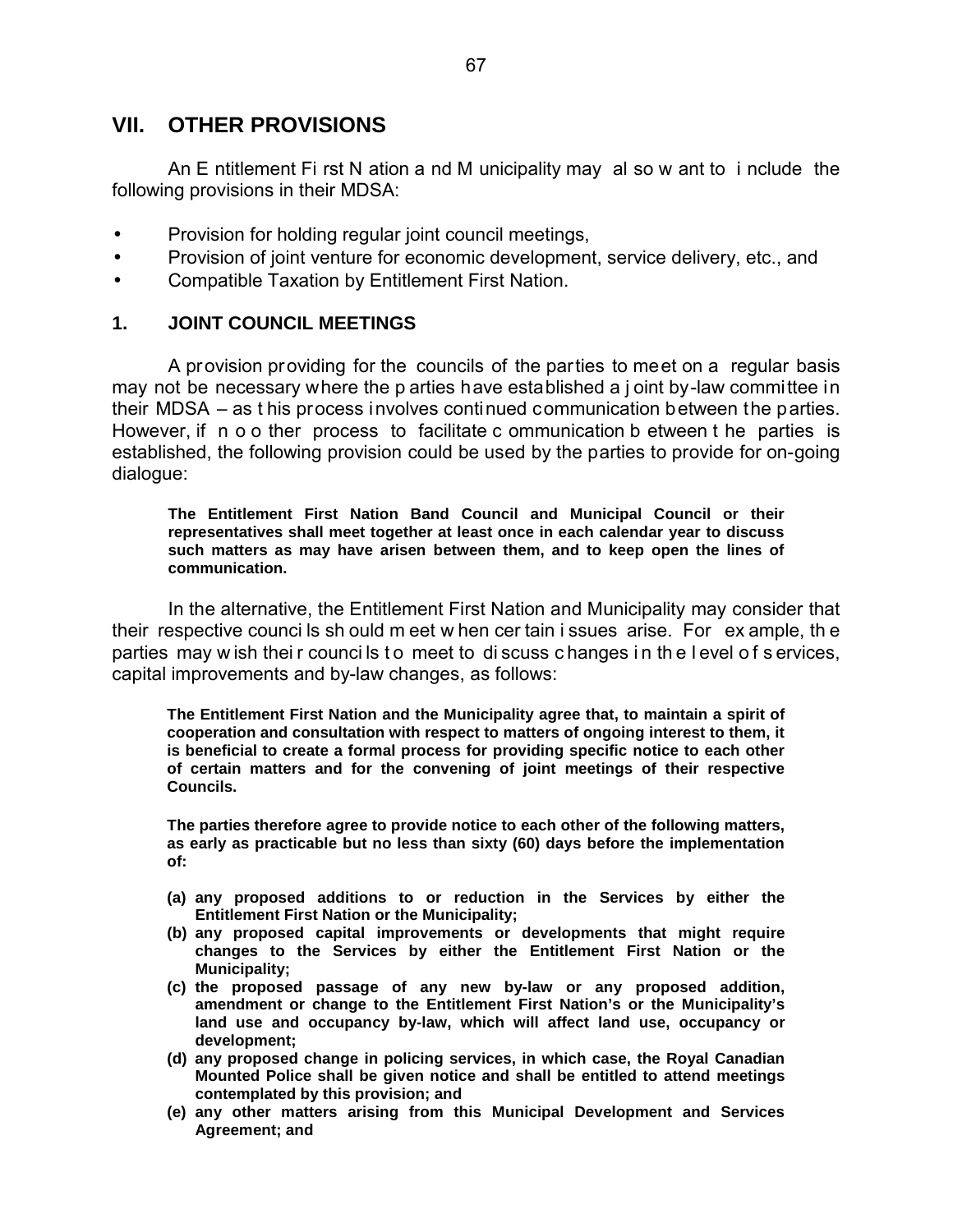**the Councils of the Entitlement First Nation and the Municipality shall, unless otherwise agreed by them, meet within fifteen (15) business days of the request of either party.**

**The Entitlement First Nation and the Municipality agree to provide notice to each other of any matter in dispute concerning the application or interpretation of this Municipal Development and Services Agreement as early as practicable after the existence of the dispute is known to either of them.**

**Where a notice has been given under either of the two preceding provisions, the Councils of the Entitlement First Nation and the Municipality shall, unless otherwise agreed by them, meet within fifteen (15) business days after receipt of the notice to consider the proposal and its effect, if any, on this Agreement, and in particular, any need to consider alterations or additions to this Agreement.**

**In addition to the above matters, the Entitlement First Nation and Municipality agree that they shall discuss the following matters at their joint meetings:**

- **(a) coordination of Entitlement First Nation and Municipal policies; and**
- **(b) coordination or cooperation regarding Entitlement First Nation and Municipal operational and administrative procedures.**

**In the case of any other matter of ongoing interest to the Entitlement First Nation or the Municipality in respect of this Agreement, the Councils of the Entitlement First Nation and the Municipality shall hold a joint meeting on or about April 1st in each year and at such other times as may be necessary or desirable within fifteen (15) business days of a request of either party to convene a meeting.**

A further option is for the Entitlement First Nation and Municipality to provide for consultation with one another in a less structured manner, such as by the following method:

**From time to time, the Municipality and Entitlement First Nation may establish joint committees to deal with matters of mutual concern. Further, the Municipality and Entitlement First Nation may each invite representatives of the other party to attend meetings of their internal committees as guests, advisors or ex-officio members.**

# **2. JOINT VENTURES**

It m ay bene fit th e E ntitlement Fi rst N ation a nd M unicipality to u ndertake a project, such as a c onstruction or development project, on a j oint basis, either on the Selection or Acquisition or on Municipal lands, or both. If the parties wish to undertake such a project, they should enter into a separate agreement with respect to the project in addition to the MDSA. However, the parties may wish to acknowledge in their MDSA that they may enter into such an arrangement, as follows:

**The Entitlement First Nation and Municipality may enter into one or more joint ventures for the construction and development of the Selection/Acquisition and Municipal lands or for the provision of services to the Entitlement First Nation and Municipality.**

# **3. COMPATIBLE TAXATION**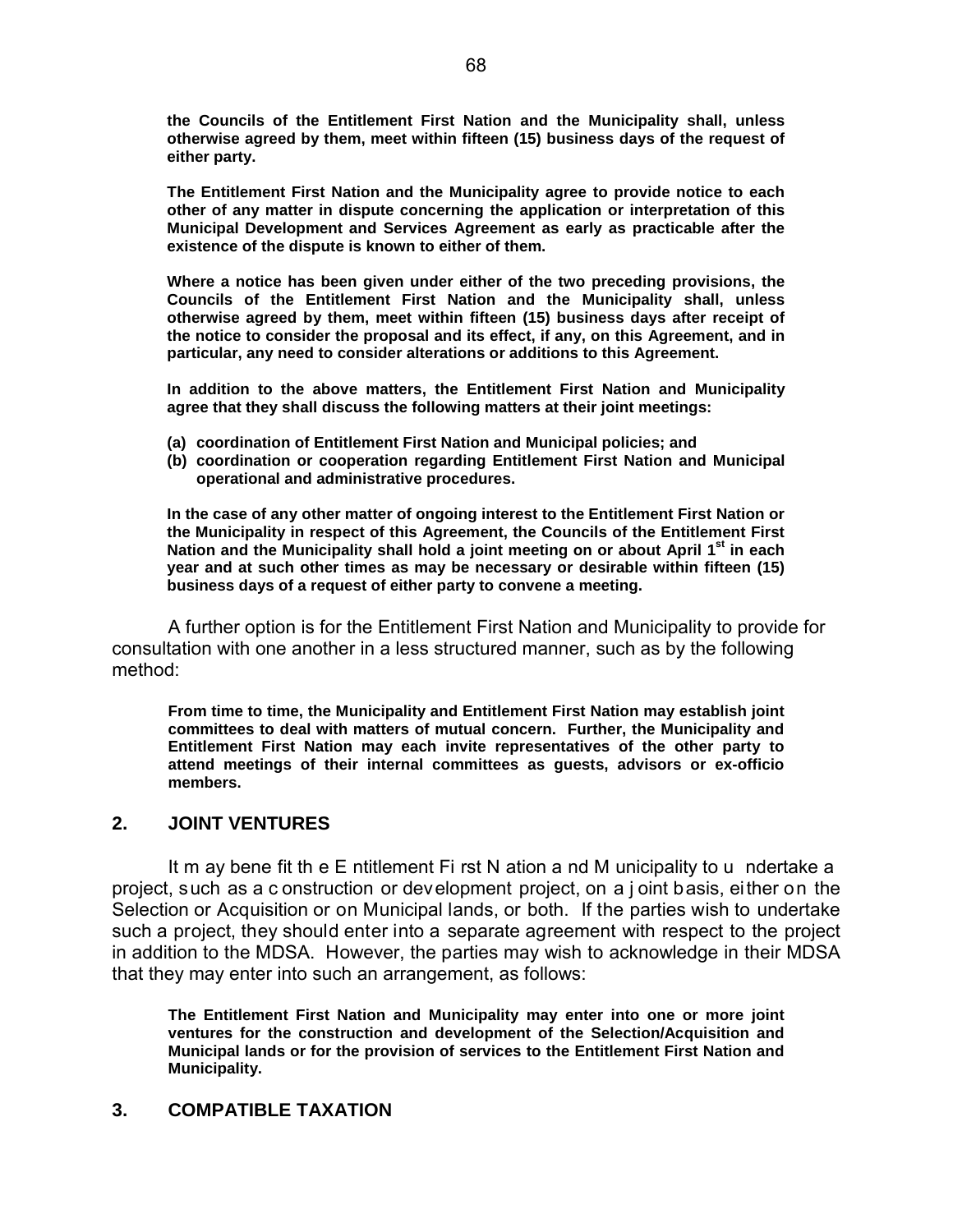Property taxes are the primary source of revenue for Municipalities. However, in addition to property tax, in some Municipalities, businesses located in the Mu nicipality pay a business tax based on an assessment related to the space used by the business. Business taxes are billed and c ollected se parately f rom pr operty tax es, an d ar e generally used to enhance the types and levels of services, particularly to busi nesses. Municipalities al so ob tain r evenues from other sour ces, w hich i nclude: l icensing and permits; grants-in-lieu of taxes; local improvements; fines; and user fees.

A First Nation is authorized to pass by-laws for the purpose of taxation of the land or an i nterest in the land in a R eserve, including the right to occupy, possess or use land in the Reserve and for the purposes of licensing businesses, callings, trades and occupations, pursuant to paragraphs 83(1)(a) and (a.1) of the *Indian Act*, subject to the approval of the Minister of Indian Affairs and Northern Development. Land need not be owned or occupied by an Indian in order to be subject to an Indian Band's taxation bylaws. As a r esult, an Entitlement First Nation can impose property taxes on non-native persons who use Reserve lands so long as there has been no absolute surrender of the Reserve land to the non-native person.

A M unicipality may w ant to ensure that the Enti tlement First Nation does not provide a property or business tax advantage to individuals or businesses located on a Reserve that t he Municipality does not make available to Municipal residents. To this end, the Municipality may want the E ntitlement First Nation to enact taxation by-laws which establish and enforce a taxation scheme on the Reserve that is equivalent to the taxation regime of t he M unicipality, tha t i s, o ne that us es ass essment and tax ation methods on Reserve lands that are consistent with those used for the Municipal lands. In ot her w ords, th e M unicipality may w ant the E ntitlement Fi rst Nation to charge individuals or busi nesses at l east as m uch total pr operty and business tax as the Municipality w ould ch arge o n si milar Mu nicipal lan ds. The effe ct w ill b e tha t any property or busi ness t ax adv antage ass ociated with Reserve lands will accrue to the Entitlement First N ation r ather th an to t he i ndividuals or b usinesses l ocated on the Reserve.

The following provision could be used for this purpose:

#### **Entitlement First Nation Taxation**

**In relation to the developed lands, the improvements thereto, its occupants, and the owners of businesses conducted thereon, the Entitlement First Nation shall enact and at all times maintain and enforce a taxation regime which in all respects imposes upon such developed lands, the improvements thereto, its occupants, and the owners of businesses conducted thereon, a level of taxation which at least equals that which would accrue if the said developed lands were not a Reserve, and the developed lands, the improvements thereto, its occupants, and the owners of the businesses conducted thereon, were being assessed and taxed by the Municipality, less that portion of all such taxes as are levied and assessed by the Municipality on behalf of public and separate school boards. In this regard, the Entitlement First Nation agrees that the Municipality may if desired, and upon reasonable notice having been given, examine the books of account, financial and other records and documents of the Entitlement First Nation to verify the level of such taxation regime and the receipts pertaining thereto. Exemption, Abatement and Rebate**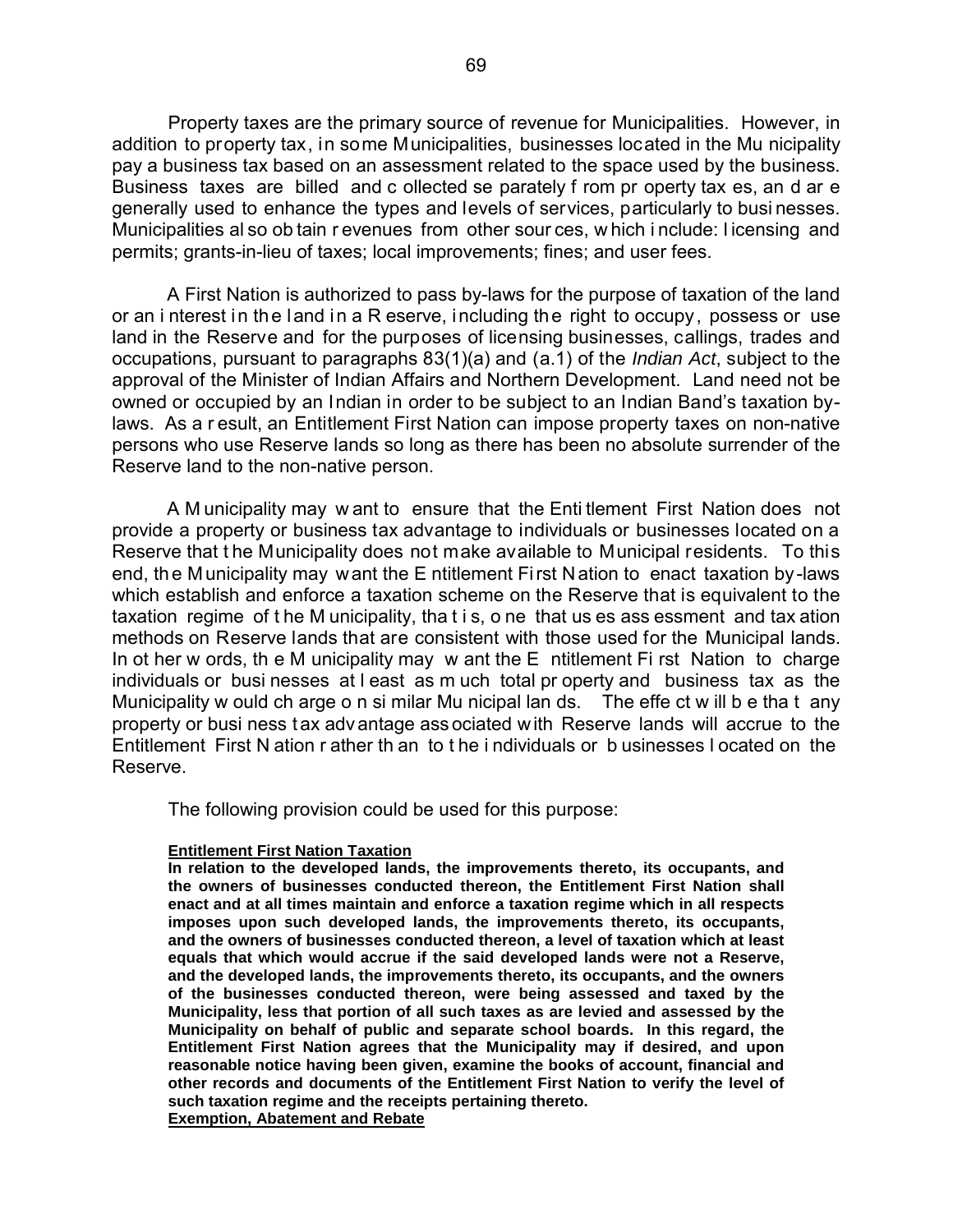**Subject to the Section headed "Economic Incentives", the Entitlement First Nation shall not, either by way of exemption, abatement, forgiveness, grant, rebate, or otherwise, adopt or implement any scheme or other initiative which would have the effect of reducing, forgiving, rebating or granting back, any portion of the taxation regime to be imposed by the Entitlement First Nation pursuant to the Section headed "Entitlement First Nation Taxation".**

An Entitlement Fi rst N ation m ay w ant to at tract development an d b usiness by offering the same economic incentives to individuals or corporations who use or develop Reserve land, as th e M unicipality offer s to i ndividuals or c orporations w ho us e or develop Municipal land. For this reason, an Entitlement First Nation may wish to insert the following provision into the MDSA:

#### **Economic Incentives**

**In the event that the Municipality and the Entitlement First Nation directly compete with respect to a specific prospective lessee, purchaser or developer of land, and the Municipality proposes to grant an economic incentive by way of tax exemption or otherwise to such lessee, purchaser or developer, the Entitlement First Nation may propose and implement similar incentives with respect to such lessee, purchaser or developer.**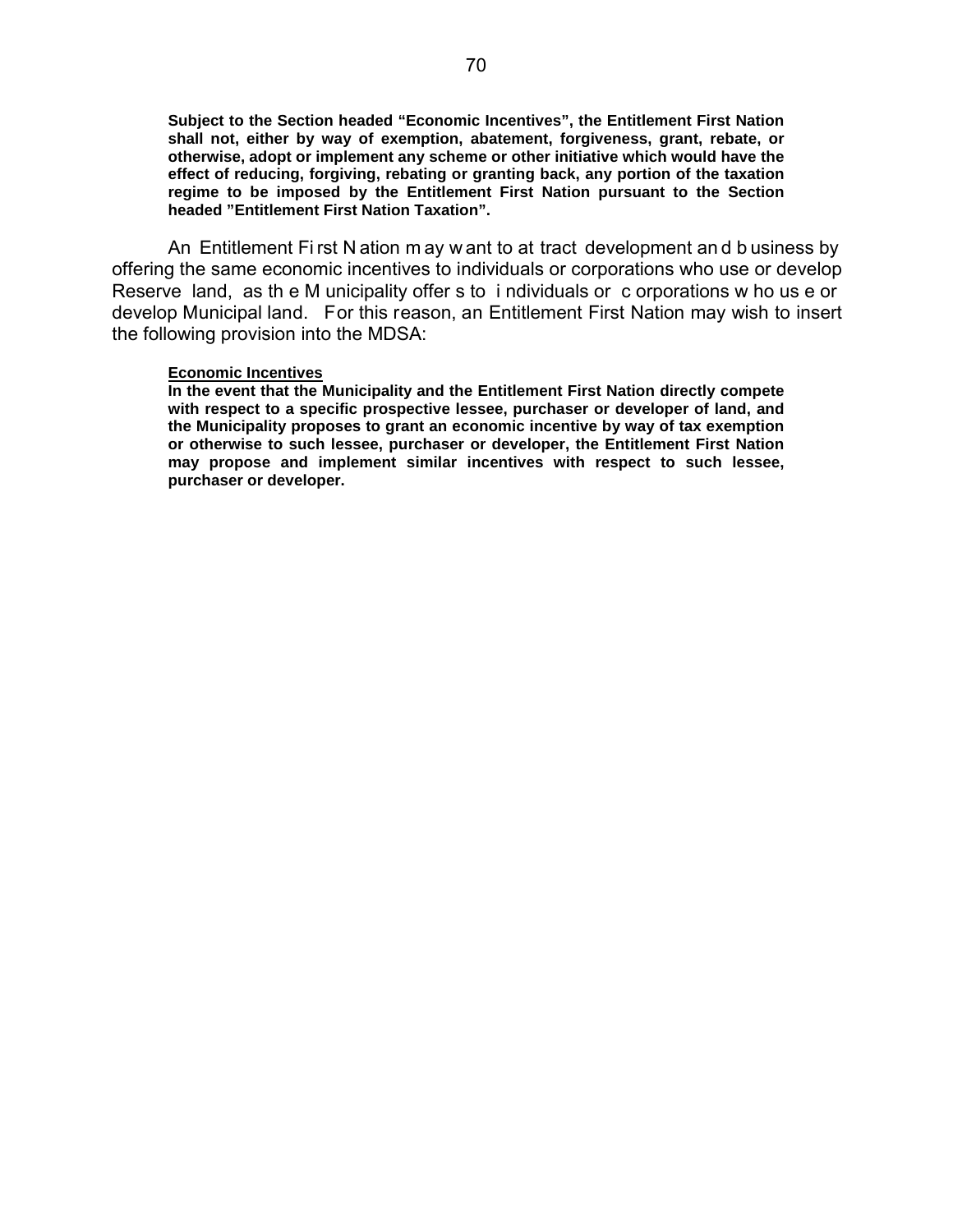# **VIII. INFORMATION CONTACTS**

If you have any questions or require information regarding:

• the MDSA please contact:

Manitoba Department of Intergovernmental Affairs 500 - 800 Portage Ave. Winnipeg, Manitoba R3G ON4 Tel.: (204) 945-4864

• the Treaty Entitlement Agreement please contact:

Manitoba Department of Aboriginal and Northern Affairs 200 - 500 Portage Ave. Winnipeg, Manitoba R3C 3XI Tel.: (204) 945-2510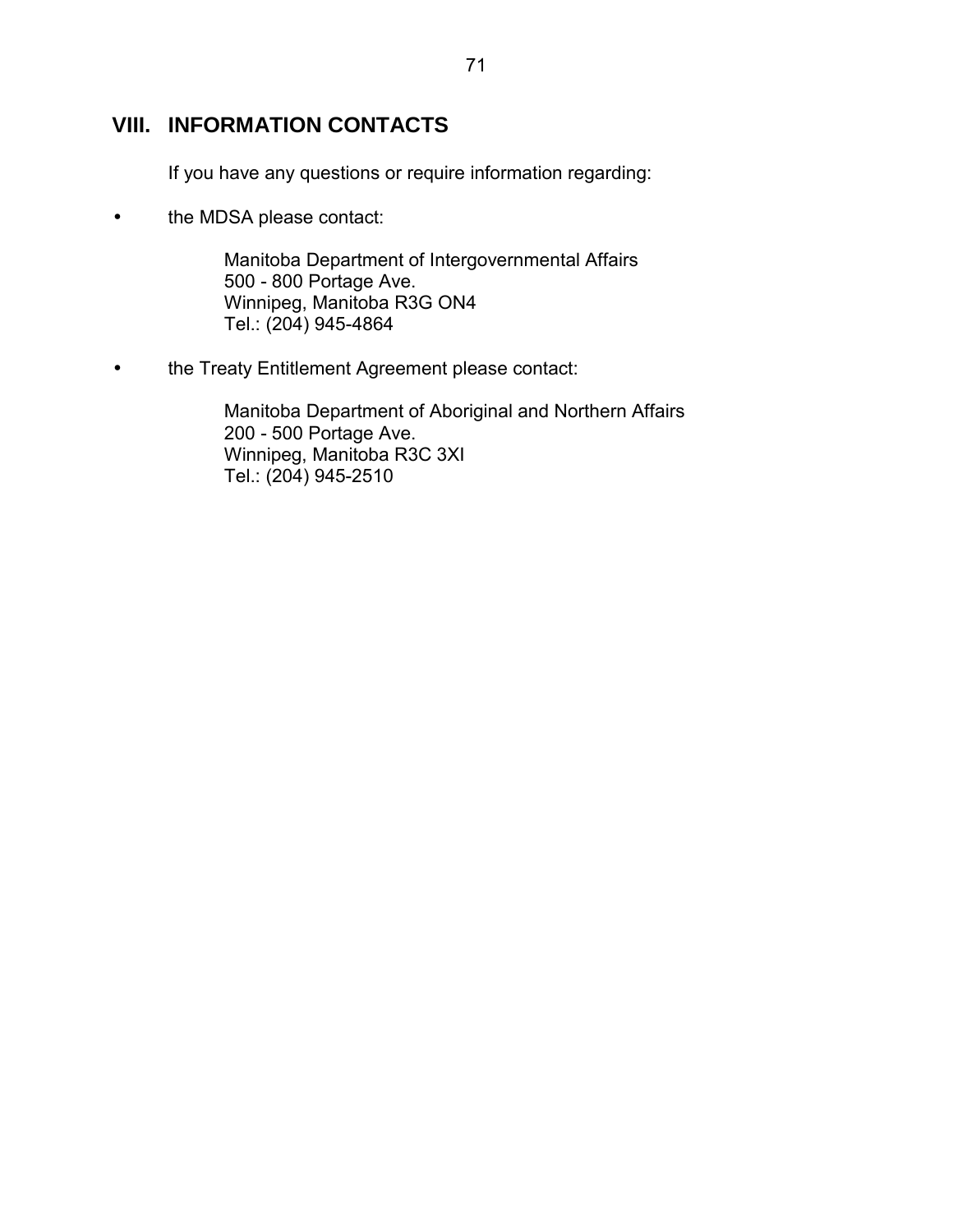# **APPENDIX A**

# **MUNICIPAL AUTHORITY UNDER PROVINCIAL LEGISLATION**

The following is a partial list of Manitoba legislation that pertains to Municipalities and topics that are covered under the legislation:

# **1.** *The Planning Act***, C.C.S.M. c. P80**

Contains provisions relating to:

- a. provincial land use planning (Part II),
- b. planning districts (Part III),
- c. development plans (Part IV),
- d. zoning by-laws (Part V, ss. 39-47),
- e. conditional use (Part V, s. 53),
- f. variation orders (Part V, ss. 54, 55, 56),
- g. interim development control (Part V, s. 57), and
- h. subdivision of land (Part VI).

### **2***. The Municipal Act***, C.C.S.M. c. M225**

Authorizes a Municipality to pass by-laws relating to:

- a. the safety, health, protection and well-being of people, and the safety and protection of property (s. 232(1)(a));
- b. people, activities and things in, on or near a public place or a place open to the public, including parks, municipal roads, recreation centres, restaurants, facilities, retail stores, malls, and private clubs and facilities that are exempt from municipal taxation (s. 232 (1)(b));
- c. subject to section 233, activities or things in or on private property (s.  $232(1)(c)$ ;
- d. municipal roads, including naming the roads, posting the names on public or private property, and numbering lots and buildings along the roads (s.  $232(1)(d)$ ;
- e. private works on, over, along or under municipal roads (s. 232(1)(e));
- f. property adjacent to highways or municipal roads, whether the property is publicly or privately owned (s. 232(1)(f));
- g. the operation of off-road vehicles on public or private property (s.  $232(1)(g)$ );
- h. drains and drainage on private or public property (s. 232(1)(h));
- i. preventing and fighting fires  $(s. 232(1)(i))$ ;
- j. the sale and use of firecrackers and other fireworks, the use of rifles, guns, and other firearms, and the use of bows and arrows and other devices (s.  $232(1)(i)$ ;
- k. wild and domestic animals and activities in relation to them, including bylaws that differentiate on the basis of sex, breed, size or weight (s.  $232(1)(k)$ :
- l. public utilities  $(s. 232(1)(l))$ ;
- m. local transportation systems (s. 232(1)(m));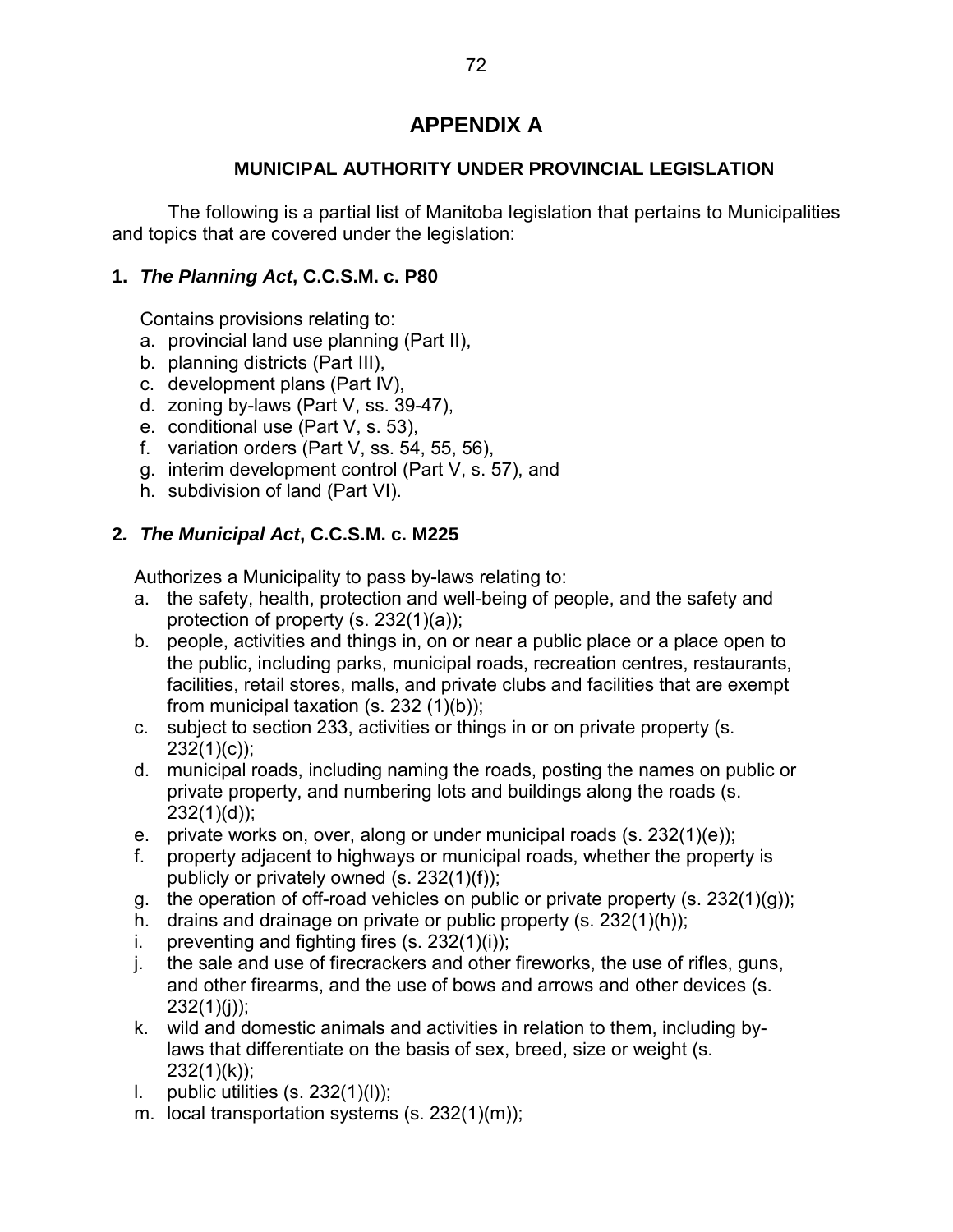- n. businesses, business activities and persons engaged in business (s.  $232(1)(n)$ ; and
- o. the enforcement of by-laws (s. 232(1)(o)).

### **3.** *The Northern Affairs Act***, C.C.S.M. c. N100**

Provides for:

- a. agreements between the minister and Canada for the provision, maintenance or improvement of local services (water supply, water distribution systems, sewage systems, sewage d isposal p lants, ga rbage and w aste d isposal facilities, lo cal roads, sidewalks, local drains and drainage systems, fire and police protection, street ligh ting, p lanning, re creation facilities, tran sportation facilities, lib raries, weed control and schools) (s. 7),
- b. power of minister to make a by-law for or on behalf of the residents of Northern Manitoba, a community or incorporated community (s. 5),
- c. powers of incorporated community (Part VII), and
- d. agreements by incorporated community with Canada, Manitoba, a Municipality, local government district or another incorporated community for policing (s. 81).

# **4.** *The City of Winnipeg Act***, S.M. 1989-90, c. 10**

Contains provisions relating to:

- a. j urisdiction (Part 5),
- b. assessm ent (Part 7),
- c. collection of realty and business taxes (Part 8),
- d. local improvements (Part 10),
- e. public convenience (Part 12),
- f. health and sanitation (Part 13),
- g. building standards (Part 15), and
- h. planning and development (Part 20).

# **5.** *The Buildings and Mobile Homes Act, C.C.S.M. c. B93*

Authorizes the:

- a. Lieutenant Governor in Council to adopt established building construction code or standard, or establish or prescribe a building construction code or standard for use in the province (s. 3(1)) and requires Municipalities to adopt and enforce the same (s.4), and
- b. minister to issue permits relating to buildings.

# **6.** *The Heritage Resources Act***, C.C.S.M. c. H39.1**

Contains provisions relating to the designation of properties as heritage sites by the minister (Part I) and Municipality (Part III).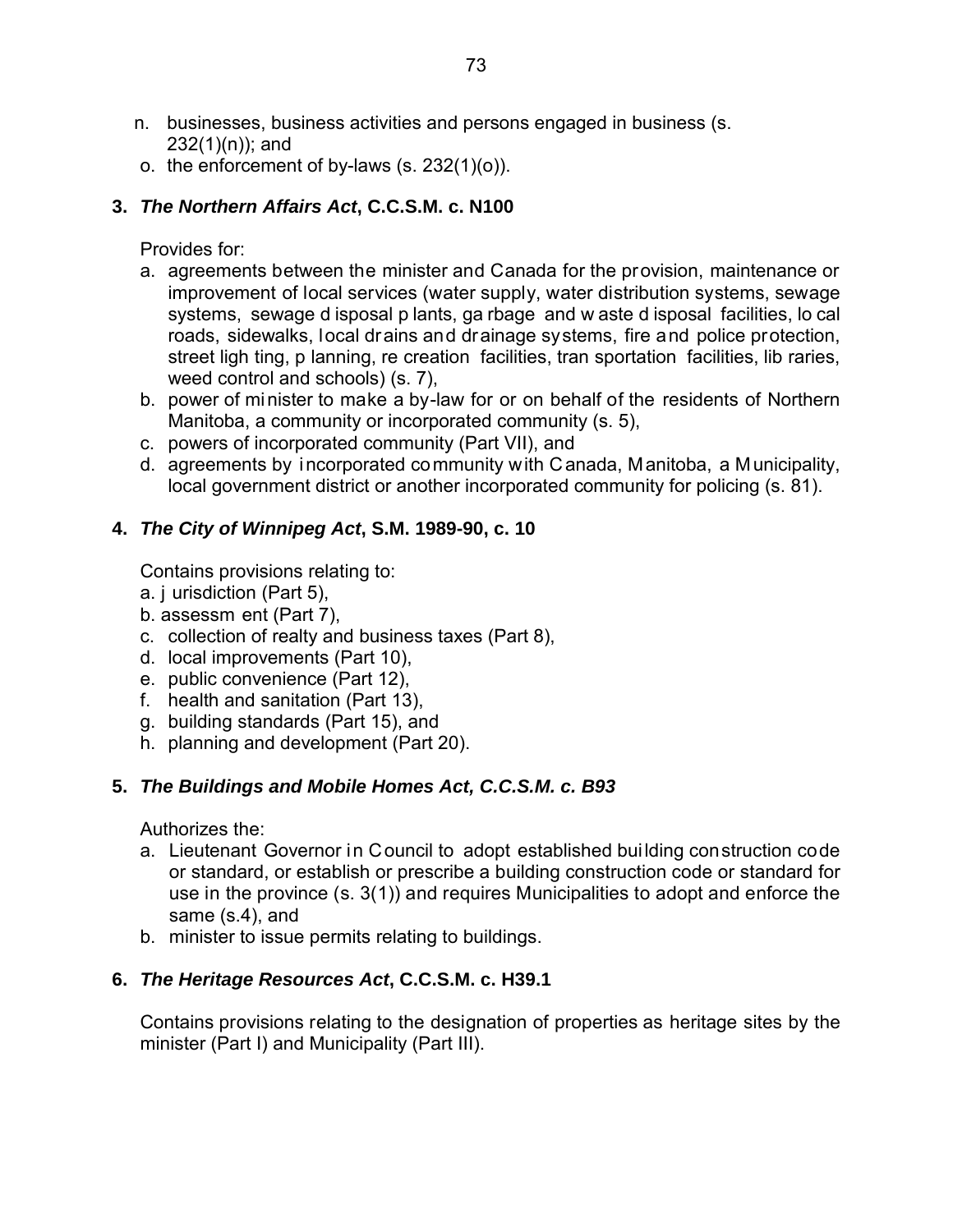# **7.** *The Fires Prevention Act***. C.C.S.M. c. F80**

Provides for the fire chief or clerk (if no fire department) of a Municipality to be a local assistant responsible for preparing reports on fires in the district (s.38).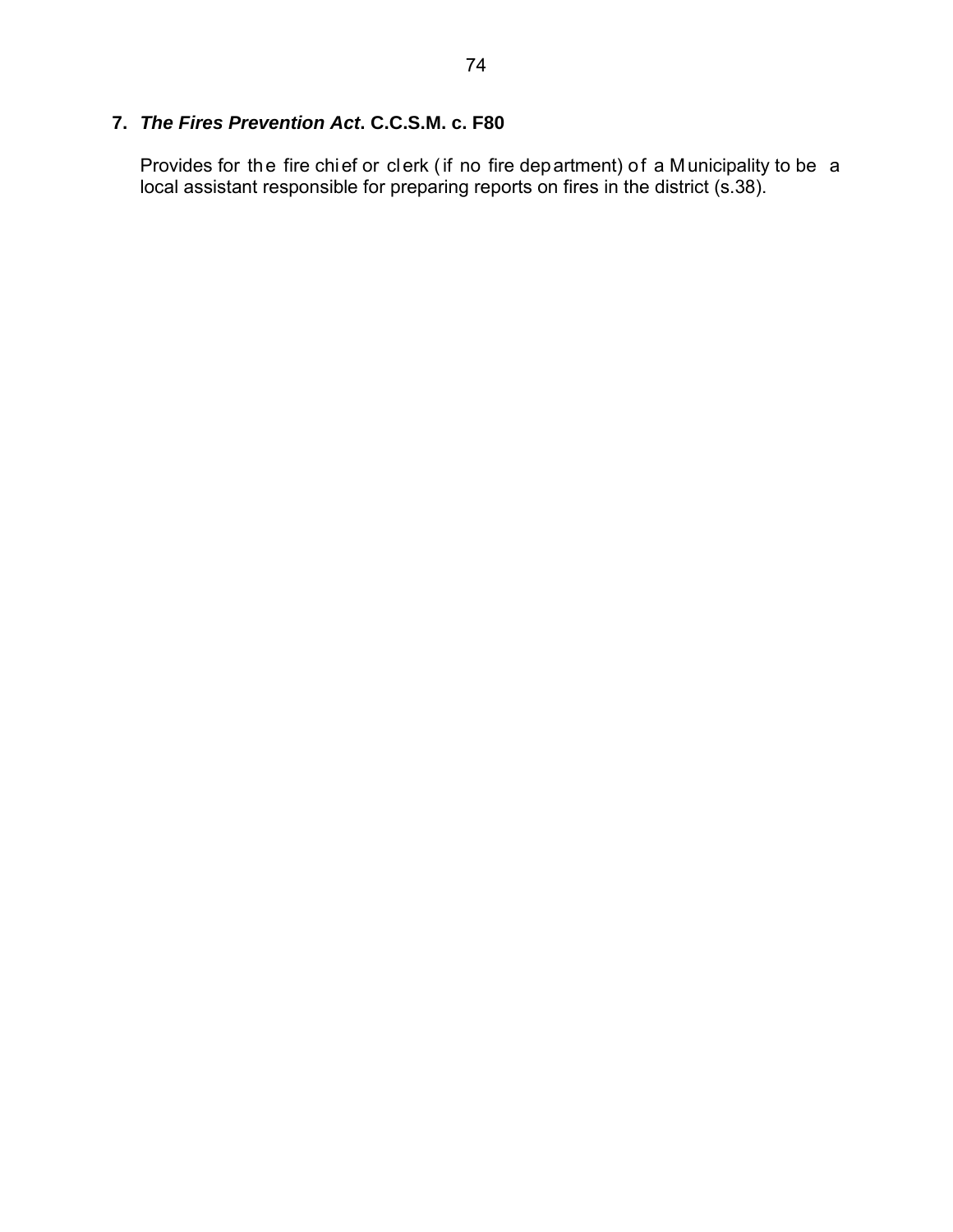# **APPENDIX B**

# **ENTITLEMENT FIRST NATION AUTHORITY - THE** *INDIAN ACT***, R.S.C. c. I-5**

The *Indian Act* authorizes a ba nd council to make by-laws on the following matters (s. 81(1) and 83(1)):

- a. protection o f h ealth o f r esidents a nd prevention o f spreading of contagious an d infectious diseases (s. 81(1)(a)),
- b. traffic regulation (s. 81(1)(b)),
- c. maintenance of law and order (s. 81(1)(c)),
- d. control of disorderly conduct and nuisances (s. 81(1)(d)),
- e. protection against and prevention of trespass by cattle and other domestic animals, establishment of pounds, appointment of pound-keepers, regulation of their duties, and provision for fees and charges for their services (s. 81(1)(e)),
- f. construction and maintenance of watercourses, roads, bridges, ditches, fences and other local works (s. 81(1)(f)),
- g. division of the reserve or a portion thereof into zones and the prohibition of the construction or maintenance of any class of buildings or the carrying on of any class of business, trade or calling in any zone (s. 81(1)(g)),
- h. regulation of construction, repair and use of buildings, whether owned by the band or by individual band members (s. 81(1)(h)),
- i. survey and al lotment of r eserve l and among th e m embers of t he band and the establishment of a re gister of Ce rtificates of P ossession and Certificates of Occupation relating to allotments and the setting apart of reserve lands for common use (s. 81(1)(i)),
- j. destruction and control of noxious weeds  $(s. 81(1)(j))$ ,
- k. regulation of bee-keeping and poultry raising (s. 81(1)(k)),
- l. construction and regulation of the use of public wells, cisterns, reservoirs and other water supplies (s. 81(1)(l)),
- m. regulation of public games, sports, races, athletic contests and other amusements  $(s. 81(1)(m))$ ,
- n. regulation of the conduct and activities of hawkers, peddlers or others who enter the reserve to buy, sell or otherwise deal in wares or merchandise (s. 81(1)(n)),
- o. preservation, pr otection a nd m anagement of f ur-bearing animals, f ish and other game on the reserve (s. 81(1)(o)),
- p. removal and punishment of persons trespassing on the reserve or frequenting the reserve for prohibited purposes (s. 81(1)(p)),
- q. membership and residence on the reserve  $(s. 81(1)(p.1)(p.2)(p.3)(p.4)),$
- r. matters a rising o ut of or a ncillary to the e xercise of powers under section 8 1 (s.  $81(1)(q)$ :
- s. imposition on summary conviction of a f ine not exceeding one thousand dollars or imprisonment for a term not exceeding thirty days, or both, for violation of a by-law made under section 81 (s.  $81(1)(r)$ ),
- t. taxation for local purposes o f l and, or i nterests i n l and, i n th e r eserve, i ncluding rights to occupy, possess or use land in the reserve (s. 83(1)(a)),
- u. licensing of businesses, callings, trades and occupations (s. 83(1)(a.1)), and